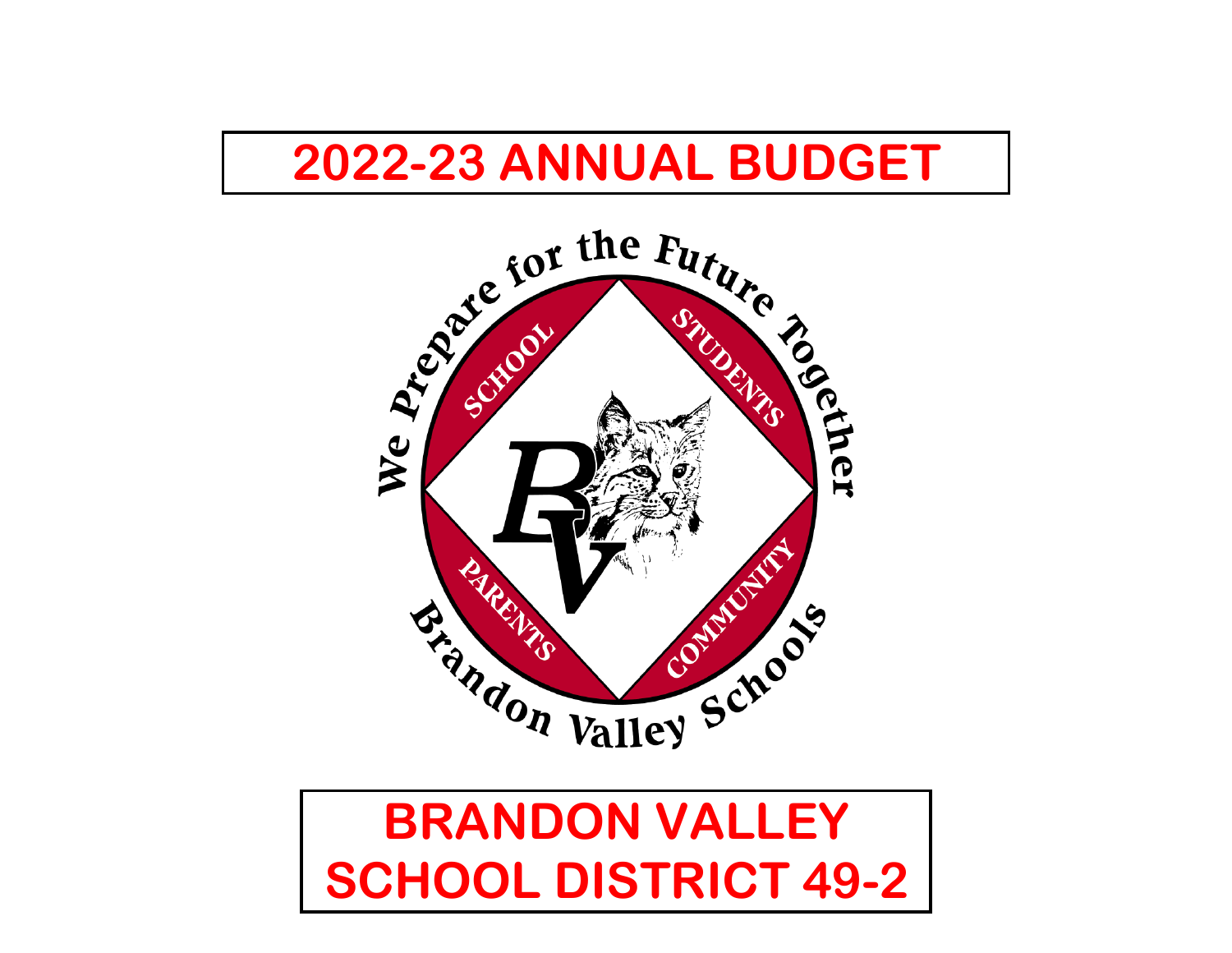## **BRANDON VALLEY SCHOOL DISTRICT 49-2**

2022-23 Budget

Board of Education

A Proposal of a Financial Plan for Providing Educational Opportunities for the Children of our Community.

Submitted by:

Dr. Jarod Larson **Superintendent** 

Paul J. Lundberg, Business Manager James A. Schobert, Assistant Business Manager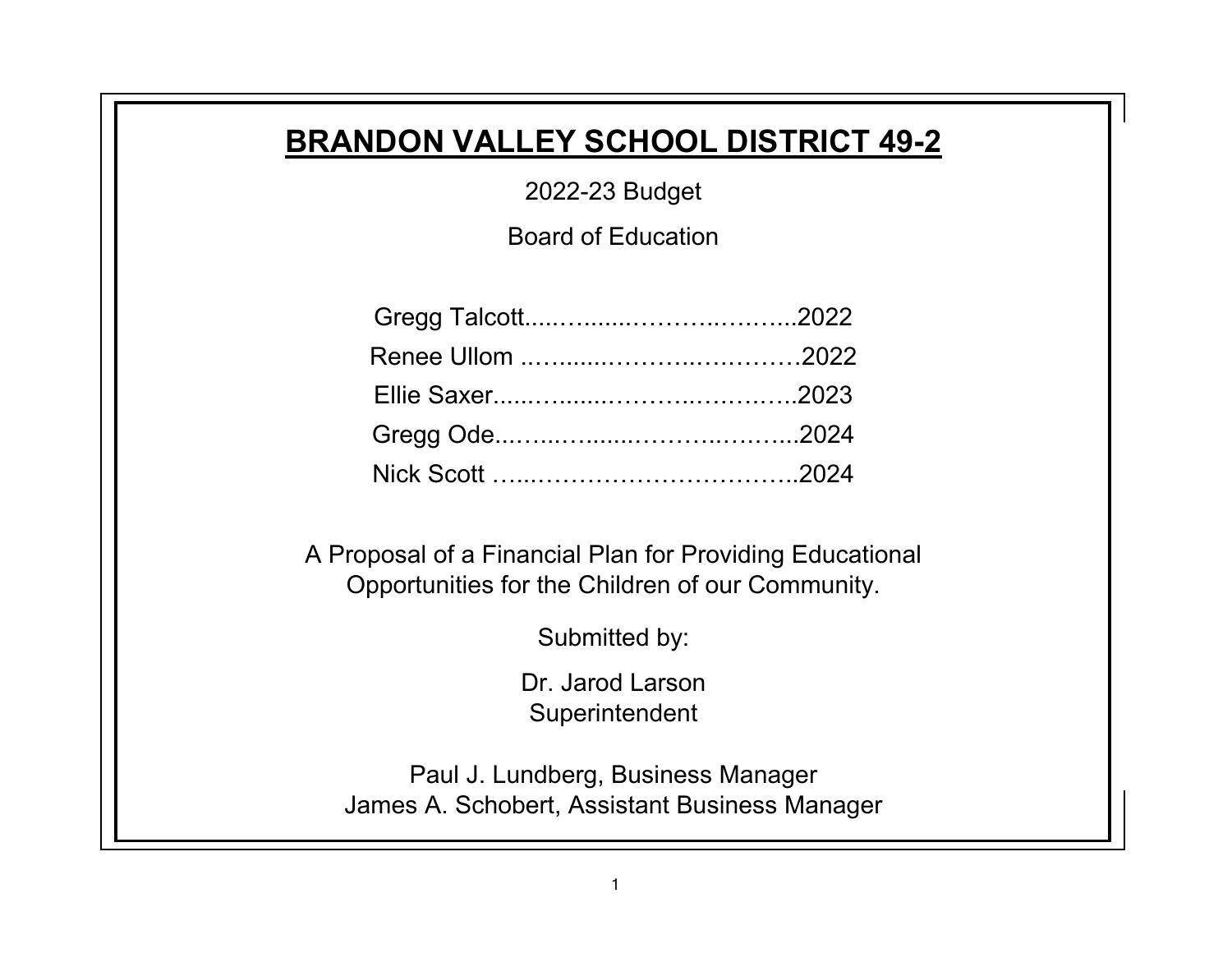### **BRANDON VALLEY SCHOOL DISTRICT 2022-23 BUDGET**

|                                            | General<br>Fund | Capital Outlay<br>Fund | Spec. Ed<br>Fund | Bond Red.     | <b>Food Service</b> |
|--------------------------------------------|-----------------|------------------------|------------------|---------------|---------------------|
| <b>APPROPRIATIONS</b>                      |                 |                        |                  | Fund          | Fund                |
| Instruction                                |                 |                        |                  |               |                     |
| <b>Brandon Elementary</b>                  | 3,025,700       | 274,600                |                  |               |                     |
| <b>Valley Springs Elementary</b>           | 589,900         | 32,000                 |                  |               |                     |
| <b>Robert Bennis Elementary</b>            | 2,784,300       | 203,700                |                  |               |                     |
| <b>Fred Assam Elementary</b>               | 2,403,100       | 147,200                |                  |               |                     |
| Inspiration Elementary                     | 1,456,300       | 87,200                 |                  |               |                     |
| Intermediate School                        | 3,552,300       | 307,000                |                  |               |                     |
| Middle School                              | 3,164,000       | 661,200                |                  |               |                     |
| Senior High School                         | 5,824,800       | 774,800                |                  |               |                     |
| <b>Class Size Reduction Grant</b>          | 141,600         | 0                      |                  |               |                     |
| Gifted                                     | 41,300          | 0                      |                  |               |                     |
| English-Second Language                    | 312,300         | 0                      |                  |               |                     |
| Title I                                    | 145,000         | 0                      |                  |               |                     |
| Special Ed                                 | 0               | 23,400                 | 6,736,200        |               |                     |
| TOTAL INSTRUCTION                          | 23,440,600      | 2,511,100              | 6,736,200        | 0             | 0                   |
| <b>Support Services</b>                    |                 |                        |                  |               |                     |
| Guidance                                   | 1,000,500       | 0                      |                  |               |                     |
| <b>Health Services</b>                     | 305,200         | 0                      |                  |               |                     |
| CARES Act                                  | 37,800          | 0                      |                  |               |                     |
| Print Shop                                 | 13,000          | 100,000                |                  |               |                     |
| <b>Curriculum Director</b>                 | 153,200         | 0                      |                  |               |                     |
| <b>Curriculum Staff</b>                    | 85,000          | 0                      |                  |               |                     |
| In-Service Days                            | 227,000         | 0                      |                  |               |                     |
| <b>District Computer Coordinator</b>       | 470,100         | 0                      |                  |               |                     |
| Library                                    | 395,200         | 75,000                 |                  |               |                     |
| Board of Education                         | 96,900          | 0                      |                  |               |                     |
| Office of Superintendent                   | 375,900         | 0                      |                  |               |                     |
| <b>Operations Manager</b>                  | 153,300         | 0                      |                  |               |                     |
| <b>BE Principal</b>                        | 216,800         | 0                      |                  |               |                     |
| <b>VSE Principal</b>                       | 117,600         | 0                      |                  |               |                     |
| <b>RBE Principal</b>                       | 210,700         | 0                      |                  |               |                     |
| <b>FAE Principal</b>                       | 203,300         | 0                      |                  |               |                     |
| <b>IE Principal</b>                        | 200,400         | 0                      |                  |               |                     |
| Intermediate School Principal              | 404,300         | 0                      |                  |               |                     |
| Middle School Principal                    | 358,400         | 0                      |                  |               |                     |
| Senior High Principal                      | 624,400         | 0                      | 0                |               |                     |
| Special Ed Director                        | 0               | 0                      | 296,800          |               |                     |
| Office of the Principals                   | 0               | 10,400                 | 0                |               |                     |
| <b>Theater Director</b>                    | 10,800          | 0                      | 0                |               |                     |
| <b>Fiscal Services</b>                     | 492,600         | 0                      | 0                |               |                     |
| Operation of Plant                         | 5,099,200       | 690,000                | 0                |               |                     |
| <b>Facilities Construction</b>             | 0               | 9,300,000              | 0                |               |                     |
| Land Acquisition                           | $\pmb{0}$       | 0                      | 0<br>3,000       |               |                     |
| Transportation<br><b>Educational Co-op</b> | 1,466,100       | 482,000                | 1,555,000        |               | 0                   |
| <b>Food Service</b>                        | 0<br>0          | 0<br>0                 | 0                |               | 3,965,000           |
| <b>TOTAL SUPPORT SERVICES</b>              | 12,717,700      | 10,657,400             | 1,854,800        | 0<br>$\Omega$ | 3,965,000           |
|                                            |                 |                        |                  |               |                     |
| NON-PROGRAMMED SERVICES                    | 308,500         | 0                      | 125,000          | 0             | 0                   |
| <b>DEBT SERVICE</b>                        | 0               | 516,000                | 0                | 3,135,000     | 0                   |
| <b>CO-CURRICULAR</b>                       | 919,200         | 40,500                 | 0                | 0             | 0                   |
| OPERATING TRANSFER OUT                     | 0               | 800,000                | 0                | 0             | 0                   |
| TOTAL APPROPRIATIONS                       | 37,386,000      | 14,525,000             | 8,716,000        | 3,135,000     | 3,965,000           |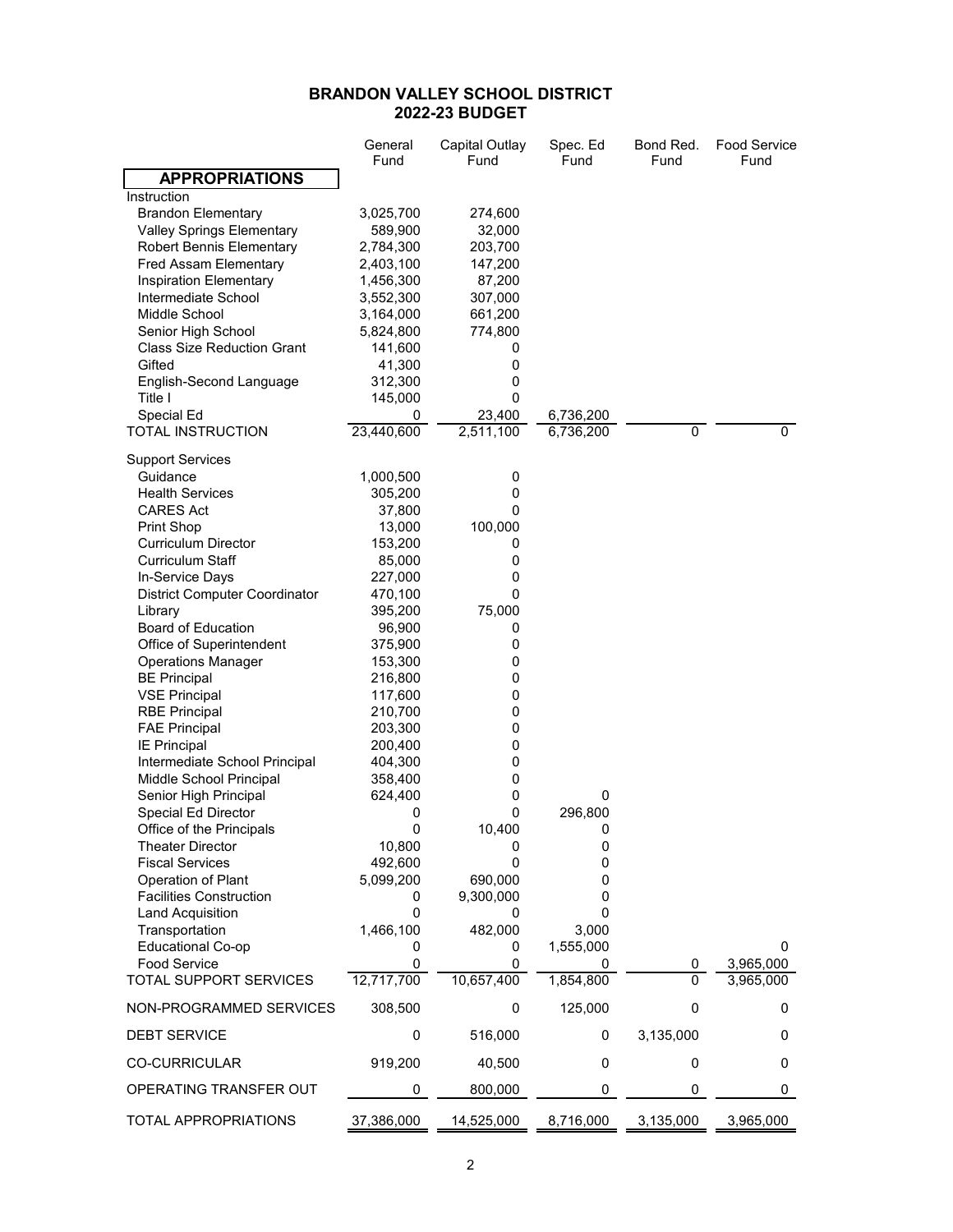### **BRANDON VALLEY SCHOOL DISTRICT 2022-23 BUDGET**

|                                                                                                                                                                                                                                                        | General<br>Fund                                                                | <b>Capital Outlay</b><br>Fund | Spec. Ed<br>Fund       | Bond Red.<br>Fund      | <b>Food Service</b><br>Fund |
|--------------------------------------------------------------------------------------------------------------------------------------------------------------------------------------------------------------------------------------------------------|--------------------------------------------------------------------------------|-------------------------------|------------------------|------------------------|-----------------------------|
| <b>MEANS OF FINANCE</b>                                                                                                                                                                                                                                |                                                                                |                               |                        |                        |                             |
| REVENUE-LOCAL SOURCES<br>Taxes<br>Tuition<br>Earnings from Investments<br><b>Co-Curricular Activities</b><br>All Other                                                                                                                                 | 10,825,000<br>0<br>5,000<br>125,000<br>490,000                                 | 7,430,000<br>25,000           | 4,009,000<br>132,000   | 3,030,000              | 2,735,000                   |
| <b>TOTAL LOCAL</b>                                                                                                                                                                                                                                     | 11,445,000                                                                     | 7,455,000                     | 4,141,000              | 3,030,000              | 2,735,000                   |
| REVENUE-COUNTY SOURCES<br><b>County Apportionment</b><br>In Lieu of Taxes<br><b>TOTAL COUNTY SOURCES</b>                                                                                                                                               | 160,000<br>0<br>160,000                                                        | $\overline{0}$                | $\overline{0}$         | $\overline{0}$         | $\mathbf{0}$                |
| REVENUE-STATE SOURCES<br><b>State Aid</b><br>Apportionment<br><b>Bank Franchise Tax</b><br>Other<br>TOTAL STATE SOURCES                                                                                                                                | 21,825,000<br>400,000<br>900,000<br>0<br>23,125,000                            | $\overline{0}$                | 3,287,000<br>3,287,000 | $\overline{0}$         | $\overline{0}$              |
| REVENUE-FEDERAL SOURCES<br>CARES/ESSER<br>Title I<br><b>Title III-ESL</b><br>Title IV<br><b>IDEA Part B/Preschool</b><br>Title II & CSR<br>Perkins Grant<br><b>Other Grants</b><br><b>Food Service Free/Reduced</b><br><b>Food Service Commodities</b> | 815,000<br>130,000<br>5,000<br>15,000<br>0<br>115,000<br>0<br>30,000<br>0<br>0 | 540,000<br>30,000             | 1,000,000              |                        | 760,000<br>220,000          |
| <b>TOTAL FEDERAL SOURCES</b>                                                                                                                                                                                                                           | 1,110,000                                                                      | 570,000                       | 1,000,000              | $\overline{0}$         | 980,000                     |
| <b>Operating Transfers In</b>                                                                                                                                                                                                                          | 800,000                                                                        | $\pmb{0}$                     | 0                      | $\pmb{0}$              | 0                           |
| <b>TOTAL REVENUE</b>                                                                                                                                                                                                                                   | 36,640,000                                                                     | 8,025,000                     | 8,428,000              | 3,030,000              | 3,715,000                   |
| Less expenditures<br>(from previous page)                                                                                                                                                                                                              | 37,386,000                                                                     | 14,525,000                    | 8,716,000              | 3,135,000              | 3,965,000                   |
| <b>CURRENT YR BUDGET BALANCE</b>                                                                                                                                                                                                                       | (746,000)                                                                      | (6,500,000)                   | (288,000)              | (105,000)              | (250,000)                   |
| Estimated Fund Balance @6/30/22<br>Estimated Fund Balance @6/30/23                                                                                                                                                                                     | 8,000,000<br>7,500,000                                                         | 8,300,000<br>2,000,000        | 1,800,000<br>1,525,000 | 1,350,000<br>1,250,000 | 2,400,000<br>3,500,000      |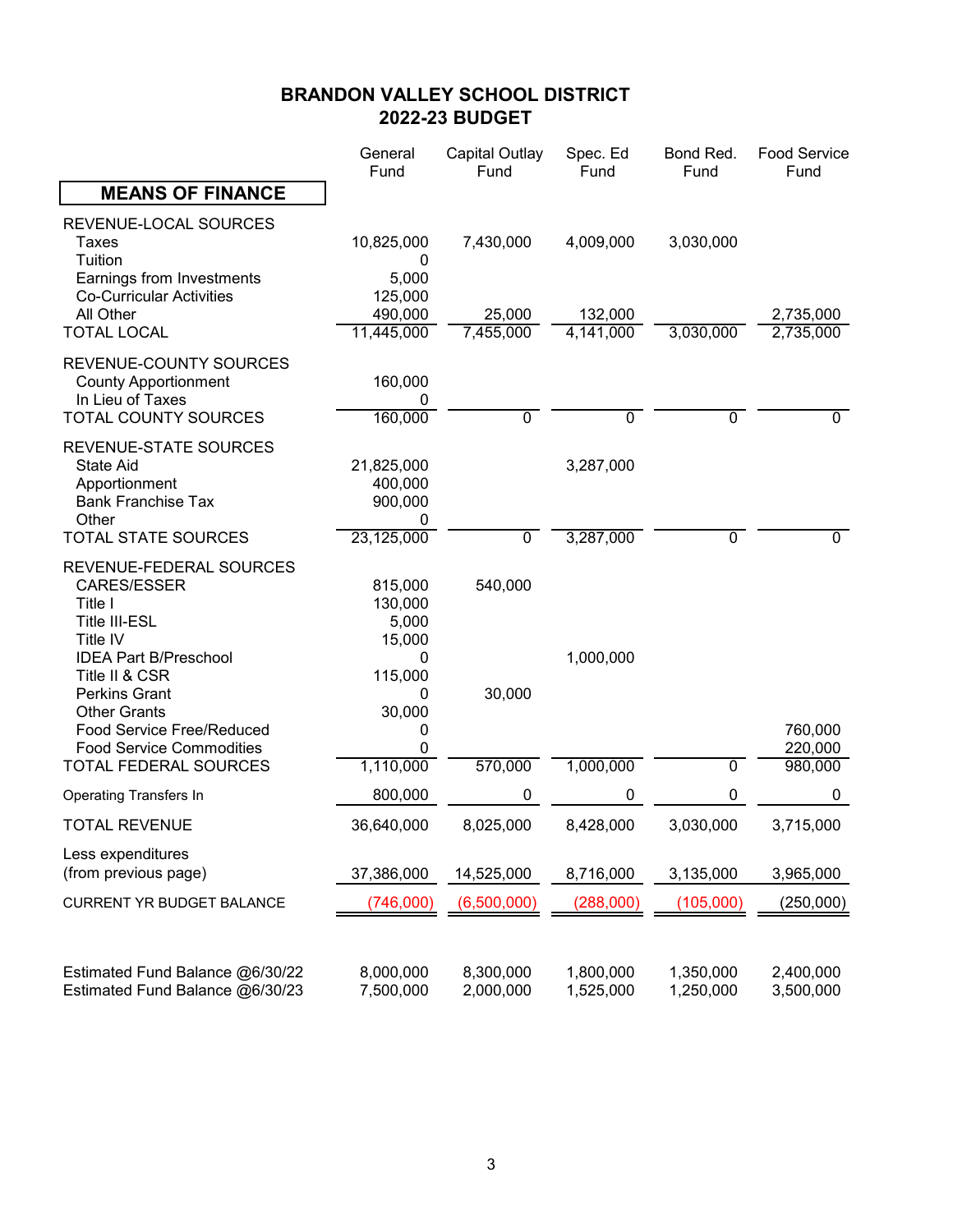| <b>ACCOUNT</b>                                                                       | <b>ACCOUNT TITLE</b>                                                                                                                                                  | <b>BUDGET</b>                                                                                           | <b>ACTUAL</b> | <b>BUDGET</b>                                                                                           | <b>BUDGET</b>       |
|--------------------------------------------------------------------------------------|-----------------------------------------------------------------------------------------------------------------------------------------------------------------------|---------------------------------------------------------------------------------------------------------|---------------|---------------------------------------------------------------------------------------------------------|---------------------|
| <b>NUMBER</b>                                                                        |                                                                                                                                                                       | 2021-22                                                                                                 | 2021-22       | 2022-23                                                                                                 | INCREASE/(DECREASE) |
| $10 -$                                                                               | <b>TOTAL GENERAL REVENUE</b>                                                                                                                                          | 34,430,000.00                                                                                           | 0.00          | 36,640,000.00                                                                                           | 6.42%               |
| 10-1000<br>10-1111<br>10-1121<br>10-1131<br>10-1141<br>10-1181<br>10-1190            | REVENUE FROM LOCAL TAXES<br>Ad Valorem, Current<br>Ad Valorem, Prior<br><b>Tax Deed Revenue</b><br><b>Gross Receipts</b><br>Mobile Home Taxes<br>Penalties & Interest | 10,575,000.00<br>9,700,000.00<br>100,000.00<br>0.00<br>750,000.00<br>0.00<br>25,000.00                  | 0.00          | 10,825,000.00<br>9,950,000.00<br>100,000.00<br>0.00<br>750,000.00<br>0.00<br>25,000.00                  |                     |
| 10-1311<br>10-1511                                                                   | <b>TUITION</b><br><b>INTEREST EARNED</b>                                                                                                                              | 0.00<br>5,000.00                                                                                        | 0.00          | 0.00<br>5,000.00                                                                                        |                     |
| 10-1700<br>10-1710<br>10-1730<br>10-1790                                             | <b>CO-CURRICULAR</b><br>Admissions<br><b>Activity Tickets</b><br>Other                                                                                                | 125,000.00<br>75,000.00<br>25,000.00<br>25,000.00                                                       | 0.00          | 125,000.00<br>75,000.00<br>25,000.00<br>25,000.00                                                       |                     |
| 10-1900<br>10-1910<br>10-1911<br>10-1912<br>10-1920<br>10-1960<br>10-1973<br>10-1990 | <b>OTHER</b><br>Rental<br><b>Bus Fees</b><br><b>Parking Permits</b><br>Donations<br>Insurance & Judgements<br><b>Medicaid Indirect Services</b><br>Other              | 435,000.00<br>25,000.00<br>150,000.00<br>70,000.00<br>25,000.00<br>10,000.00<br>25,000.00<br>130,000.00 | 0.00          | 465,000.00<br>25,000.00<br>160,000.00<br>70,000.00<br>25,000.00<br>10,000.00<br>25,000.00<br>150,000.00 |                     |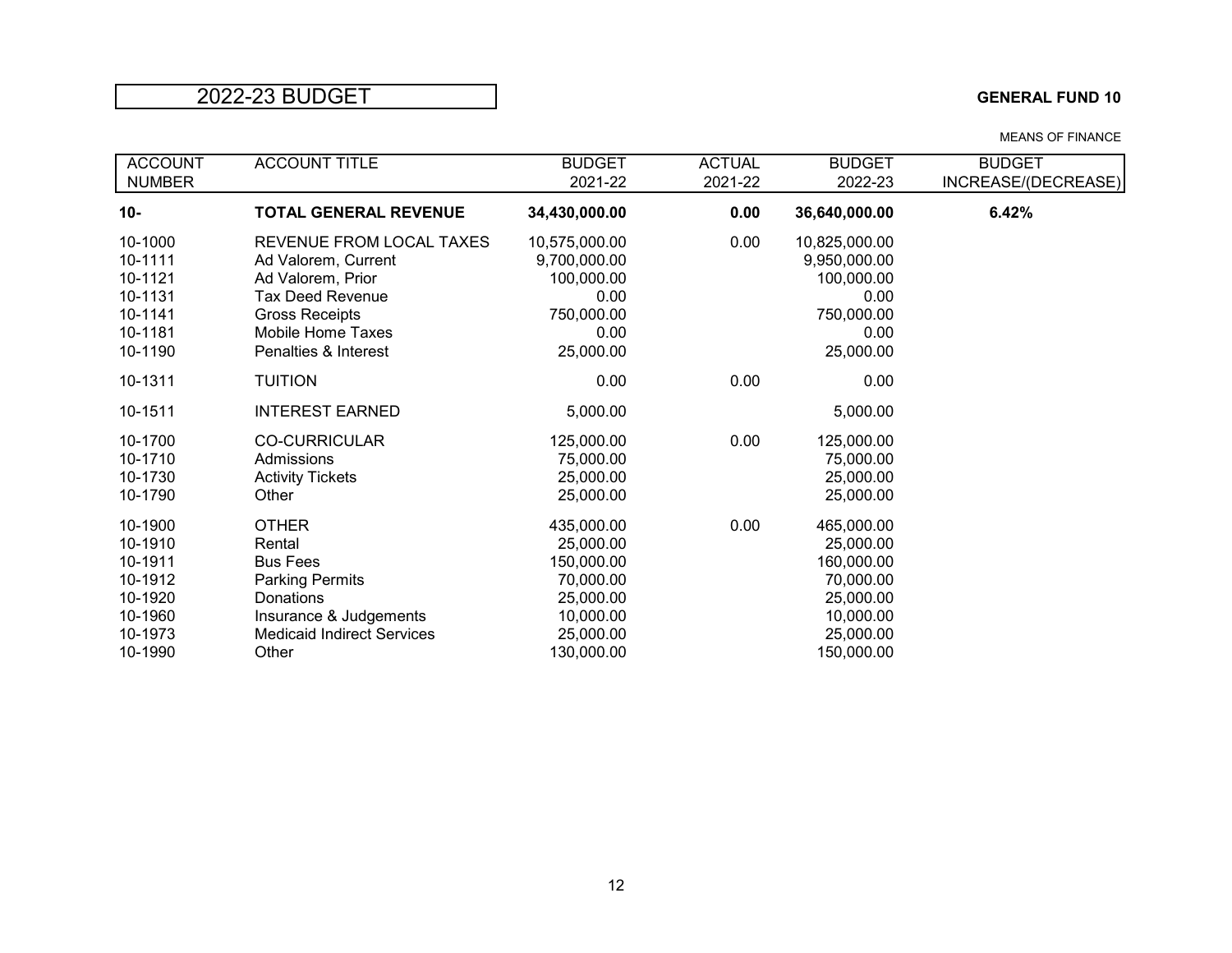| <b>ACCOUNT</b>                                                                       | <b>ACCOUNT TITLE</b>                                                                                                                                      | <b>BUDGET</b>                                                                                          | <b>ACTUAL</b> | <b>BUDGET</b>                                                                                        | <b>BUDGET</b>       |
|--------------------------------------------------------------------------------------|-----------------------------------------------------------------------------------------------------------------------------------------------------------|--------------------------------------------------------------------------------------------------------|---------------|------------------------------------------------------------------------------------------------------|---------------------|
| <b>NUMBER</b>                                                                        |                                                                                                                                                           | 2021-22                                                                                                | 2021-22       | 2022-23                                                                                              | INCREASE/(DECREASE) |
| 10-2000<br>10-2111<br>10-2201                                                        | <b>REVENUE FROM COUNTY</b><br><b>County Apportionment</b><br>In Lieu of Taxes                                                                             | 140,000.00<br>140,000.00<br>0.00                                                                       | 0.00          | 160,000.00<br>160,000.00                                                                             |                     |
| 10-3000<br>10-3111<br>10-3112<br>10-3114                                             | <b>REVENUE FROM STATE</b><br>State Aid<br>Apportionment<br><b>Bank Franchise Tax</b>                                                                      | 20,625,000.00<br>19,325,000.00<br>400,000.00<br>900,000.00                                             | 0.00          | 23,125,000.00<br>21,825,000.00<br>400,000.00<br>900,000.00                                           |                     |
| 10-4000<br>10-4151<br>10-4160<br>10-4173<br>10-4176<br>10-4177<br>10-4180<br>10-4184 | REVENUE FROM FEDERAL<br><b>CARES/ESSER</b><br>Title III-ESL<br>Title II & CSR<br>Title I<br>Title IV<br><b>Perkins Grant</b><br><b>Other State Grants</b> | 1,600,000.00<br>1,300,000.00<br>5,000.00<br>115,000.00<br>135,000.00<br>15,000.00<br>0.00<br>30,000.00 | 0.00          | 1,110,000.00<br>815,000.00<br>5,000.00<br>115,000.00<br>130,000.00<br>15,000.00<br>0.00<br>30,000.00 |                     |
| 10-5110                                                                              | <b>Operating Transfers In</b>                                                                                                                             | 900,000.00                                                                                             |               | 800,000.00                                                                                           |                     |
| 10-5130                                                                              | Sale of General Fixed Assets                                                                                                                              | 25,000.00                                                                                              |               | 25,000.00                                                                                            |                     |
| 10-9999                                                                              | <b>EXISTING CASH BALANCE</b>                                                                                                                              | 0.00                                                                                                   | 0.00          | 0.00                                                                                                 |                     |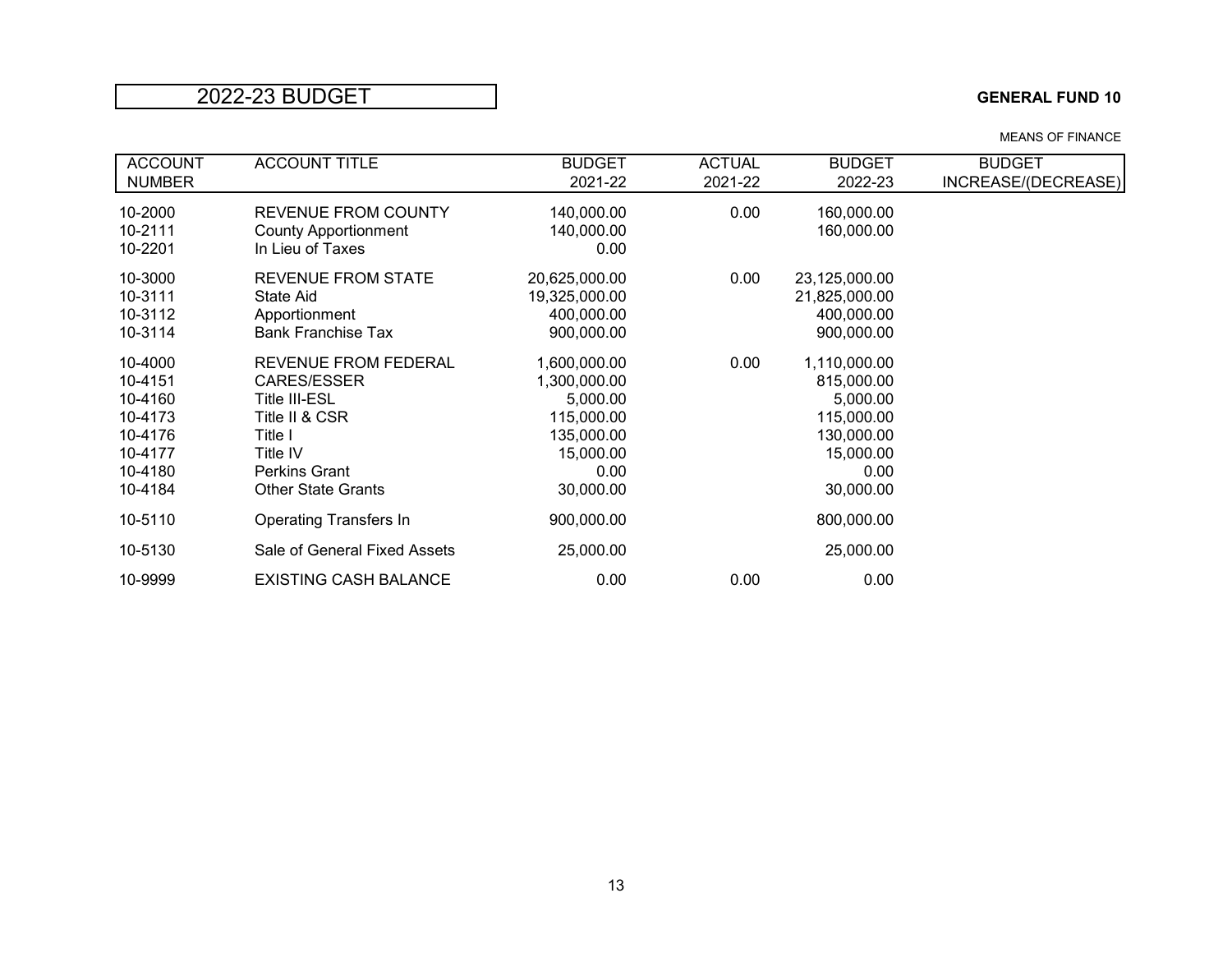### 2022-23 BUDGET **CAPITAL OUTLAY 21**

| <b>ACCOUNT</b><br><b>NUMBER</b>                                           | <b>ACCOUNT TITLE</b>                                                                                                                                                          | <b>BUDGET</b><br>2021-22                                                       | <b>ACTUAL</b><br>2021-22 | <b>BUDGET</b><br>2022-23                                                       | <b>BUDGET</b><br>INCREASE/(DECREASE) |
|---------------------------------------------------------------------------|-------------------------------------------------------------------------------------------------------------------------------------------------------------------------------|--------------------------------------------------------------------------------|--------------------------|--------------------------------------------------------------------------------|--------------------------------------|
| $21 -$                                                                    | <b>CAPITAL OUTLAY REVENUE</b>                                                                                                                                                 | 8,145,000.00                                                                   | 0.00                     | 8,025,000.00                                                                   | $-1.47%$                             |
| 21-1000<br>21-1111<br>21-1121<br>21-1131<br>21-1141<br>21-1181<br>21-1190 | <b>REVENUE FROM LOCAL</b><br>Ad Valorem, Current<br>Ad Valorem, Prior<br><b>Tax Deed Revenue</b><br><b>Gross Receipts</b><br><b>Mobile Home Taxes</b><br>Penalties & Interest | 6,720,000.00<br>6,660,000.00<br>50,000.00<br>0.00<br>0.00<br>0.00<br>10,000.00 | 0.00                     | 7,430,000.00<br>7,370,000.00<br>50,000.00<br>0.00<br>0.00<br>0.00<br>10,000.00 |                                      |
| 21-1511                                                                   | <b>INTEREST EARNED</b>                                                                                                                                                        | 0.00                                                                           | 0.00                     | 0.00                                                                           |                                      |
| 21-1990<br>21-1920<br>21-1960<br>21-1990                                  | <b>ALL OTHER</b><br>Donations<br>Insurance and Judgements<br>Other                                                                                                            | 25,000.00<br>25,000.00<br>0.00<br>0.00                                         | 0.00                     | 25,000.00<br>25,000.00<br>0.00<br>0.00                                         |                                      |
| 21-2000<br>21-2201                                                        | <b>REVENUE FROM COUNTY</b><br>In Lieu of Taxes                                                                                                                                | 0.00<br>0.00                                                                   | 0.00<br>0.00             | 0.00<br>0.00                                                                   |                                      |
| 21-3000                                                                   | <b>REVENUE FROM STATE</b>                                                                                                                                                     | 0.00                                                                           | 0.00                     | 0.00                                                                           |                                      |
| 21-4000<br>21-4151<br>21-4177                                             | <b>REVENUE FROM FEDERAL</b><br><b>CARES/ESSER</b><br><b>Perkins Grant</b>                                                                                                     | 1,400,000.00<br>1,370,000.00<br>30,000.00                                      | 0.00                     | 570,000.00<br>540,000.00<br>30,000.00                                          |                                      |
| 21-5000<br>21-5110<br>21-5130                                             | <b>OTHER SOURCES</b><br><b>Operating Transfers In</b><br>Sale of Computers                                                                                                    | 0.00<br>0.00<br>0.00                                                           | 0.00                     | 0.00<br>0.00                                                                   |                                      |
| 21-9999                                                                   | <b>EXISTING CASH BALANCE</b>                                                                                                                                                  | 0.00                                                                           | 0.00                     | 0.00                                                                           |                                      |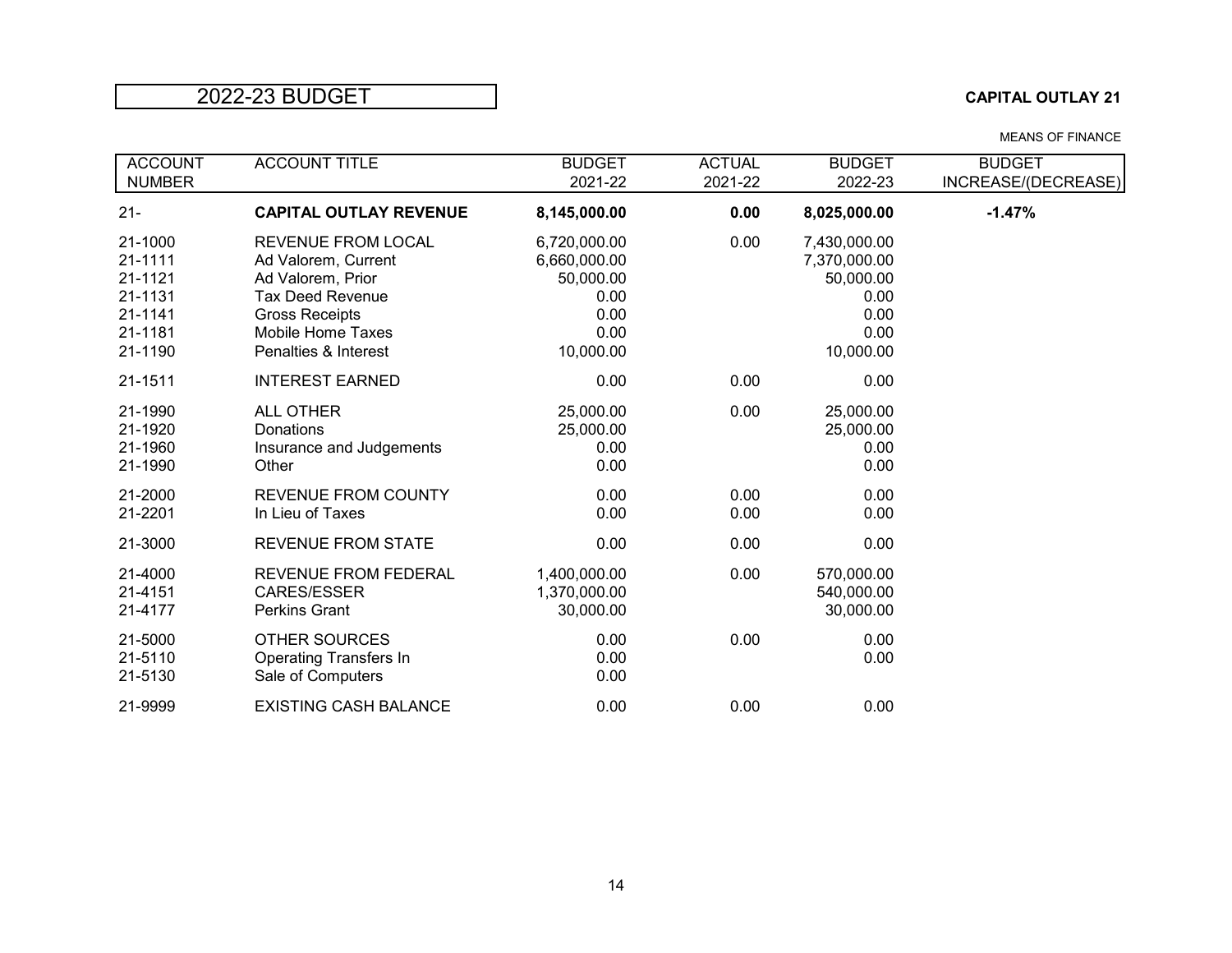### 2022-23 BUDGET **SPECIAL EDUCATION 22**

| <b>ACCOUNT</b><br><b>NUMBER</b>                                           | <b>ACCOUNT TITLE</b>                                                                                                                                                          | <b>BUDGET</b><br>2021-22                                                      | <b>ACTUAL</b><br>2021-22 | <b>BUDGET</b><br>2022-23                                                      | <b>BUDGET</b><br>INCREASE/(DECREASE) |
|---------------------------------------------------------------------------|-------------------------------------------------------------------------------------------------------------------------------------------------------------------------------|-------------------------------------------------------------------------------|--------------------------|-------------------------------------------------------------------------------|--------------------------------------|
| $22 -$                                                                    | <b>SPECIAL EDUCATION REVENUE</b>                                                                                                                                              | 8,105,000.00                                                                  | 0.00                     | 8,428,000.00                                                                  | 3.99%                                |
| 22-1000<br>22-1111<br>22-1121<br>22-1131<br>22-1141<br>22-1181<br>22-1190 | <b>REVENUE FROM LOCAL</b><br>Ad Valorem, Current<br>Ad Valorem, Prior<br><b>Tax Deed Revenue</b><br><b>Gross Receipts</b><br><b>Mobile Home Taxes</b><br>Penalties & Interest | 3,914,000.00<br>3,880,000.00<br>30,000.00<br>0.00<br>0.00<br>0.00<br>4,000.00 | 0.00                     | 4,009,000.00<br>3,985,000.00<br>20,000.00<br>0.00<br>0.00<br>0.00<br>4,000.00 |                                      |
| 22-1311                                                                   | <b>TUITION</b>                                                                                                                                                                | 0.00                                                                          | 0.00                     | 0.00                                                                          |                                      |
| 22-1511                                                                   | <b>INTEREST EARNED</b>                                                                                                                                                        | 0.00                                                                          | 0.00                     | 0.00                                                                          |                                      |
| 22-1900<br>22-1920<br>22-1941<br>22-1972<br>22-1973<br>22-1990            | ALL OTHER<br>Donations<br>Services-SDSD<br><b>Medicaid Direct Services</b><br><b>Medicaid Indirect Services</b><br>Other                                                      | 132,000.00<br>1,000.00<br>0.00<br>125,000.00<br>5,000.00<br>1,000.00          | 0.00                     | 132,000.00<br>1,000.00<br>0.00<br>125,000.00<br>5,000.00<br>1,000.00          |                                      |
| 22-2000<br>22-2201                                                        | <b>REVENUE FROM COUNTY</b><br>In Lieu of Taxes                                                                                                                                | 0.00<br>0.00                                                                  | 0.00                     | 0.00<br>0.00                                                                  |                                      |
| 22-3000<br>22-3111                                                        | <b>REVENUE FROM STATE</b><br>State Aid                                                                                                                                        | 2,900,000.00<br>2,900,000.00                                                  | 0.00                     | 3,287,000.00<br>3,287,000.00                                                  |                                      |
| 22-4000<br>22-4175<br>22-4175.1<br>22-4129                                | <b>REVENUE FROM FEDERAL</b><br><b>IDEA Part B 611</b><br>IDEA Part B 619<br><b>CRF FUNDS</b>                                                                                  | 1,159,000.00<br>1,121,000.00<br>38,000.00<br>0.00                             | 0.00                     | 1,000,000.00<br>985,000.00<br>15,000.00                                       |                                      |
| 22-9999                                                                   | <b>EXISTING CASH BALANCE</b>                                                                                                                                                  | 0.00                                                                          | 0.00                     | 0.00                                                                          |                                      |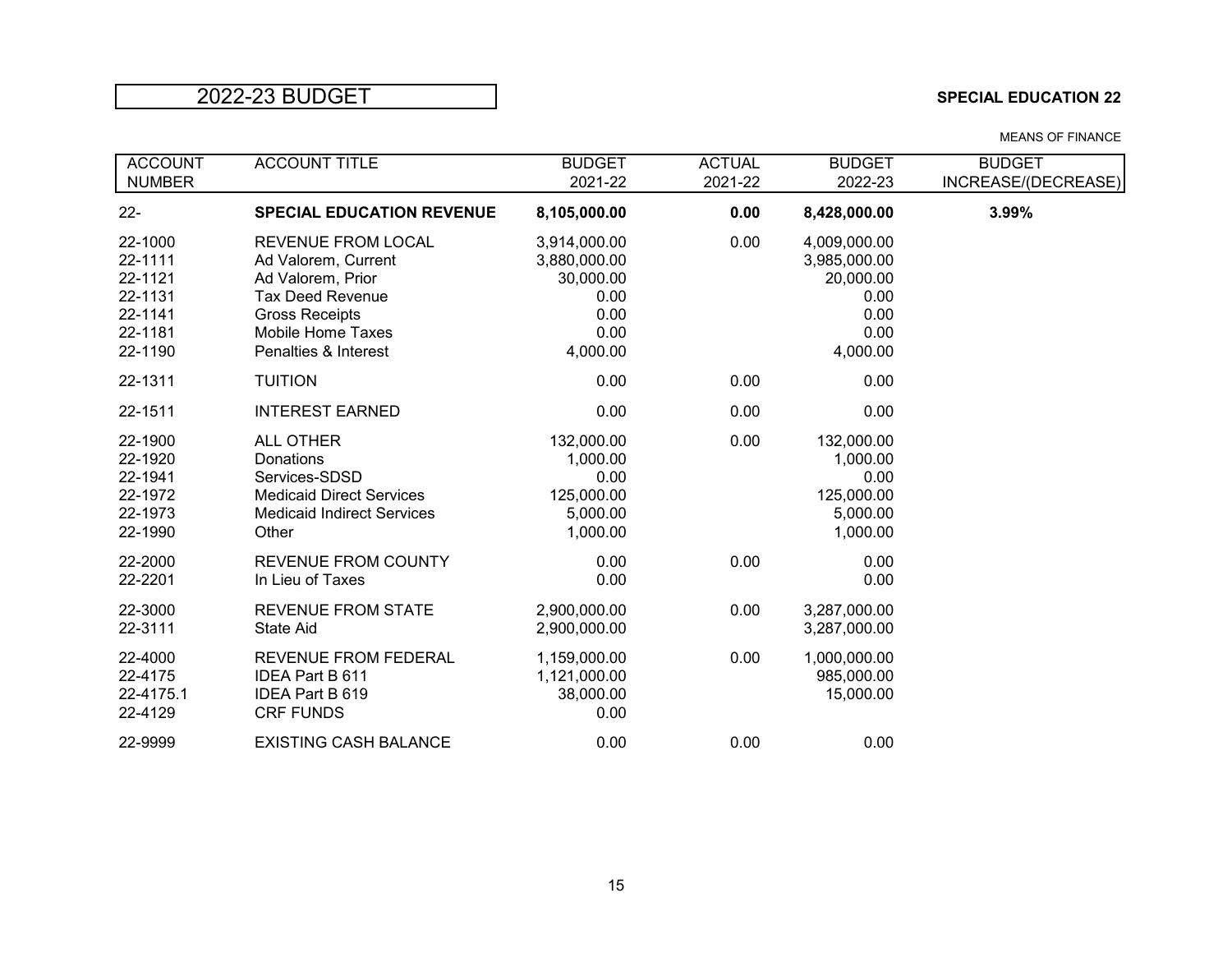### **2022-23 BUDGET BOND REDEMPTION**

| <b>ACCOUNT</b>                           | <b>ACCOUNT TITLE</b>                                                                   | <b>BUDGET</b>                             | <b>ACTUAL</b>        | <b>BUDGET</b>                             | <b>BUDGET</b>       |
|------------------------------------------|----------------------------------------------------------------------------------------|-------------------------------------------|----------------------|-------------------------------------------|---------------------|
| <b>NUMBER</b>                            |                                                                                        | 2021-22                                   | 2021-22              | 2022-23                                   | INCREASE/(DECREASE) |
| $30-$                                    | <b>BOND REDEMPTION REVENUE</b>                                                         | 3,030,000.00                              | 0.00                 | 3,030,000.00                              | $0.00\%$            |
| 30-1000<br>30-1111<br>30-1121            | REVENUE FROM LOCAL<br>Ad Valorem, Current<br>Ad Valorem, Prior                         | 3,030,000.00<br>3,000,000.00<br>25,000.00 | 0.00                 | 3,030,000.00<br>3,000,000.00<br>25,000.00 |                     |
| 30-1131<br>30-1141<br>30-1181<br>30-1190 | Tax Deed Revenue<br><b>Gross Receipts</b><br>Mobile Home Taxes<br>Penalties & Interest | 0.00<br>0.00<br>0.00<br>5,000.00          |                      | 0.00<br>0.00<br>0.00<br>5,000.00          |                     |
| 30-1511                                  | <b>INTEREST EARNED</b>                                                                 | 0.00                                      | 0.00                 | 0.00                                      |                     |
| 30-2000<br>30-2201                       | <b>REVENUE FROM COUNTY</b><br>In Lieu of Taxes                                         | 0.00<br>0.00                              | 0.00<br>0.00         | 0.00<br>0.00                              |                     |
| 30-3000                                  | REVENUE FROM STATE                                                                     | 0.00                                      | 0.00                 | 0.00                                      |                     |
| 30-5000<br>30-5110<br>30-5123            | <b>OTHER SOURCES</b><br><b>Operating Transfers In</b><br>Premium on Bonds Sold         | 0.00<br>0.00<br>0.00                      | 0.00<br>0.00<br>0.00 | 0.00<br>0.00<br>0.00                      |                     |
| 30-9999                                  | <b>EXISTING CASH BALANCE</b>                                                           | 0.00                                      | 0.00                 | 0.00                                      |                     |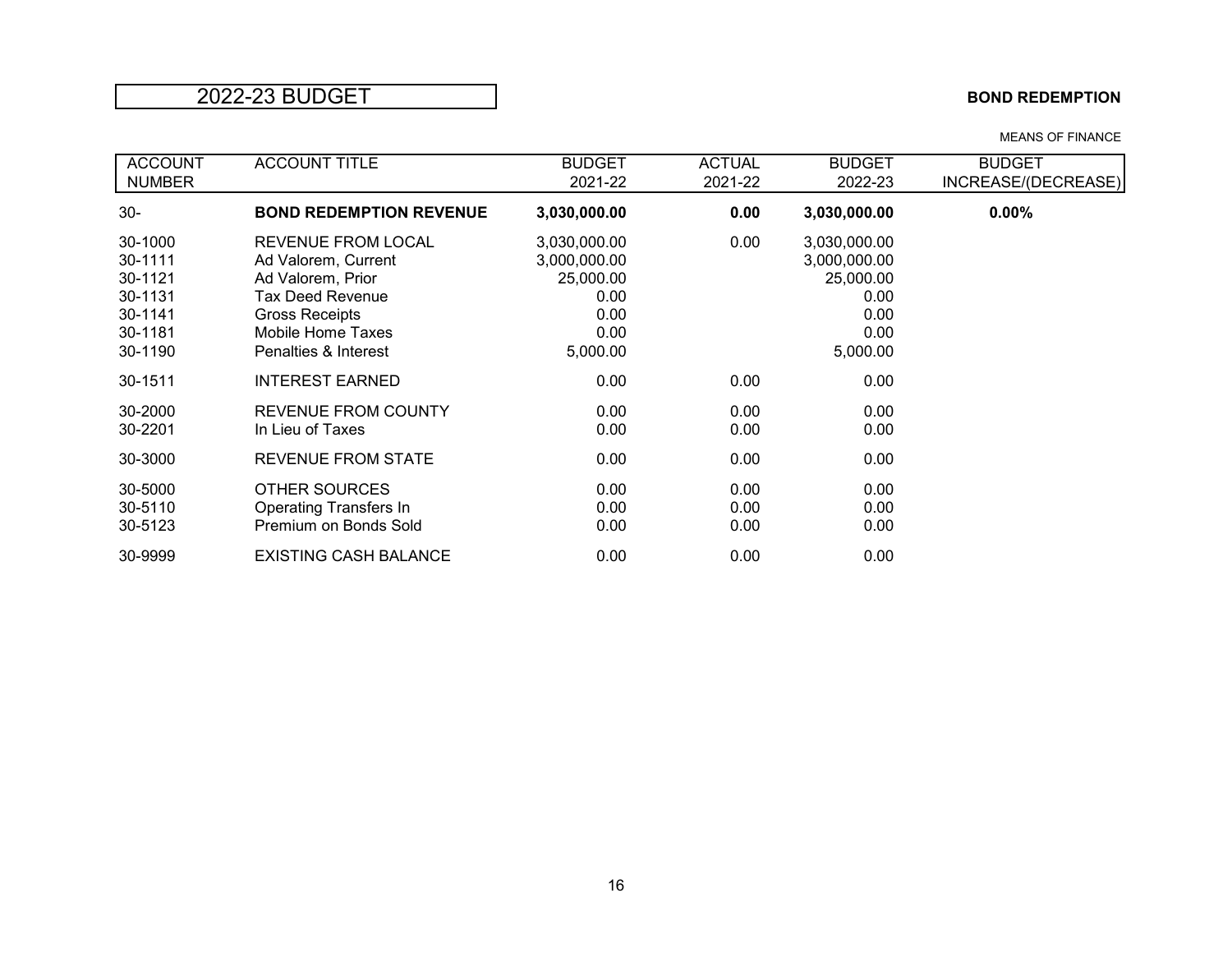|                                                                                                                                                    | 2022-23 BUDGET                                                                                                                                                                                                             | Enrollment: 734<br>Teachers: 34.75 FTE<br>Aides: 5.5 FTE                                                              |                          |                                                                                                                       | <b>GENERAL FUND 10</b><br><b>INSTRUCTIONAL SERVICES</b><br><b>BRANDON ELEMENTARY</b> |
|----------------------------------------------------------------------------------------------------------------------------------------------------|----------------------------------------------------------------------------------------------------------------------------------------------------------------------------------------------------------------------------|-----------------------------------------------------------------------------------------------------------------------|--------------------------|-----------------------------------------------------------------------------------------------------------------------|--------------------------------------------------------------------------------------|
| <b>ACCOUNT</b><br><b>NUMBER</b>                                                                                                                    | <b>ACCOUNT TITLE</b>                                                                                                                                                                                                       | <b>BUDGET</b><br>2021-22                                                                                              | <b>ACTUAL</b><br>2021-22 | <b>BUDGET</b><br>2022-23                                                                                              | <b>BUDGET</b><br>INCREASE/(DECREASE)                                                 |
| 10-1000                                                                                                                                            | <b>INSTRUCTIONAL</b>                                                                                                                                                                                                       | 21,625,100.00                                                                                                         | 0.00                     | 23,440,600.00                                                                                                         | 8.40%                                                                                |
| 10(101)-1110                                                                                                                                       | <b>BRANDON ELEMENTARY</b>                                                                                                                                                                                                  | 2,824,700.00                                                                                                          | 0.00                     | 3,025,700.00                                                                                                          | 7.12%                                                                                |
| 10-1110-100<br>10-1110-110<br>10-1110-120<br>10-1110-140                                                                                           | <b>SALARIES</b><br>Regular<br>Substitute<br><b>Teacher Assistants/Tutors</b>                                                                                                                                               | 2,050,000.00<br>1,870,000.00<br>45,000.00<br>135,000.00                                                               | 0.00                     | 2,183,000.00<br>1,990,000.00<br>59,000.00<br>134,000.00                                                               |                                                                                      |
| 10-1110-200<br>10-1110-210<br>10-1110-220<br>10-1110-230<br>10-1110-231<br>10-1110-232<br>10-1110-233<br>10-1110-234<br>10-1110-240<br>10-1110-250 | <b>EMPLOYEE BENEFITS</b><br><b>FICA</b><br>Retirement<br><b>Health Insurance</b><br>Dental Insurance<br>Other Insurance<br>Life Insurance<br><b>Disability Insurance</b><br><b>Workmen's Comp</b><br>Uemployment Insurance | 694,300.00<br>148,000.00<br>121,000.00<br>395,000.00<br>21,000.00<br>0.00<br>1,200.00<br>3,100.00<br>5,000.00<br>0.00 | 0.00                     | 741,400.00<br>158,500.00<br>127,500.00<br>425,000.00<br>23,000.00<br>0.00<br>1,200.00<br>3,200.00<br>3,000.00<br>0.00 |                                                                                      |
| 10-1110-300<br>10-1110-310<br>10-1110-323<br>10-1110-334<br>10-1110-340<br>10-1110-360<br>10-1110-370<br>10-1110-390                               | <b>PURCHASED SERVICES</b><br>Professional & Technical<br>Repairs<br>Travel<br>Communication<br>Printing<br>Tuition<br>Registration                                                                                         | 5,000.00<br>0.00<br>1,000.00<br>2,500.00<br>0.00<br>0.00<br>0.00<br>1,500.00                                          | 0.00                     | 5,000.00<br>0.00<br>1,000.00<br>2,500.00<br>0.00<br>0.00<br>0.00<br>1,500.00                                          |                                                                                      |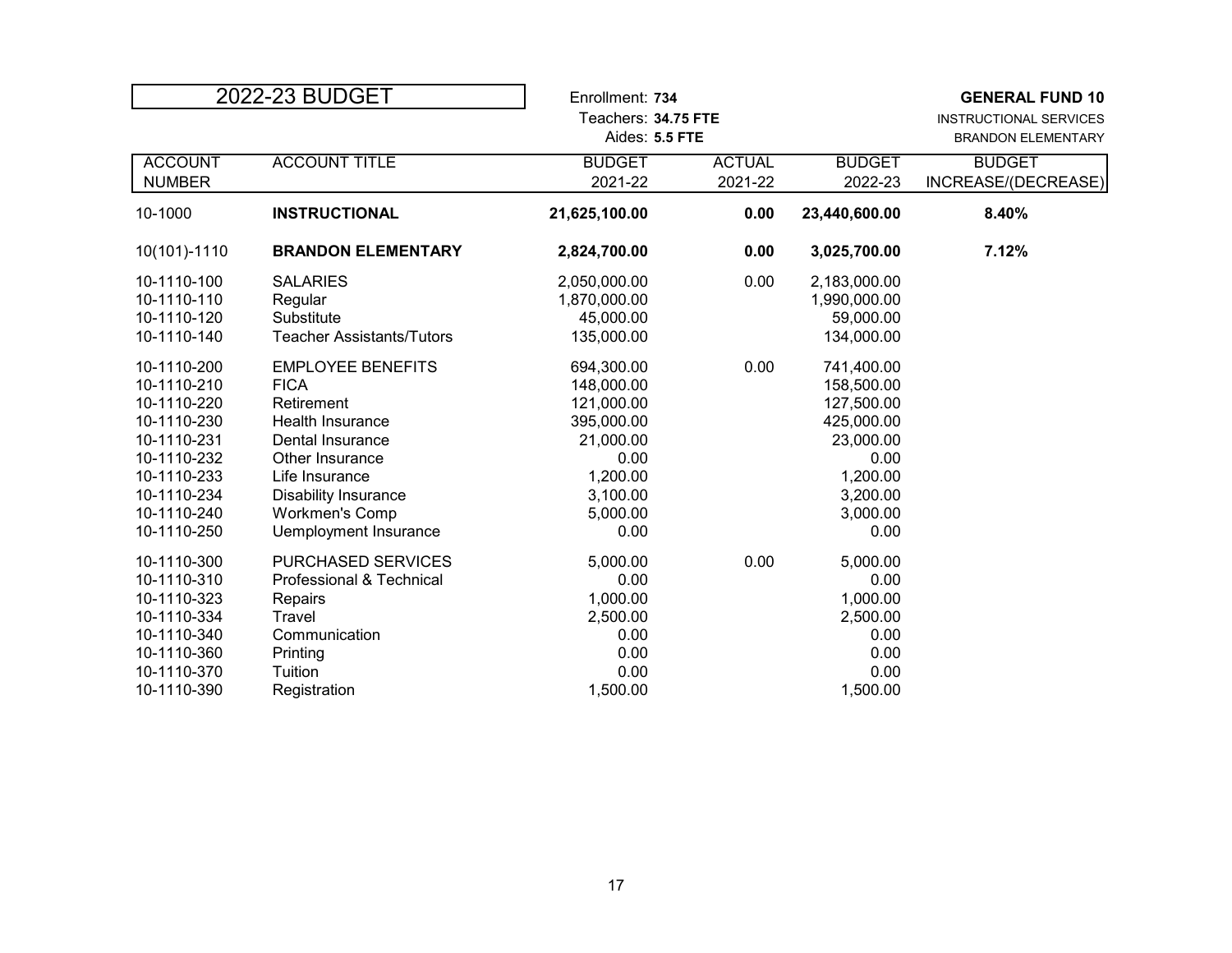INSTRUCTIONAL SERVICES BRANDON ELEMENTARY

| <b>ACCOUNT</b> | <b>ACCOUNT TITLE</b>            | <b>BUDGET</b> | <b>ACTUAL</b> | <b>BUDGET</b> | <b>BUDGET</b>       |
|----------------|---------------------------------|---------------|---------------|---------------|---------------------|
| <b>NUMBER</b>  |                                 | 2021-22       | 2021-22       | 2022-23       | INCREASE/(DECREASE) |
|                |                                 |               |               |               |                     |
| 10-1110-400    | <b>SUPPLIES &amp; MATERIALS</b> | 71,400.00     | 0.00          | 92,300.00     |                     |
| 10-1110-410.01 | Art                             | 2,500.00      |               | 3,000.00      |                     |
| 10-1110-410.03 | <b>General Supplies</b>         | 25,000.00     |               | 28,000.00     |                     |
| 10-1110-410.07 | Kindergarten                    | 2,100.00      |               | 3,200.00      |                     |
| 10-1110-410.11 | Music, Vocal                    | 400.00        |               | 800.00        |                     |
| 10-1110-410.12 | <b>Physical Education</b>       | 2,800.00      |               | 1,100.00      |                     |
| 10-1110-410.21 | Grade 1                         | 3,100.00      |               | 4,400.00      |                     |
| 10-1110-410.22 | Grade 2                         | 2,400.00      |               | 2,500.00      |                     |
| 10-1110-410.23 | Grade 3                         | 2,100.00      |               | 2,000.00      |                     |
| 10-1110-410.24 | Grade 4                         | 2,100.00      |               | 2,600.00      |                     |
| 10-1110-410.30 | Computer                        | 500.00        |               | 500.00        |                     |
| 10-1110-420    | Texts                           | 4,500.00      |               | 20,000.00     |                     |
| 10-1110-430    | <b>Instructional Software</b>   | 23,700.00     |               | 24,000.00     |                     |
| 10-1110-440    | <b>Periodicals</b>              | 200.00        |               | 200.00        |                     |
| 10-1110-490    | Other                           | 0.00          |               | 0.00          |                     |
| 10-1110-600    | <b>OTHER</b>                    | 4,000.00      | 0.00          | 4,000.00      |                     |
| 10-1110-640    | Dues and Fees                   | 4,000.00      |               | 4,000.00      |                     |
| 10-1110-690    | Other                           | 0.00          |               | 0.00          |                     |
|                |                                 |               |               |               |                     |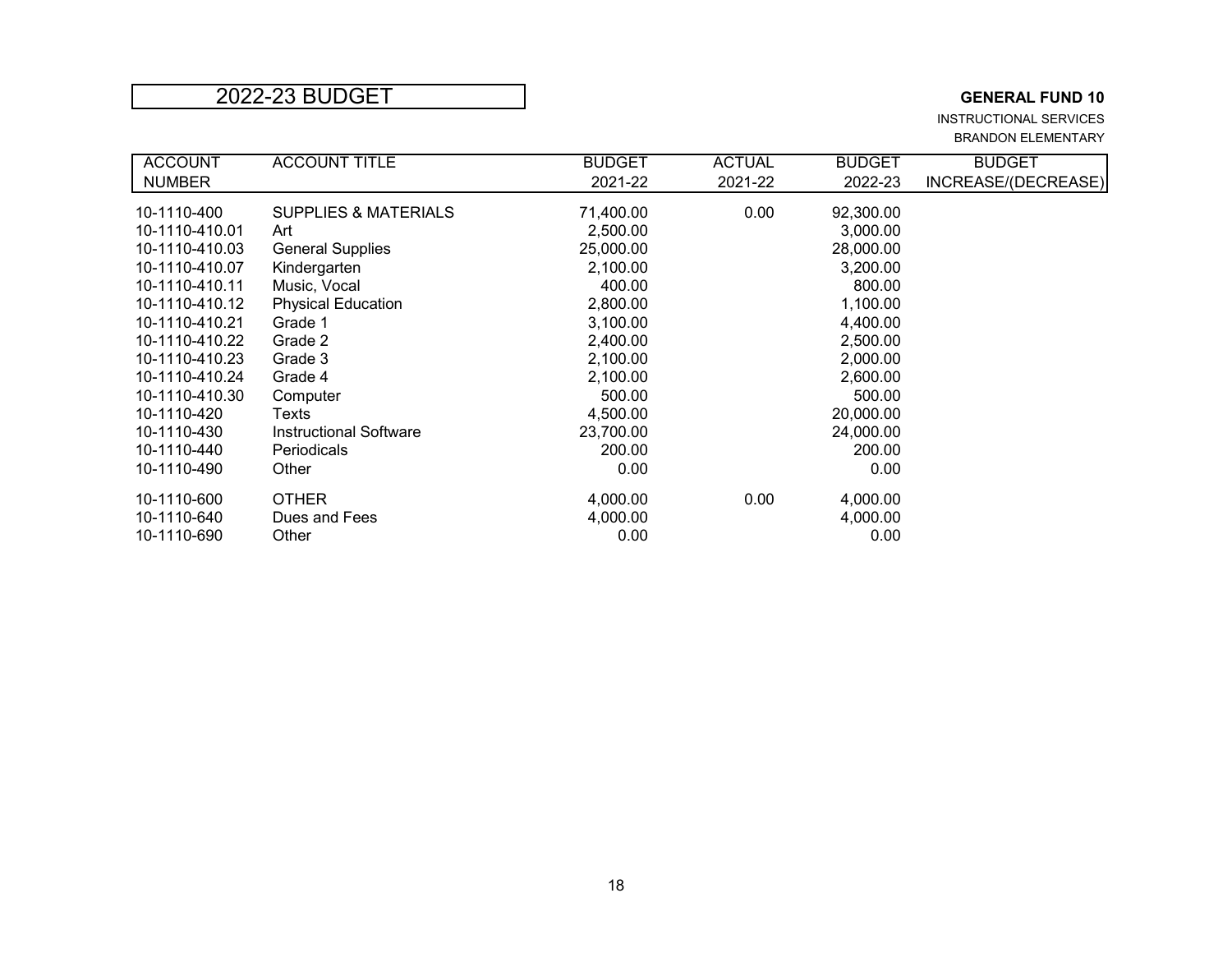| 2022-23 BUDGET                                                                                                                      |                                                                                                                                                                                            | Enrollment: 98<br>Teachers: 6.5 FTE<br>Aides: 1.5 FTE                                                  |                          |                                                                                                        | <b>GENERAL FUND 10</b><br>INSTRUCTIONAL SERVICES<br><b>VALLEY SPRINGS ELEMENTARY</b> |
|-------------------------------------------------------------------------------------------------------------------------------------|--------------------------------------------------------------------------------------------------------------------------------------------------------------------------------------------|--------------------------------------------------------------------------------------------------------|--------------------------|--------------------------------------------------------------------------------------------------------|--------------------------------------------------------------------------------------|
| <b>ACCOUNT</b><br><b>NUMBER</b>                                                                                                     | <b>ACCOUNT TITLE</b>                                                                                                                                                                       | <b>BUDGET</b><br>2021-22                                                                               | <b>ACTUAL</b><br>2021-22 | <b>BUDGET</b><br>2022-23                                                                               | <b>BUDGET</b><br>INCREASE/(DECREASE)                                                 |
| 10(102)-1110                                                                                                                        | <b>VALLEY SPRINGS ELEMENTARY</b>                                                                                                                                                           | 638,400.00                                                                                             | 0.00                     | 589,900.00                                                                                             | $-7.60%$                                                                             |
| 10-1110-100<br>10-1110-110<br>10-1110-120<br>10-1110-140                                                                            | <b>SALARIES</b><br>Regular<br>Substitute<br><b>Teacher Assistants</b>                                                                                                                      | 449,000.00<br>405,000.00<br>8,000.00<br>36,000.00                                                      | 0.00                     | 398,000.00<br>353,000.00<br>10,000.00<br>35,000.00                                                     |                                                                                      |
| 10-1110-200<br>10-1110-210<br>10-1110-220<br>10-1110-230<br>10-1110-231<br>10-1110-232<br>10-1110-233<br>10-1110-234<br>10-1110-240 | <b>EMPLOYEE BENEFITS</b><br><b>FICA</b><br>Retirement<br>Health Insurance<br>Dental Insurance<br>Other Insurance<br>Life Insurance<br><b>Disability Insurance</b><br><b>Workmen's Comp</b> | 165,400.00<br>32,500.00<br>26,000.00<br>100,000.00<br>5,000.00<br>0.00<br>300.00<br>600.00<br>1,000.00 | 0.00                     | 165,900.00<br>28,500.00<br>23,500.00<br>107,000.00<br>4,700.00<br>0.00<br>200.00<br>600.00<br>1,400.00 |                                                                                      |
| 10-1110-300<br>10-1110-310<br>10-1110-323<br>10-1110-334<br>10-1110-340<br>10-1110-360<br>10-1110-370<br>10-1110-390                | <b>PURCHASED SERVICES</b><br>Professional & Technical<br>Repairs<br>Travel<br>Communication<br>Printing<br>Tuition<br>Registration                                                         | 2,000.00<br>0.00<br>500.00<br>1,000.00<br>0.00<br>0.00<br>0.00<br>500.00                               | 0.00                     | 2,000.00<br>0.00<br>500.00<br>1,000.00<br>0.00<br>0.00<br>0.00<br>500.00                               |                                                                                      |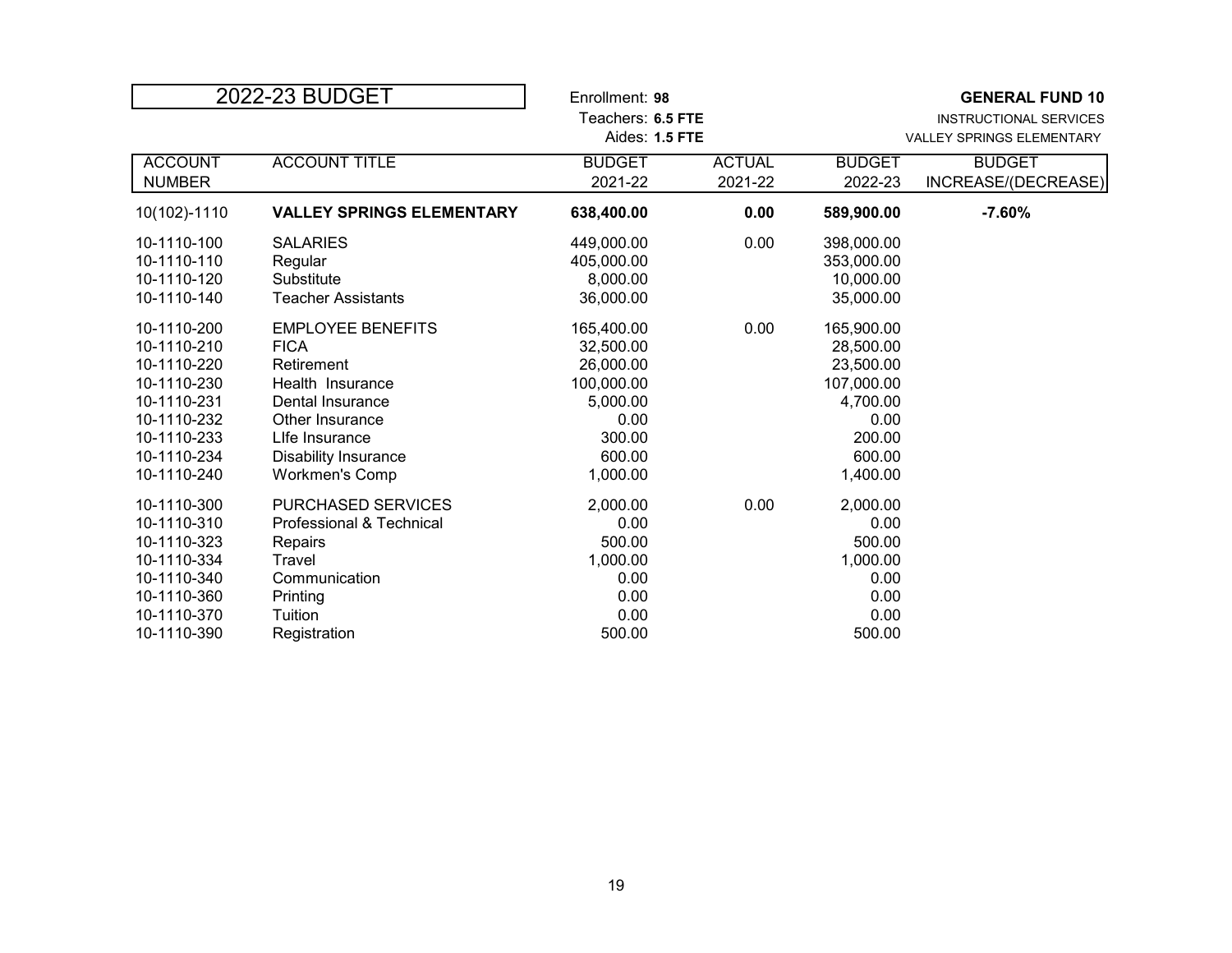INSTRUCTIONAL SERVICES VALLEY SPRINGS ELEMENTARY

| <b>ACCOUNT</b> | <b>ACCOUNT TITLE</b>            | <b>BUDGET</b> | <b>ACTUAL</b> | <b>BUDGET</b> | <b>BUDGET</b>       |
|----------------|---------------------------------|---------------|---------------|---------------|---------------------|
| <b>NUMBER</b>  |                                 | 2021-22       | 2021-22       | 2022-23       | INCREASE/(DECREASE) |
| 10-1110-400    | <b>SUPPLIES &amp; MATERIALS</b> | 20,500.00     | 0.00          | 22,500.00     |                     |
| 10-1110-410.01 | Art                             | 1,000.00      |               | 400.00        |                     |
| 10-1110-410.03 | <b>General Supplies</b>         | 6,000.00      |               | 6,000.00      |                     |
| 10-1110-410.07 | Kindergarten                    | 500.00        |               | 500.00        |                     |
| 10-1110-410.11 | Music, Vocal                    | 300.00        |               | 400.00        |                     |
| 10-1110-410.12 | <b>Physical Education</b>       | 300.00        |               | 400.00        |                     |
| 10-1110-410.21 | Grade 1                         | 1,000.00      |               | 1,400.00      |                     |
| 10-1110-410.22 | Grade 2                         | 500.00        |               | 500.00        |                     |
| 10-1110-410.23 | Grade 3                         | 500.00        |               | 500.00        |                     |
| 10-1110-410.24 | Grade 4                         | 500.00        |               | 500.00        |                     |
| 10-1110-410.30 | Computer                        | 500.00        |               | 600.00        |                     |
| 10-1110-420    | Texts                           | 2,000.00      |               | 3,500.00      |                     |
| 10-1110-430    | <b>Instructional Software</b>   | 7,400.00      |               | 7,800.00      |                     |
| 10-1110-440    | <b>Periodicals</b>              | 0.00          |               | 0.00          |                     |
| 10-1110-490    | Other                           | 0.00          |               | 0.00          |                     |
| 10-1110-600    | <b>OTHER</b>                    | 1,500.00      | 0.00          | 1,500.00      |                     |
| 10-1110-640    | Dues and Fees                   | 1,500.00      |               | 1,500.00      |                     |
| 10-1110-690    | Other                           | 0.00          |               | 0.00          |                     |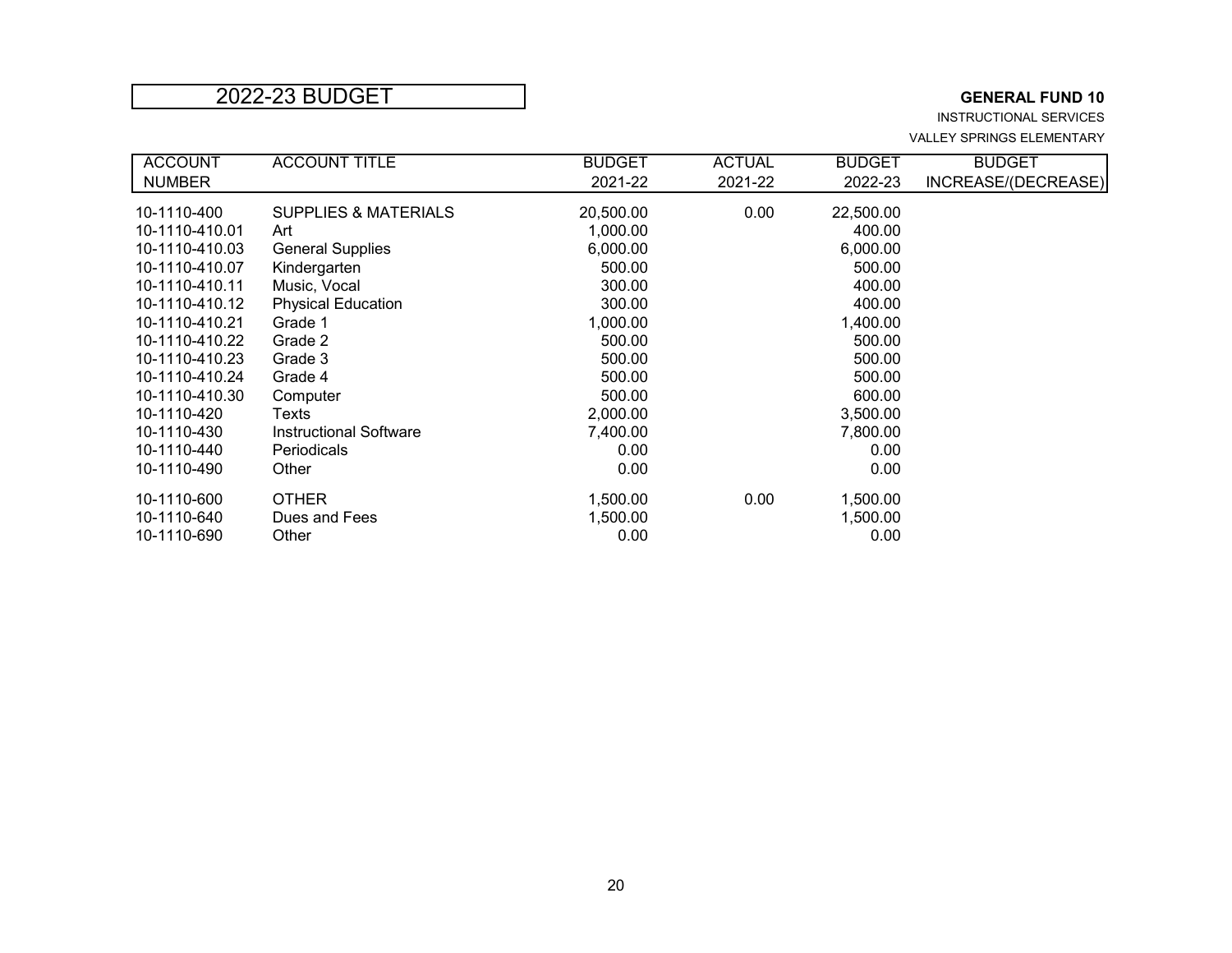| 2022-23 BUDGET                                                                                                                      |                                                                                                                                                                                                   | Enrollment: 582<br>Teachers: 31.25 FTE<br>Aides: 4.5 FTE                                                      |                          |                                                                                                               | <b>GENERAL FUND 10</b><br><b>INSTRUCTIONAL SERVICES</b><br>ROBERT BENNIS ELEMENTARY |
|-------------------------------------------------------------------------------------------------------------------------------------|---------------------------------------------------------------------------------------------------------------------------------------------------------------------------------------------------|---------------------------------------------------------------------------------------------------------------|--------------------------|---------------------------------------------------------------------------------------------------------------|-------------------------------------------------------------------------------------|
| <b>ACCOUNT</b><br><b>NUMBER</b>                                                                                                     | <b>ACCOUNT TITLE</b>                                                                                                                                                                              | <b>BUDGET</b><br>2021-22                                                                                      | <b>ACTUAL</b><br>2021-22 | <b>BUDGET</b><br>2022-23                                                                                      | <b>BUDGET</b><br>INCREASE/(DECREASE)                                                |
| 10(103)-1110                                                                                                                        | <b>ROBERT BENNIS ELEMENTARY</b>                                                                                                                                                                   | 2,857,500.00                                                                                                  | 0.00                     | 2,784,300.00                                                                                                  | $-2.56%$                                                                            |
| 10-1110-100<br>10-1110-110<br>10-1110-120<br>10-1110-140                                                                            | <b>SALARIES</b><br>Regular<br>Substitute<br><b>Teacher Assistants/Tutors</b>                                                                                                                      | 2,069,000.00<br>1,912,000.00<br>45,000.00<br>112,000.00                                                       | 0.00                     | 2,006,000.00<br>1,838,000.00<br>54,000.00<br>114,000.00                                                       |                                                                                     |
| 10-1110-200<br>10-1110-210<br>10-1110-220<br>10-1110-230<br>10-1110-231<br>10-1110-233<br>10-1110-234<br>10-1110-240<br>10-1110-250 | <b>EMPLOYEE BENEFITS</b><br><b>FICA</b><br>Retirement<br><b>Health Insurance</b><br>Dental Insurance<br>Life Insurance<br><b>Disability Insurance</b><br>Workmen's Comp<br>Unemployment Insurance | 709,500.00<br>152,000.00<br>122,000.00<br>404,000.00<br>22,000.00<br>1,300.00<br>3,200.00<br>5,000.00<br>0.00 | 0.00                     | 690,400.00<br>148,000.00<br>117,000.00<br>395,000.00<br>22,000.00<br>1,300.00<br>3,100.00<br>4,000.00<br>0.00 |                                                                                     |
| 10-1110-300<br>10-1110-310<br>10-1110-323<br>10-1110-334<br>10-1110-340<br>10-1110-360<br>10-1110-370<br>10-1110-390                | <b>PURCHASED SERVICES</b><br>Professional & Technical<br>Repairs<br>Travel<br>Communication<br>Printing<br>Tuition<br>Registration                                                                | 5,000.00<br>0.00<br>1,000.00<br>2,500.00<br>0.00<br>0.00<br>0.00<br>1,500.00                                  | 0.00                     | 5,000.00<br>0.00<br>1,000.00<br>2,500.00<br>0.00<br>0.00<br>0.00<br>1,500.00                                  |                                                                                     |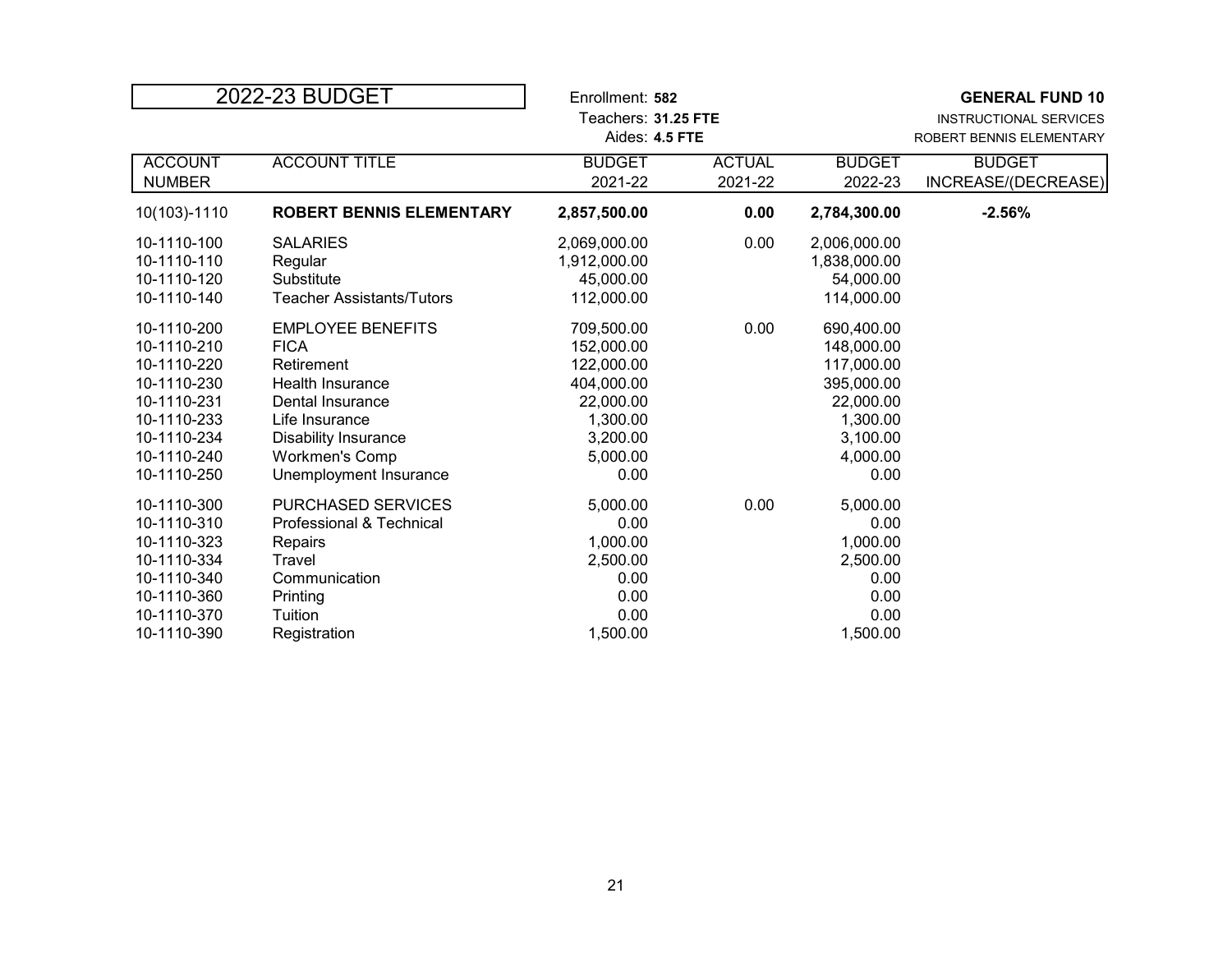INSTRUCTIONAL SERVICES ROBERT BENNIS ELEMENTARY

| <b>ACCOUNT</b> | <b>ACCOUNT TITLE</b>            | <b>BUDGET</b> | <b>ACTUAL</b> | <b>BUDGET</b> | <b>BUDGET</b>       |
|----------------|---------------------------------|---------------|---------------|---------------|---------------------|
| <b>NUMBER</b>  |                                 | 2021-22       | 2021-22       | 2022-23       | INCREASE/(DECREASE) |
| 10-1110-400    | <b>SUPPLIES &amp; MATERIALS</b> | 70,000.00     | 0.00          | 78,900.00     |                     |
| 10-1110-410.01 | Art                             | 2,500.00      |               | 2,500.00      |                     |
| 10-1110-410.03 | <b>General Supplies</b>         | 25,000.00     |               | 28,000.00     |                     |
| 10-1110-410.07 | Kindergarten                    | 1,600.00      |               | 2,000.00      |                     |
| 10-1110-410.11 | Music, Vocal                    | 500.00        |               | 800.00        |                     |
| 10-1110-410.12 | <b>Physical Education</b>       | 1,500.00      |               | 1,600.00      |                     |
| 10-1110-410.21 | Grade 1                         | 2,100.00      |               | 3,300.00      |                     |
| 10-1110-410.22 | Grade 2                         | 2,700.00      |               | 2,600.00      |                     |
| 10-1110-410.23 | Grade 3                         | 1,700.00      |               | 2,000.00      |                     |
| 10-1110-410.24 | Grade 4                         | 1,200.00      |               | 2,000.00      |                     |
| 10-1110-410.30 | Computer                        | 500.00        |               | 900.00        |                     |
| 10-1110-420    | Texts                           | 3,700.00      |               | 6,000.00      |                     |
| 10-1110-430    | <b>Instructional Software</b>   | 27,000.00     |               | 26,700.00     |                     |
| 10-1110-440    | <b>Periodicals</b>              | 0.00          |               | 500.00        |                     |
| 10-1110-490    | Other                           | 0.00          |               | 0.00          |                     |
| 10-1110-600    | <b>OTHER</b>                    | 4,000.00      | 0.00          | 4,000.00      |                     |
| 10-1110-640    | Dues and Fees                   | 4,000.00      |               | 4,000.00      |                     |
| 10-1110-690    | Other                           | 0.00          |               | 0.00          |                     |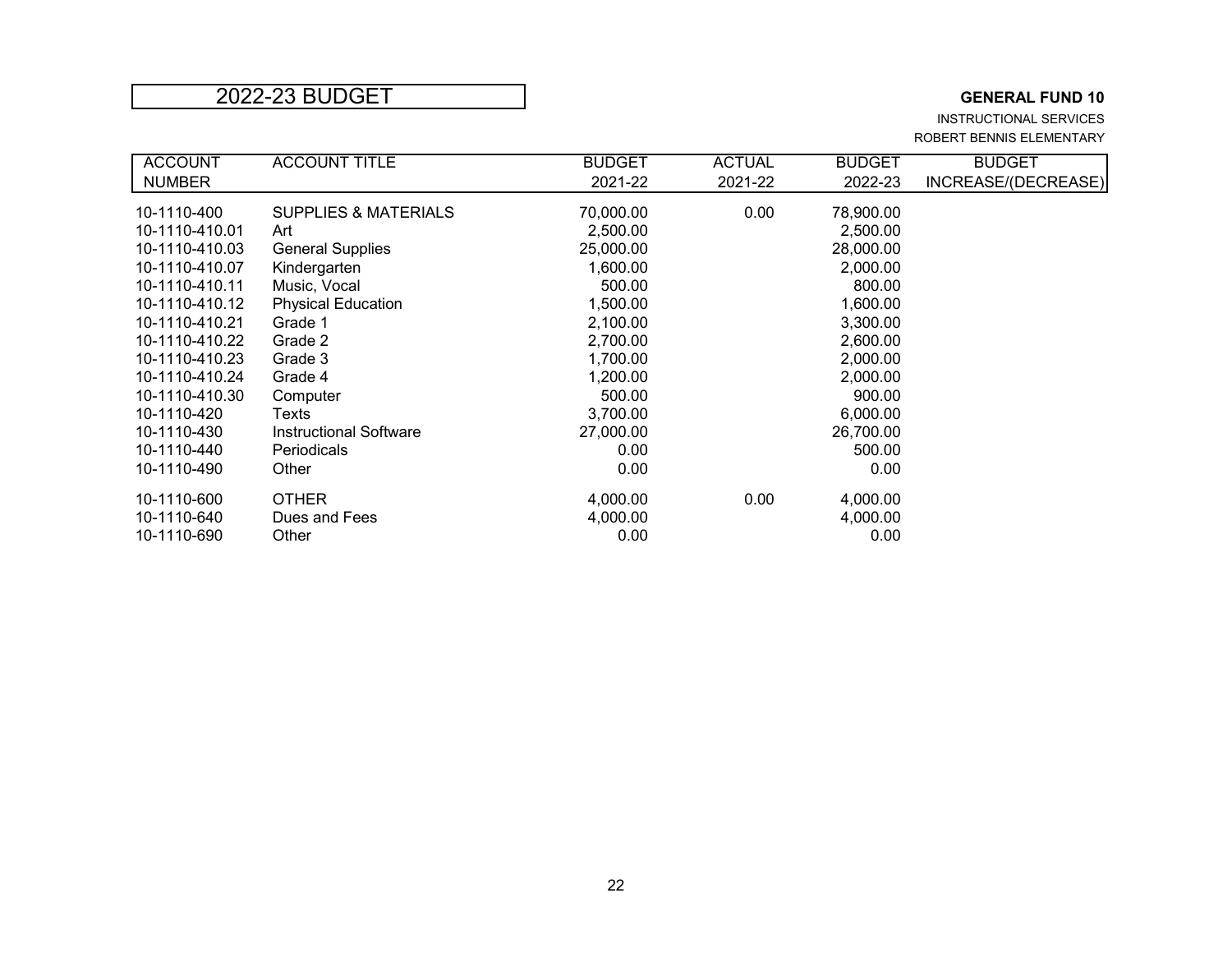|                                 | 2022-23 BUDGET            | Enrollment: 475<br>Teachers: 26.25 FTE<br>Aides: 4.0 FTE |                          |                          | <b>GENERAL FUND 10</b><br><b>INSTRUCTIONAL SERVICES</b><br>FRED ASSAM ELEMENTARY |
|---------------------------------|---------------------------|----------------------------------------------------------|--------------------------|--------------------------|----------------------------------------------------------------------------------|
| <b>ACCOUNT</b><br><b>NUMBER</b> | <b>ACCOUNT TITLE</b>      | <b>BUDGET</b><br>2021-22                                 | <b>ACTUAL</b><br>2021-22 | <b>BUDGET</b><br>2022-23 | <b>BUDGET</b><br>INCREASE/(DECREASE)                                             |
|                                 |                           |                                                          |                          |                          |                                                                                  |
| 10(104)-1110                    | FRED ASSAM ELEMENTARY     | 2,227,700.00                                             | 0.00                     | 2,403,100.00             | 7.87%                                                                            |
| 10-1110-100                     | <b>SALARIES</b>           | 1,579,000.00                                             | 0.00                     | 1,699,000.00             |                                                                                  |
| 10-1110-110                     | Regular                   | 1,445,000.00                                             |                          | 1,562,000.00             |                                                                                  |
| 10-1110-120                     | Substitute                | 42,000.00                                                |                          | 50,000.00                |                                                                                  |
| 10-1110-140                     | Teacher Assistants/Tutors | 92,000.00                                                |                          | 87,000.00                |                                                                                  |
| 10-1110-200                     | <b>EMPLOYEE BENEFITS</b>  | 574,000.00                                               | 0.00                     | 618,500.00               |                                                                                  |
| 10-1110-210                     | <b>FICA</b>               | 112,000.00                                               |                          | 120,000.00               |                                                                                  |
| 10-1110-220                     | Retirement                | 92,000.00                                                |                          | 98,000.00                |                                                                                  |
| 10-1110-230                     | Health Insurance          | 344,000.00                                               |                          | 376,000.00               |                                                                                  |
| 10-1110-231                     | Dental Insurance          | 18,000.00                                                |                          | 17,000.00                |                                                                                  |
| 10-1110-233                     | Life Insurance            | 1,000.00                                                 |                          | 1,000.00                 |                                                                                  |
| 10-1110-234                     | Disability Insurance      | 2,000.00                                                 |                          | 2,500.00                 |                                                                                  |
| 10-1110-240                     | <b>Workmen's Comp</b>     | 5,000.00                                                 |                          | 4,000.00                 |                                                                                  |
| 10-1110-250                     | Unemployment Insurance    | 0.00                                                     |                          | 0.00                     |                                                                                  |
| 10-1110-300                     | PURCHASED SERVICES        | 5,000.00                                                 | 0.00                     | 5,000.00                 |                                                                                  |
| 10-1110-310                     | Professional & Technical  | 0.00                                                     |                          | 0.00                     |                                                                                  |
| 10-1110-323                     | Repairs                   | 1,000.00                                                 |                          | 1,000.00                 |                                                                                  |
| 10-1110-334                     | Travel                    | 2,500.00                                                 |                          | 2,500.00                 |                                                                                  |
| 10-1110-340                     | Communication             | 0.00                                                     |                          | 0.00                     |                                                                                  |
| 10-1110-360                     | Printing                  | 0.00                                                     |                          | 0.00                     |                                                                                  |
| 10-1110-370                     | Tuition                   | 0.00                                                     |                          | 0.00                     |                                                                                  |
| 10-1110-390                     | Registration              | 1,500.00                                                 |                          | 1,500.00                 |                                                                                  |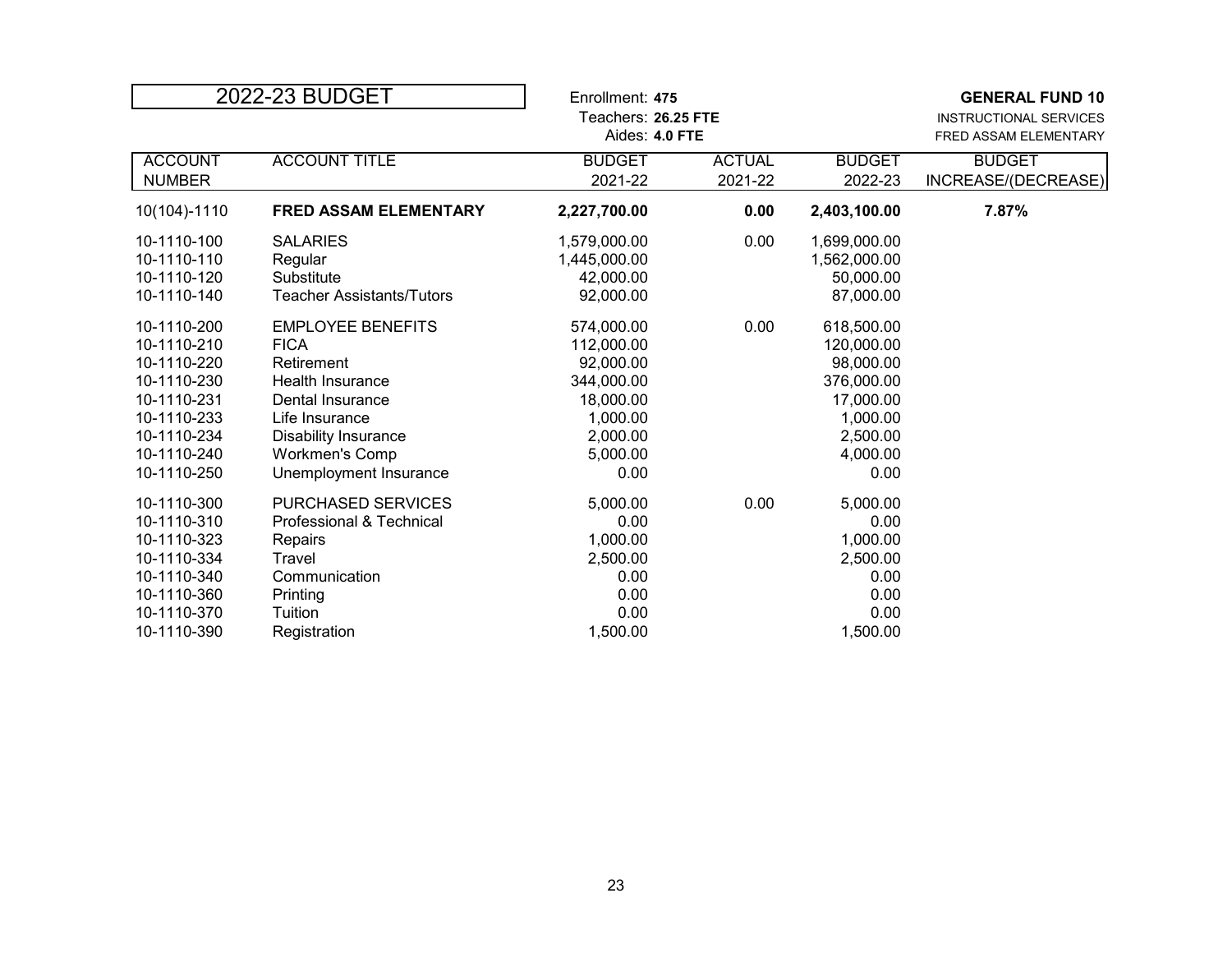INSTRUCTIONAL SERVICES FRED ASSAM ELEMENTARY

| <b>ACCOUNT</b> | <b>ACCOUNT TITLE</b>            | <b>BUDGET</b> | <b>ACTUAL</b> | <b>BUDGET</b> | <b>BUDGET</b>       |
|----------------|---------------------------------|---------------|---------------|---------------|---------------------|
| <b>NUMBER</b>  |                                 | 2021-22       | 2021-22       | 2022-23       | INCREASE/(DECREASE) |
|                |                                 |               |               |               |                     |
| 10-1110-400    | <b>SUPPLIES &amp; MATERIALS</b> | 65,700.00     | 0.00          | 76,600.00     |                     |
| 10-1110-410.01 | Art                             | 1,000.00      |               | 1,000.00      |                     |
| 10-1110-410.03 | <b>General Supplies</b>         | 25,000.00     |               | 25,000.00     |                     |
| 10-1110-410.07 | Kindergarten                    | 1,200.00      |               | 2,000.00      |                     |
| 10-1110-410.11 | Music, Vocal                    | 300.00        |               | 700.00        |                     |
| 10-1110-410.12 | <b>Physical Education</b>       | 400.00        |               | 400.00        |                     |
| 10-1110-410.21 | Grade 1                         | 3,100.00      |               | 3,000.00      |                     |
| 10-1110-410.22 | Grade 2                         | 1,800.00      |               | 2,300.00      |                     |
| 10-1110-410.23 | Grade 3                         | 1,300.00      |               | 1,500.00      |                     |
| 10-1110-410.24 | Grade 4                         | 900.00        |               | 1,700.00      |                     |
| 10-1110-410.30 | Computer                        | 1,000.00      |               | 900.00        |                     |
| 10-1110-420    | Texts                           | 5,200.00      |               | 14,000.00     |                     |
| 10-1110-430    | <b>Instructional Software</b>   | 24,400.00     |               | 24,000.00     |                     |
| 10-1110-440    | Periodicals                     | 100.00        |               | 100.00        |                     |
| 10-1110-490    | Other                           | 0.00          |               | 0.00          |                     |
| 10-1110-600    | <b>OTHER</b>                    | 4,000.00      | 0.00          | 4,000.00      |                     |
|                |                                 |               |               |               |                     |
| 10-1110-640    | Dues and Fees                   | 4,000.00      |               | 4,000.00      |                     |
| 10-1110-690    | Other                           | 0.00          |               | 0.00          |                     |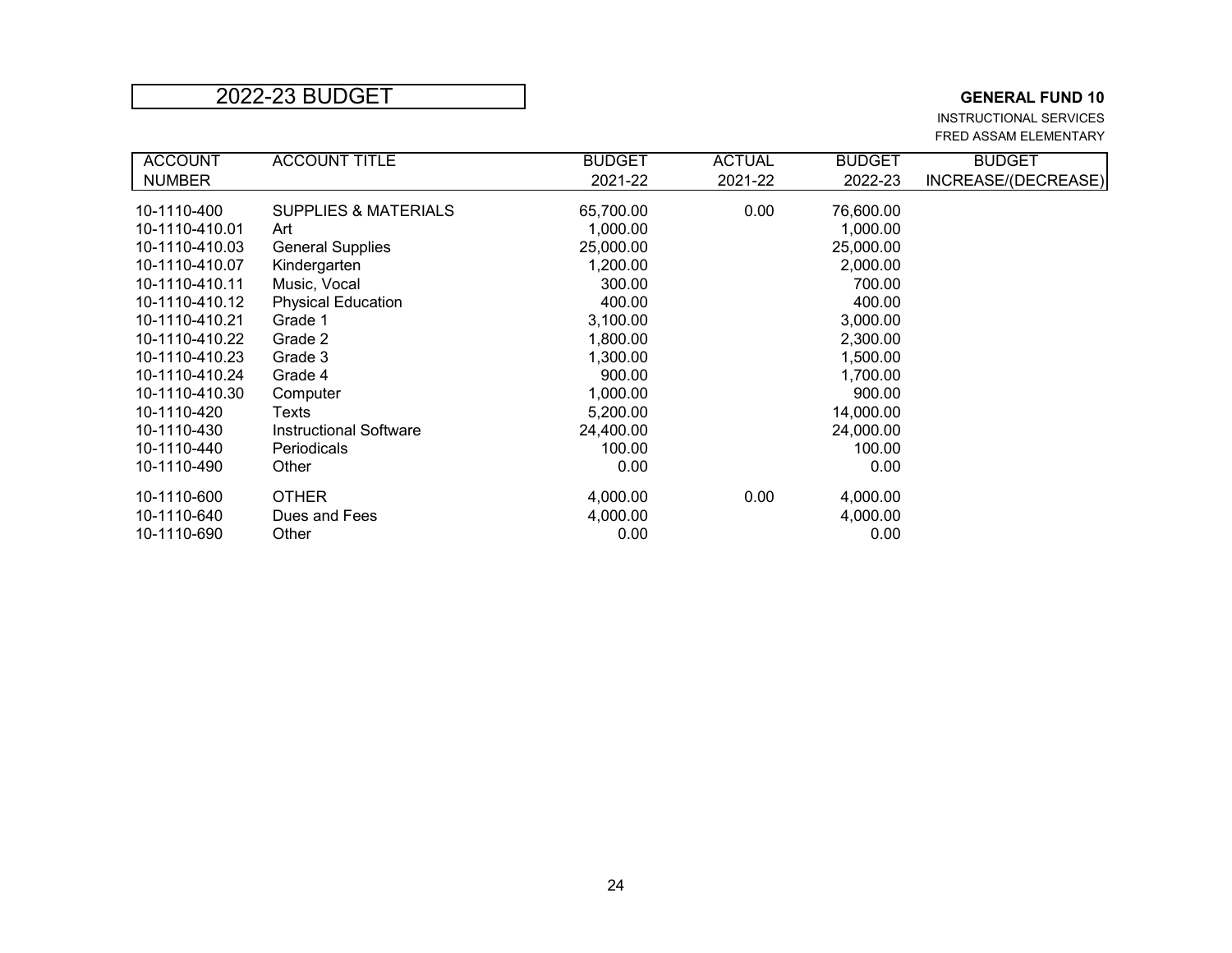|                                                                                                                                     | 2022-23 BUDGET                                                                                                                                                                                           | Enrollment: 284<br>Teachers: 16.75 FTE<br>Aides: 3.0 FTE                                                 |                          |                                                                                                           | <b>GENERAL FUND 10</b><br>INSTRUCTIONAL SERVICES<br><b>INSPIRATION ELEMENTARY</b> |
|-------------------------------------------------------------------------------------------------------------------------------------|----------------------------------------------------------------------------------------------------------------------------------------------------------------------------------------------------------|----------------------------------------------------------------------------------------------------------|--------------------------|-----------------------------------------------------------------------------------------------------------|-----------------------------------------------------------------------------------|
| <b>ACCOUNT</b><br><b>NUMBER</b>                                                                                                     | <b>ACCOUNT TITLE</b>                                                                                                                                                                                     | <b>BUDGET</b><br>2021-22                                                                                 | <b>ACTUAL</b><br>2021-22 | <b>BUDGET</b><br>2022-23                                                                                  | <b>BUDGET</b><br>INCREASE/(DECREASE)                                              |
| 10(105)-1110                                                                                                                        | <b>INSPIRATION ELEMENTARY</b>                                                                                                                                                                            | 928,700.00                                                                                               | 0.00                     | 1,456,300.00                                                                                              | 56.81%                                                                            |
| 10-1110-100<br>10-1110-110<br>10-1110-120<br>10-1110-140                                                                            | <b>SALARIES</b><br>Regular<br>Substitute<br>Teacher Assistants/Tutors                                                                                                                                    | 643,000.00<br>605,000.00<br>15,000.00<br>23,000.00                                                       | 0.00                     | 1,043,000.00<br>953,000.00<br>18,000.00<br>72,000.00                                                      |                                                                                   |
| 10-1110-200<br>10-1110-210<br>10-1110-220<br>10-1110-230<br>10-1110-231<br>10-1110-233<br>10-1110-234<br>10-1110-240<br>10-1110-250 | <b>EMPLOYEE BENEFITS</b><br><b>FICA</b><br>Retirement<br><b>Health Insurance</b><br>Dental Insurance<br>Life Insurance<br><b>Disability Insurance</b><br><b>Workmen's Comp</b><br>Unemployment Insurance | 218,600.00<br>49,000.00<br>38,000.00<br>120,000.00<br>7,500.00<br>600.00<br>1,000.00<br>2,500.00<br>0.00 | 0.00                     | 343,400.00<br>78,000.00<br>61,000.00<br>191,000.00<br>10,000.00<br>400.00<br>1,000.00<br>2,000.00<br>0.00 |                                                                                   |
| 10-1110-300<br>10-1110-310<br>10-1110-323<br>10-1110-334<br>10-1110-340<br>10-1110-360<br>10-1110-370<br>10-1110-390                | <b>PURCHASED SERVICES</b><br>Professional & Technical<br>Repairs<br>Travel<br>Communication<br>Printing<br>Tuition<br>Registration                                                                       | 4,000.00<br>0.00<br>0.00<br>2,500.00<br>0.00<br>0.00<br>0.00<br>1,500.00                                 | 0.00                     | 4,000.00<br>0.00<br>0.00<br>2,500.00<br>0.00<br>0.00<br>0.00<br>1,500.00                                  |                                                                                   |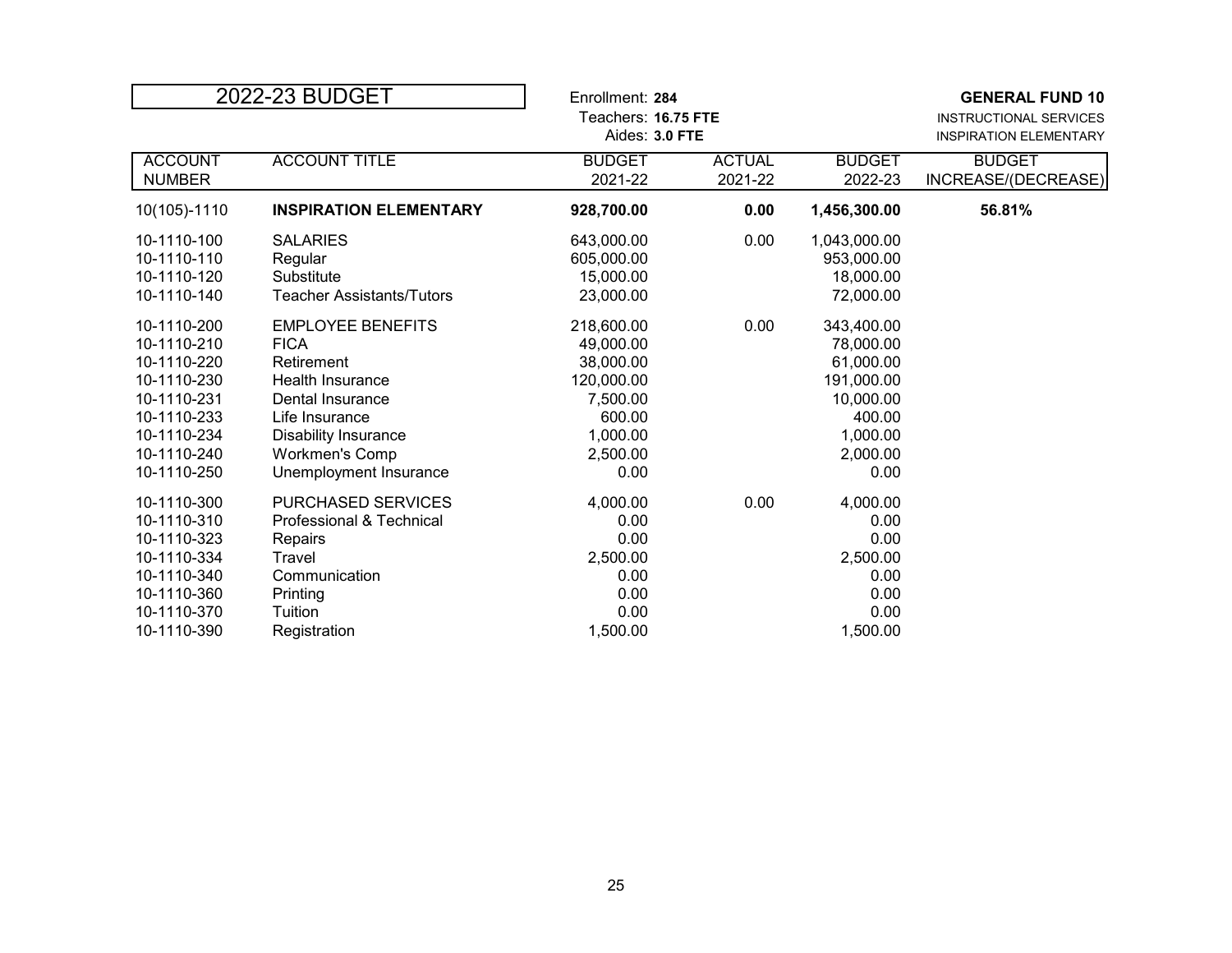INSTRUCTIONAL SERVICES INSPIRATION ELEMENTARY

| <b>ACCOUNT</b> | <b>ACCOUNT TITLE</b>            | <b>BUDGET</b> | <b>ACTUAL</b> | <b>BUDGET</b> | <b>BUDGET</b>       |
|----------------|---------------------------------|---------------|---------------|---------------|---------------------|
| <b>NUMBER</b>  |                                 | 2021-22       | 2021-22       | 2022-23       | INCREASE/(DECREASE) |
|                |                                 |               |               |               |                     |
| 10-1110-400    | <b>SUPPLIES &amp; MATERIALS</b> | 61,100.00     | 0.00          | 63,900.00     |                     |
| 10-1110-410.01 | Art                             | 2,000.00      |               | 1,000.00      |                     |
| 10-1110-410.03 | <b>General Supplies</b>         | 20,000.00     |               | 25,000.00     |                     |
| 10-1110-410.07 | Kindergarten                    | 1,000.00      |               | 1,500.00      |                     |
| 10-1110-410.11 | Music, Vocal                    | 1,000.00      |               | 500.00        |                     |
| 10-1110-410.12 | <b>Physical Education</b>       | 5,500.00      |               | 1,500.00      |                     |
| 10-1110-410.21 | Grade 1                         | 1,800.00      |               | 3,100.00      |                     |
| 10-1110-410.22 | Grade 2                         | 1,100.00      |               | 1,100.00      |                     |
| 10-1110-410.23 | Grade 3                         | 900.00        |               | 1,000.00      |                     |
| 10-1110-410.24 | Grade 4                         | 600.00        |               | 800.00        |                     |
| 10-1110-410.30 | Computer                        | 4,000.00      |               | 1,000.00      |                     |
| 10-1110-420    | Texts                           | 10,000.00     |               | 10,000.00     |                     |
| 10-1110-430    | Instructional Software          | 13,200.00     |               | 17,400.00     |                     |
| 10-1110-440    | <b>Periodicals</b>              | 0.00          |               | 0.00          |                     |
| 10-1110-490    | Other                           | 0.00          |               | 0.00          |                     |
| 10-1110-600    | <b>OTHER</b>                    | 2,000.00      | 0.00          | 2,000.00      |                     |
| 10-1110-640    | Dues and Fees                   | 2,000.00      |               | 2,000.00      |                     |
| 10-1110-690    | Other                           | 0.00          |               | 0.00          |                     |
|                |                                 |               |               |               |                     |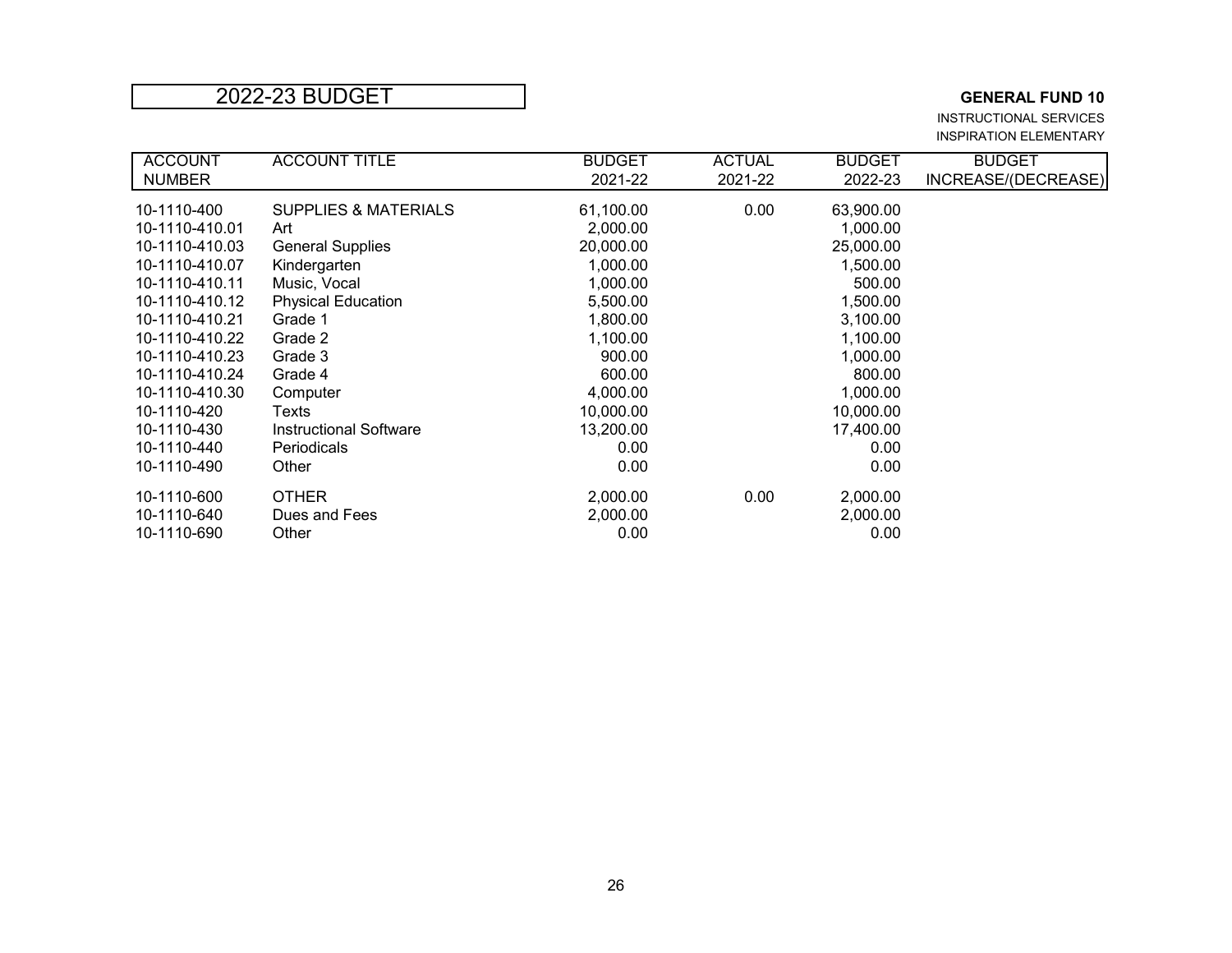| 2022-23 BUDGET                                                                                                                      |                                                                                                                                                                                            | Enrollment: 764<br>Teachers: 40.5 FTE<br>Aides: 2.0 FTE                                                       |                          | <b>GENERAL FUND 10</b><br>INSTRUCTIONAL SERVICES<br><b>BRANDON VALLEY INTERMEDIATE SCHOOL</b>                 |                                      |
|-------------------------------------------------------------------------------------------------------------------------------------|--------------------------------------------------------------------------------------------------------------------------------------------------------------------------------------------|---------------------------------------------------------------------------------------------------------------|--------------------------|---------------------------------------------------------------------------------------------------------------|--------------------------------------|
| <b>ACCOUNT</b><br><b>NUMBER</b>                                                                                                     | <b>ACCOUNT TITLE</b>                                                                                                                                                                       | <b>BUDGET</b><br>2021-22                                                                                      | <b>ACTUAL</b><br>2021-22 | <b>BUDGET</b><br>2022-23                                                                                      | <b>BUDGET</b><br>INCREASE/(DECREASE) |
| 10(107)-1110                                                                                                                        | <b>INTERMEDIATE SCHOOL</b>                                                                                                                                                                 | 3,209,700.00                                                                                                  | 0.00                     | 3,552,300.00                                                                                                  | 10.67%                               |
| 10-1110-100<br>10-1110-110<br>10-1110-120<br>10-1110-140                                                                            | <b>SALARIES</b><br>Regular<br>Substitute<br><b>Teaching Assistants/Tutors</b>                                                                                                              | 2,272,000.00<br>2,185,000.00<br>40,000.00<br>47,000.00                                                        | 0.00                     | 2,530,000.00<br>2,438,000.00<br>48,000.00<br>44,000.00                                                        |                                      |
| 10-1110-200<br>10-1110-210<br>10-1110-220<br>10-1110-230<br>10-1110-231<br>10-1110-233<br>10-1110-234<br>10-1110-240<br>10-1110-250 | <b>EMPLOYEE BENEFITS</b><br><b>FICA</b><br>Retirement<br>Health Insurance<br>Dental Insurance<br>Life Insurance<br>Disability Insurance<br><b>Workmen's Comp</b><br>Unemployment Insurance | 806,800.00<br>162,000.00<br>135,000.00<br>475,000.00<br>23,000.00<br>1,300.00<br>3,500.00<br>7.000.00<br>0.00 | 0.00                     | 899,600.00<br>183,000.00<br>149,000.00<br>532,000.00<br>24,600.00<br>1,300.00<br>3,700.00<br>6,000.00<br>0.00 |                                      |
| 10-1110-300<br>10-1110-310<br>10-1110-323<br>10-1110-334<br>10-1110-340<br>10-1110-360<br>10-1110-370<br>10-1110-390                | <b>PURCHASED SERVICES</b><br>Professional & Technical<br>Repairs<br>Travel<br>Communication<br>Printing<br>Tuition<br>Registration                                                         | 7,000.00<br>1,000.00<br>1,000.00<br>3,000.00<br>0.00<br>0.00<br>0.00<br>2,000.00                              | 0.00                     | 7,000.00<br>0.00<br>2,000.00<br>3,000.00<br>0.00<br>0.00<br>0.00<br>2,000.00                                  |                                      |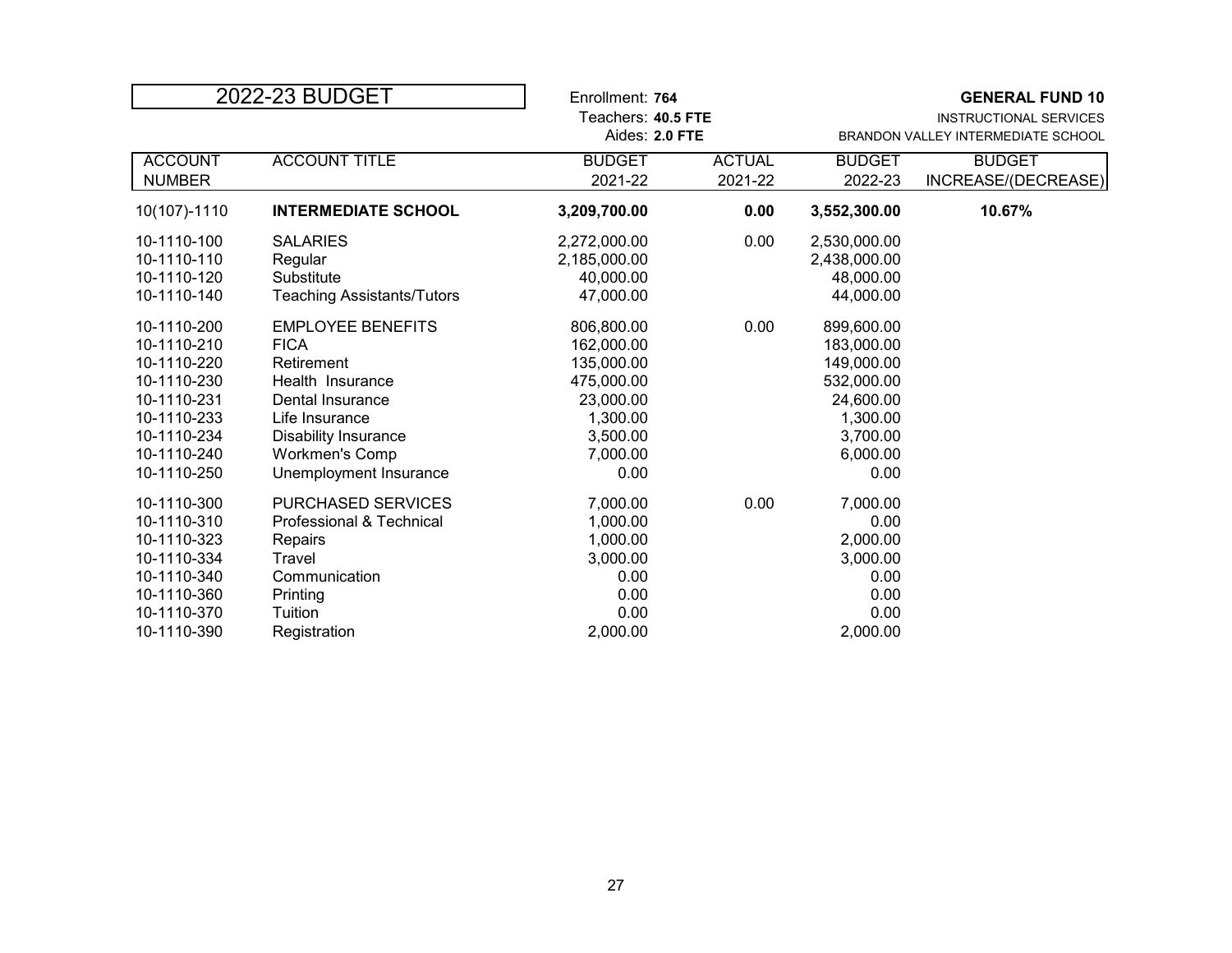### INSTRUCTIONAL SERVICES

BRANDON VALLEY INTERMEDIATE SCHOOL

| <b>ACCOUNT</b> | <b>ACCOUNT TITLE</b>            | <b>BUDGET</b> | <b>ACTUAL</b> | <b>BUDGET</b> | <b>BUDGET</b>       |
|----------------|---------------------------------|---------------|---------------|---------------|---------------------|
| <b>NUMBER</b>  |                                 | 2021-22       | 2021-22       | 2022-23       | INCREASE/(DECREASE) |
| 10-1110-400    | <b>SUPPLIES &amp; MATERIALS</b> | 118,900.00    | 0.00          | 110,700.00    |                     |
| 10-1110-410.01 | Art                             | 6,000.00      |               | 7,500.00      |                     |
| 10-1110-410.02 | <b>Business Ed</b>              | 0.00          |               | 0.00          |                     |
| 10-1110-410.03 | <b>General Supplies</b>         | 25,000.00     |               | 25,000.00     |                     |
| 10-1110-410.05 | Foreign Language                | 0.00          |               | 0.00          |                     |
| 10-1110-410.06 | Home Ec                         | 0.00          |               | 0.00          |                     |
| 10-1110-410.08 | Language Arts                   | 1,800.00      |               | 3,000.00      |                     |
| 10-1110-410.09 | Math                            | 2,200.00      |               | 3,400.00      |                     |
| 10-1110-410.10 | <b>Instrumental Music</b>       | 4,000.00      |               | 4,400.00      |                     |
| 10-1110-410.11 | <b>Vocal Music</b>              | 900.00        |               | 1,200.00      |                     |
| 10-1110-410.12 | <b>Physical Ed</b>              | 1,000.00      |               | 500.00        |                     |
| 10-1110-410.13 | Science                         | 7,600.00      |               | 5,000.00      |                     |
| 10-1110-410.14 | <b>Social Studies</b>           | 1,200.00      |               | 1,400.00      |                     |
| 10-1110-410.17 | Industrial Tech.                | 0.00          |               | 0.00          |                     |
| 10-1110-410.30 | Computer                        | 2,700.00      |               | 1,100.00      |                     |
| 10-1110-410.31 | <b>Exploratories</b>            | 0.00          |               | 0.00          |                     |
| 10-1110-420    | Texts                           | 21,000.00     |               | 15,000.00     |                     |
| 10-1110-430    | <b>Instructional Software</b>   | 45,200.00     |               | 43,000.00     |                     |
| 10-1110-440    | Periodicals                     | 300.00        |               | 200.00        |                     |
| 10-1110-490    | Other                           | 0.00          |               | 0.00          |                     |
| 10-1110-600    | <b>OTHER</b>                    | 5,000.00      | 0.00          | 5,000.00      |                     |
| 10-1110-640    | Dues and Fees                   | 5,000.00      |               | 5,000.00      |                     |
| 10-1110-690    | Other                           | 0.00          |               | 0.00          |                     |
|                |                                 |               |               |               |                     |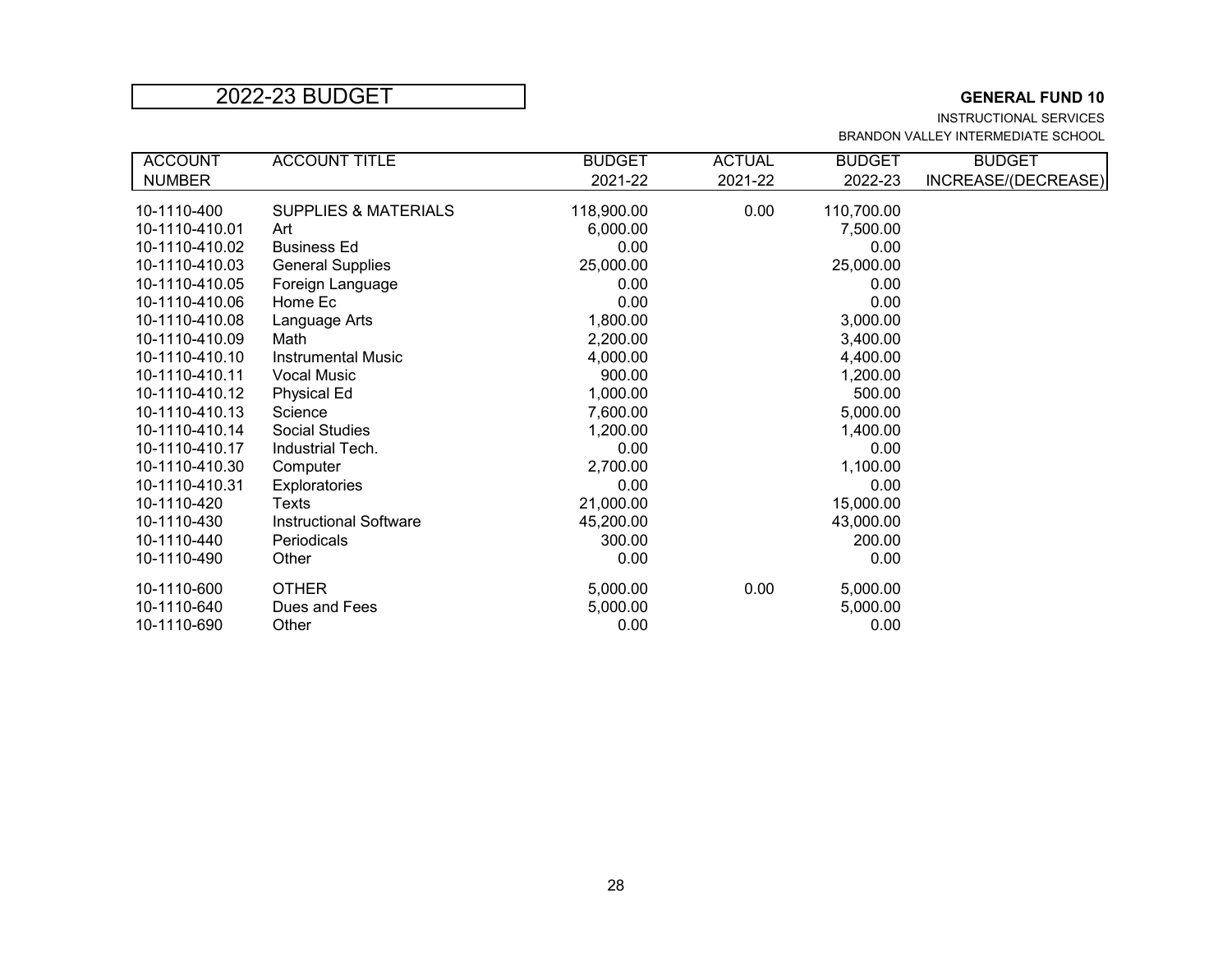| 2022-23 BUDGET                                                                                                                      |                                                                                                                                                                                                   | Enrollment: 722<br>Teachers: 36.5 FTE                                                                         |                          |                                                                                                               | <b>GENERAL FUND 10</b><br>INSTRUCTIONAL SERVICES |
|-------------------------------------------------------------------------------------------------------------------------------------|---------------------------------------------------------------------------------------------------------------------------------------------------------------------------------------------------|---------------------------------------------------------------------------------------------------------------|--------------------------|---------------------------------------------------------------------------------------------------------------|--------------------------------------------------|
|                                                                                                                                     |                                                                                                                                                                                                   | Aides:                                                                                                        |                          |                                                                                                               | BRANDON VALLEY MIDDLE SCHOOL                     |
| <b>ACCOUNT</b><br><b>NUMBER</b>                                                                                                     | <b>ACCOUNT TITLE</b>                                                                                                                                                                              | <b>BUDGET</b><br>2021-22                                                                                      | <b>ACTUAL</b><br>2021-22 | <b>BUDGET</b><br>2022-23                                                                                      | <b>BUDGET</b><br>INCREASE/(DECREASE)             |
| 10-1120                                                                                                                             | <b>MIDDLE SCHOOL</b>                                                                                                                                                                              | 2,875,800.00                                                                                                  | 0.00                     | 3,164,000.00                                                                                                  | 10.02%                                           |
| 10-1120-100<br>10-1120-110<br>10-1120-120<br>10-1120-140<br>10-1120-150                                                             | <b>SALARIES</b><br>Regular<br>Substitute<br><b>Teaching Assistants/Tutors</b><br>Activity                                                                                                         | 2,055,000.00<br>2,015,000.00<br>25,000.00<br>2,000.00<br>13,000.00                                            | 0.00                     | 2,213,000.00<br>2,168,000.00<br>30,000.00<br>2,000.00<br>13,000.00                                            |                                                  |
| 10-1120-200<br>10-1120-210<br>10-1120-220<br>10-1120-230<br>10-1120-231<br>10-1120-233<br>10-1120-234<br>10-1120-240<br>10-1120-250 | <b>EMPLOYEE BENEFITS</b><br><b>FICA</b><br>Retirement<br>Health Insurance<br>Dental Insurance<br>Life Insurance<br><b>Disability Insurance</b><br><b>Workmen's Comp</b><br>Unemployment Insurance | 661,800.00<br>152,000.00<br>123,000.00<br>357,000.00<br>19,000.00<br>1,100.00<br>3,200.00<br>6,500.00<br>0.00 | 0.00                     | 762,700.00<br>156,500.00<br>129,300.00<br>448,000.00<br>19,600.00<br>1,100.00<br>3,200.00<br>5,000.00<br>0.00 |                                                  |
| 10-1120-300<br>10-1120-310<br>10-1120-323<br>10-1120-334<br>10-1120-340<br>10-1120-360<br>10-1120-370<br>10-1120-390                | <b>PURCHASED SERVICES</b><br>Professional & Technical<br>Repairs<br>Travel<br>Communication<br>Printing<br>Tuition<br>Registration                                                                | 36,500.00<br>4,500.00<br>2,000.00<br>3,000.00<br>0.00<br>0.00<br>25,000.00<br>2,000.00                        | 0.00                     | 70,500.00<br>3,500.00<br>5,000.00<br>5,000.00<br>0.00<br>0.00<br>55,000.00<br>2,000.00                        |                                                  |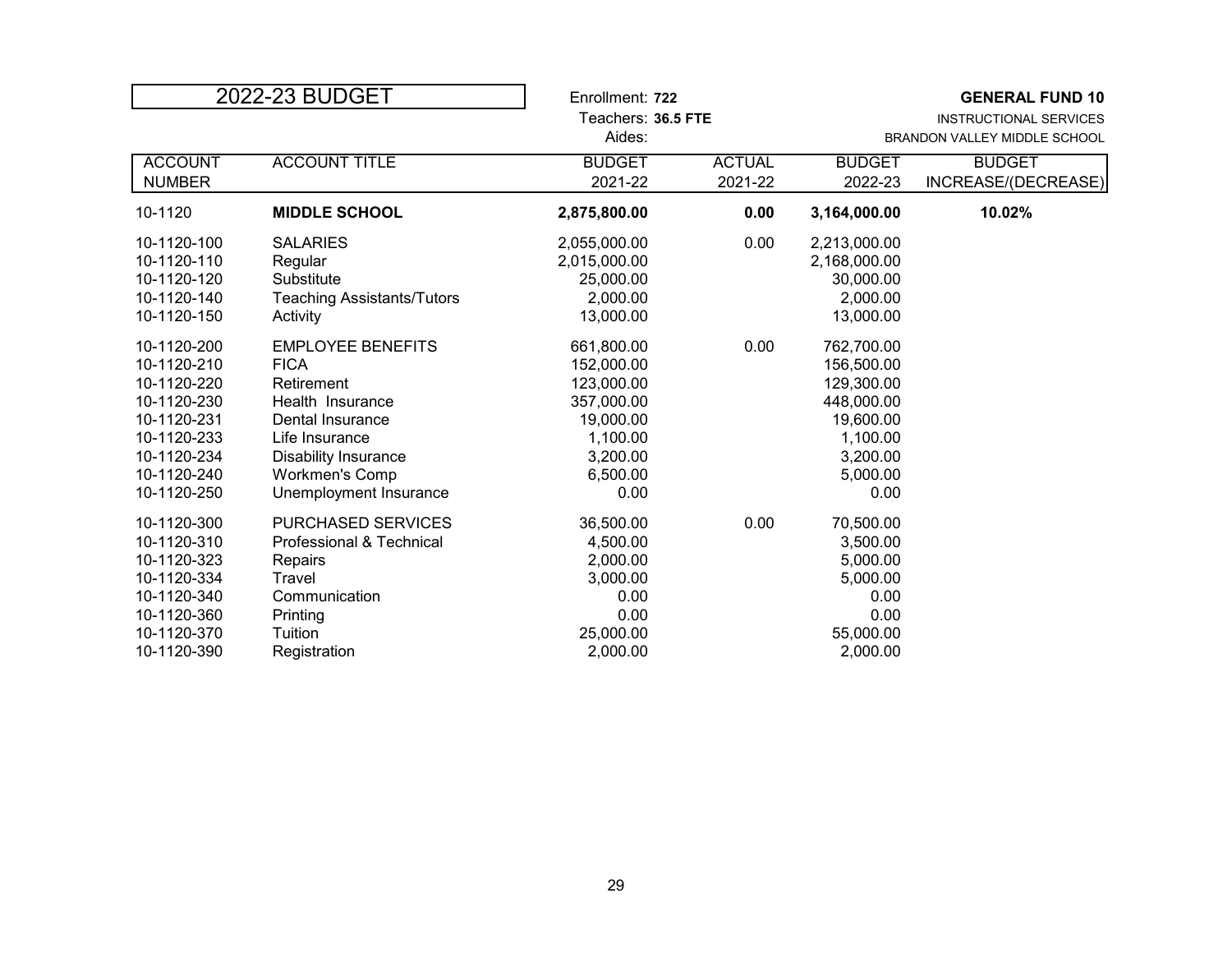INSTRUCTIONAL SERVICES BRANDON VALLEY MIDDLE SCHOOL

| <b>ACCOUNT</b> | <b>ACCOUNT TITLE</b>            | <b>BUDGET</b> | <b>ACTUAL</b> | <b>BUDGET</b> | <b>BUDGET</b>       |
|----------------|---------------------------------|---------------|---------------|---------------|---------------------|
| <b>NUMBER</b>  |                                 | 2021-22       | 2021-22       | 2022-23       | INCREASE/(DECREASE) |
| 10-1120-400    | <b>SUPPLIES &amp; MATERIALS</b> | 117,500.00    | 0.00          | 112,800.00    |                     |
| 10-1120-410.01 | Art                             | 3,000.00      |               | 10,000.00     |                     |
| 10-1120-410.02 | <b>Business Ed</b>              | 0.00          |               | 0.00          |                     |
| 10-1120-410.03 | <b>General Supplies</b>         | 25,000.00     |               | 25,000.00     |                     |
| 10-1120-410.05 | Foreign Language                | 0.00          |               | 0.00          |                     |
| 10-1120-410.06 | Home Ec                         | 3,800.00      |               | 3,500.00      |                     |
| 10-1120-410.08 | Language Arts                   | 2,900.00      |               | 3,000.00      |                     |
| 10-1120-410.09 | Math                            | 1,100.00      |               | 2,300.00      |                     |
| 10-1120-410.10 | <b>Instrumental Music</b>       | 4,800.00      |               | 5,500.00      |                     |
| 10-1120-410.11 | <b>Vocal Music</b>              | 1,000.00      |               | 3,000.00      |                     |
| 10-1120-410.12 | Physical Ed                     | 2,500.00      |               | 3,500.00      |                     |
| 10-1120-410.13 | Science                         | 10,800.00     |               | 9,300.00      |                     |
| 10-1120-410.14 | <b>Social Studies</b>           | 1,400.00      |               | 1,700.00      |                     |
| 10-1120-410.17 | Industrial Tech.                | 0.00          |               | 0.00          |                     |
| 10-1120-410.30 | Computer                        | 2,800.00      |               | 6,800.00      |                     |
| 10-1120-410.31 | Exploratories                   | 0.00          |               | 0.00          |                     |
| 10-1120-420    | Texts                           | 22,000.00     |               | 14,000.00     |                     |
| 10-1120-430    | <b>Instructional Software</b>   | 36,000.00     |               | 25,000.00     |                     |
| 10-1120-440    | Periodicals                     | 400.00        |               | 200.00        |                     |
| 10-1120-490    | Other                           | 0.00          |               | 0.00          |                     |
| 10-1120-600    | <b>OTHER</b>                    | 5,000.00      | 0.00          | 5,000.00      |                     |
| 10-1120-640    | Dues and Fees                   | 5,000.00      |               | 5,000.00      |                     |
| 10-1120-690    | Other                           | 0.00          |               | 0.00          |                     |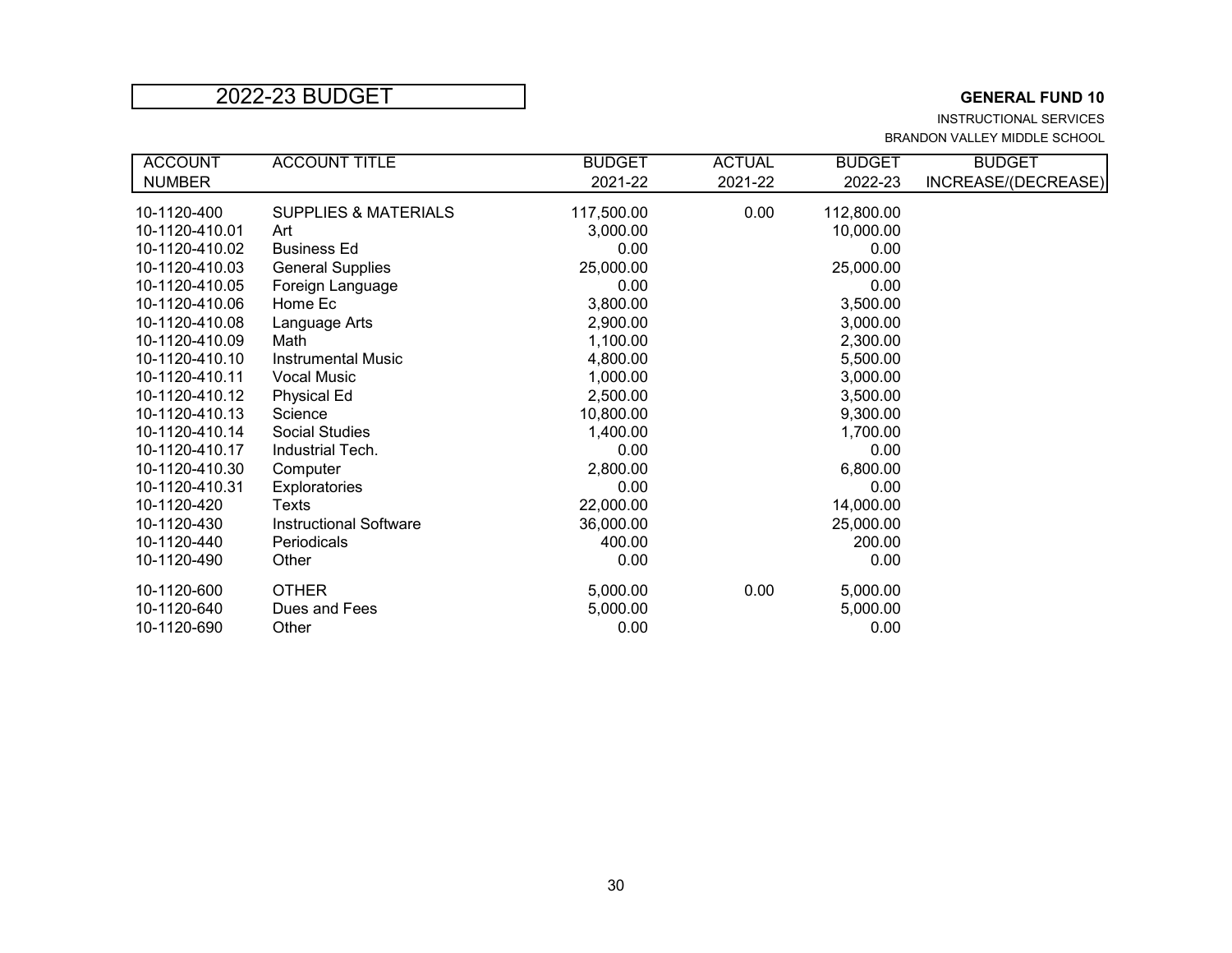| 2022-23 BUDGET                                                                                                                      |                                                                                                                                                                                                   | Enrollment: 1,416<br>Teachers: 54.5 FTE<br>Aides: 2.0 FTE                                                       |                          |                                                                                                                 | <b>GENERAL FUND 10</b><br>INSTRUCTIONAL SERVICES<br>BRANDON VALLEY HIGH SCHOOL |
|-------------------------------------------------------------------------------------------------------------------------------------|---------------------------------------------------------------------------------------------------------------------------------------------------------------------------------------------------|-----------------------------------------------------------------------------------------------------------------|--------------------------|-----------------------------------------------------------------------------------------------------------------|--------------------------------------------------------------------------------|
| <b>ACCOUNT</b><br><b>NUMBER</b>                                                                                                     | <b>ACCOUNT TITLE</b>                                                                                                                                                                              | <b>BUDGET</b><br>2021-22                                                                                        | <b>ACTUAL</b><br>2021-22 | <b>BUDGET</b><br>2022-23                                                                                        | <b>BUDGET</b><br>INCREASE/(DECREASE)                                           |
| 10-1130                                                                                                                             | <b>HIGH SCHOOL</b>                                                                                                                                                                                | 5,426,300.00                                                                                                    | 0.00                     | 5,824,800.00                                                                                                    | 7.34%                                                                          |
| 10-1130-100<br>10-1130-110<br>10-1130-120<br>10-1130-140<br>10-1130-150                                                             | <b>SALARIES</b><br>Regular<br>Substitute<br><b>Teaching Assistants/Tutors</b><br>Activity                                                                                                         | 3,451,000.00<br>3,260,000.00<br>40,000.00<br>46,000.00<br>105,000.00                                            | 0.00                     | 3,684,000.00<br>3,480,000.00<br>48,000.00<br>46,000.00<br>110,000.00                                            |                                                                                |
| 10-1130-200<br>10-1130-210<br>10-1130-220<br>10-1130-230<br>10-1130-231<br>10-1130-233<br>10-1130-234<br>10-1130-240<br>10-1130-250 | <b>EMPLOYEE BENEFITS</b><br><b>FICA</b><br>Retirement<br>Health Insurance<br>Dental Insurance<br>Life Insurance<br><b>Disability Insurance</b><br><b>Workmen's Comp</b><br>Unemployment Insurance | 1,179,000.00<br>250,000.00<br>205,000.00<br>675,000.00<br>33,000.00<br>2,000.00<br>5,500.00<br>8,500.00<br>0.00 | 0.00                     | 1,322,800.00<br>266,200.00<br>218,000.00<br>790,000.00<br>34,000.00<br>2,000.00<br>5,600.00<br>7,000.00<br>0.00 |                                                                                |
| 10-1130-300<br>10-1130-310<br>10-1130-323<br>10-1130-334<br>10-1130-340<br>10-1130-360<br>10-1130-370<br>10-1130-390                | <b>PURCHASED SERVICES</b><br>Professional & Technical<br>Repairs<br>Travel<br>Communication<br>Printing<br>Tuition<br>Registration                                                                | 449,000.00<br>112,000.00<br>7,000.00<br>15,000.00<br>0.00<br>0.00<br>300,000.00<br>15,000.00                    | 0.00                     | 527,000.00<br>89,000.00<br>8,000.00<br>15,000.00<br>0.00<br>0.00<br>400,000.00<br>15,000.00                     |                                                                                |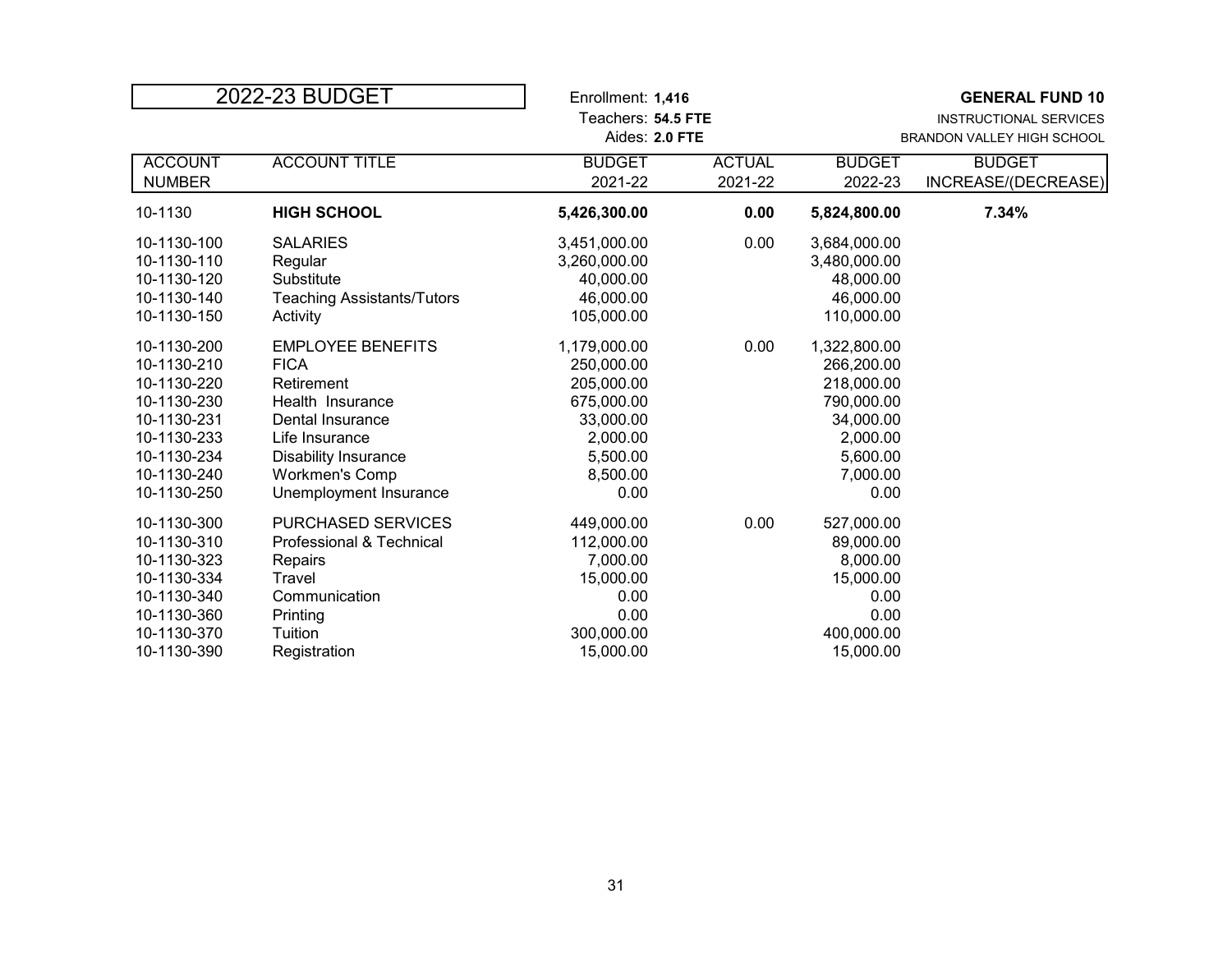INSTRUCTIONAL SERVICES BRANDON VALLEY HIGH SCHOOL

| <b>ACCOUNT</b> | <b>ACCOUNT TITLE</b>            | <b>BUDGET</b> | <b>ACTUAL</b> | <b>BUDGET</b> | <b>BUDGET</b>       |
|----------------|---------------------------------|---------------|---------------|---------------|---------------------|
| <b>NUMBER</b>  |                                 | 2021-22       | 2021-22       | 2022-23       | INCREASE/(DECREASE) |
| 10-1130-400    | <b>SUPPLIES &amp; MATERIALS</b> | 331,300.00    | 0.00          | 274,000.00    |                     |
| 10-1130-410.01 | Art                             | 10,000.00     |               | 12,500.00     |                     |
| 10-1130-410.02 | <b>Business Ed</b>              | 0.00          |               | 0.00          |                     |
| 10-1130-410.03 | <b>General Supplies</b>         | 35,000.00     |               | 35,000.00     |                     |
| 10-1130-410.05 | Foreign Language                | 2,100.00      |               | 2,500.00      |                     |
| 10-1130-410.06 | Home Ec                         | 7,500.00      |               | 7,500.00      |                     |
| 10-1130-410.08 | Language Arts                   | 27,000.00     |               | 21,000.00     |                     |
| 10-1130-410.09 | Math                            | 0.00          |               | 0.00          |                     |
| 10-1130-410.10 | <b>Instrumental Music</b>       | 17,000.00     |               | 18,000.00     |                     |
| 10-1130-410.11 | Vocal Music                     | 4,000.00      |               | 4,000.00      |                     |
| 10-1130-410.12 | <b>Physical Ed</b>              | 3,000.00      |               | 10,000.00     |                     |
| 10-1130-410.13 | Science                         | 42,500.00     |               | 39,000.00     |                     |
| 10-1130-410.14 | <b>Social Studies</b>           | 300.00        |               | 700.00        |                     |
| 10-1130-410.15 | Vocational Ag                   | 0.00          |               | 0.00          |                     |
| 10-1130-410.16 | Woodshop                        | 10,000.00     |               | 13,000.00     |                     |
| 10-1130-410.17 | Industrial Tech.                | 10,000.00     |               | 9,000.00      |                     |
| 10-1130-410.30 | Computer                        | 6,500.00      |               | 2,500.00      |                     |
| 10-1130-420    | Texts                           | 27,000.00     |               | 18,500.00     |                     |
| 10-1130-430    | <b>Instructional Software</b>   | 126,000.00    |               | 79,000.00     |                     |
| 10-1130-440    | Periodicals                     | 3,400.00      |               | 1,800.00      |                     |
| 10-1130-490    | Other                           | 0.00          |               | 0.00          |                     |
| 10-1130-600    | <b>OTHER</b>                    | 16,000.00     | 0.00          | 17,000.00     |                     |
| 10-1130-640    | Dues and Fees                   | 16,000.00     |               | 17,000.00     |                     |
| 10-1130-690    | Other                           | 0.00          |               | 0.00          |                     |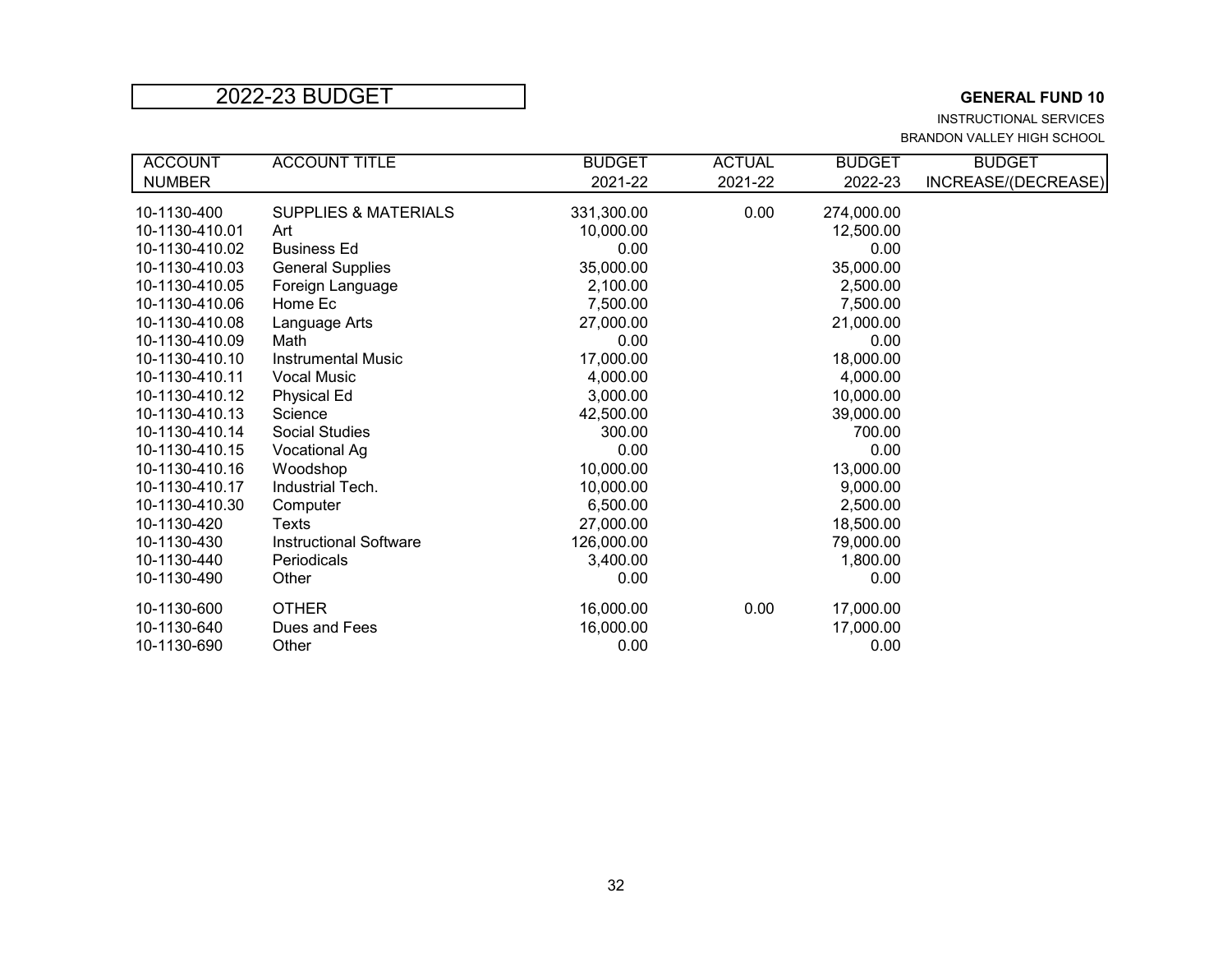Teachers: **2.0 FTE (INCLUDED IN BLDGS)** INSTRUCTIONAL SERVICES

CLASS SIZE REDUCTION

| <b>ACCOUNT</b><br><b>NUMBER</b> | <b>ACCOUNT TITLE</b>              | <b>BUDGET</b><br>2021-22 | <b>ACTUAL</b><br>2021-22 | <b>BUDGET</b><br>2022-23 | <b>BUDGET</b><br>INCREASE/(DECREASE) |
|---------------------------------|-----------------------------------|--------------------------|--------------------------|--------------------------|--------------------------------------|
| 10-1150                         | <b>CLASS SIZE REDUCTION GRANT</b> | 129,200.00               | 0.00                     | 141,600.00               | 9.60%                                |
| 10-1150-100                     | <b>SALARIES</b>                   | 98,500.00                | 0.00                     | 106,000.00               |                                      |
| 10-1150-110                     | Regular                           | 98,500.00                |                          | 106,000.00               |                                      |
| 10-1150-120                     | Substitute                        | 0.00                     |                          | 0.00                     |                                      |
| 10-1150-200                     | <b>EMPLOYEE BENEFITS</b>          | 30,700.00                | 0.00                     | 35,600.00                |                                      |
| 10-1150-210                     | <b>FICA</b>                       | 7,500.00                 |                          | 8,000.00                 |                                      |
| 10-1150-220                     | Retirement                        | 6,000.00                 |                          | 6,400.00                 |                                      |
| 10-1150-230                     | Health Insurance                  | 15,000.00                |                          | 19,000.00                |                                      |
| 10-1150-231                     | Dental Insurance                  | 1,200.00                 |                          | 1,300.00                 |                                      |
| 10-1150-233                     | Life Insurance                    | 100.00                   |                          | 100.00                   |                                      |
| 10-1150-234                     | <b>Disability Insurance</b>       | 200.00                   |                          | 200.00                   |                                      |
| 10-1150-240                     | <b>Workmen's Comp</b>             | 700.00                   |                          | 600.00                   |                                      |
| 10-1150-300                     | PURCHASED SERVICES                | 0.00                     | 0.00                     | 0.00                     |                                      |
| 10-1150-310                     | Professional & Technical          | 0.00                     | 0.00                     | 0.00                     |                                      |
| 10-1150-323                     | Repairs                           | 0.00                     | 0.00                     | 0.00                     |                                      |
| 10-1150-334                     | Travel                            | 0.00                     | 0.00                     | 0.00                     |                                      |
| 10-1150-340                     | Communication                     | 0.00                     | 0.00                     | 0.00                     |                                      |
| 10-1150-360                     | Printing                          | 0.00                     | 0.00                     | 0.00                     |                                      |
| 10-1150-390                     | Registration                      | 0.00                     | 0.00                     | 0.00                     |                                      |
| 10-1150-400                     | <b>SUPPLIES &amp; MATERIALS</b>   | 0.00                     | 0.00                     | 0.00                     |                                      |
| 10-1150-410                     | Supplies                          | 0.00                     | 0.00                     | 0.00                     |                                      |
| 10-1150-420                     | <b>Texts</b>                      | 0.00                     | 0.00                     | 0.00                     |                                      |
| 10-1150-430                     | <b>Instructional Software</b>     | 0.00                     | 0.00                     | 0.00                     |                                      |
| 10-1150-440                     | Periodicals                       | 0.00                     | 0.00                     | 0.00                     |                                      |
| 10-1150-490                     | Other                             | 0.00                     | 0.00                     | 0.00                     |                                      |
| 10-1150-600                     | <b>OTHER</b>                      | 0.00                     | 0.00                     | 0.00                     |                                      |
| 10-1150-640                     | Dues and Fees                     | 0.00                     | 0.00                     | 0.00                     |                                      |
| 10-1150-690                     | Other                             | 0.00                     | 0.00                     | 0.00                     |                                      |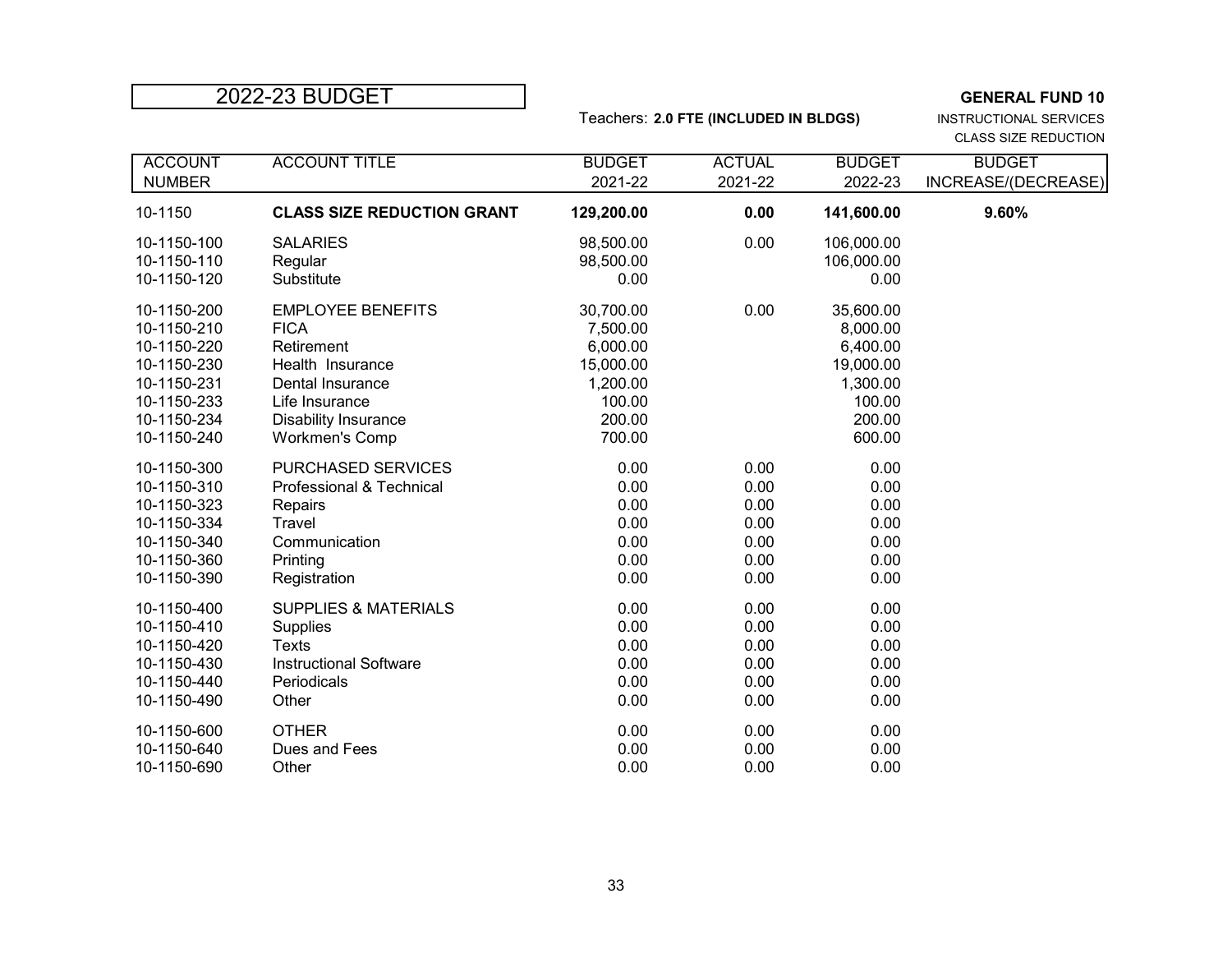| 2022-23 BUDGET                                                                                                       |                                                                                                                                                                  |                                                                                       |                          |                                                                                      | <b>GENERAL FUND 10</b>                          |
|----------------------------------------------------------------------------------------------------------------------|------------------------------------------------------------------------------------------------------------------------------------------------------------------|---------------------------------------------------------------------------------------|--------------------------|--------------------------------------------------------------------------------------|-------------------------------------------------|
|                                                                                                                      |                                                                                                                                                                  | # of Students: 50<br>Teachers: 0.5 FTE                                                |                          |                                                                                      | INSTRUCTIONAL SERVICES<br><b>GIFTED PROGRAM</b> |
| <b>ACCOUNT</b><br><b>NUMBER</b>                                                                                      | <b>ACCOUNT TITLE</b>                                                                                                                                             | <b>BUDGET</b><br>2021-22                                                              | <b>ACTUAL</b><br>2021-22 | <b>BUDGET</b><br>2022-23                                                             | <b>BUDGET</b><br>INCREASE/(DECREASE)            |
| 10-1210                                                                                                              | <b>GIFTED PROGRAM</b>                                                                                                                                            | 73,500.00                                                                             | 0.00                     | 41,300.00                                                                            | $-43.81%$                                       |
| 10-1210-100<br>10-1210-110<br>10-1210-120                                                                            | <b>SALARIES</b><br>Regular<br>Substitute                                                                                                                         | 54,000.00<br>54,000.00<br>0.00                                                        | 0.00                     | 27,000.00<br>27,000.00<br>0.00                                                       |                                                 |
| 10-1210-200<br>10-1210-210<br>10-1210-220<br>10-1210-230<br>10-1210-231<br>10-1210-233<br>10-1210-234<br>10-1210-240 | <b>EMPLOYEE BENEFITS</b><br><b>FICA</b><br>Retirement<br>Health Insurance<br>Dental Insurance<br>Life Insurance<br>Disability Insurance<br><b>Workmen's Comp</b> | 16,900.00<br>4,000.00<br>3,200.00<br>8,600.00<br>600.00<br>100.00<br>100.00<br>300.00 | 0.00                     | 9,300.00<br>2,000.00<br>1,600.00<br>5,000.00<br>300.00<br>100.00<br>100.00<br>200.00 |                                                 |
| 10-1210-300<br>10-1210-310<br>10-1210-323<br>10-1210-334<br>10-1210-340<br>10-1210-360<br>10-1210-390                | PURCHASED SERVICES<br>Professional & Technical<br>Repairs<br>Travel<br>Communication<br>Printing<br>Registration                                                 | 0.00<br>0.00<br>0.00<br>0.00<br>0.00<br>0.00<br>0.00                                  | 0.00                     | 0.00<br>0.00<br>0.00<br>0.00<br>0.00<br>0.00<br>0.00                                 |                                                 |
| 10-1210-400<br>10-1210-410<br>10-1210-420<br>10-1210-430<br>10-1210-440<br>10-1210-490                               | <b>SUPPLIES &amp; MATERIALS</b><br>Supplies<br><b>Texts</b><br><b>Instructional Software</b><br>Periodicals<br>Other                                             | 2,600.00<br>2,000.00<br>600.00<br>0.00<br>0.00<br>0.00                                | 0.00                     | 5,000.00<br>2,000.00<br>3,000.00<br>0.00<br>0.00<br>0.00                             |                                                 |
| 10-1210-600<br>10-1210-640<br>10-1210-690                                                                            | <b>OTHER</b><br>Dues and Fees<br>Other                                                                                                                           | 0.00<br>0.00<br>0.00                                                                  | 0.00                     | 0.00<br>0.00<br>0.00                                                                 |                                                 |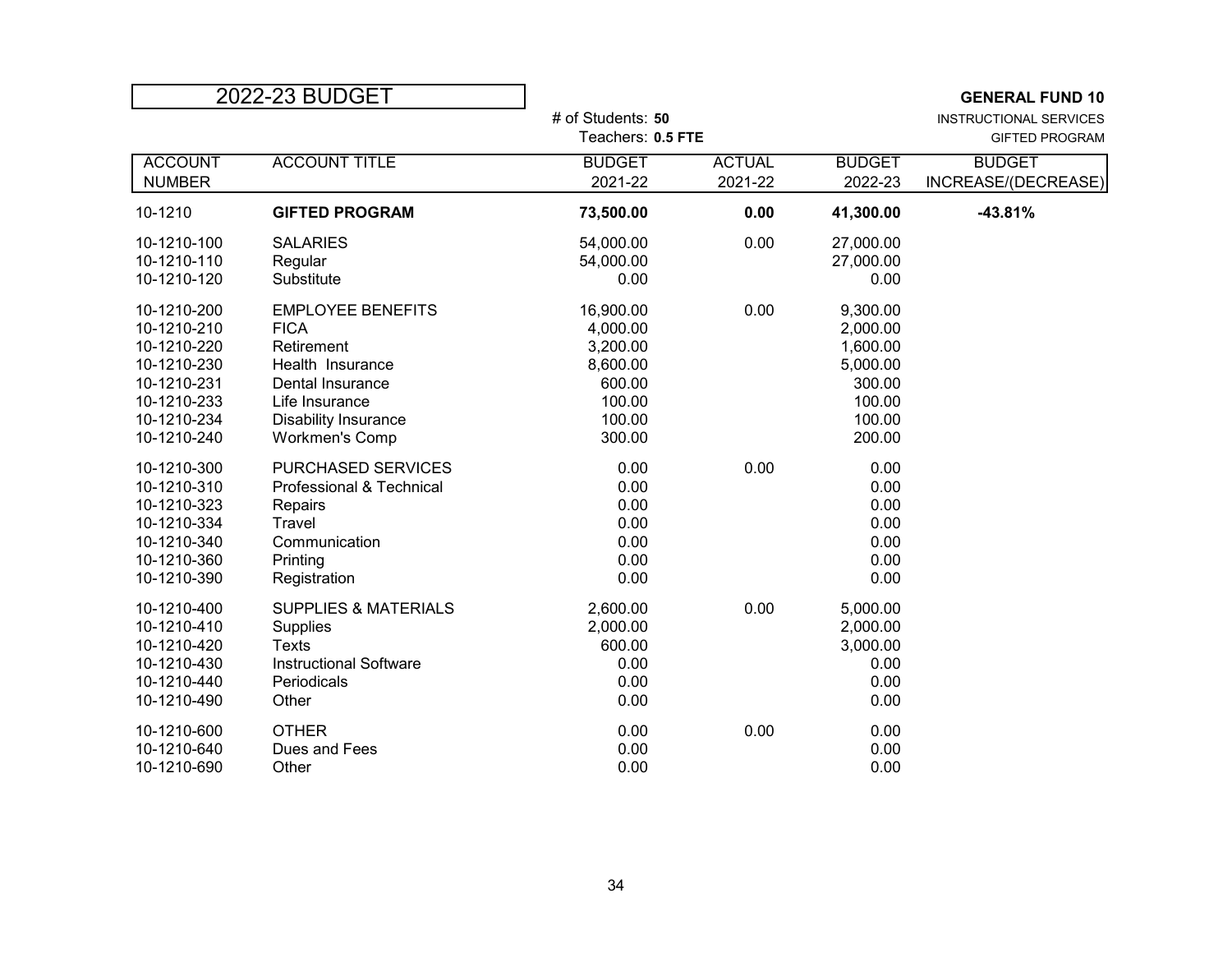| Teachers: 3.0 FTE<br>INSTRUCTIONAL SERVICES<br>Aides: 2.0 FTE                                              |                         |
|------------------------------------------------------------------------------------------------------------|-------------------------|
|                                                                                                            | ENGLISH-SECOND LANGUAGE |
| <b>ACCOUNT TITLE</b><br><b>ACTUAL</b><br><b>ACCOUNT</b><br><b>BUDGET</b><br><b>BUDGET</b><br><b>BUDGET</b> |                         |
| <b>NUMBER</b><br>2021-22<br>2021-22<br>2022-23<br>INCREASE/(DECREASE)                                      |                         |
| 10-1250<br>0.00<br>5.51%<br><b>ENGLISH-SECOND LANGUAGE</b><br>296,000.00<br>312,300.00                     |                         |
| 0.00<br>10-1250-100<br><b>SALARIES</b><br>208,000.00<br>217,000.00                                         |                         |
| 10-1250-110<br>158,000.00<br>166,000.00<br>Regular                                                         |                         |
| 10-1250-120<br>2,000.00<br>2,000.00<br>Substitute                                                          |                         |
| 49,000.00<br>10-1250-140<br>48,000.00<br><b>Teaching Assistants/Tutors</b>                                 |                         |
| <b>EMPLOYEE BENEFITS</b><br>0.00<br>89,300.00<br>10-1250-200<br>82,000.00                                  |                         |
| <b>FICA</b><br>14,700.00<br>10-1250-210<br>15,800.00                                                       |                         |
| 13,000.00<br>10-1250-220<br>Retirement<br>12,700.00                                                        |                         |
| 50,000.00<br>56,000.00<br>10-1250-230<br>Health Insurance                                                  |                         |
| 10-1250-231<br>3,000.00<br>3,100.00<br>Dental Insurance                                                    |                         |
| 200.00<br>200.00<br>10-1250-233<br>Life Insurance                                                          |                         |
| 10-1250-234<br>400.00<br>400.00<br><b>Disability Insurance</b>                                             |                         |
| 1,000.00<br>800.00<br>10-1250-240<br><b>Workmen's Comp</b>                                                 |                         |
| 0.00<br>10-1250-300<br>PURCHASED SERVICES<br>1,000.00<br>1,000.00                                          |                         |
| 10-1250-310<br>Professional & Technical<br>0.00<br>0.00                                                    |                         |
| 0.00<br>0.00<br>10-1250-323<br>Repairs                                                                     |                         |
| 1,000.00<br>1,000.00<br>10-1250-334<br>Travel                                                              |                         |
| Communication<br>0.00<br>0.00<br>10-1250-340                                                               |                         |
| 0.00<br>0.00<br>10-1250-360<br>Printing                                                                    |                         |
| 0.00<br>0.00<br>10-1250-390<br>Registration                                                                |                         |
| 0.00<br>10-1250-400<br><b>SUPPLIES &amp; MATERIALS</b><br>5,000.00<br>5,000.00                             |                         |
| 10-1250-410<br>2,000.00<br>2,000.00<br><b>Supplies</b>                                                     |                         |
| <b>Texts</b><br>10-1250-420<br>3,000.00<br>3,000.00                                                        |                         |
| <b>Instructional Software</b><br>0.00<br>0.00<br>10-1250-430                                               |                         |
| 0.00<br>0.00<br>10-1250-440<br>Periodicals                                                                 |                         |
| 10-1250-490<br>Other<br>0.00<br>0.00                                                                       |                         |
| 0.00<br>10-1250-600<br><b>OTHER</b><br>0.00<br>0.00                                                        |                         |
| 10-1250-640<br>0.00<br>0.00<br>Dues and Fees                                                               |                         |
| 0.00<br>0.00<br>10-1250-690<br>Other                                                                       |                         |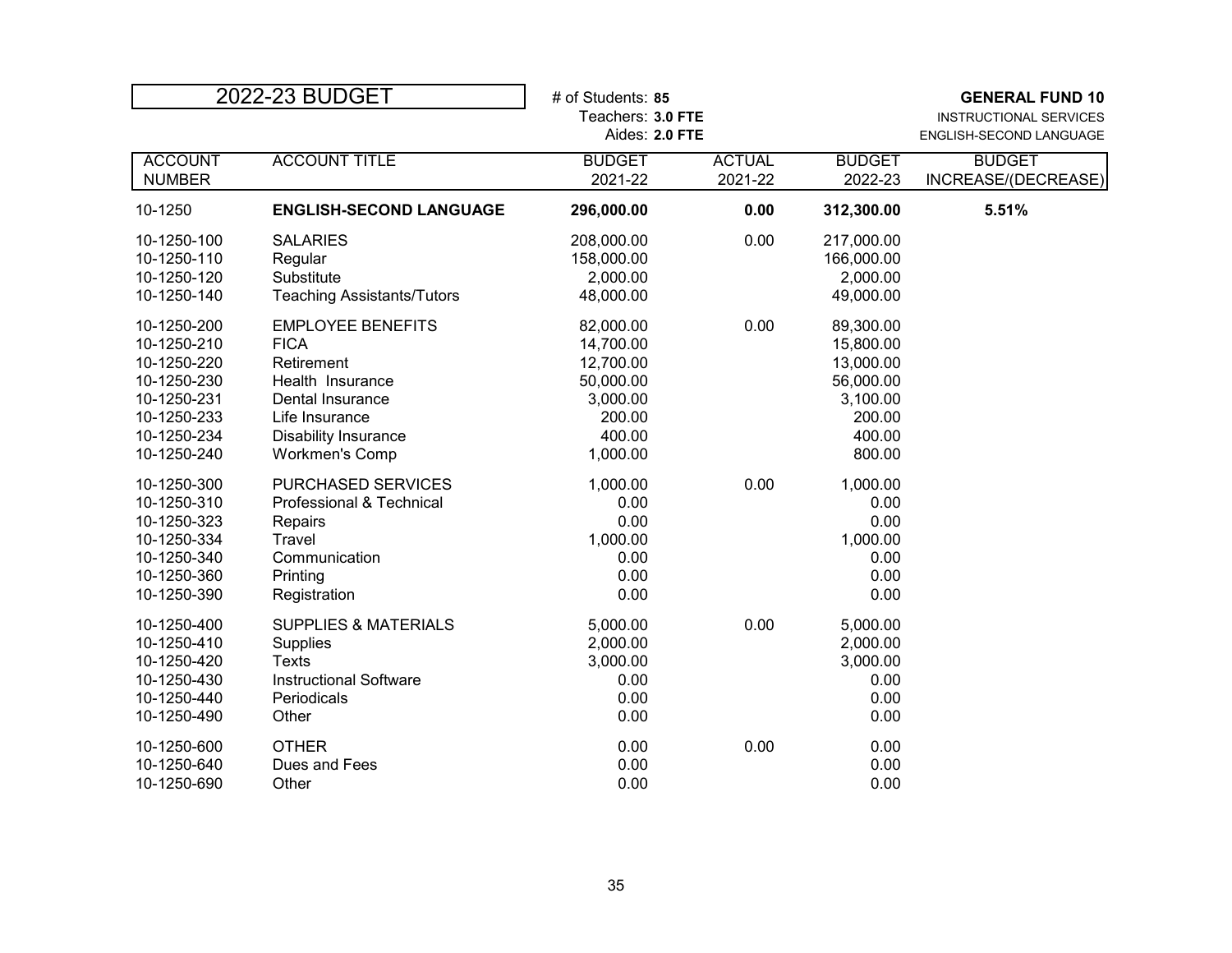| 2022-23 BUDGET                                                                                                                                                                                                                                                                           | # of Students: 50                                                                          | <b>GENERAL FUND 10</b><br>INSTRUCTIONAL SERVICES |                                                                                            |                                      |  |  |
|------------------------------------------------------------------------------------------------------------------------------------------------------------------------------------------------------------------------------------------------------------------------------------------|--------------------------------------------------------------------------------------------|--------------------------------------------------|--------------------------------------------------------------------------------------------|--------------------------------------|--|--|
|                                                                                                                                                                                                                                                                                          | Teachers: 2.0 FTE                                                                          |                                                  |                                                                                            | TITLE I                              |  |  |
| <b>ACCOUNT TITLE</b><br><b>ACCOUNT</b><br><b>NUMBER</b>                                                                                                                                                                                                                                  | <b>BUDGET</b><br>2021-22                                                                   | <b>ACTUAL</b><br>2021-22                         | <b>BUDGET</b><br>2022-23                                                                   | <b>BUDGET</b><br>INCREASE/(DECREASE) |  |  |
| 10-1270<br><b>TITLE I</b>                                                                                                                                                                                                                                                                | 137,600.00                                                                                 | 0.00                                             | 145,000.00                                                                                 | 5.38%                                |  |  |
| 10-1270-100<br><b>SALARIES</b><br>10-1270-110<br>Regular<br>10-1270-120<br>Substitute<br>10-1270-140<br><b>Tutors</b>                                                                                                                                                                    | 97,000.00<br>97,000.00<br>0.00<br>0.00                                                     | 0.00                                             | 101,000.00<br>101,000.00<br>0.00                                                           |                                      |  |  |
| 10-1270-200<br><b>EMPLOYEE BENEFITS</b><br>10-1270-210<br><b>FICA</b><br>Retirement<br>10-1270-220<br>10-1270-230<br>Health Insurance<br>10-1270-231<br>Dental Insurance<br>10-1270-233<br>Life Insurance<br>10-1270-234<br>Disability Insurance<br>10-1270-240<br><b>Workmen's Comp</b> | 40,000.00<br>7,000.00<br>6,000.00<br>24,000.00<br>1,200.00<br>200.00<br>200.00<br>1,400.00 | 0.00                                             | 43,200.00<br>7,200.00<br>6,100.00<br>27,000.00<br>1,300.00<br>200.00<br>200.00<br>1,200.00 |                                      |  |  |
| PURCHASED SERVICES<br>10-1270-300<br>10-1270-310<br>Professional & Technical<br>10-1270-323<br>Repairs<br>10-1270-332<br>Mileage<br>Travel<br>10-1270-334<br>Communication<br>10-1270-340<br>10-1270-360<br>Printing<br>10-1270-390<br>Registration                                      | 0.00<br>0.00<br>0.00<br>0.00<br>0.00<br>0.00<br>0.00<br>0.00                               | 0.00                                             | 0.00<br>0.00<br>0.00<br>0.00<br>0.00<br>0.00<br>0.00<br>0.00                               |                                      |  |  |
| 10-1270-400<br><b>SUPPLIES &amp; MATERIALS</b><br>10-1270-410<br>Supplies<br>10-1270-420<br><b>Texts</b><br><b>Instructional Software</b><br>10-1270-430<br>10-1270-440<br>Periodicals<br>10-1270-490<br>Other                                                                           | 600.00<br>600.00<br>0.00<br>0.00<br>0.00<br>0.00                                           | 0.00                                             | 800.00<br>800.00<br>0.00<br>0.00<br>0.00<br>0.00                                           |                                      |  |  |
| 10-1270-600<br><b>OTHER</b><br>10-1270-640<br>Dues and Fees<br>10-1270-690<br>Other                                                                                                                                                                                                      | 0.00<br>0.00<br>0.00                                                                       | 0.00                                             | 0.00<br>0.00<br>0.00                                                                       |                                      |  |  |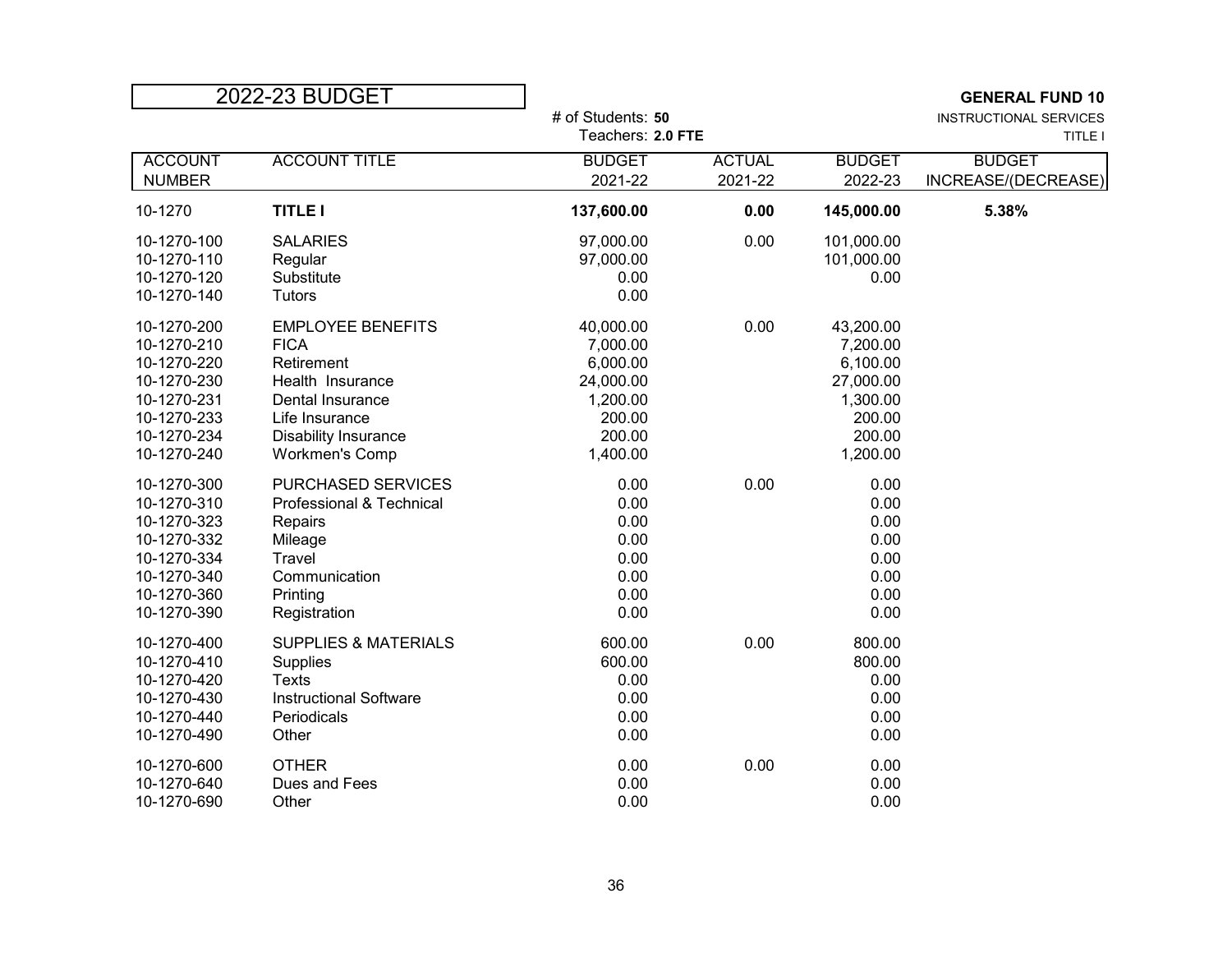| 2022-23 BUDGET                                                                                                       |                                                                                                                                                                                |                                                                                                |                          |                                                                                                  | <b>GENERAL FUND 10</b>               |
|----------------------------------------------------------------------------------------------------------------------|--------------------------------------------------------------------------------------------------------------------------------------------------------------------------------|------------------------------------------------------------------------------------------------|--------------------------|--------------------------------------------------------------------------------------------------|--------------------------------------|
|                                                                                                                      |                                                                                                                                                                                | Teachers: 12.0 FTE                                                                             |                          |                                                                                                  | SUPPORT SERVICES<br><b>GUIDANCE</b>  |
| <b>ACCOUNT</b><br><b>NUMBER</b>                                                                                      | <b>ACCOUNT TITLE</b>                                                                                                                                                           | <b>BUDGET</b><br>2021-22                                                                       | <b>ACTUAL</b><br>2021-22 | <b>BUDGET</b><br>2022-23                                                                         | <b>BUDGET</b><br>INCREASE/(DECREASE) |
| 10-2000                                                                                                              | <b>SUPPORT SERVICES</b>                                                                                                                                                        | 12,049,100.00                                                                                  |                          |                                                                                                  | $-100.00\%$                          |
| 10-2120                                                                                                              | <b>GUIDANCE</b>                                                                                                                                                                | 739,000.00                                                                                     | 0.00                     | 1,000,500.00                                                                                     | 35.39%                               |
| 10-2120-100<br>10-2120-110<br>10-2120-120                                                                            | <b>SALARIES</b><br>Regular<br>Substitute                                                                                                                                       | 536,000.00<br>536,000.00<br>0.00                                                               | 0.00                     | 722,000.00<br>722,000.00<br>0.00                                                                 |                                      |
| 10-2120-200<br>10-2120-210<br>10-2120-220<br>10-2120-230<br>10-2120-231<br>10-2120-233<br>10-2120-234<br>10-2120-240 | <b>EMPLOYEE BENEFITS</b><br><b>FICA</b><br>Retirement<br><b>Health Insurance</b><br>Dental Insurance<br>Life Insurance<br><b>Disability Insurance</b><br><b>Workmen's Comp</b> | 193,500.00<br>37,500.00<br>32,000.00<br>115,000.00<br>5,400.00<br>300.00<br>800.00<br>2,500.00 | 0.00                     | 266,900.00<br>51,000.00<br>43,600.00<br>162,000.00<br>6,900.00<br>400.00<br>1,000.00<br>2,000.00 |                                      |
| 10-2120-300<br>10-2120-310<br>10-2120-323<br>10-2120-334<br>10-2120-340<br>10-2120-360<br>10-2120-390                | PURCHASED SERVICES<br>Professional & Technical<br>Repairs<br>Travel<br>Communication<br>Printing<br>Registration                                                               | 6,500.00<br>5,000.00<br>0.00<br>800.00<br>0.00<br>0.00<br>700.00                               | 0.00                     | 8,600.00<br>5,600.00<br>0.00<br>800.00<br>0.00<br>0.00<br>2,200.00                               |                                      |
| 10-2120-400<br>10-2120-410<br>10-2120-420<br>10-2120-430<br>10-2120-440<br>10-2120-490                               | <b>SUPPLIES &amp; MATERIALS</b><br>Supplies<br><b>Texts</b><br>Software<br>Periodicals<br>Other                                                                                | 3,000.00<br>3,000.00<br>0.00<br>0.00<br>0.00<br>0.00                                           | 0.00                     | 3,000.00<br>3,000.00<br>0.00<br>0.00<br>0.00<br>0.00                                             |                                      |
| 10-2120-600<br>10-2120-640<br>10-2120-690                                                                            | <b>OTHER</b><br>Dues and Fees<br>Other                                                                                                                                         | 0.00<br>0.00<br>0.00                                                                           | 0.00                     | 0.00<br>0.00<br>0.00                                                                             |                                      |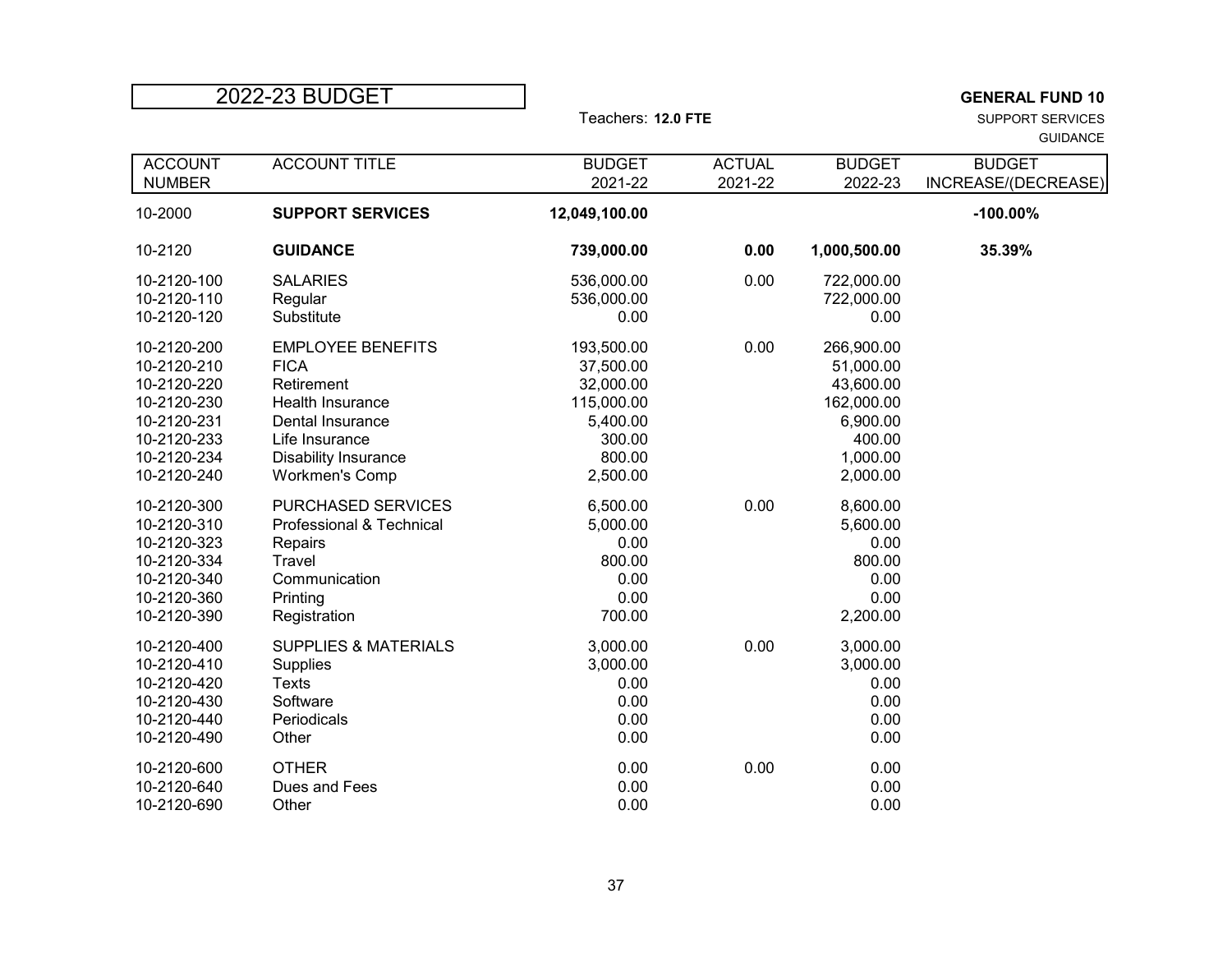SUPPORT SERVICES Staff: 4.0 FTE **HEALTH SERVICES** 

| <b>ACCOUNT</b><br><b>NUMBER</b> | <b>ACCOUNT TITLE</b>            | <b>BUDGET</b><br>2021-22 | <b>ACTUAL</b><br>2021-22 | <b>BUDGET</b><br>2022-23 | <b>BUDGET</b><br>INCREASE/(DECREASE) |
|---------------------------------|---------------------------------|--------------------------|--------------------------|--------------------------|--------------------------------------|
| 10-2131                         | <b>HEALTH SERVICES</b>          | 278,400.00               | 0.00                     | 305,200.00               | 9.63%                                |
| 10-2131-100                     | <b>SALARIES</b>                 | 187,000.00               | 0.00                     | 199,000.00               |                                      |
| 10-2131-110                     | Regular                         | 182,000.00               |                          | 192,000.00               |                                      |
| 10-2131-120                     | Substitute                      | 5,000.00                 |                          | 7,000.00                 |                                      |
| 10-2131-200                     | <b>EMPLOYEE BENEFITS</b>        | 65,400.00                | 0.00                     | 74,700.00                |                                      |
| 10-2131-210                     | <b>FICA</b>                     | 14,000.00                |                          | 15,000.00                |                                      |
| 10-2131-220                     | Retirement                      | 10,800.00                |                          | 11,500.00                |                                      |
| 10-2131-230                     | <b>Health Insurance</b>         | 37,000.00                |                          | 44,500.00                |                                      |
| 10-2131-231                     | Dental Insurance                | 2,300.00                 |                          | 2,500.00                 |                                      |
| 10-2131-233                     | Life Insurance                  | 200.00                   |                          | 200.00                   |                                      |
| 10-2131-234                     | Disability Insurance            | 300.00                   |                          | 300.00                   |                                      |
| 10-2131-240                     | <b>Workmen's Comp</b>           | 800.00                   |                          | 700.00                   |                                      |
| 10-2131-300                     | <b>PURCHASED SERVICES</b>       | 11,000.00                | 0.00                     | 11,500.00                |                                      |
| 10-2131-310                     | Professional & Technical        | 8,000.00                 |                          | 8,500.00                 |                                      |
| 10-2131-323                     | Repairs                         | 0.00                     |                          | 0.00                     |                                      |
| 10-2131-334                     | Travel                          | 2,000.00                 |                          | 2,000.00                 |                                      |
| 10-2131-340                     | Communication                   | 0.00                     |                          | 0.00                     |                                      |
| 10-2131-360                     | Printing                        | 0.00                     |                          | 0.00                     |                                      |
| 10-2131-390                     | Registrations                   | 1,000.00                 |                          | 1,000.00                 |                                      |
| 10-2131-400                     | <b>SUPPLIES &amp; MATERIALS</b> | 15,000.00                | 0.00                     | 20,000.00                |                                      |
| 10-2131-410                     | <b>Supplies</b>                 | 15,000.00                |                          | 20,000.00                |                                      |
| 10-2131-420                     | <b>Texts</b>                    | 0.00                     |                          | 0.00                     |                                      |
| 10-2131-430                     | Software                        | 0.00                     |                          | 0.00                     |                                      |
| 10-2131-440                     | Periodicals                     | 0.00                     |                          | 0.00                     |                                      |
| 10-2131-490                     | Other                           | 0.00                     |                          | 0.00                     |                                      |
| 10-2131-600                     | <b>OTHER</b>                    | 0.00                     | 0.00                     | 0.00                     |                                      |
| 10-2131-640                     | Dues and Fees                   | 0.00                     |                          | 0.00                     |                                      |
| 10-2131-690                     | Other                           | 0.00                     |                          | 0.00                     |                                      |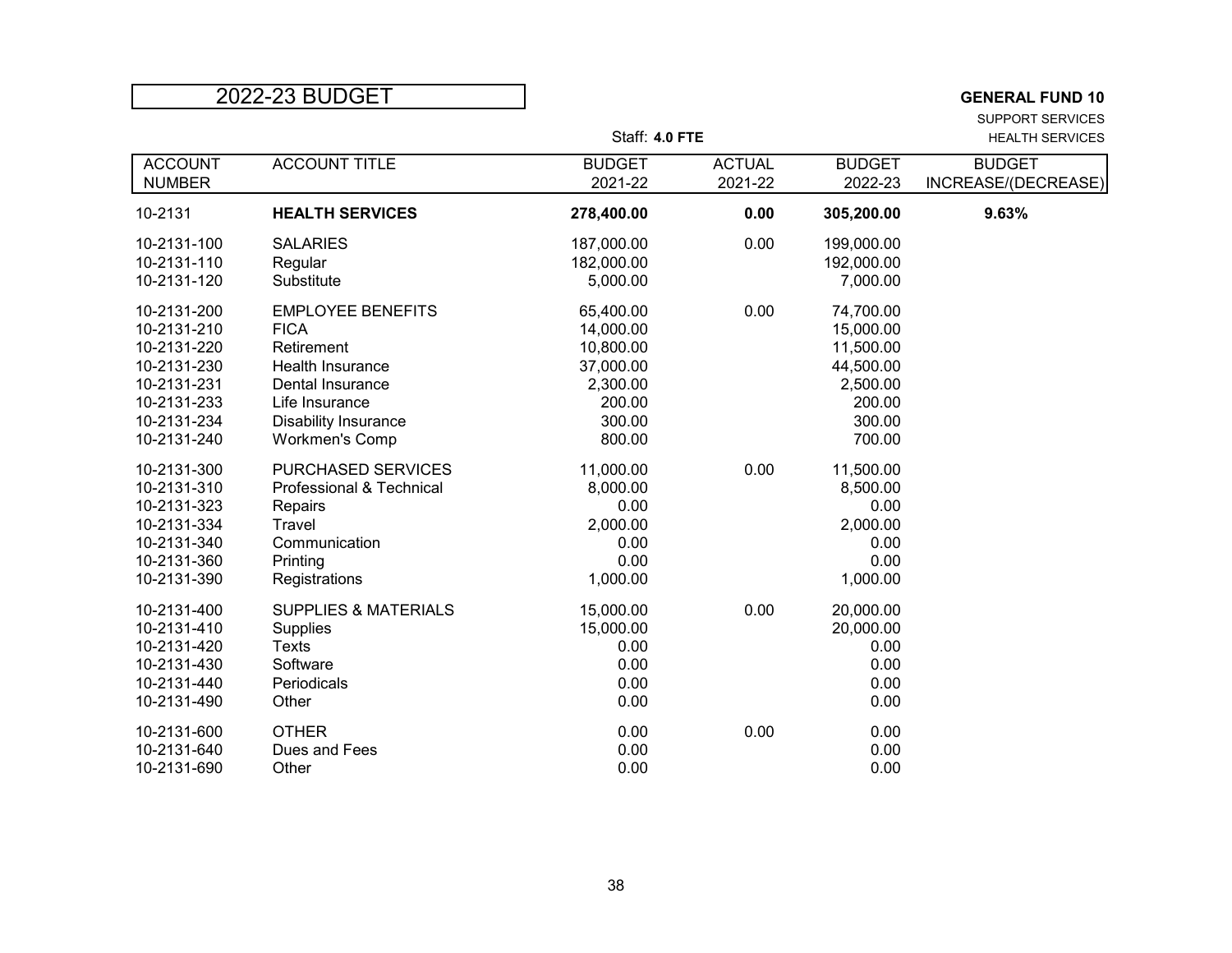SUPPORT SERVICES Staff: **1.0 FTE** CARES ACT

| <b>ACCOUNT</b><br><b>NUMBER</b> | <b>ACCOUNT TITLE</b>               | <b>BUDGET</b><br>2021-22 | <b>ACTUAL</b><br>2021-22 | <b>BUDGET</b><br>2022-23 | <b>BUDGET</b><br>INCREASE/(DECREASE) |
|---------------------------------|------------------------------------|--------------------------|--------------------------|--------------------------|--------------------------------------|
| 10-2139                         | <b>CARES ACT</b>                   | 204,500.00               | 0.00                     | 37,800.00                | $-81.52%$                            |
| 10-2139-100                     | <b>SALARIES</b>                    | 139,000.00               | 0.00                     | 35,000.00                |                                      |
| 10-2139-110<br>10-2139-120      | Regular<br>Substitute              | 113,000.00<br>26,000.00  |                          | 0.00<br>35,000.00        |                                      |
| 10-2139-200                     | <b>EMPLOYEE BENEFITS</b>           | 65,500.00                | 0.00                     | 2,800.00                 |                                      |
| 10-2139-210                     | <b>FICA</b>                        | 10,700.00                |                          | 2,800.00                 |                                      |
| 10-2139-220                     | Retirement                         | 8,400.00                 |                          | 0.00                     |                                      |
| 10-2139-230                     | Health Insurance                   | 42,000.00                |                          | 0.00                     |                                      |
| 10-2139-231<br>10-2139-233      | Dental Insurance<br>Life Insurance | 3,000.00<br>200.00       |                          | 0.00<br>0.00             |                                      |
| 10-2139-234                     | <b>Disability Insurance</b>        | 200.00                   |                          | 0.00                     |                                      |
| 10-2139-240                     | <b>Workmen's Comp</b>              | 1,000.00                 |                          | 0.00                     |                                      |
|                                 |                                    |                          |                          |                          |                                      |
| 10-2139-300                     | <b>PURCHASED SERVICES</b>          | 0.00                     | 0.00                     | 0.00                     |                                      |
| 10-2139-310                     | Professional & Technical           | 0.00                     |                          | 0.00                     |                                      |
| 10-2139-323                     | Repairs                            | 0.00                     |                          | 0.00                     |                                      |
| 10-2139-334                     | Travel                             | 0.00                     |                          | 0.00                     |                                      |
| 10-2139-340                     | Communication                      | 0.00                     |                          | 0.00                     |                                      |
| 10-2139-360                     | Printing                           | 0.00<br>0.00             |                          | 0.00<br>0.00             |                                      |
| 10-2139-390                     | Registrations                      |                          |                          |                          |                                      |
| 10-2139-400                     | <b>SUPPLIES &amp; MATERIALS</b>    | 0.00                     | 0.00                     | 0.00                     |                                      |
| 10-2139-410                     | <b>Supplies</b>                    | 0.00                     |                          | 0.00                     |                                      |
| 10-2139-420                     | <b>Texts</b>                       | 0.00                     |                          | 0.00                     |                                      |
| 10-2139-430                     | Software                           | 0.00                     |                          | 0.00                     |                                      |
| 10-2139-440                     | Periodicals                        | 0.00                     |                          | 0.00                     |                                      |
| 10-2139-490                     | Other                              | 0.00                     |                          | 0.00                     |                                      |
| 10-2139-600                     | <b>OTHER</b>                       | 0.00                     | 0.00                     | 0.00                     |                                      |
| 10-2139-640                     | Dues and Fees                      | 0.00                     |                          | 0.00                     |                                      |
| 10-2139-690                     | Other                              | 0.00                     |                          | 0.00                     |                                      |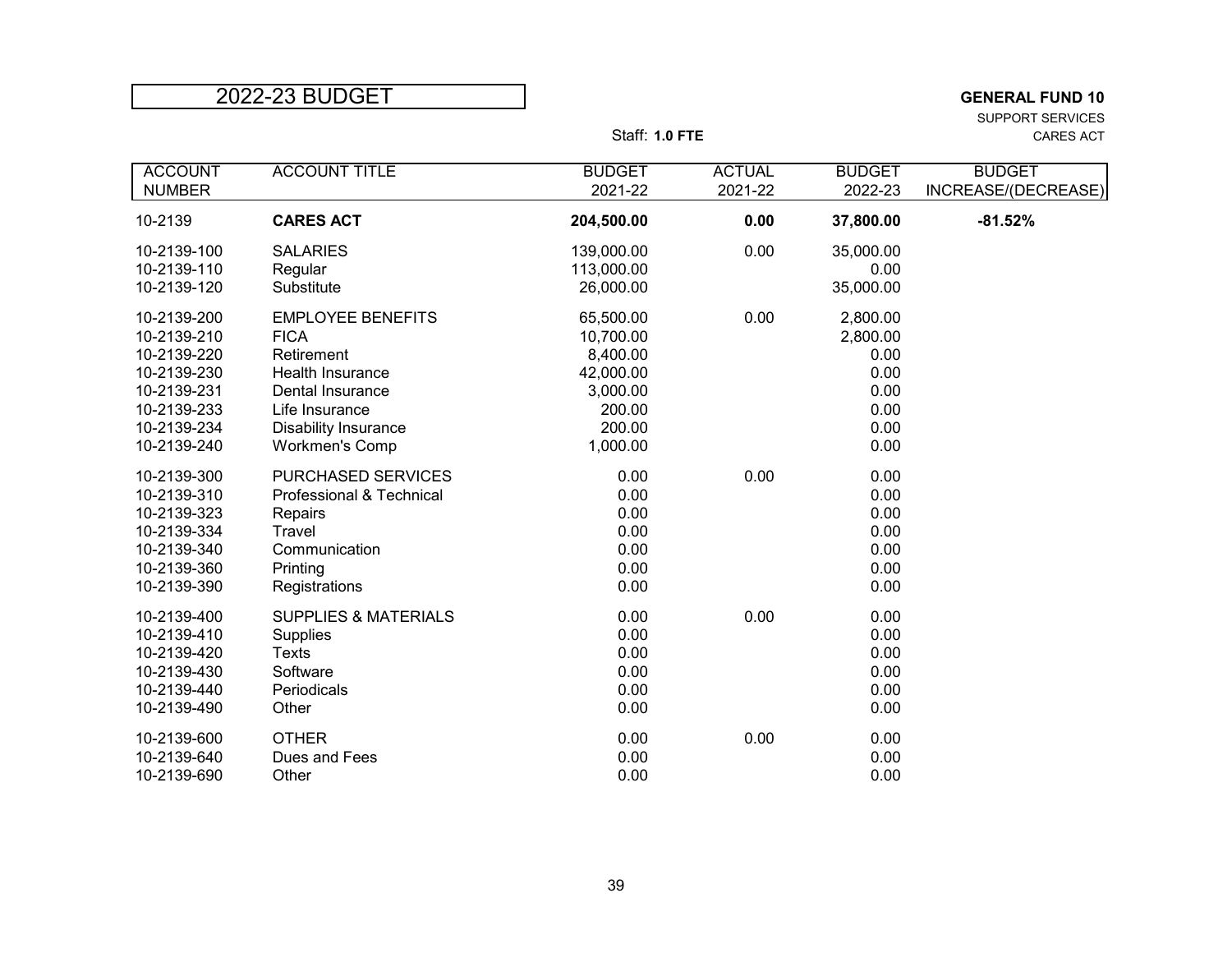SUPPORT SERVICES Staff: **0.5 FTE** PRINT SHOP OPERATION

| <b>ACCOUNT</b><br><b>NUMBER</b>                                                                                      | <b>ACCOUNT TITLE</b>                                                                                                                                             | <b>BUDGET</b><br>2021-22                                             | <b>ACTUAL</b><br>2021-22 | <b>BUDGET</b><br>2022-23                                             | <b>BUDGET</b><br>INCREASE/(DECREASE) |
|----------------------------------------------------------------------------------------------------------------------|------------------------------------------------------------------------------------------------------------------------------------------------------------------|----------------------------------------------------------------------|--------------------------|----------------------------------------------------------------------|--------------------------------------|
| 10-2209                                                                                                              | PRINT SHOP OPERATION                                                                                                                                             | 13,000.00                                                            | 0.00                     | 13,000.00                                                            | 0.00%                                |
| 10-2209-100<br>10-2209-110<br>10-2209-120<br>10-2209-130                                                             | <b>SALARIES</b><br>Regular<br>Substitute<br>Overtime                                                                                                             | 10,000.00<br>10,000.00<br>0.00<br>0.00                               | 0.00                     | 10,000.00<br>10,000.00<br>0.00<br>0.00                               |                                      |
| 10-2209-200<br>10-2209-210<br>10-2209-220<br>10-2209-230<br>10-2209-231<br>10-2209-233<br>10-2209-234<br>10-2209-240 | <b>EMPLOYEE BENEFITS</b><br><b>FICA</b><br>Retirement<br>Health Insurance<br>Dental Insurance<br>Life Insurance<br>Disability Insurance<br><b>Workmen's Comp</b> | 1,000.00<br>1,000.00<br>0.00<br>0.00<br>0.00<br>0.00<br>0.00<br>0.00 | 0.00                     | 1,000.00<br>1,000.00<br>0.00<br>0.00<br>0.00<br>0.00<br>0.00<br>0.00 |                                      |
| 10-2209-300<br>10-2209-310<br>10-2209-323<br>10-2209-334<br>10-2209-340<br>10-2209-360<br>10-2209-390                | <b>PURCHASED SERVICES</b><br>Professional & Technical<br>Repairs<br>Travel<br>Communication<br>Printing<br>Registration                                          | 0.00<br>0.00<br>0.00<br>0.00<br>0.00<br>0.00<br>0.00                 | 0.00                     | 0.00<br>0.00<br>0.00<br>0.00<br>0.00<br>0.00<br>0.00                 |                                      |
| 10-2209-400<br>10-2209-410<br>10-2209-420<br>10-2209-430<br>10-2209-440<br>10-2209-490                               | <b>SUPPLIES &amp; MATERIALS</b><br>Supplies<br><b>Texts</b><br>Software<br>Periodicals<br>Other                                                                  | 2,000.00<br>2,000.00<br>0.00<br>0.00<br>0.00<br>0.00                 | 0.00                     | 2,000.00<br>2,000.00<br>0.00<br>0.00<br>0.00<br>0.00                 |                                      |
| 10-2209-600<br>10-2209-640<br>10-2209-690                                                                            | <b>OTHER</b><br>Dues and Fees<br>Other                                                                                                                           | 0.00<br>0.00<br>0.00                                                 | 0.00                     | 0.00<br>0.00<br>0.00                                                 |                                      |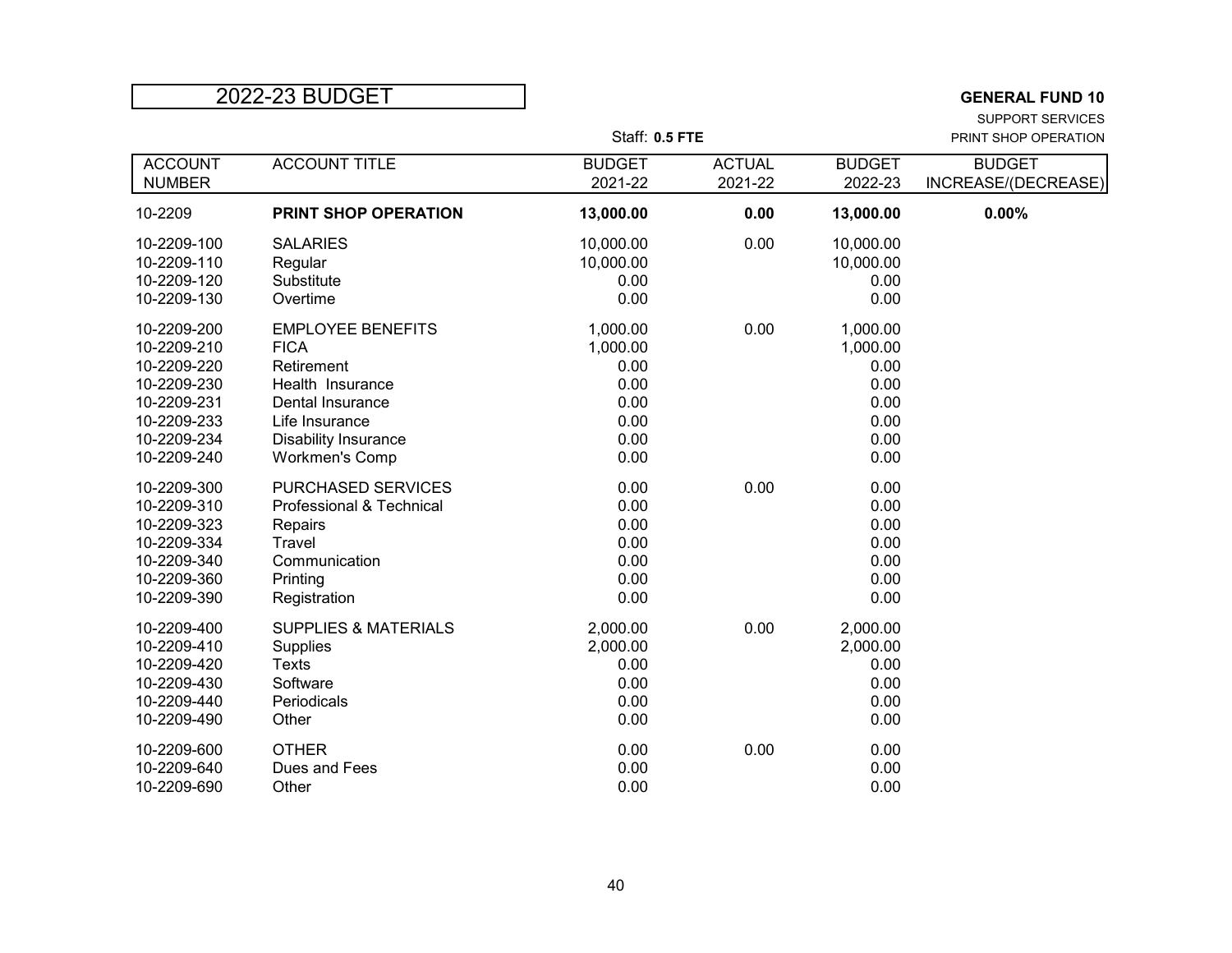SUPPORT SERVICES Staff: 1.0 FTE CURRICULUM

| <b>ACCOUNT</b><br><b>NUMBER</b>                                                                                                     | <b>ACCOUNT TITLE</b>                                                                                                                                                                | <b>BUDGET</b><br>2021-22                                                                           | <b>ACTUAL</b><br>2021-22 | <b>BUDGET</b><br>2022-23                                                                           | <b>BUDGET</b><br>INCREASE/(DECREASE) |
|-------------------------------------------------------------------------------------------------------------------------------------|-------------------------------------------------------------------------------------------------------------------------------------------------------------------------------------|----------------------------------------------------------------------------------------------------|--------------------------|----------------------------------------------------------------------------------------------------|--------------------------------------|
| 10-2211                                                                                                                             | <b>CURRICULUM DIRECTOR</b>                                                                                                                                                          | 150,400.00                                                                                         | 0.00                     | 153,200.00                                                                                         | 1.86%                                |
| 10-2211-100<br>10-2211-110<br>10-2211-120                                                                                           | <b>SALARIES</b><br>Regular<br>Substitute                                                                                                                                            | 105,000.00<br>105,000.00<br>0.00                                                                   | 0.00                     | 112,000.00<br>112,000.00<br>0.00                                                                   |                                      |
| 10-2211-200<br>10-2211-210<br>10-2211-220<br>10-2211-230<br>10-2211-231<br>10-2211-232<br>10-2211-233<br>10-2211-234<br>10-2211-240 | <b>EMPLOYEE BENEFITS</b><br><b>FICA</b><br>Retirement<br>Health Insurance<br>Dental Insurance<br>Other Insurance<br>Life Insurance<br>Disability Insurance<br><b>Workmen's Comp</b> | 39,600.00<br>8,000.00<br>6,300.00<br>22,000.00<br>1,800.00<br>800.00<br>100.00<br>200.00<br>400.00 | 0.00                     | 39,000.00<br>8,600.00<br>6,700.00<br>21,000.00<br>1,200.00<br>800.00<br>100.00<br>200.00<br>400.00 |                                      |
| 10-2211-300<br>10-2211-310<br>10-2211-323<br>10-2211-334<br>10-2211-340<br>10-2211-360<br>10-2211-370<br>10-2211-390                | PURCHASED SERVICES<br>Professional & Technical<br>Repairs<br>Travel<br>Communication<br>Printing<br>Tuition<br>Registration                                                         | 3,500.00<br>0.00<br>0.00<br>2,500.00<br>0.00<br>0.00<br>0.00<br>1,000.00                           | 0.00                     | 800.00<br>0.00<br>0.00<br>500.00<br>0.00<br>0.00<br>0.00<br>300.00                                 |                                      |
| 10-2211-400<br>10-2211-410<br>10-2211-420<br>10-2211-430<br>10-2211-440<br>10-2211-490                                              | <b>SUPPLIES &amp; MATERIALS</b><br>Supplies<br><b>Texts</b><br>Software<br>Periodicals<br>Other                                                                                     | 1,500.00<br>1,500.00<br>0.00<br>0.00<br>0.00<br>0.00                                               | 0.00                     | 500.00<br>500.00<br>0.00<br>0.00<br>0.00<br>0.00                                                   |                                      |
| 10-2211-600<br>10-2211-640<br>10-2211-690                                                                                           | <b>OTHER</b><br>Dues and Fees<br>Other                                                                                                                                              | 800.00<br>800.00<br>0.00                                                                           | 0.00                     | 900.00<br>900.00<br>0.00                                                                           |                                      |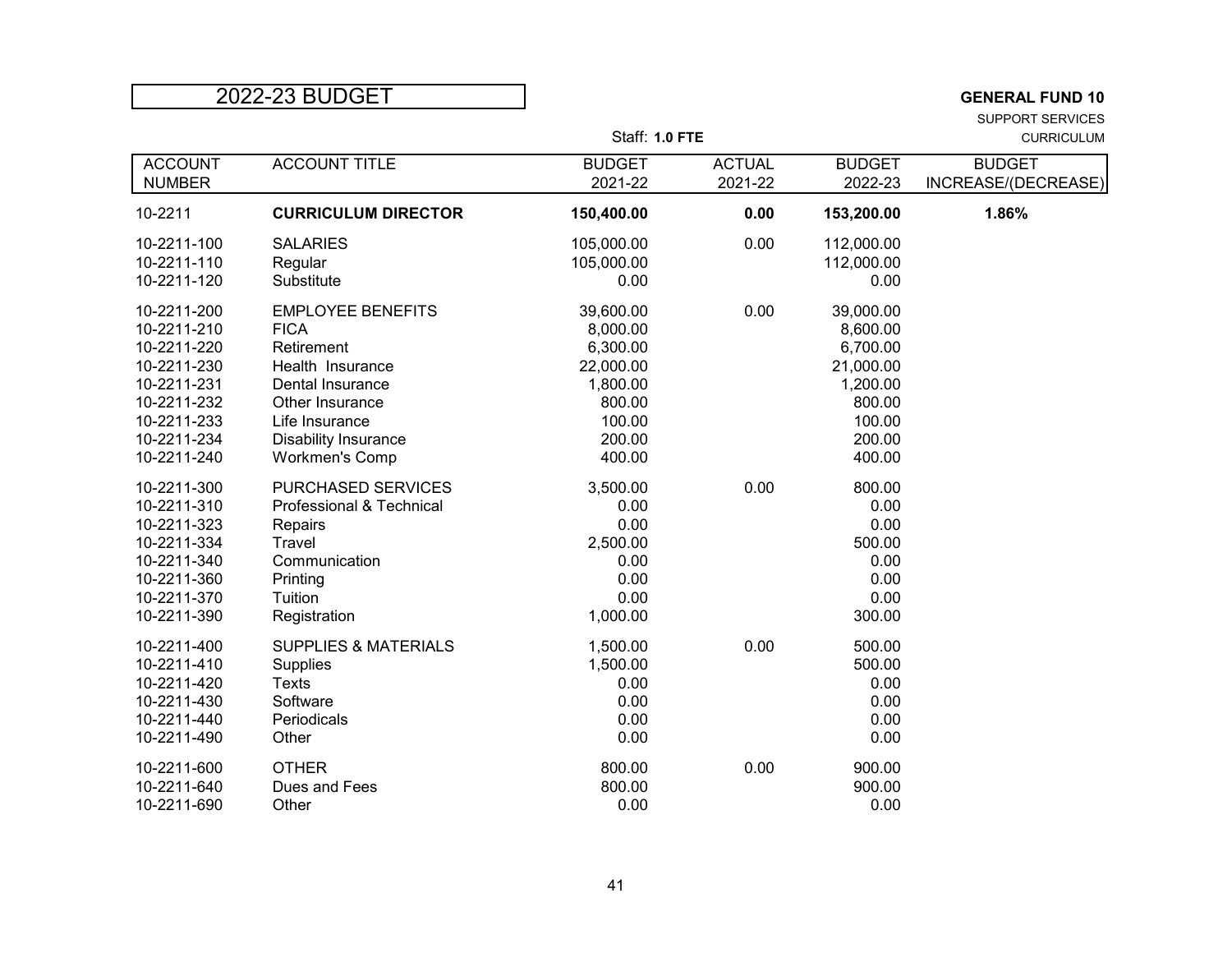SUPPORT SERVICES CURRICULUM

| <b>ACCOUNT</b><br><b>NUMBER</b> | <b>ACCOUNT TITLE</b>            | <b>BUDGET</b><br>2021-22 | <b>ACTUAL</b><br>2021-22 | <b>BUDGET</b><br>2022-23 | <b>BUDGET</b><br>INCREASE/(DECREASE) |
|---------------------------------|---------------------------------|--------------------------|--------------------------|--------------------------|--------------------------------------|
| 10-2212                         | <b>CURRICULUM-STAFF</b>         | 79,000.00                | 0.00                     | 85,000.00                | 7.59%                                |
| 10-2212-100                     | <b>SALARIES</b>                 | 60,000.00                | 0.00                     | 65,000.00                |                                      |
| 10-2212-110<br>10-2212-120      | Regular<br>Substitute           | 60,000.00<br>0.00        |                          | 65,000.00<br>0.00        |                                      |
| 10-2212-200                     | <b>EMPLOYEE BENEFITS</b>        | 8,000.00                 | 0.00                     | 9,000.00                 |                                      |
| 10-2212-210                     | <b>FICA</b>                     | 4,500.00                 |                          | 5,000.00                 |                                      |
| 10-2212-220                     | Retirement                      | 3,500.00                 |                          | 4,000.00                 |                                      |
| 10-2212-230                     | Health Insurance                | 0.00                     |                          | 0.00                     |                                      |
| 10-2212-231                     | Dental Insurance                | 0.00                     |                          | 0.00                     |                                      |
| 10-2212-233                     | Life Insurance                  | 0.00                     |                          | 0.00                     |                                      |
| 10-2212-234                     | <b>Disability Insurance</b>     | 0.00                     |                          | 0.00                     |                                      |
| 10-2212-240                     | <b>Workmen's Comp</b>           | 0.00                     |                          | 0.00                     |                                      |
| 10-2212-300                     | PURCHASED SERVICES              | 10,000.00                | 0.00                     | 10,000.00                |                                      |
| 10-2212-310                     | Professional & Technical        | 10,000.00                |                          | 10,000.00                |                                      |
| 10-2212-323                     | Repairs                         | 0.00                     |                          | 0.00                     |                                      |
| 10-2212-334                     | Travel                          | 0.00                     |                          | 0.00                     |                                      |
| 10-2212-340                     | Communication                   | 0.00                     |                          | 0.00                     |                                      |
| 10-2212-360                     | Printing                        | 0.00                     |                          | 0.00                     |                                      |
| 10-2212-370                     | Tuition                         | 0.00                     |                          | 0.00                     |                                      |
| 10-2212-390                     | Registration                    | 0.00                     |                          | 0.00                     |                                      |
| 10-2212-400                     | <b>SUPPLIES &amp; MATERIALS</b> | 1,000.00                 | 0.00                     | 1,000.00                 |                                      |
| 10-2212-410                     | <b>Supplies</b>                 | 1,000.00                 |                          | 1,000.00                 |                                      |
| 10-2212-420                     | <b>Texts</b>                    | 0.00                     |                          | 0.00                     |                                      |
| 10-2212-430                     | Software                        | 0.00                     |                          | 0.00                     |                                      |
| 10-2212-440                     | Periodicals                     | 0.00                     |                          | 0.00                     |                                      |
| 10-2212-490                     | Other                           | 0.00                     |                          | 0.00                     |                                      |
| 10-2212-600                     | <b>OTHER</b>                    | 0.00                     | 0.00                     | 0.00                     |                                      |
| 10-2212-640                     | Dues and Fees                   | 0.00                     |                          | 0.00                     |                                      |
| 10-2212-690                     | Other                           | 0.00                     |                          | 0.00                     |                                      |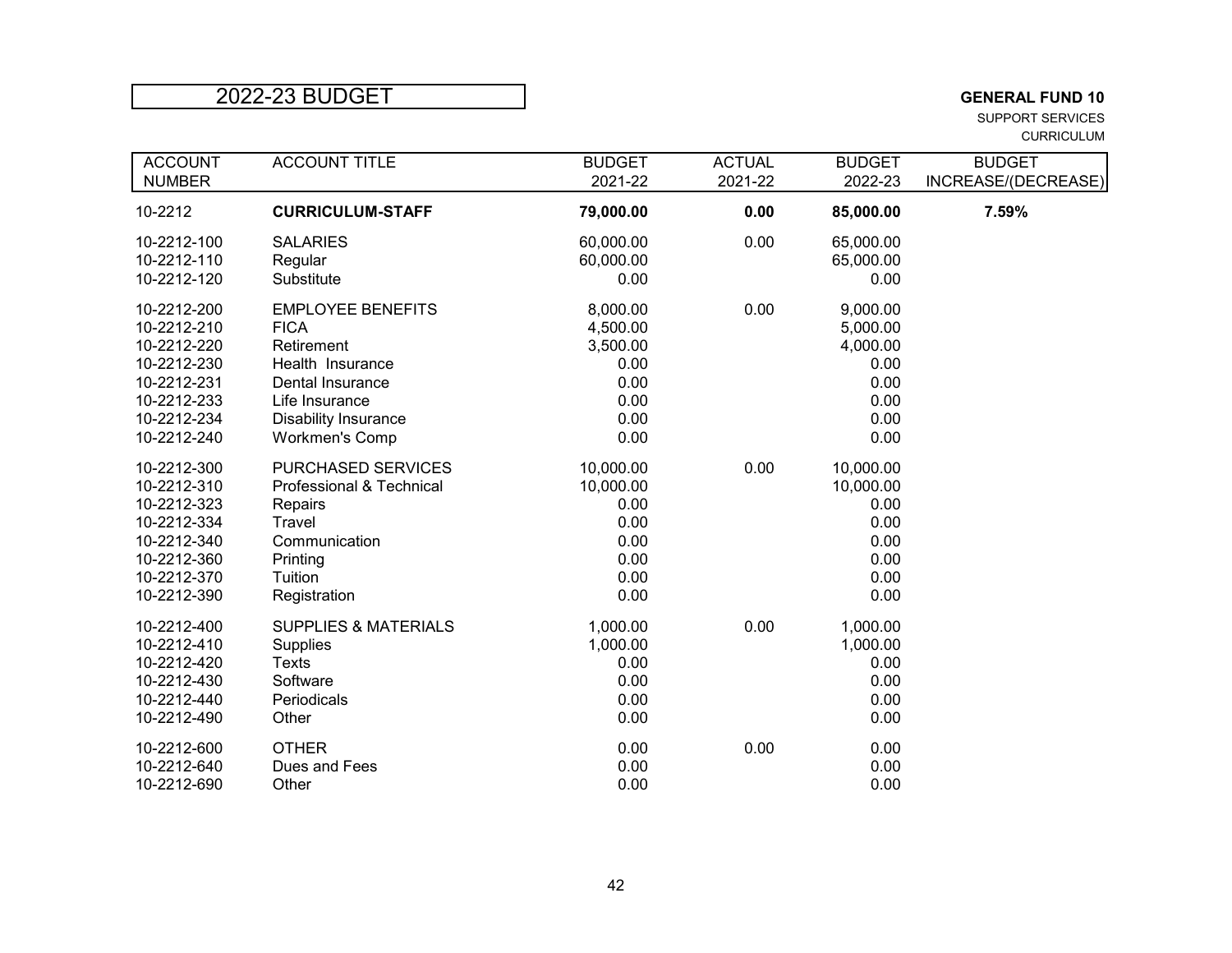SUPPORT SERVICES IN-SERVICE

| <b>ACCOUNT</b> | <b>ACCOUNT TITLE</b>            | <b>BUDGET</b> | <b>ACTUAL</b> | <b>BUDGET</b> | <b>BUDGET</b>       |
|----------------|---------------------------------|---------------|---------------|---------------|---------------------|
| <b>NUMBER</b>  |                                 | 2021-22       | 2021-22       | 2022-23       | INCREASE/(DECREASE) |
| 10-2213        | <b>IN-SERVICE DAYS</b>          | 400,000.00    | 0.00          | 227,000.00    | $-43.25%$           |
| 10-2213-100    | <b>SALARIES</b>                 | 350,000.00    | 0.00          | 200,000.00    |                     |
| 10-2213-110    | Regular                         | 350,000.00    |               | 200,000.00    |                     |
| 10-2213-120    | Substitute                      | 0.00          |               | 0.00          |                     |
| 10-2213-200    | <b>EMPLOYEE BENEFITS</b>        | 50,000.00     | 0.00          | 27,000.00     |                     |
| 10-2213-210    | <b>FICA</b>                     | 28,000.00     |               | 15,000.00     |                     |
| 10-2213-220    | Retirement                      | 22,000.00     |               | 12,000.00     |                     |
| 10-2213-230    | Health Insurance                | 0.00          |               | 0.00          |                     |
| 10-2213-231    | Dental Insurance                | 0.00          |               | 0.00          |                     |
| 10-2213-233    | Life Insurance                  | 0.00          |               | 0.00          |                     |
| 10-2213-234    | <b>Disability Insurance</b>     | 0.00          |               | 0.00          |                     |
| 10-2213-240    | <b>Workmen's Comp</b>           | 0.00          |               | 0.00          |                     |
| 10-2213-300    | PURCHASED SERVICES              | 0.00          | 0.00          | 0.00          |                     |
| 10-2213-310    | Professional & Technical        | 0.00          |               | 0.00          |                     |
| 10-2213-323    | Repairs                         | 0.00          |               | 0.00          |                     |
| 10-2213-334    | Travel                          | 0.00          |               | 0.00          |                     |
| 10-2213-340    | Communication                   | 0.00          |               | 0.00          |                     |
| 10-2213-360    | Printing                        | 0.00          |               | 0.00          |                     |
| 10-2213-390    | Registration                    | 0.00          |               | 0.00          |                     |
| 10-2213-400    | <b>SUPPLIES &amp; MATERIALS</b> | 0.00          | 0.00          | 0.00          |                     |
| 10-2213-410    | <b>Supplies</b>                 | 0.00          |               | 0.00          |                     |
| 10-2213-420    | <b>Texts</b>                    | 0.00          |               | 0.00          |                     |
| 10-2213-430    | Software                        | 0.00          |               | 0.00          |                     |
| 10-2213-440    | Periodicals                     | 0.00          |               | 0.00          |                     |
| 10-2213-490    | Other                           | 0.00          |               | 0.00          |                     |
| 10-2213-600    | <b>OTHER</b>                    | 0.00          | 0.00          | 0.00          |                     |
| 10-2213-640    | Dues and Fees                   | 0.00          |               | 0.00          |                     |
| 10-2213-690    | Other                           | 0.00          |               | 0.00          |                     |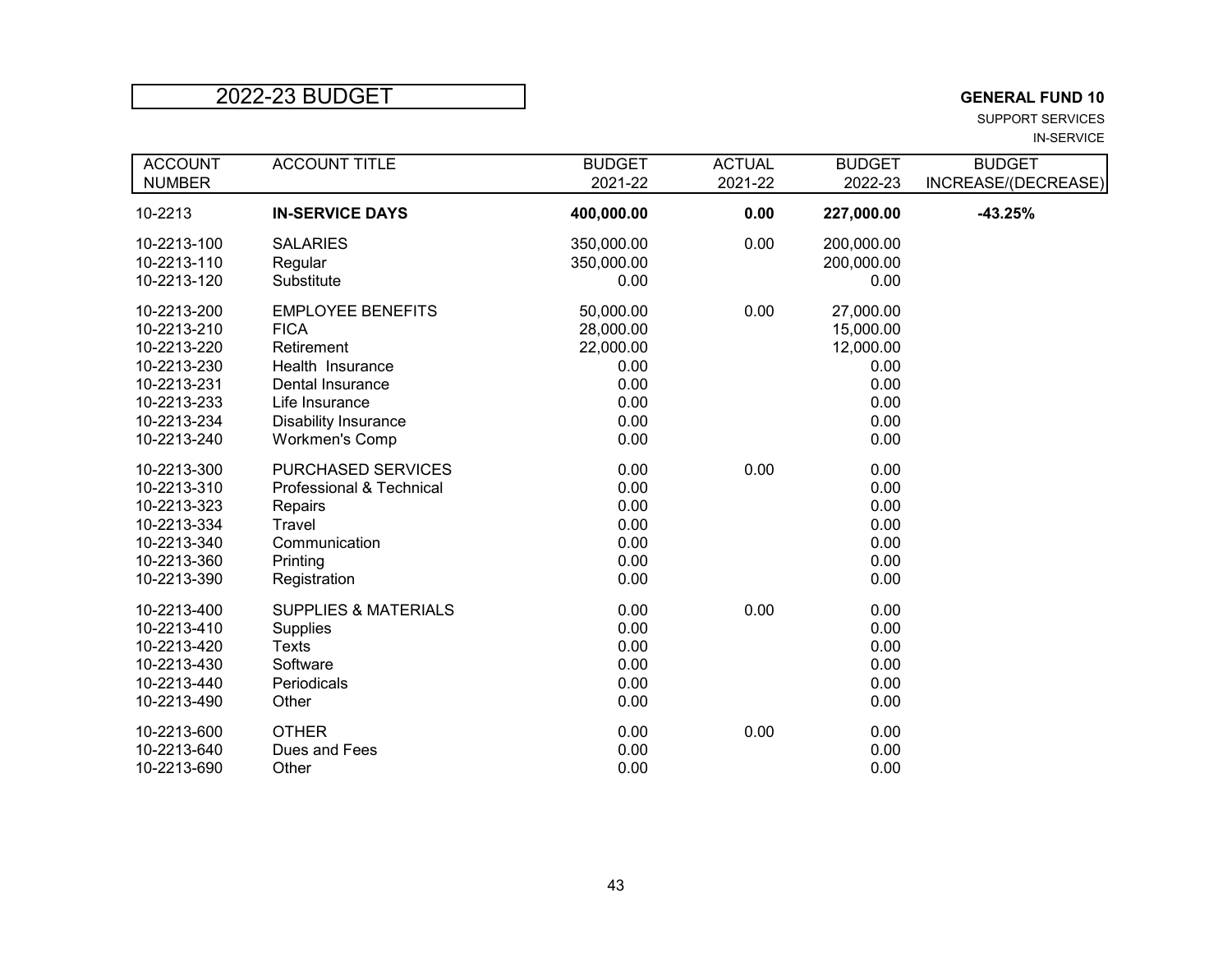SUPPORT SERVICES

|                                 |                                                | Staff: 5.0 FTE           |                          | DISTRICT COMPUTER COORDINATOR |                     |
|---------------------------------|------------------------------------------------|--------------------------|--------------------------|-------------------------------|---------------------|
| <b>ACCOUNT</b><br><b>NUMBER</b> | <b>ACCOUNT TITLE</b>                           | <b>BUDGET</b><br>2021-22 | <b>ACTUAL</b><br>2021-22 | <b>BUDGET</b><br>2022-23      | <b>BUDGET</b>       |
|                                 |                                                |                          |                          |                               | INCREASE/(DECREASE) |
| 10-2218                         | <b>DISTRICT COMPUTER</b><br><b>COORDINATOR</b> | 433,100.00               | 0.00                     | 470,100.00                    | 8.54%               |
| 10-2218-100                     | <b>SALARIES</b>                                | 292,000.00               | 0.00                     | 311,000.00                    |                     |
| 10-2218-110                     | Regular                                        | 292,000.00               |                          | 311,000.00                    |                     |
| 10-2218-120                     | Substitute                                     | 0.00                     |                          | 0.00                          |                     |
| 10-2218-200                     | <b>EMPLOYEE BENEFITS</b>                       | 101,100.00               | 0.00                     | 118,600.00                    |                     |
| 10-2218-210                     | <b>FICA</b>                                    | 20,000.00                |                          | 21,000.00                     |                     |
| 10-2218-220                     | Retirement                                     | 17,500.00                |                          | 19,000.00                     |                     |
| 10-2218-230                     | <b>Health Insurance</b>                        | 59,000.00                |                          | 74,000.00                     |                     |
| 10-2218-231                     | Dental Insurance                               | 3,000.00                 |                          | 3,200.00                      |                     |
| 10-2218-233                     | Life Insurance                                 | 200.00                   |                          | 200.00                        |                     |
| 10-2218-234                     | Disability Insurance                           | 400.00                   |                          | 400.00                        |                     |
| 10-2218-240                     | <b>Workmen's Compensation</b>                  | 1,000.00                 |                          | 800.00                        |                     |
| 10-2218-300                     | PURCHASED SERVICES                             | 12,000.00                | 0.00                     | 12,500.00                     |                     |
| 10-2218-310                     | Professional & Technical                       | 3,000.00                 |                          | 3,500.00                      |                     |
| 10-2218-323                     | Repairs                                        | 0.00                     |                          | 0.00                          |                     |
| 10-2218-334                     | Travel                                         | 8,000.00                 |                          | 8,000.00                      |                     |
| 10-2218-390                     | Registration                                   | 1,000.00                 |                          | 1,000.00                      |                     |
| 10-2218-400                     | <b>SUPPLIES &amp; MATERIALS</b>                | 28,000.00                | 0.00                     | 28,000.00                     |                     |
| 10-2218-410                     | <b>Supplies</b>                                | 8,000.00                 |                          | 8,000.00                      |                     |
| 10-2218-420                     | <b>Texts</b>                                   | 0.00                     |                          | 0.00                          |                     |
| 10-2218-430                     | Software                                       | 20,000.00                |                          | 20,000.00                     |                     |
| 10-2218-440                     | Periodicals                                    | 0.00                     |                          | 0.00                          |                     |
| 10-2218-490                     | Other                                          | 0.00                     |                          | 0.00                          |                     |
| 10-2218-600                     | <b>OTHER</b>                                   | 0.00                     | 0.00                     | 0.00                          |                     |
| 10-2218-640                     | Dues and Fees                                  | 0.00                     |                          | 0.00                          |                     |
| 10-2218-690                     | Other                                          | 0.00                     |                          | 0.00                          |                     |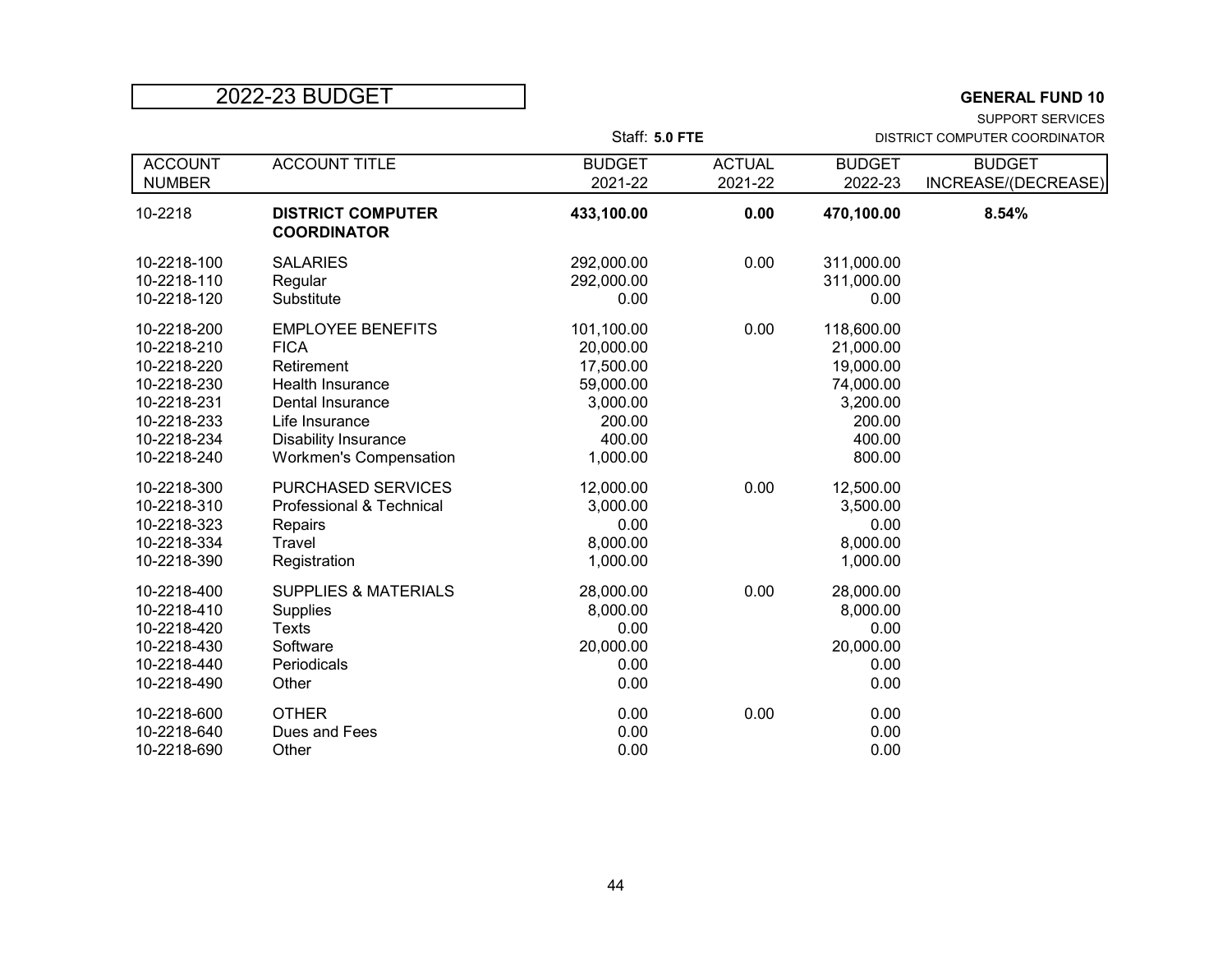|                | 2022-23 BUDGET                  |                   |               |               | <b>GENERAL FUND 10</b>  |
|----------------|---------------------------------|-------------------|---------------|---------------|-------------------------|
|                |                                 | Teachers: 1.0 FTE |               |               | <b>SUPPORT SERVICES</b> |
|                |                                 | Aides: 6.0 FTE    |               |               | LIBRARY                 |
| <b>ACCOUNT</b> | <b>ACCOUNT TITLE</b>            | <b>BUDGET</b>     | <b>ACTUAL</b> | <b>BUDGET</b> | <b>BUDGET</b>           |
| <b>NUMBER</b>  |                                 | 2021-22           | 2021-22       | 2022-23       | INCREASE/(DECREASE)     |
| 10-2222        | <b>LIBRARY</b>                  | 348,500.00        | 0.00          | 395,200.00    | 13.40%                  |
| 10-2222-100    | <b>SALARIES</b>                 | 226,000.00        | 0.00          | 240,000.00    |                         |
| 10-2222-110    | Regular                         | 71,000.00         |               | 75,000.00     |                         |
| 10-2222-120    | Substitute                      | 0.00              |               | 0.00          |                         |
| 10-2222-140    | <b>Teacher Assistants</b>       | 155,000.00        |               | 165,000.00    |                         |
| 10-2222-200    | <b>EMPLOYEE BENEFITS</b>        | 108,500.00        | 0.00          | 141,700.00    |                         |
| 10-2222-210    | <b>FICA</b>                     | 16,000.00         |               | 16,000.00     |                         |
| 10-2222-220    | Retirement                      | 14,000.00         |               | 14,000.00     |                         |
| 10-2222-230    | <b>Health Insurance</b>         | 73,000.00         |               | 105,000.00    |                         |
| 10-2222-231    | Dental Insurance                | 4,000.00          |               | 5,000.00      |                         |
| 10-2222-233    | Life Insurance                  | 200.00            |               | 300.00        |                         |
| 10-2222-234    | <b>Disability Insurance</b>     | 300.00            |               | 400.00        |                         |
| 10-2222-240    | <b>Workmen's Comp</b>           | 1,000.00          |               | 1,000.00      |                         |
| 10-2222-300    | PURCHASED SERVICES              | 6,500.00          | 0.00          | 6,500.00      |                         |
| 10-2222-310    | Professional & Technical        | 6,000.00          |               | 6,000.00      |                         |
| 10-2222-323    | Repairs                         | 0.00              |               | 0.00          |                         |
| 10-2222-334    | Travel                          | 300.00            |               | 300.00        |                         |
| 10-2222-390    | Registration                    | 200.00            |               | 200.00        |                         |
| 10-2222-400    | <b>SUPPLIES &amp; MATERIALS</b> | 7,500.00          | 0.00          | 7,000.00      |                         |
| 10-2222-410    | Supplies                        | 4,500.00          |               | 4,000.00      |                         |
| 10-2222-420    | <b>Texts</b>                    | 0.00              |               | 0.00          |                         |
| 10-2222-430    | Software                        | 0.00              |               | 0.00          |                         |
| 10-2222-440    | Periodicals                     | 3,000.00          |               | 3,000.00      |                         |
| 10-2222-490    | Other                           | 0.00              |               | 0.00          |                         |
| 10-2222-600    | <b>OTHER</b>                    | 0.00              | 0.00          | 0.00          |                         |
| 10-2222-640    | Dues and Fees                   | 0.00              |               | 0.00          |                         |
| 10-2222-690    | Other                           | 0.00              |               | 0.00          |                         |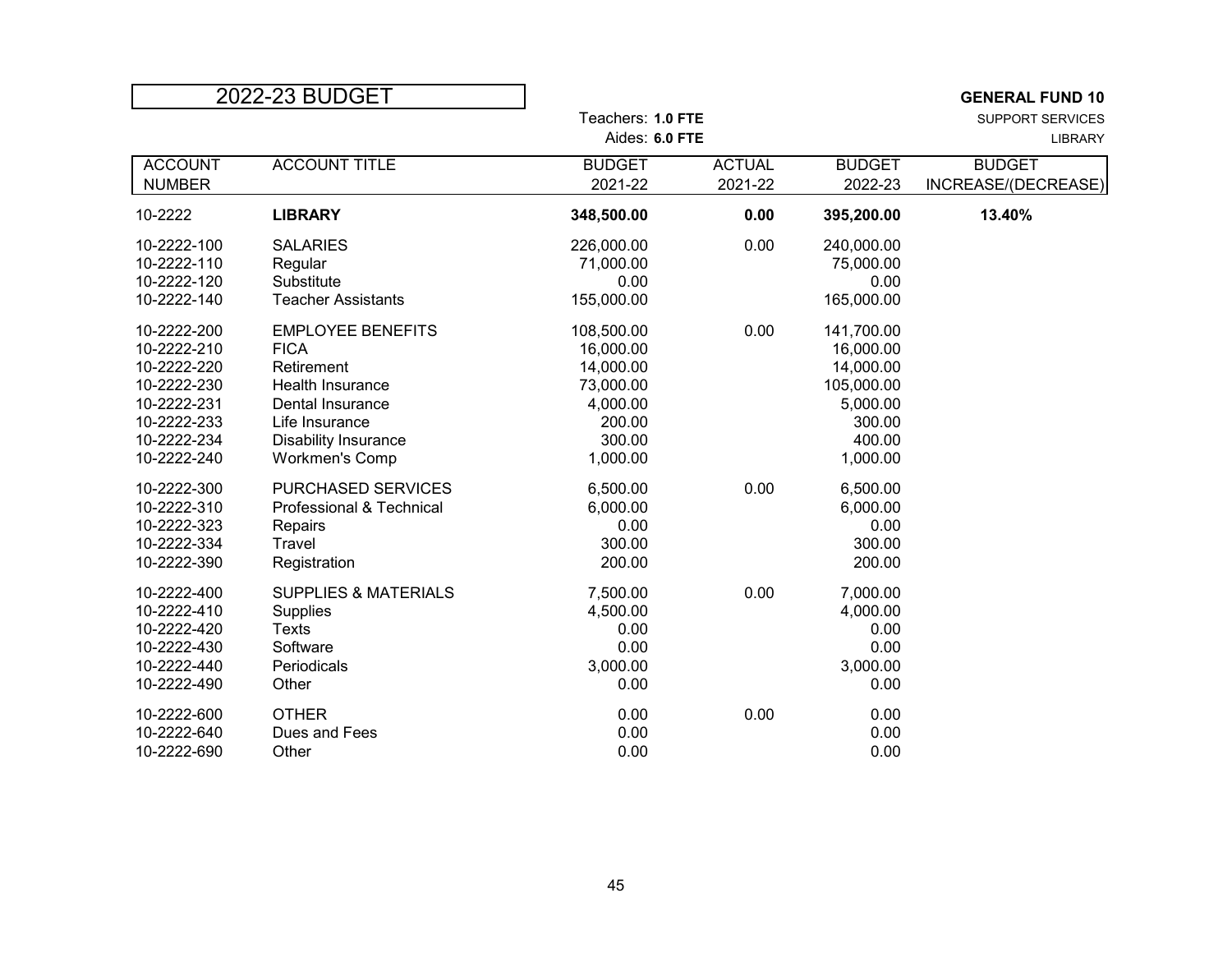SUPPORT SERVICES BOARD OF EDUCATION

| <b>ACCOUNT</b><br><b>NUMBER</b> | <b>ACCOUNT TITLE</b>            | <b>BUDGET</b><br>2021-22 | <b>ACTUAL</b><br>2021-22 | <b>BUDGET</b><br>2022-23 | <b>BUDGET</b><br>INCREASE/(DECREASE) |
|---------------------------------|---------------------------------|--------------------------|--------------------------|--------------------------|--------------------------------------|
| 10-2310                         | <b>BOARD OF EDUCATION</b>       | 57,900.00                | 0.00                     | 61,900.00                | 6.91%                                |
| 10-2310-100                     | <b>SALARIES</b>                 | 12,000.00                | 0.00                     | 12,000.00                |                                      |
| 10-2310-110                     | Regular                         | 12,000.00                |                          | 12,000.00                |                                      |
| 10-2310-120                     | Substitute                      | 0.00                     | 0.00                     | 0.00                     |                                      |
| 10-2310-200                     | <b>EMPLOYEE BENEFITS</b>        | 1,100.00                 | 0.00                     | 1,100.00                 |                                      |
| 10-2310-210                     | <b>FICA</b>                     | 1,000.00                 |                          | 1,000.00                 |                                      |
| 10-2310-220                     | Retirement                      | 100.00                   |                          | 100.00                   |                                      |
| 10-2310-230                     | <b>Health Insurance</b>         | 0.00                     |                          | 0.00                     |                                      |
| 10-2310-231                     | Dental Insurance                | 0.00                     |                          | 0.00                     |                                      |
| 10-2310-233                     | Life Insurance                  | 0.00                     |                          | 0.00                     |                                      |
| 10-2310-234                     | <b>Disability Insurance</b>     | 0.00                     |                          | 0.00                     |                                      |
| 10-2310-240                     | <b>Workmens's Compensation</b>  | 0.00                     |                          | 0.00                     |                                      |
| 10-2310-300                     | PURCHASED SERVICES              | 15,800.00                | 0.00                     | 16,800.00                |                                      |
| 10-2310-310                     | Professional & Technical        | 800.00                   |                          | 800.00                   |                                      |
| 10-2310-323                     | Repairs                         | 0.00                     |                          | 0.00                     |                                      |
| 10-2310-334                     | Travel                          | 3,000.00                 |                          | 3,000.00                 |                                      |
| 10-2310-340                     | Communication                   | 6,000.00                 |                          | 6,000.00                 |                                      |
| 10-2310-350                     | <b>Classified Advertising</b>   | 2,000.00                 |                          | 3,000.00                 |                                      |
| 10-2310-360                     | Printing                        | 3,000.00                 |                          | 3,000.00                 |                                      |
| 10-2310-390                     | Registration                    | 1,000.00                 |                          | 1,000.00                 |                                      |
| 10-2310-400                     | <b>SUPPLIES &amp; MATERIALS</b> | 21,000.00                | 0.00                     | 24,000.00                |                                      |
| 10-2310-410                     | <b>Supplies</b>                 | 3,000.00                 |                          | 4,000.00                 |                                      |
| 10-2310-420                     | <b>Texts</b>                    | 0.00                     |                          | 0.00                     |                                      |
| 10-2310-430                     | Software                        | 0.00                     |                          | 0.00                     |                                      |
| 10-2310-440                     | Periodicals                     | 0.00                     |                          | 0.00                     |                                      |
| 10-2310-490                     | Other                           | 18,000.00                |                          | 20,000.00                |                                      |
| 10-2310-600                     | <b>OTHER</b>                    | 8,000.00                 | 0.00                     | 8,000.00                 |                                      |
| 10-2310-640                     | Dues and Fees                   | 8,000.00                 |                          | 8,000.00                 |                                      |
| 10-2310-690                     | Other                           | 0.00                     |                          | 0.00                     |                                      |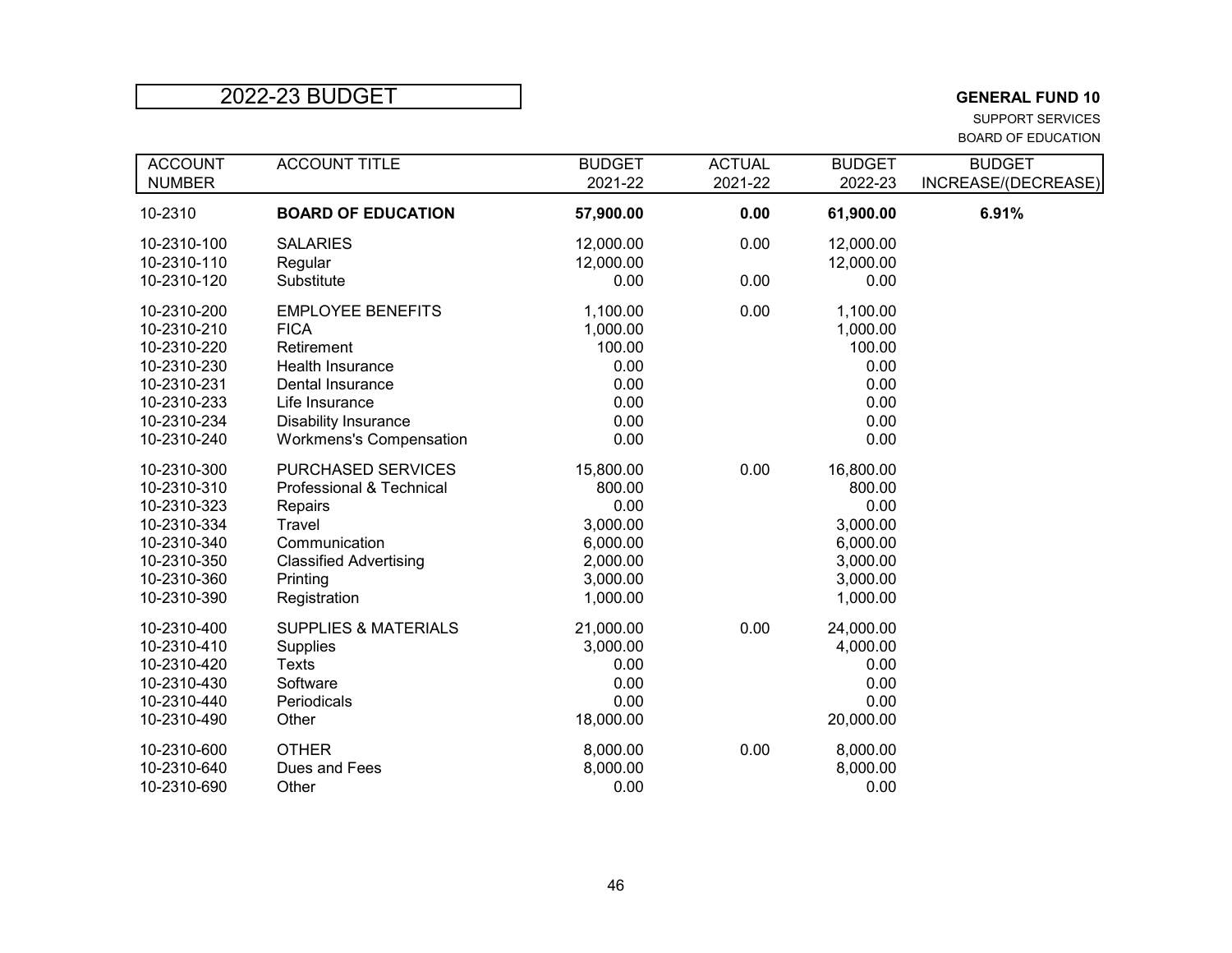SUPPORT SERVICES ELECTION

| <b>ACCOUNT</b> | <b>ACCOUNT TITLE</b>            | <b>BUDGET</b> | <b>ACTUAL</b> | <b>BUDGET</b> | <b>BUDGET</b>       |
|----------------|---------------------------------|---------------|---------------|---------------|---------------------|
| <b>NUMBER</b>  |                                 | 2021-22       | 2021-22       | 2022-23       | INCREASE/(DECREASE) |
| 10-2314        | <b>ELECTION</b>                 | 5,000.00      | 0.00          | 5,000.00      | 0.00%               |
| 10-2314-100    | <b>SALARIES</b>                 | 0.00          | 0.00          | 0.00          |                     |
| 10-2314-110    | Regular                         | 0.00          |               | 0.00          |                     |
| 10-2314-120    | Substitute                      | 0.00          |               | 0.00          |                     |
| 10-2314-200    | <b>EMPLOYEE BENEFITS</b>        | 0.00          | 0.00          | 0.00          |                     |
| 10-2314-210    | <b>FICA</b>                     | 0.00          |               | 0.00          |                     |
| 10-2314-300    | <b>PURCHASED SERVICES</b>       | 3,000.00      | 0.00          | 3,000.00      |                     |
| 10-2314-310    | Professional & Technical        | 3,000.00      |               | 3,000.00      |                     |
| 10-2314-323    | Repairs                         | 0.00          |               | 0.00          |                     |
| 10-2314-334    | Transportation                  | 0.00          |               | 0.00          |                     |
| 10-2314-340    | Communication                   | 0.00          |               | 0.00          |                     |
| 10-2314-350    | Advertising                     | 0.00          |               | 0.00          |                     |
| 10-2314-360    | Printing                        | 0.00          |               | 0.00          |                     |
| 10-2314-390    | Registration                    | 0.00          |               | 0.00          |                     |
| 10-2314-400    | <b>SUPPLIES &amp; MATERIALS</b> | 2,000.00      | 0.00          | 2,000.00      |                     |
| 10-2314-410    | <b>Supplies</b>                 | 2,000.00      |               | 2,000.00      |                     |
| 10-2314-420    | Texts                           | 0.00          |               | 0.00          |                     |
| 10-2314-430    | Software                        | 0.00          |               | 0.00          |                     |
| 10-2314-440    | Periodicals                     | 0.00          |               | 0.00          |                     |
| 10-2314-490    | Other                           | 0.00          |               | 0.00          |                     |
| 10-2314-600    | <b>OTHER</b>                    | 0.00          | 0.00          | 0.00          |                     |
| 10-2314-640    | Dues and Fees                   | 0.00          |               | 0.00          |                     |
| 10-2314-690    | Other                           | 0.00          |               | 0.00          |                     |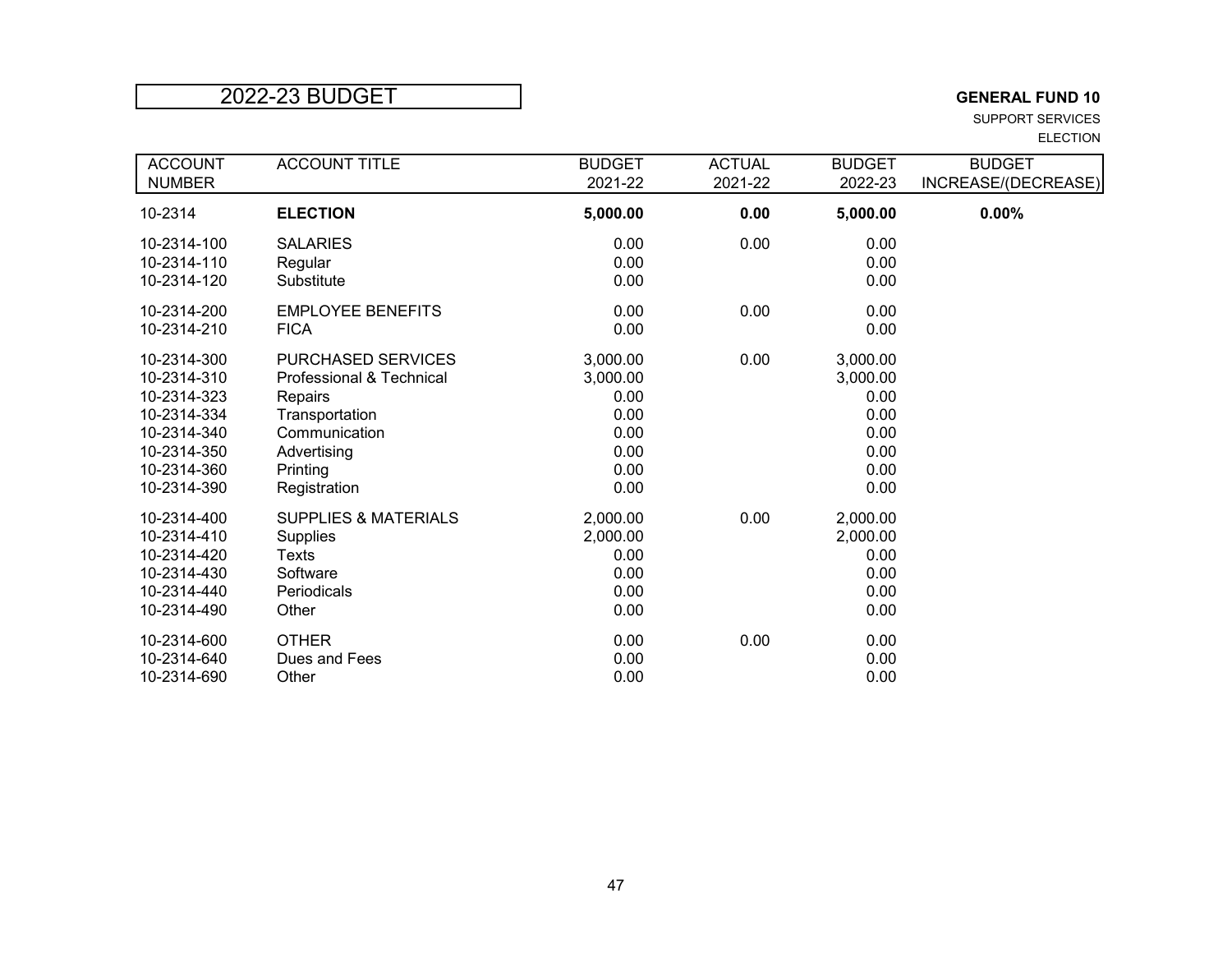SUPPORT SERVICES AUDIT & LEGAL SERVICES

| <b>ACCOUNT</b> | <b>ACCOUNT TITLE</b>              | <b>BUDGET</b> | <b>ACTUAL</b> | <b>BUDGET</b> | <b>BUDGET</b>       |
|----------------|-----------------------------------|---------------|---------------|---------------|---------------------|
| <b>NUMBER</b>  |                                   | 2021-22       | 2021-22       | 2022-23       | INCREASE/(DECREASE) |
| 10-2315        | <b>AUDIT &amp; LEGAL SERVICES</b> | 30,000.00     | 0.00          | 30,000.00     | 0.00%               |
| 10-2315-100    | <b>SALARIES</b>                   | 0.00          | 0.00          | 0.00          |                     |
| 10-2315-110    | Regular                           | 0.00          |               | 0.00          |                     |
| 10-2315-120    | Substitute                        | 0.00          |               | 0.00          |                     |
| 10-2315-200    | <b>EMPLOYEE BENEFITS</b>          | 0.00          | 0.00          | 0.00          |                     |
| 10-2315-210    | <b>FICA</b>                       | 0.00          |               | 0.00          |                     |
| 10-2315-300    | <b>PURCHASED SERVICES</b>         | 30,000.00     | 0.00          | 30,000.00     |                     |
| 10-2315-310    | Professional & Technical          | 30,000.00     |               | 30,000.00     |                     |
| 10-2315-323    | Repairs                           | 0.00          |               | 0.00          |                     |
| 10-2315-334    | Transportation                    | 0.00          |               | 0.00          |                     |
| 10-2315-340    | Communication                     | 0.00          |               | 0.00          |                     |
| 10-2315-350    | Advertising                       | 0.00          |               | 0.00          |                     |
| 10-2315-360    | Printing                          | 0.00          |               | 0.00          |                     |
| 10-2315-390    | Registration                      | 0.00          |               | 0.00          |                     |
| 10-2315-400    | <b>SUPPLIES &amp; MATERIALS</b>   | 0.00          | 0.00          | 0.00          |                     |
| 10-2315-410    | <b>Supplies</b>                   | 0.00          |               | 0.00          |                     |
| 10-2315-420    | Texts                             | 0.00          |               | 0.00          |                     |
| 10-2315-430    | Software                          | 0.00          |               | 0.00          |                     |
| 10-2315-440    | Periodicals                       | 0.00          |               | 0.00          |                     |
| 10-2315-490    | Other                             | 0.00          |               | 0.00          |                     |
| 10-2315-600    | <b>OTHER</b>                      | 0.00          | 0.00          | 0.00          |                     |
| 10-2315-640    | Dues and Fees                     | 0.00          |               | 0.00          |                     |
| 10-2315-690    | Other                             | 0.00          |               | 0.00          |                     |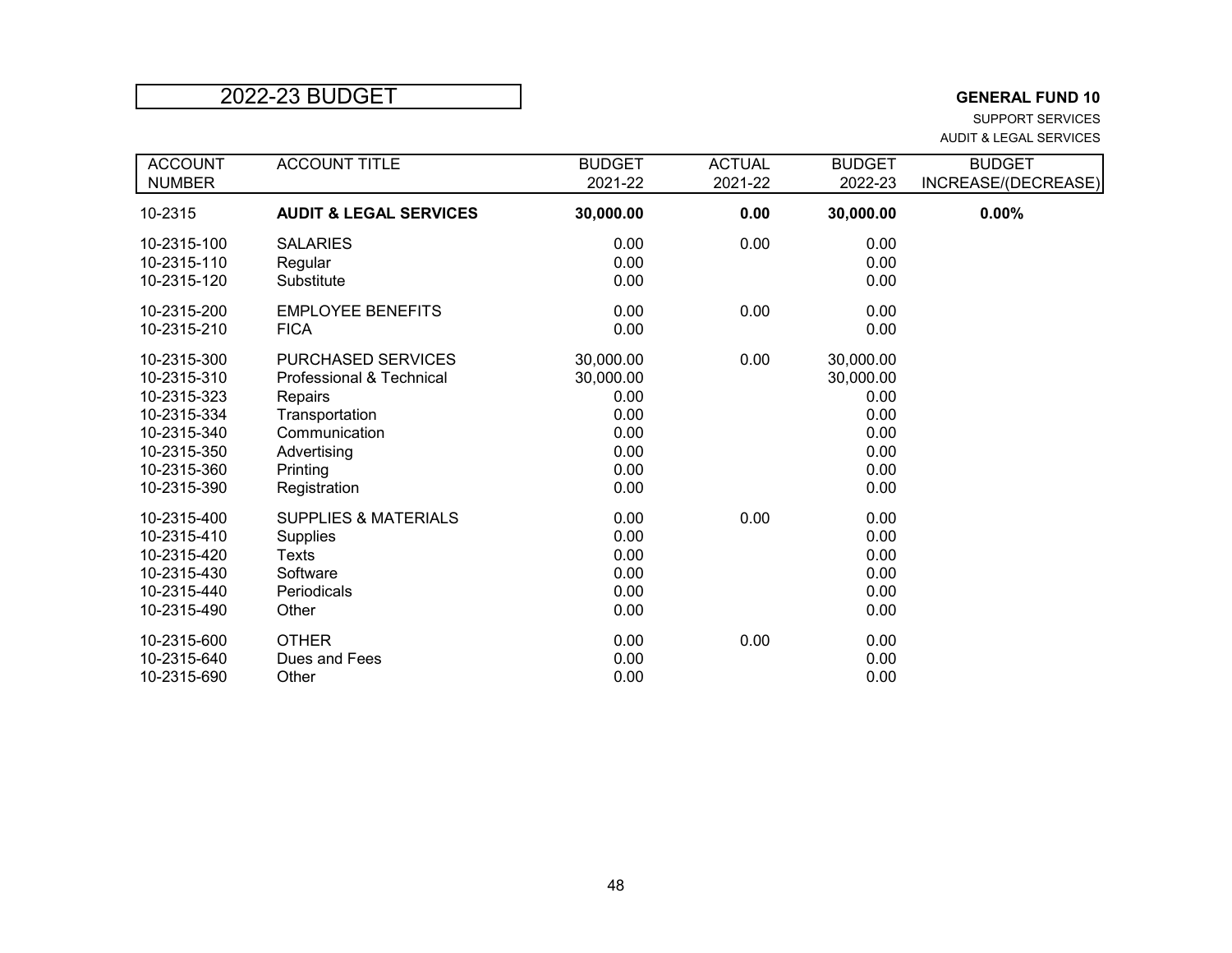|                | 2022-23 BUDGET                  | <b>Staff</b>          |               |                         | <b>GENERAL FUND 10</b>   |  |
|----------------|---------------------------------|-----------------------|---------------|-------------------------|--------------------------|--|
|                |                                 | Professional: 1.0 FTE |               | <b>SUPPORT SERVICES</b> |                          |  |
|                |                                 | Clerical: 1.0 FTE     |               |                         | OFFICE OF SUPERINTENDENT |  |
| <b>ACCOUNT</b> | <b>ACCOUNT TITLE</b>            | <b>BUDGET</b>         | <b>ACTUAL</b> | <b>BUDGET</b>           | <b>BUDGET</b>            |  |
| <b>NUMBER</b>  |                                 | 2021-22               | 2021-22       | 2022-23                 | INCREASE/(DECREASE)      |  |
| 10-2321        | OFFICE OF SUPERINTENDENT        | 356,900.00            | 0.00          | 375,900.00              | 5.32%                    |  |
| 10-2321-100    | <b>SALARIES</b>                 | 258,500.00            | 0.00          | 271,500.00              |                          |  |
| 10-2321-110    | Regular                         | 205,000.00            |               | 214,000.00              |                          |  |
| 10-2321-111    | Secretary                       | 52,000.00             |               | 56,000.00               |                          |  |
| 10-2321-120    | Substitute                      | 0.00                  |               | 0.00                    |                          |  |
| 10-2321-130    | Overtime                        | 1,500.00              |               | 1,500.00                |                          |  |
| 10-2321-200    | <b>EMPLOYEE BENEFITS</b>        | 69,900.00             | 0.00          | 75,100.00               |                          |  |
| 10-2321-210    | <b>FICA</b>                     | 15,500.00             |               | 16,500.00               |                          |  |
| 10-2321-220    | Retirement                      | 18,500.00             |               | 19,000.00               |                          |  |
| 10-2321-230    | Health Insurance                | 31,300.00             |               | 35,000.00               |                          |  |
| 10-2321-231    | Dental Insurance                | 2,400.00              |               | 2,600.00                |                          |  |
| 10-2321-232    | Other Insurance                 | 800.00                |               | 800.00                  |                          |  |
| 10-2321-233    | Life Insurance                  | 100.00                |               | 100.00                  |                          |  |
| 10-2321-234    | <b>Disability Insurance</b>     | 300.00                |               | 300.00                  |                          |  |
| 10-2321-240    | <b>Workmen's Compensation</b>   | 1,000.00              |               | 800.00                  |                          |  |
| 10-2321-300    | <b>PURCHASED SERVICES</b>       | 25,500.00             | 0.00          | 26,000.00               |                          |  |
| 10-2321-310    | Professional & Technical        | 1,000.00              |               | 1,000.00                |                          |  |
| 10-2321-323    | Repairs                         | 0.00                  |               | 0.00                    |                          |  |
| 10-2321-334    | Travel                          | 3,500.00              |               | 4,000.00                |                          |  |
| 10-2321-340    | Communication                   | 17,000.00             |               | 18,000.00               |                          |  |
| 10-2321-360    | Printing                        | 2,000.00              |               | 1,000.00                |                          |  |
| 10-2321-390    | Registration                    | 2,000.00              |               | 2,000.00                |                          |  |
| 10-2321-400    | <b>SUPPLIES &amp; MATERIALS</b> | 1,500.00              | 0.00          | 1,500.00                |                          |  |
| 10-2321-410    | <b>Supplies</b>                 | 1,500.00              |               | 1,500.00                |                          |  |
| 10-2321-420    | <b>Texts</b>                    | 0.00                  |               | 0.00                    |                          |  |
| 10-2321-430    | Software                        | 0.00                  |               | 0.00                    |                          |  |
| 10-2321-440    | Periodicals                     | 0.00                  |               | 0.00                    |                          |  |
| 10-2321-490    | Other                           | 0.00                  |               | 0.00                    |                          |  |
| 10-2321-600    | <b>OTHER</b>                    | 1,500.00              | 0.00          | 1,800.00                |                          |  |
| 10-2321-640    | Dues and Fees                   | 1,500.00              |               | 1,800.00                |                          |  |
| 10-2321-690    | Other                           | 0.00                  |               | 0.00                    |                          |  |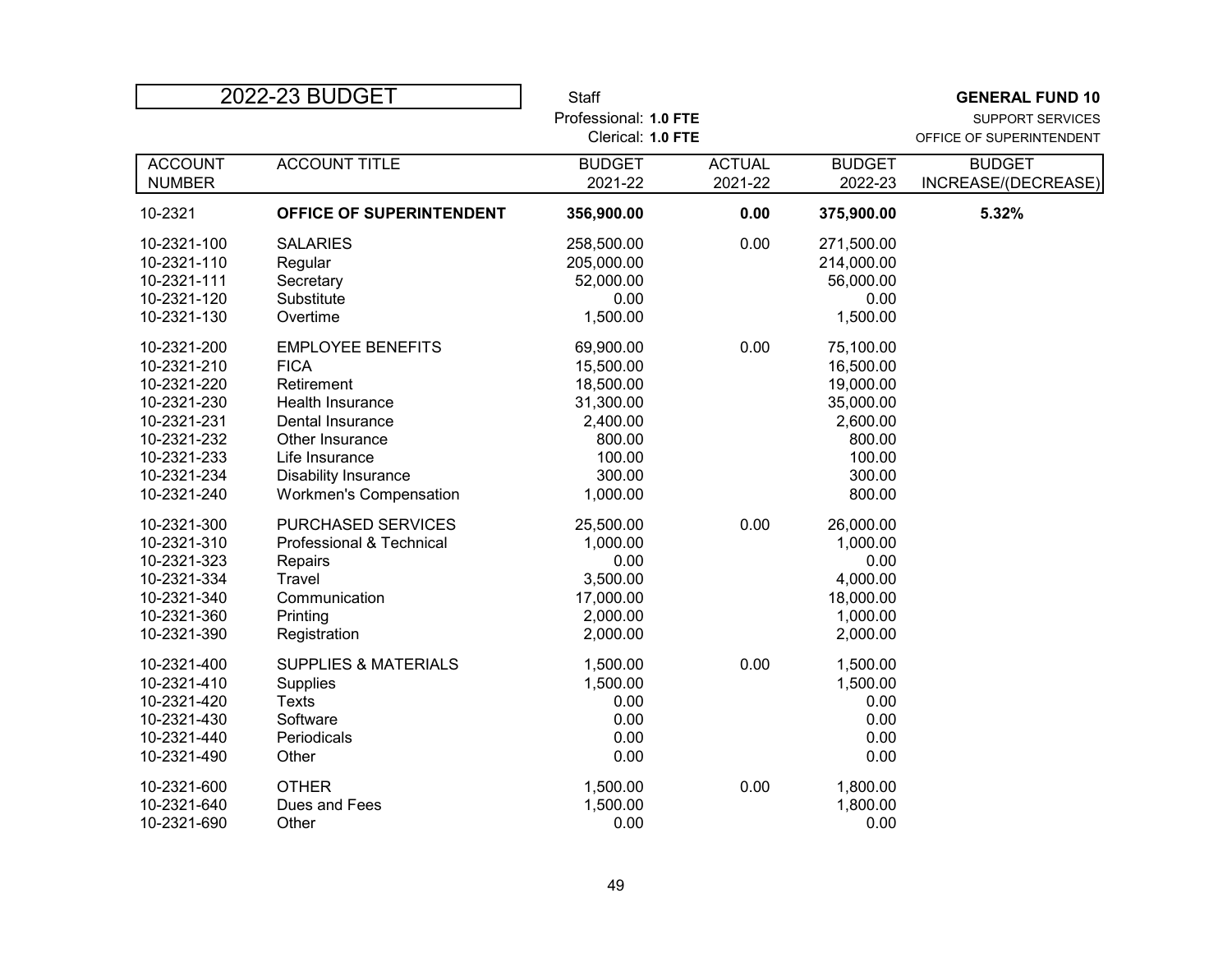| 2022-23 BUDGET                  |                                 | <b>Staff</b>             |                          |                          | <b>GENERAL FUND 10</b>                        |
|---------------------------------|---------------------------------|--------------------------|--------------------------|--------------------------|-----------------------------------------------|
|                                 |                                 | Professional: 1.0 FTE    |                          |                          | <b>SUPPORT SERVICES</b><br>OPERATIONS MANAGER |
|                                 |                                 |                          |                          |                          |                                               |
| <b>ACCOUNT</b><br><b>NUMBER</b> | <b>ACCOUNT TITLE</b>            | <b>BUDGET</b><br>2021-22 | <b>ACTUAL</b><br>2021-22 | <b>BUDGET</b><br>2022-23 | <b>BUDGET</b><br>INCREASE/(DECREASE)          |
|                                 |                                 |                          |                          |                          |                                               |
| 10-2329                         | <b>OPERATIONS MANAGER</b>       | 145,400.00               | 0.00                     | 153,300.00               | 5.43%                                         |
| 10-2329-100                     | <b>SALARIES</b>                 | 104,000.00               | 0.00                     | 108,000.00               |                                               |
| 10-2329-110                     | Regular                         | 104,000.00               |                          | 108,000.00               |                                               |
| 10-2329-111                     | Secretary                       | 0.00                     |                          | 0.00                     |                                               |
| 10-2329-120                     | Substitute                      | 0.00                     |                          | 0.00                     |                                               |
| 10-2329-200                     | <b>EMPLOYEE BENEFITS</b>        | 39,400.00                | 0.00                     | 43,300.00                |                                               |
| 10-2329-210                     | <b>FICA</b>                     | 8,000.00                 |                          | 8,300.00                 |                                               |
| 10-2329-220                     | Retirement                      | 6,000.00                 |                          | 6,500.00                 |                                               |
| 10-2329-230                     | Health Insurance                | 22,000.00                |                          | 25,000.00                |                                               |
| 10-2329-231                     | Dental Insurance                | 1,800.00                 |                          | 2,000.00                 |                                               |
| 10-2329-232                     | Other Insurance                 | 800.00                   |                          | 800.00                   |                                               |
| 10-2329-233                     | Life Insurance                  | 100.00                   |                          | 100.00                   |                                               |
| 10-2329-234                     | Disability Insurance            | 200.00                   |                          | 200.00                   |                                               |
| 10-2329-240                     | <b>Workmen's Compensation</b>   | 500.00                   |                          | 400.00                   |                                               |
| 10-2329-300                     | <b>PURCHASED SERVICES</b>       | 1,200.00                 | 0.00                     | 1,200.00                 |                                               |
| 10-2329-310                     | Professional & Technical        | 700.00                   |                          | 700.00                   |                                               |
| 10-2329-323                     | Repairs                         | 0.00                     |                          | 0.00                     |                                               |
| 10-2329-334                     | Travel                          | 300.00                   |                          | 300.00                   |                                               |
| 10-2329-340                     | Communication                   | 0.00                     |                          | 0.00                     |                                               |
| 10-2329-360                     | Printing                        | 0.00                     |                          | 0.00                     |                                               |
| 10-2329-390                     | Registration                    | 200.00                   |                          | 200.00                   |                                               |
| 10-2329-400                     | <b>SUPPLIES &amp; MATERIALS</b> | 500.00                   | 0.00                     | 500.00                   |                                               |
| 10-2329-410                     | Supplies                        | 500.00                   |                          | 500.00                   |                                               |
| 10-2329-420                     | <b>Texts</b>                    | 0.00                     |                          | 0.00                     |                                               |
| 10-2329-430                     | Software                        | 0.00                     |                          | 0.00                     |                                               |
| 10-2329-440                     | Periodicals                     | 0.00                     |                          | 0.00                     |                                               |
| 10-2329-490                     | Other                           | 0.00                     |                          | 0.00                     |                                               |
| 10-2329-600                     | <b>OTHER</b>                    | 300.00                   | 0.00                     | 300.00                   |                                               |
| 10-2329-640                     | Dues and Fees                   | 300.00                   |                          | 300.00                   |                                               |
| 10-2329-690                     | Other                           | 0.00                     |                          | 0.00                     |                                               |
|                                 |                                 |                          |                          |                          |                                               |

**T**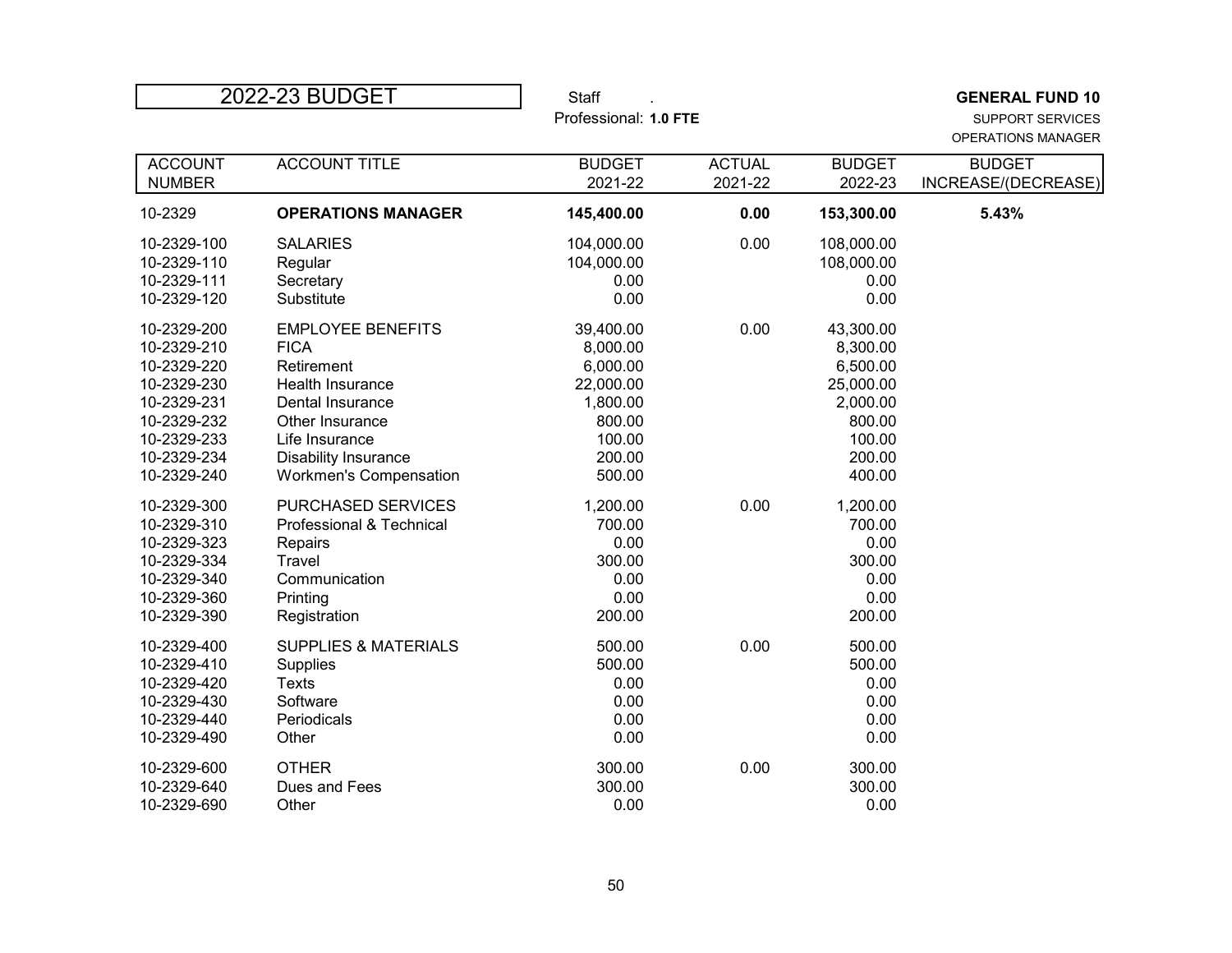| 2022-23 BUDGET |                                 | <b>Staff</b>          |                   |               | <b>GENERAL FUND 10</b>  |
|----------------|---------------------------------|-----------------------|-------------------|---------------|-------------------------|
|                |                                 | Professional: 1.0 FTE |                   |               | <b>SUPPORT SERVICES</b> |
|                |                                 |                       | Clerical: 1.0 FTE |               | BE PRINCIPALS (K-5)     |
| <b>ACCOUNT</b> | <b>ACCOUNT TITLE</b>            | <b>BUDGET</b>         | <b>ACTUAL</b>     | <b>BUDGET</b> | <b>BUDGET</b>           |
| <b>NUMBER</b>  |                                 | 2021-22               | 2021-22           | 2022-23       | INCREASE/(DECREASE)     |
| 10(101)-2411   | <b>BE PRINCIPAL</b>             | 213,300.00            | 0.00              | 216,800.00    | 1.64%                   |
| 10-2411-100    | <b>SALARIES</b>                 | 158,500.00            | 0.00              | 162,000.00    |                         |
| 10-2411-110    | Regular                         | 112,000.00            |                   | 114,000.00    |                         |
| 10-2411-111    | Secretary                       | 44,500.00             |                   | 46,000.00     |                         |
| 10-2411-120    | Substitute                      | 500.00                |                   | 500.00        |                         |
| 10-2411-130    | Overtime                        | 1,500.00              |                   | 1,500.00      |                         |
| 10-2411-200    | <b>EMPLOYEE BENEFITS</b>        | 41,300.00             | 0.00              | 44,200.00     |                         |
| 10-2411-210    | <b>FICA</b>                     | 12,000.00             |                   | 12,500.00     |                         |
| 10-2411-220    | Retirement                      | 9,500.00              |                   | 9,700.00      |                         |
| 10-2411-230    | Health Insurance                | 17,300.00             |                   | 19,500.00     |                         |
| 10-2411-231    | Dental Insurance                | 1,200.00              |                   | 1,300.00      |                         |
| 10-2411-232    | Other Insurance                 | 500.00                |                   | 500.00        |                         |
| 10-2411-233    | Life Insurance                  | 100.00                |                   | 100.00        |                         |
| 10-2411-234    | <b>Disability Insurance</b>     | 200.00                |                   | 200.00        |                         |
| 10-2411-240    | <b>Workmen's Compensation</b>   | 500.00                |                   | 400.00        |                         |
| 10-2411-300    | PURCHASED SERVICES              | 11,300.00             | 0.00              | 8,300.00      |                         |
| 10-2411-310    | Professional & Technical        | 7,500.00              |                   | 7,500.00      |                         |
| 10-2411-323    | Repairs                         | 0.00                  |                   | 0.00          |                         |
| 10-2411-334    | Travel                          | 2,500.00              |                   | 300.00        |                         |
| 10-2411-340    | Communication                   | 0.00                  |                   | 0.00          |                         |
| 10-2411-360    | Printing                        | 300.00                |                   | 500.00        |                         |
| 10-2411-390    | Registration                    | 1,000.00              |                   | 0.00          |                         |
| 10-2411-400    | <b>SUPPLIES &amp; MATERIALS</b> | 1,500.00              | 0.00              | 1,500.00      |                         |
| 10-2411-410    | Supplies                        | 1,500.00              |                   | 1,500.00      |                         |
| 10-2411-420    | <b>Texts</b>                    | 0.00                  |                   | 0.00          |                         |
| 10-2411-430    | Software                        | 0.00                  |                   | 0.00          |                         |
| 10-2411-440    | Periodicals                     | 0.00                  |                   | 0.00          |                         |
| 10-2411-490    | Other                           | 0.00                  |                   | 0.00          |                         |
| 10-2411-600    | <b>OTHER</b>                    | 700.00                | 0.00              | 800.00        |                         |
| 10-2411-640    | Dues and Fees                   | 700.00                |                   | 800.00        |                         |
| 10-2411-690    | Other                           | 0.00                  |                   | 0.00          |                         |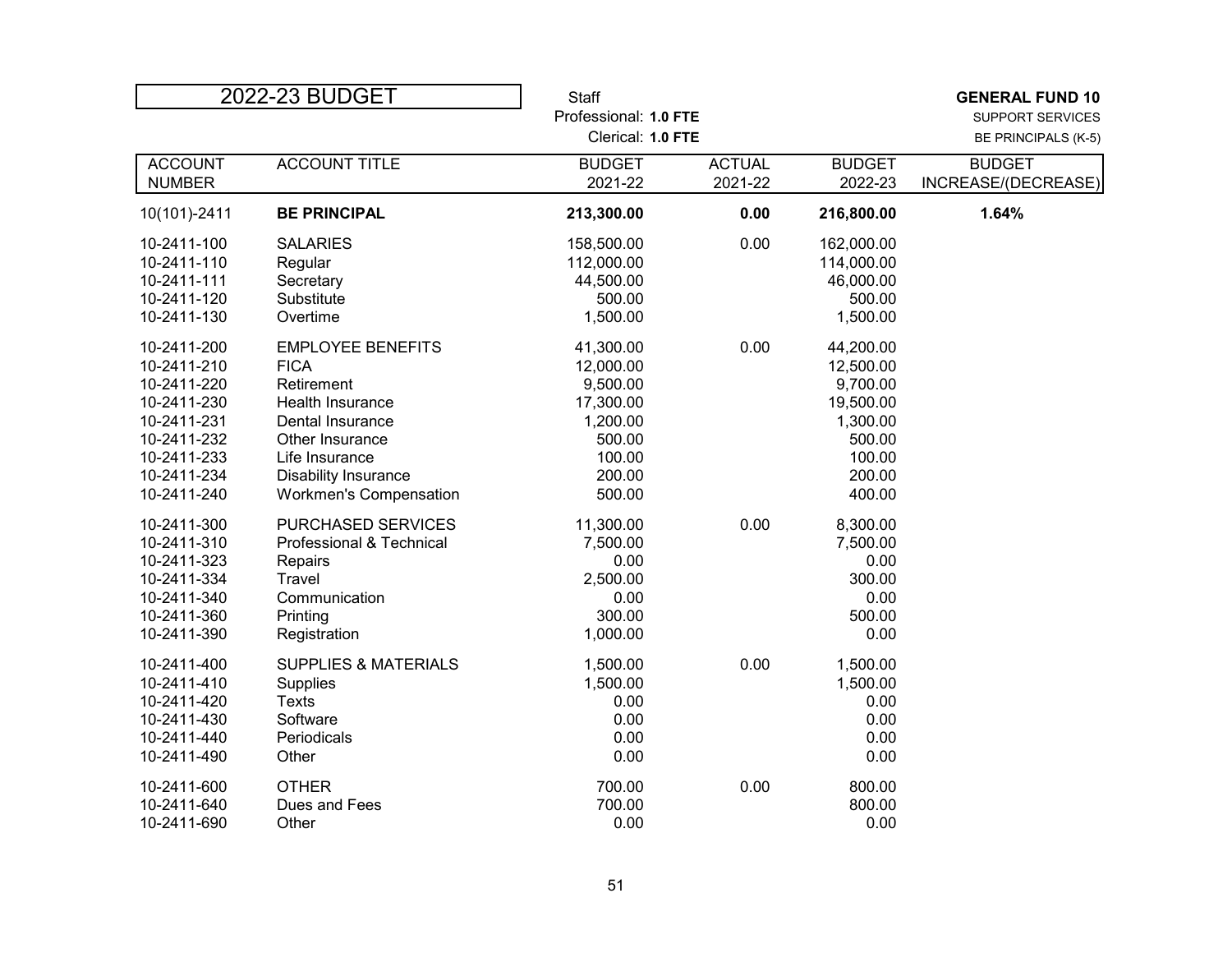| 2022-23 BUDGET |                                 | <b>Staff</b>      |                       |                      | <b>GENERAL FUND 10</b> |  |
|----------------|---------------------------------|-------------------|-----------------------|----------------------|------------------------|--|
|                |                                 |                   | Professional: 0.5 FTE |                      |                        |  |
|                |                                 | Clerical: 1.0 FTE |                       | <b>VSE PRINCIPAL</b> |                        |  |
| <b>ACCOUNT</b> | <b>ACCOUNT TITLE</b>            | <b>BUDGET</b>     | <b>ACTUAL</b>         | <b>BUDGET</b>        | <b>BUDGET</b>          |  |
| <b>NUMBER</b>  |                                 | 2021-22           | 2021-22               | 2022-23              | INCREASE/(DECREASE)    |  |
| 10(102)-2411   | <b>VSE PRINCIPAL</b>            | 48,600.00         | 0.00                  | 117,600.00           | 141.98%                |  |
| 10-2411-100    | <b>SALARIES</b>                 | 32,000.00         | 0.00                  | 78,500.00            |                        |  |
| 10-2411-110    | Regular                         | 0.00              |                       | 45,000.00            |                        |  |
| 10-2411-111    | Secretary                       | 31,000.00         |                       | 32,000.00            |                        |  |
| 10-2411-120    | Substitute                      | 500.00            |                       | 500.00               |                        |  |
| 10-2411-130    | Overtime                        | 500.00            |                       | 1,000.00             |                        |  |
| 10-2411-200    | <b>EMPLOYEE BENEFITS</b>        | 14,200.00         | 0.00                  | 36,200.00            |                        |  |
| 10-2411-210    | <b>FICA</b>                     | 2,300.00          |                       | 6,300.00             |                        |  |
| 10-2411-220    | Retirement                      | 1,900.00          |                       | 5,500.00             |                        |  |
| 10-2411-230    | Health Insurance                | 9,000.00          |                       | 22,000.00            |                        |  |
| 10-2411-231    | Dental Insurance                | 600.00            |                       | 1,300.00             |                        |  |
| 10-2411-232    | Other Insurance                 | 0.00              |                       | 500.00               |                        |  |
| 10-2411-233    | Life Insurance                  | 100.00            |                       | 100.00               |                        |  |
| 10-2411-234    | <b>Disability Insurance</b>     | 100.00            |                       | 200.00               |                        |  |
| 10-2411-240    | <b>Workmen's Compensation</b>   | 200.00            |                       | 300.00               |                        |  |
| 10-2411-300    | PURCHASED SERVICES              | 1,400.00          | 0.00                  | 1,400.00             |                        |  |
| 10-2411-310    | Professional & Technical        | 1,200.00          |                       | 1,200.00             |                        |  |
| 10-2411-323    | Repairs                         | 0.00              |                       | 0.00                 |                        |  |
| 10-2411-334    | Travel                          | 0.00              |                       | 0.00                 |                        |  |
| 10-2411-340    | Communication                   | 0.00              |                       | 0.00                 |                        |  |
| 10-2411-360    | Printing                        | 200.00            |                       | 200.00               |                        |  |
| 10-2411-390    | Registration                    | 0.00              |                       | 0.00                 |                        |  |
| 10-2411-400    | <b>SUPPLIES &amp; MATERIALS</b> | 1,000.00          | 0.00                  | 1,000.00             |                        |  |
| 10-2411-410    | Supplies                        | 1,000.00          |                       | 1,000.00             |                        |  |
| 10-2411-420    | <b>Texts</b>                    | 0.00              |                       | 0.00                 |                        |  |
| 10-2411-430    | Software                        | 0.00              |                       | 0.00                 |                        |  |
| 10-2411-440    | Periodicals                     | 0.00              |                       | 0.00                 |                        |  |
| 10-2411-490    | Other                           | 0.00              |                       | 0.00                 |                        |  |
| 10-2411-600    | <b>OTHER</b>                    | 0.00              | 0.00                  | 500.00               |                        |  |
| 10-2411-640    | Dues and Fees                   | 0.00              |                       | 500.00               |                        |  |
| 10-2411-690    | Other                           | 0.00              |                       | 0.00                 |                        |  |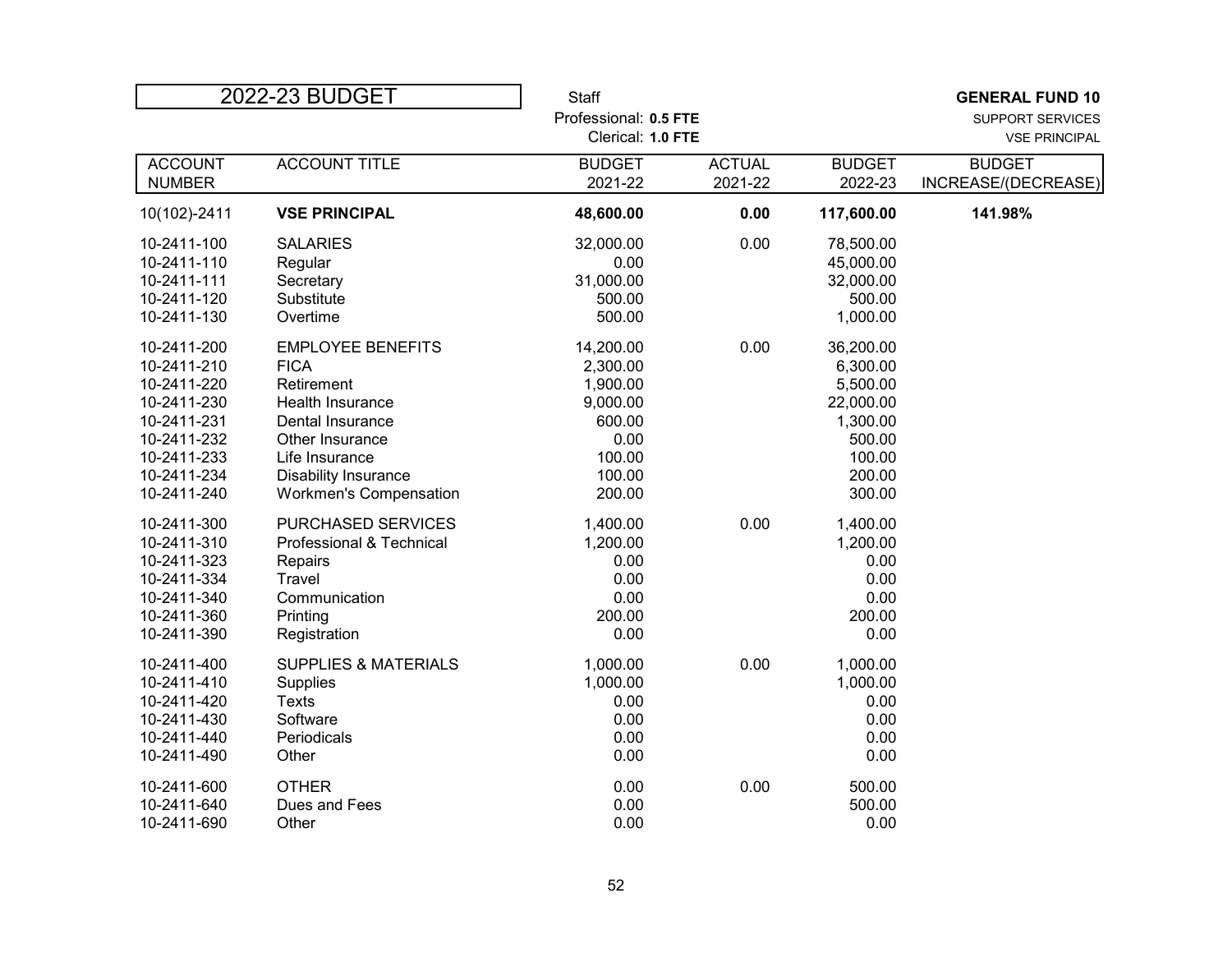| 2022-23 BUDGET |                                 | <b>Staff</b>                               |               |               | <b>GENERAL FUND 10</b>                   |
|----------------|---------------------------------|--------------------------------------------|---------------|---------------|------------------------------------------|
|                |                                 | Professional: 1.0 FTE<br>Clerical: 1.0 FTE |               |               | SUPPORT SERVICES<br><b>RBE PRINCIPAL</b> |
| <b>ACCOUNT</b> | <b>ACCOUNT TITLE</b>            | <b>BUDGET</b>                              | <b>ACTUAL</b> | <b>BUDGET</b> | <b>BUDGET</b>                            |
| <b>NUMBER</b>  |                                 | 2021-22                                    | 2021-22       | 2022-23       | INCREASE/(DECREASE)                      |
| 10(103)-2411   | <b>RBE PRINCIPAL</b>            | 206,500.00                                 | 0.00          | 210,700.00    | 2.03%                                    |
| 10-2411-100    | <b>SALARIES</b>                 | 140,500.00                                 | 0.00          | 143,500.00    |                                          |
| 10-2411-110    | Regular                         | 97,000.00                                  |               | 98,000.00     |                                          |
| 10-2411-111    | Secretary                       | 42,000.00                                  |               | 44,000.00     |                                          |
| 10-2411-120    | Substitute                      | 500.00                                     |               | 500.00        |                                          |
| 10-2411-130    | Overtime                        | 1,000.00                                   |               | 1,000.00      |                                          |
| 10-2411-200    | <b>EMPLOYEE BENEFITS</b>        | 53,800.00                                  | 0.00          | 58,200.00     |                                          |
| 10-2411-210    | <b>FICA</b>                     | 10,500.00                                  |               | 11,000.00     |                                          |
| 10-2411-220    | Retirement                      | 8,300.00                                   |               | 8,600.00      |                                          |
| 10-2411-230    | Health Insurance                | 31,000.00                                  |               | 34,500.00     |                                          |
| 10-2411-231    | Dental Insurance                | 2,400.00                                   |               | 2,600.00      |                                          |
| 10-2411-232    | Other Insurance                 | 800.00                                     |               | 800.00        |                                          |
| 10-2411-233    | Life Insurance                  | 100.00                                     |               | 100.00        |                                          |
| 10-2411-234    | Disability Insurance            | 200.00                                     |               | 200.00        |                                          |
| 10-2411-240    | <b>Workmen's Compensation</b>   | 500.00                                     |               | 400.00        |                                          |
| 10-2411-300    | PURCHASED SERVICES              | 10,000.00                                  | 0.00          | 6,800.00      |                                          |
| 10-2411-310    | Professional & Technical        | 6,000.00                                   |               | 6,000.00      |                                          |
| 10-2411-323    | Repairs                         | 0.00                                       |               | 0.00          |                                          |
| 10-2411-334    | Travel                          | 2,500.00                                   |               | 300.00        |                                          |
| 10-2411-340    | Communication                   | 0.00                                       |               | 0.00          |                                          |
| 10-2411-360    | Printing                        | 500.00                                     |               | 300.00        |                                          |
| 10-2411-390    | Registration                    | 1,000.00                                   |               | 200.00        |                                          |
| 10-2411-400    | <b>SUPPLIES &amp; MATERIALS</b> | 1,500.00                                   | 0.00          | 1,500.00      |                                          |
| 10-2411-410    | Supplies                        | 1,500.00                                   |               | 1,500.00      |                                          |
| 10-2411-420    | <b>Texts</b>                    | 0.00                                       |               | 0.00          |                                          |
| 10-2411-430    | Software                        | 0.00                                       |               | 0.00          |                                          |
| 10-2411-440    | Periodicals                     | 0.00                                       |               | 0.00          |                                          |
| 10-2411-490    | Other                           | 0.00                                       |               | 0.00          |                                          |
| 10-2411-600    | <b>OTHER</b>                    | 700.00                                     | 0.00          | 700.00        |                                          |
| 10-2411-640    | Dues and Fees                   | 700.00                                     |               | 700.00        |                                          |
| 10-2411-690    | Other                           | 0.00                                       |               | 0.00          |                                          |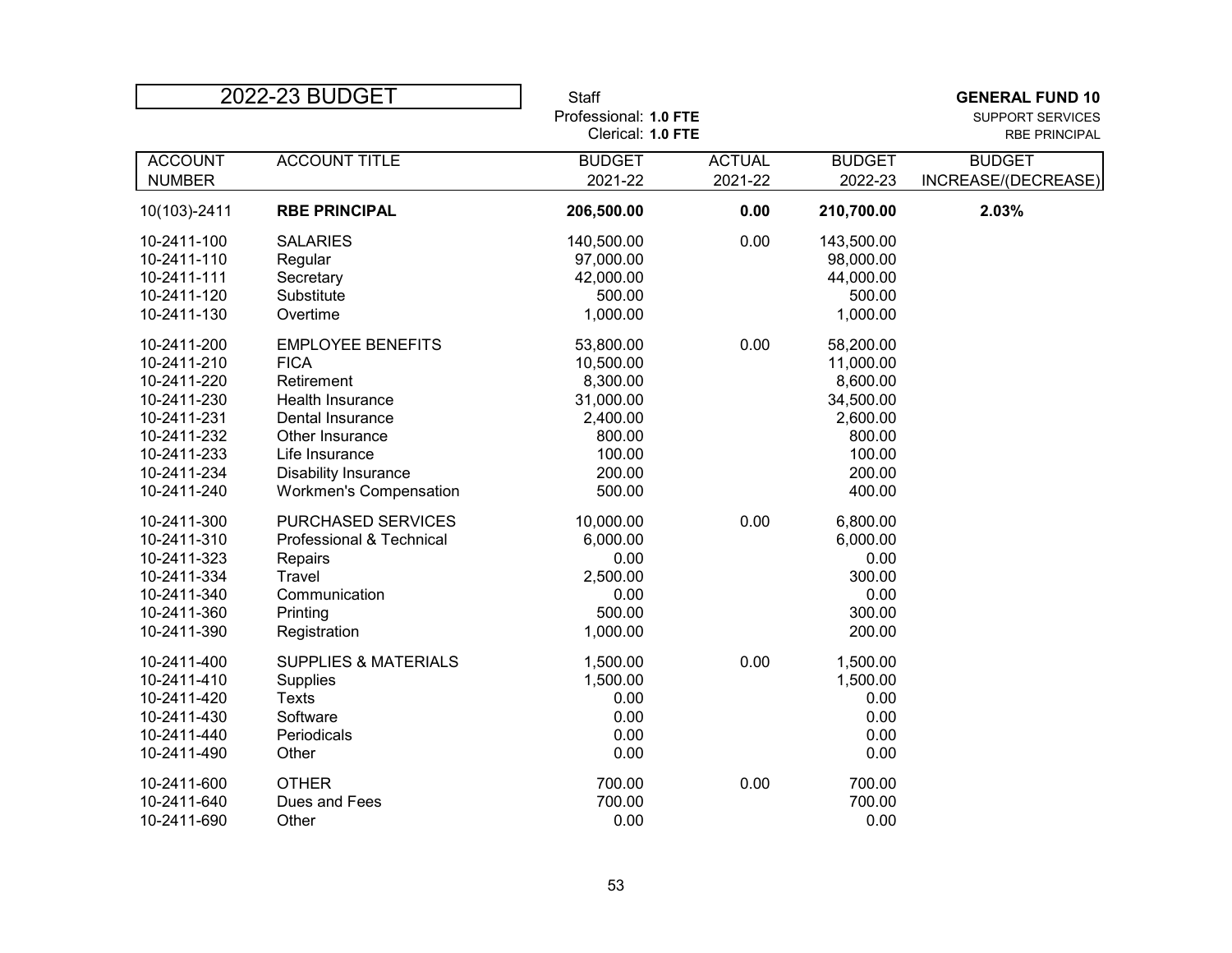| 2022-23 BUDGET                                 |  | <b>Staff</b>                                     |               |                      | <b>GENERAL FUND 10</b> |  |
|------------------------------------------------|--|--------------------------------------------------|---------------|----------------------|------------------------|--|
|                                                |  | Professional: 1.0 FTE<br><b>SUPPORT SERVICES</b> |               |                      |                        |  |
|                                                |  | Clerical: 1.0 FTE                                |               | <b>FAE PRINCIPAL</b> |                        |  |
| <b>ACCOUNT TITLE</b><br><b>ACCOUNT</b>         |  | <b>BUDGET</b>                                    | <b>ACTUAL</b> | <b>BUDGET</b>        | <b>BUDGET</b>          |  |
| <b>NUMBER</b>                                  |  | 2021-22                                          | 2021-22       | 2022-23              | INCREASE/(DECREASE)    |  |
| 10(104)-2411<br><b>FAE PRINCIPAL</b>           |  | 194,300.00                                       | 0.00          | 203,300.00           | 4.63%                  |  |
| 10-2411-100<br><b>SALARIES</b>                 |  | 136,000.00                                       | 0.00          | 146,000.00           |                        |  |
| 10-2411-110<br>Regular                         |  | 106,000.00                                       |               | 107,000.00           |                        |  |
| 10-2411-111<br>Secretary                       |  | 28,000.00                                        |               | 37,000.00            |                        |  |
| 10-2411-120<br>Substitute                      |  | 500.00                                           |               | 500.00               |                        |  |
| 10-2411-130<br>Overtime                        |  | 1,500.00                                         |               | 1,500.00             |                        |  |
| 10-2411-200<br><b>EMPLOYEE BENEFITS</b>        |  | 46,000.00                                        | 0.00          | 49,200.00            |                        |  |
| <b>FICA</b><br>10-2411-210                     |  | 10,500.00                                        |               | 11,000.00            |                        |  |
| 10-2411-220<br>Retirement                      |  | 8,500.00                                         |               | 8,700.00             |                        |  |
| 10-2411-230<br>Health Insurance                |  | 24,500.00                                        |               | 27,000.00            |                        |  |
| 10-2411-231<br>Dental Insurance                |  | 1,200.00                                         |               | 1,300.00             |                        |  |
| 10-2411-232<br>Other Insurance                 |  | 500.00                                           |               | 500.00               |                        |  |
| 10-2411-233<br>Life Insurance                  |  | 100.00                                           |               | 100.00               |                        |  |
| 10-2411-234<br><b>Disability Insurance</b>     |  | 200.00                                           |               | 200.00               |                        |  |
| 10-2411-240<br><b>Workmen's Compensation</b>   |  | 500.00                                           |               | 400.00               |                        |  |
| 10-2411-300<br>PURCHASED SERVICES              |  | 10,000.00                                        | 0.00          | 5,800.00             |                        |  |
| 10-2411-310<br>Professional & Technical        |  | 6,000.00                                         |               | 5,000.00             |                        |  |
| 10-2411-323<br>Repairs                         |  | 0.00                                             |               | 0.00                 |                        |  |
| Travel<br>10-2411-334                          |  | 2,500.00                                         |               | 300.00               |                        |  |
| 10-2411-340<br>Communication                   |  | 0.00                                             |               | 0.00                 |                        |  |
| 10-2411-360<br>Printing                        |  | 500.00                                           |               | 300.00               |                        |  |
| 10-2411-390<br>Registration                    |  | 1,000.00                                         |               | 200.00               |                        |  |
| 10-2411-400<br><b>SUPPLIES &amp; MATERIALS</b> |  | 1,500.00                                         | 0.00          | 1,500.00             |                        |  |
| 10-2411-410<br><b>Supplies</b>                 |  | 1,500.00                                         |               | 1,500.00             |                        |  |
| 10-2411-420<br><b>Texts</b>                    |  | 0.00                                             |               | 0.00                 |                        |  |
| Software<br>10-2411-430                        |  | 0.00                                             |               | 0.00                 |                        |  |
| 10-2411-440<br>Periodicals                     |  | 0.00                                             |               | 0.00                 |                        |  |
| 10-2411-490<br>Other                           |  | 0.00                                             |               | 0.00                 |                        |  |
| 10-2411-600<br><b>OTHER</b>                    |  | 800.00                                           | 0.00          | 800.00               |                        |  |
| 10-2411-640<br>Dues and Fees                   |  | 800.00                                           |               | 800.00               |                        |  |
| 10-2411-690<br>Other                           |  | 0.00                                             |               | 0.00                 |                        |  |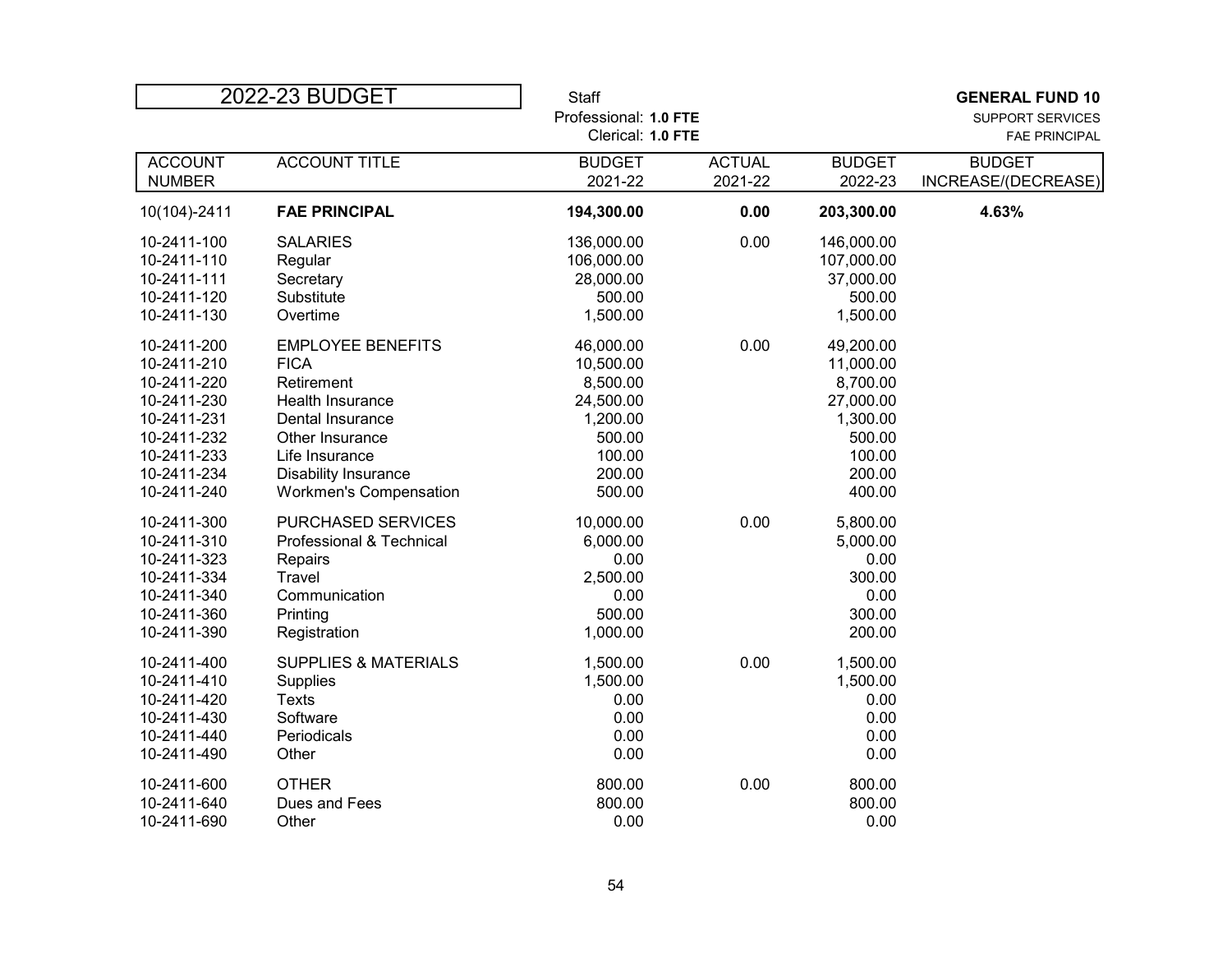| 2022-23 BUDGET                  |                                 | <b>Staff</b><br>Professional: 1.0 FTE |                          |                          | <b>GENERAL FUND 10</b><br>SUPPORT SERVICES |  |
|---------------------------------|---------------------------------|---------------------------------------|--------------------------|--------------------------|--------------------------------------------|--|
|                                 |                                 |                                       | Clerical: 1.0 FTE        |                          |                                            |  |
| <b>ACCOUNT</b><br><b>NUMBER</b> | <b>ACCOUNT TITLE</b>            | <b>BUDGET</b><br>2021-22              | <b>ACTUAL</b><br>2021-22 | <b>BUDGET</b><br>2022-23 | <b>BUDGET</b><br>INCREASE/(DECREASE)       |  |
| 10(105)-2411                    | <b>IE PRINCIPAL</b>             | 202,000.00                            | 0.00                     | 200,400.00               | $-0.79%$                                   |  |
| 10-2411-100                     | <b>SALARIES</b>                 | 136,500.00                            | 0.00                     | 135,500.00               |                                            |  |
| 10-2411-110                     | Regular                         | 99,000.00                             |                          | 101,000.00               |                                            |  |
| 10-2411-111                     | Secretary                       | 36,000.00                             |                          | 32,000.00                |                                            |  |
| 10-2411-120                     | Substitute                      | 500.00                                |                          | 500.00                   |                                            |  |
| 10-2411-130                     | Overtime                        | 1,000.00                              |                          | 2,000.00                 |                                            |  |
| 10-2411-200                     | <b>EMPLOYEE BENEFITS</b>        | 53,100.00                             | 0.00                     | 56,700.00                |                                            |  |
| 10-2411-210                     | <b>FICA</b>                     | 10,000.00                             |                          | 10,000.00                |                                            |  |
| 10-2411-220                     | Retirement                      | 8,100.00                              |                          | 8,100.00                 |                                            |  |
| 10-2411-230                     | Health Insurance                | 31,000.00                             |                          | 34,500.00                |                                            |  |
| 10-2411-231                     | Dental Insurance                | 2,400.00                              |                          | 2,600.00                 |                                            |  |
| 10-2411-232                     | Other Insurance                 | 800.00                                |                          | 800.00                   |                                            |  |
| 10-2411-233                     | Life Insurance                  | 100.00                                |                          | 100.00                   |                                            |  |
| 10-2411-234                     | <b>Disability Insurance</b>     | 200.00                                |                          | 200.00                   |                                            |  |
| 10-2411-240                     | <b>Workmen's Compensation</b>   | 500.00                                |                          | 400.00                   |                                            |  |
| 10-2411-300                     | PURCHASED SERVICES              | 10,100.00                             | 0.00                     | 6,000.00                 |                                            |  |
| 10-2411-310                     | Professional & Technical        | 6,000.00                              |                          | 5,000.00                 |                                            |  |
| 10-2411-323                     | Repairs                         | 0.00                                  |                          | 0.00                     |                                            |  |
| 10-2411-334                     | Travel                          | 2,500.00                              |                          | 300.00                   |                                            |  |
| 10-2411-340                     | Communication                   | 0.00                                  |                          | 0.00                     |                                            |  |
| 10-2411-360                     | Printing                        | 600.00                                |                          | 500.00                   |                                            |  |
| 10-2411-390                     | Registration                    | 1,000.00                              |                          | 200.00                   |                                            |  |
| 10-2411-400                     | <b>SUPPLIES &amp; MATERIALS</b> | 1,500.00                              | 0.00                     | 1,500.00                 |                                            |  |
| 10-2411-410                     | Supplies                        | 1,500.00                              |                          | 1,500.00                 |                                            |  |
| 10-2411-420                     | <b>Texts</b>                    | 0.00                                  |                          | 0.00                     |                                            |  |
| 10-2411-430                     | Software                        | 0.00                                  |                          | 0.00                     |                                            |  |
| 10-2411-440                     | Periodicals                     | 0.00                                  |                          | 0.00                     |                                            |  |
| 10-2411-490                     | Other                           | 0.00                                  |                          | 0.00                     |                                            |  |
| 10-2411-600                     | <b>OTHER</b>                    | 800.00                                | 0.00                     | 700.00                   |                                            |  |
| 10-2411-640                     | Dues and Fees                   | 800.00                                |                          | 700.00                   |                                            |  |
| 10-2411-690                     | Other                           | 0.00                                  |                          | 0.00                     |                                            |  |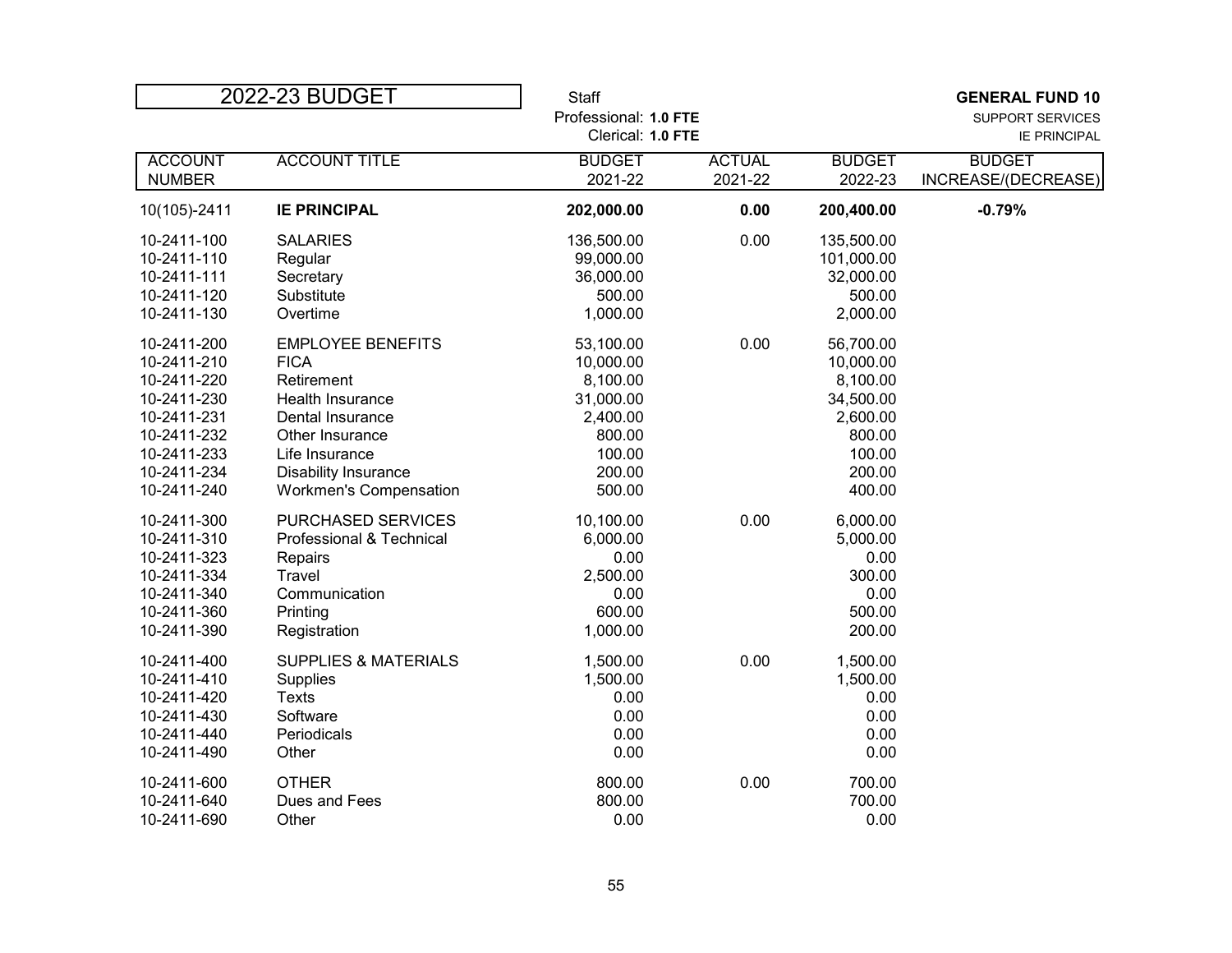| 2022-23 BUDGET |                                 | <b>Staff</b>          |               |               | <b>GENERAL FUND 10</b>  |
|----------------|---------------------------------|-----------------------|---------------|---------------|-------------------------|
|                |                                 | Professional: 2.0 FTE |               |               | <b>SUPPORT SERVICES</b> |
|                |                                 | Clerical: 2.0 FTE     |               |               | <b>IS PRINCIPAL</b>     |
| <b>ACCOUNT</b> | <b>ACCOUNT TITLE</b>            | <b>BUDGET</b>         | <b>ACTUAL</b> | <b>BUDGET</b> | <b>BUDGET</b>           |
| <b>NUMBER</b>  |                                 | 2021-22               | 2021-22       | 2022-23       | INCREASE/(DECREASE)     |
| 10(107)-2411   | <b>IS PRINCIPAL</b>             | 387,800.00            | 0.00          | 404,300.00    | 4.25%                   |
| 10-2411-100    | <b>SALARIES</b>                 | 263,500.00            | 0.00          | 270,500.00    |                         |
| 10-2411-110    | Regular                         | 195,000.00            |               | 200,000.00    |                         |
| 10-2411-111    | Secretary                       | 66,000.00             |               | 68,000.00     |                         |
| 10-2411-120    | Substitute                      | 500.00                |               | 500.00        |                         |
| 10-2411-130    | Overtime                        | 2,000.00              |               | 2,000.00      |                         |
| 10-2411-200    | <b>EMPLOYEE BENEFITS</b>        | 112,400.00            | 0.00          | 121,900.00    |                         |
| 10-2411-210    | <b>FICA</b>                     | 20,000.00             |               | 20,500.00     |                         |
| 10-2411-220    | Retirement                      | 16,000.00             |               | 16,200.00     |                         |
| 10-2411-230    | Health Insurance                | 68,500.00             |               | 77,000.00     |                         |
| 10-2411-231    | Dental Insurance                | 4,800.00              |               | 5,200.00      |                         |
| 10-2411-232    | Other Insurance                 | 1,700.00              |               | 1,700.00      |                         |
| 10-2411-233    | Life Insurance                  | 200.00                |               | 200.00        |                         |
| 10-2411-234    | Disability Insurance            | 400.00                |               | 400.00        |                         |
| 10-2411-240    | <b>Workmen's Compensation</b>   | 800.00                |               | 700.00        |                         |
| 10-2411-300    | <b>PURCHASED SERVICES</b>       | 8,800.00              | 0.00          | 8,800.00      |                         |
| 10-2411-310    | Professional & Technical        | 8,000.00              |               | 8,000.00      |                         |
| 10-2411-323    | Repairs                         | 0.00                  |               | 0.00          |                         |
| 10-2411-334    | Travel                          | 300.00                |               | 300.00        |                         |
| 10-2411-340    | Communication                   | 0.00                  |               | 0.00          |                         |
| 10-2411-360    | Printing                        | 300.00                |               | 300.00        |                         |
| 10-2411-390    | Registration                    | 200.00                |               | 200.00        |                         |
| 10-2411-400    | <b>SUPPLIES &amp; MATERIALS</b> | 1,500.00              | 0.00          | 1,500.00      |                         |
| 10-2411-410    | Supplies                        | 1,500.00              |               | 1,500.00      |                         |
| 10-2411-420    | <b>Texts</b>                    | 0.00                  |               | 0.00          |                         |
| 10-2411-430    | Software                        | 0.00                  |               | 0.00          |                         |
| 10-2411-440    | Periodicals                     | 0.00                  |               | 0.00          |                         |
| 10-2411-490    | Other                           | 0.00                  |               | 0.00          |                         |
| 10-2411-600    | <b>OTHER</b>                    | 1,600.00              | 0.00          | 1,600.00      |                         |
| 10-2411-640    | Dues and Fees                   | 1,600.00              |               | 1,600.00      |                         |
| 10-2411-690    | Other                           | 0.00                  |               | 0.00          |                         |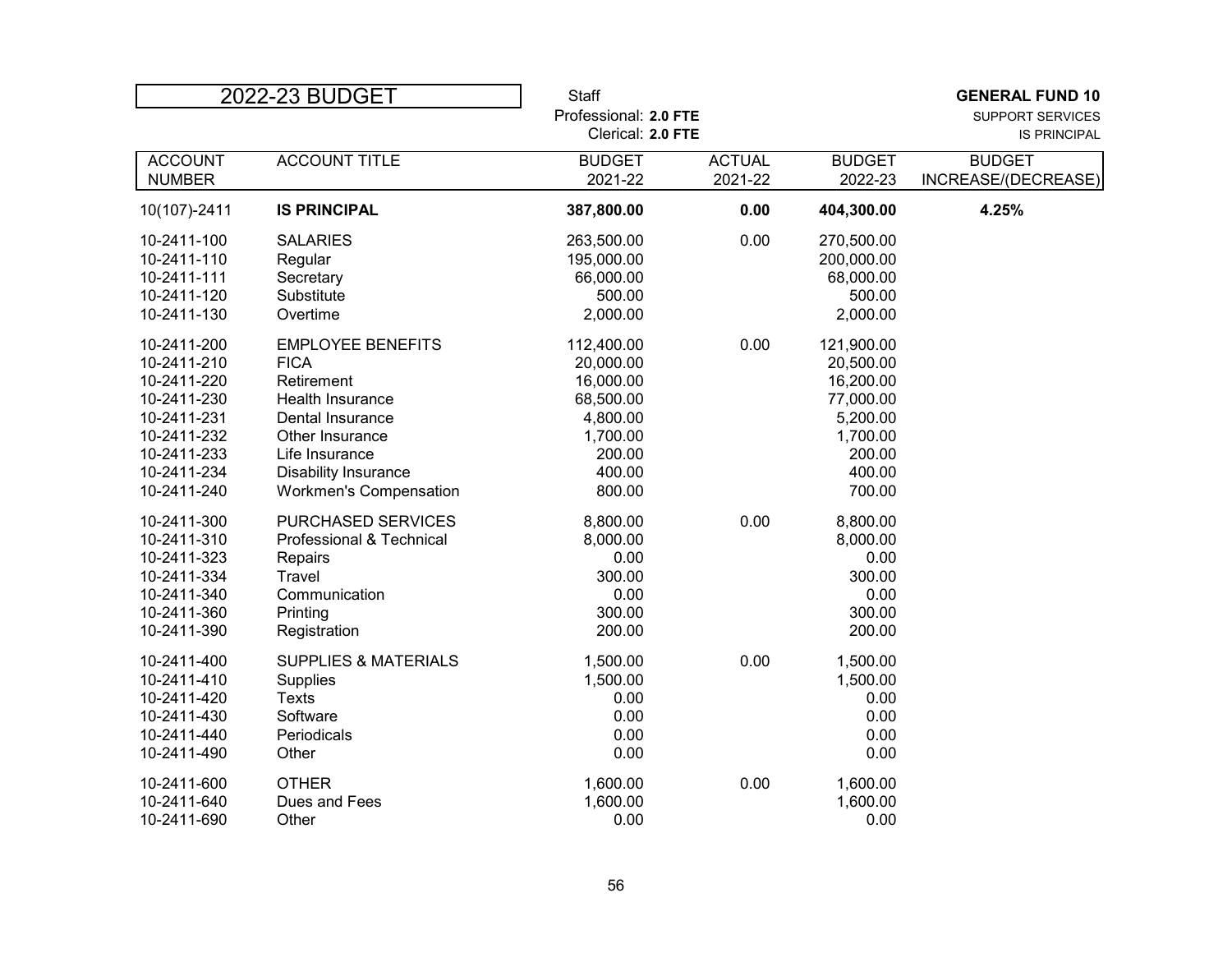| Professional: 2.0 FTE<br>SUPPORT SERVICES<br>Clerical: 1.0 FTE<br><b>MS PRINCIPAL</b><br><b>ACCOUNT TITLE</b><br><b>ACTUAL</b><br><b>ACCOUNT</b><br><b>BUDGET</b><br><b>BUDGET</b><br><b>BUDGET</b><br>2021-22<br><b>NUMBER</b><br>2021-22<br>2022-23<br>INCREASE/(DECREASE)<br><b>MS PRINCIPAL</b><br>365,600.00<br>0.00<br>358,400.00<br>$-1.97%$<br>10-2412<br>0.00<br>10-2412-100<br><b>SALARIES</b><br>250,000.00<br>237,000.00<br>196,000.00<br>10-2412-110<br>211,000.00<br>Regular<br>39,000.00<br>10-2412-111<br>Secretary<br>37,000.00<br>500.00<br>500.00<br>10-2412-120<br>Substitute<br>1,500.00<br>1,500.00<br>10-2412-130<br>Overtime<br>0.00<br>10-2412-200<br><b>EMPLOYEE BENEFITS</b><br>100,800.00<br>106,600.00<br>10-2412-210<br><b>FICA</b><br>19,000.00<br>18,000.00<br>14,000.00<br>10-2412-220<br>Retirement<br>15,000.00<br>60,000.00<br>67,000.00<br>10-2412-230<br>Health Insurance<br>10-2412-231<br>3,500.00<br>4,600.00<br>Dental Insurance<br>10-2412-232<br>Other Insurance<br>1,700.00<br>1,700.00<br>200.00<br>10-2412-233<br>Life Insurance<br>200.00<br>400.00<br>400.00<br>10-2412-234<br>Disability Insurance<br>1,000.00<br>700.00<br>10-2412-240<br><b>Workmen's Compensation</b><br>0.00<br>10-2412-300<br>PURCHASED SERVICES<br>11,800.00<br>11,800.00<br>8,000.00<br>10-2412-310<br>Professional & Technical<br>8,000.00<br>0.00<br>0.00<br>10-2412-323<br>Repairs<br>10-2412-334<br>Travel<br>2,500.00<br>2,500.00<br>0.00<br>10-2412-340<br>Communication<br>0.00<br>300.00<br>300.00<br>10-2412-360<br>Printing<br>1,000.00<br>1,000.00<br>10-2412-390<br>Registration<br>1,500.00<br>0.00<br>1,500.00<br>10-2412-400<br><b>SUPPLIES &amp; MATERIALS</b><br>1,500.00<br>1,500.00<br>10-2412-410<br>Supplies<br><b>Texts</b><br>0.00<br>0.00<br>10-2412-420<br>0.00<br>Software<br>0.00<br>10-2412-430<br>0.00<br>0.00<br>10-2412-440<br>Periodicals<br>0.00<br>10-2412-490<br>0.00<br>Other<br>0.00<br>10-2412-600<br>1,500.00<br>1,500.00<br><b>OTHER</b><br>1,500.00<br>1,500.00<br>10-2412-640<br>Dues and Fees<br>10-2412-690<br>Other | 2022-23 BUDGET |  | <b>Staff</b> |      | <b>GENERAL FUND 10</b> |
|-------------------------------------------------------------------------------------------------------------------------------------------------------------------------------------------------------------------------------------------------------------------------------------------------------------------------------------------------------------------------------------------------------------------------------------------------------------------------------------------------------------------------------------------------------------------------------------------------------------------------------------------------------------------------------------------------------------------------------------------------------------------------------------------------------------------------------------------------------------------------------------------------------------------------------------------------------------------------------------------------------------------------------------------------------------------------------------------------------------------------------------------------------------------------------------------------------------------------------------------------------------------------------------------------------------------------------------------------------------------------------------------------------------------------------------------------------------------------------------------------------------------------------------------------------------------------------------------------------------------------------------------------------------------------------------------------------------------------------------------------------------------------------------------------------------------------------------------------------------------------------------------------------------------------------------------------------------------------------------------------------------------------------------------------------------------------------------------|----------------|--|--------------|------|------------------------|
|                                                                                                                                                                                                                                                                                                                                                                                                                                                                                                                                                                                                                                                                                                                                                                                                                                                                                                                                                                                                                                                                                                                                                                                                                                                                                                                                                                                                                                                                                                                                                                                                                                                                                                                                                                                                                                                                                                                                                                                                                                                                                           |                |  |              |      |                        |
|                                                                                                                                                                                                                                                                                                                                                                                                                                                                                                                                                                                                                                                                                                                                                                                                                                                                                                                                                                                                                                                                                                                                                                                                                                                                                                                                                                                                                                                                                                                                                                                                                                                                                                                                                                                                                                                                                                                                                                                                                                                                                           |                |  |              |      |                        |
|                                                                                                                                                                                                                                                                                                                                                                                                                                                                                                                                                                                                                                                                                                                                                                                                                                                                                                                                                                                                                                                                                                                                                                                                                                                                                                                                                                                                                                                                                                                                                                                                                                                                                                                                                                                                                                                                                                                                                                                                                                                                                           |                |  |              |      |                        |
|                                                                                                                                                                                                                                                                                                                                                                                                                                                                                                                                                                                                                                                                                                                                                                                                                                                                                                                                                                                                                                                                                                                                                                                                                                                                                                                                                                                                                                                                                                                                                                                                                                                                                                                                                                                                                                                                                                                                                                                                                                                                                           |                |  |              |      |                        |
|                                                                                                                                                                                                                                                                                                                                                                                                                                                                                                                                                                                                                                                                                                                                                                                                                                                                                                                                                                                                                                                                                                                                                                                                                                                                                                                                                                                                                                                                                                                                                                                                                                                                                                                                                                                                                                                                                                                                                                                                                                                                                           |                |  |              |      |                        |
|                                                                                                                                                                                                                                                                                                                                                                                                                                                                                                                                                                                                                                                                                                                                                                                                                                                                                                                                                                                                                                                                                                                                                                                                                                                                                                                                                                                                                                                                                                                                                                                                                                                                                                                                                                                                                                                                                                                                                                                                                                                                                           |                |  |              |      |                        |
|                                                                                                                                                                                                                                                                                                                                                                                                                                                                                                                                                                                                                                                                                                                                                                                                                                                                                                                                                                                                                                                                                                                                                                                                                                                                                                                                                                                                                                                                                                                                                                                                                                                                                                                                                                                                                                                                                                                                                                                                                                                                                           |                |  |              |      |                        |
|                                                                                                                                                                                                                                                                                                                                                                                                                                                                                                                                                                                                                                                                                                                                                                                                                                                                                                                                                                                                                                                                                                                                                                                                                                                                                                                                                                                                                                                                                                                                                                                                                                                                                                                                                                                                                                                                                                                                                                                                                                                                                           |                |  |              |      |                        |
|                                                                                                                                                                                                                                                                                                                                                                                                                                                                                                                                                                                                                                                                                                                                                                                                                                                                                                                                                                                                                                                                                                                                                                                                                                                                                                                                                                                                                                                                                                                                                                                                                                                                                                                                                                                                                                                                                                                                                                                                                                                                                           |                |  |              |      |                        |
|                                                                                                                                                                                                                                                                                                                                                                                                                                                                                                                                                                                                                                                                                                                                                                                                                                                                                                                                                                                                                                                                                                                                                                                                                                                                                                                                                                                                                                                                                                                                                                                                                                                                                                                                                                                                                                                                                                                                                                                                                                                                                           |                |  |              |      |                        |
|                                                                                                                                                                                                                                                                                                                                                                                                                                                                                                                                                                                                                                                                                                                                                                                                                                                                                                                                                                                                                                                                                                                                                                                                                                                                                                                                                                                                                                                                                                                                                                                                                                                                                                                                                                                                                                                                                                                                                                                                                                                                                           |                |  |              |      |                        |
|                                                                                                                                                                                                                                                                                                                                                                                                                                                                                                                                                                                                                                                                                                                                                                                                                                                                                                                                                                                                                                                                                                                                                                                                                                                                                                                                                                                                                                                                                                                                                                                                                                                                                                                                                                                                                                                                                                                                                                                                                                                                                           |                |  |              |      |                        |
|                                                                                                                                                                                                                                                                                                                                                                                                                                                                                                                                                                                                                                                                                                                                                                                                                                                                                                                                                                                                                                                                                                                                                                                                                                                                                                                                                                                                                                                                                                                                                                                                                                                                                                                                                                                                                                                                                                                                                                                                                                                                                           |                |  |              |      |                        |
|                                                                                                                                                                                                                                                                                                                                                                                                                                                                                                                                                                                                                                                                                                                                                                                                                                                                                                                                                                                                                                                                                                                                                                                                                                                                                                                                                                                                                                                                                                                                                                                                                                                                                                                                                                                                                                                                                                                                                                                                                                                                                           |                |  |              |      |                        |
|                                                                                                                                                                                                                                                                                                                                                                                                                                                                                                                                                                                                                                                                                                                                                                                                                                                                                                                                                                                                                                                                                                                                                                                                                                                                                                                                                                                                                                                                                                                                                                                                                                                                                                                                                                                                                                                                                                                                                                                                                                                                                           |                |  |              |      |                        |
|                                                                                                                                                                                                                                                                                                                                                                                                                                                                                                                                                                                                                                                                                                                                                                                                                                                                                                                                                                                                                                                                                                                                                                                                                                                                                                                                                                                                                                                                                                                                                                                                                                                                                                                                                                                                                                                                                                                                                                                                                                                                                           |                |  |              |      |                        |
|                                                                                                                                                                                                                                                                                                                                                                                                                                                                                                                                                                                                                                                                                                                                                                                                                                                                                                                                                                                                                                                                                                                                                                                                                                                                                                                                                                                                                                                                                                                                                                                                                                                                                                                                                                                                                                                                                                                                                                                                                                                                                           |                |  |              |      |                        |
|                                                                                                                                                                                                                                                                                                                                                                                                                                                                                                                                                                                                                                                                                                                                                                                                                                                                                                                                                                                                                                                                                                                                                                                                                                                                                                                                                                                                                                                                                                                                                                                                                                                                                                                                                                                                                                                                                                                                                                                                                                                                                           |                |  |              |      |                        |
|                                                                                                                                                                                                                                                                                                                                                                                                                                                                                                                                                                                                                                                                                                                                                                                                                                                                                                                                                                                                                                                                                                                                                                                                                                                                                                                                                                                                                                                                                                                                                                                                                                                                                                                                                                                                                                                                                                                                                                                                                                                                                           |                |  |              |      |                        |
|                                                                                                                                                                                                                                                                                                                                                                                                                                                                                                                                                                                                                                                                                                                                                                                                                                                                                                                                                                                                                                                                                                                                                                                                                                                                                                                                                                                                                                                                                                                                                                                                                                                                                                                                                                                                                                                                                                                                                                                                                                                                                           |                |  |              |      |                        |
|                                                                                                                                                                                                                                                                                                                                                                                                                                                                                                                                                                                                                                                                                                                                                                                                                                                                                                                                                                                                                                                                                                                                                                                                                                                                                                                                                                                                                                                                                                                                                                                                                                                                                                                                                                                                                                                                                                                                                                                                                                                                                           |                |  |              |      |                        |
|                                                                                                                                                                                                                                                                                                                                                                                                                                                                                                                                                                                                                                                                                                                                                                                                                                                                                                                                                                                                                                                                                                                                                                                                                                                                                                                                                                                                                                                                                                                                                                                                                                                                                                                                                                                                                                                                                                                                                                                                                                                                                           |                |  |              |      |                        |
|                                                                                                                                                                                                                                                                                                                                                                                                                                                                                                                                                                                                                                                                                                                                                                                                                                                                                                                                                                                                                                                                                                                                                                                                                                                                                                                                                                                                                                                                                                                                                                                                                                                                                                                                                                                                                                                                                                                                                                                                                                                                                           |                |  |              |      |                        |
|                                                                                                                                                                                                                                                                                                                                                                                                                                                                                                                                                                                                                                                                                                                                                                                                                                                                                                                                                                                                                                                                                                                                                                                                                                                                                                                                                                                                                                                                                                                                                                                                                                                                                                                                                                                                                                                                                                                                                                                                                                                                                           |                |  |              |      |                        |
|                                                                                                                                                                                                                                                                                                                                                                                                                                                                                                                                                                                                                                                                                                                                                                                                                                                                                                                                                                                                                                                                                                                                                                                                                                                                                                                                                                                                                                                                                                                                                                                                                                                                                                                                                                                                                                                                                                                                                                                                                                                                                           |                |  |              |      |                        |
|                                                                                                                                                                                                                                                                                                                                                                                                                                                                                                                                                                                                                                                                                                                                                                                                                                                                                                                                                                                                                                                                                                                                                                                                                                                                                                                                                                                                                                                                                                                                                                                                                                                                                                                                                                                                                                                                                                                                                                                                                                                                                           |                |  |              |      |                        |
|                                                                                                                                                                                                                                                                                                                                                                                                                                                                                                                                                                                                                                                                                                                                                                                                                                                                                                                                                                                                                                                                                                                                                                                                                                                                                                                                                                                                                                                                                                                                                                                                                                                                                                                                                                                                                                                                                                                                                                                                                                                                                           |                |  |              |      |                        |
|                                                                                                                                                                                                                                                                                                                                                                                                                                                                                                                                                                                                                                                                                                                                                                                                                                                                                                                                                                                                                                                                                                                                                                                                                                                                                                                                                                                                                                                                                                                                                                                                                                                                                                                                                                                                                                                                                                                                                                                                                                                                                           |                |  |              |      |                        |
|                                                                                                                                                                                                                                                                                                                                                                                                                                                                                                                                                                                                                                                                                                                                                                                                                                                                                                                                                                                                                                                                                                                                                                                                                                                                                                                                                                                                                                                                                                                                                                                                                                                                                                                                                                                                                                                                                                                                                                                                                                                                                           |                |  |              |      |                        |
|                                                                                                                                                                                                                                                                                                                                                                                                                                                                                                                                                                                                                                                                                                                                                                                                                                                                                                                                                                                                                                                                                                                                                                                                                                                                                                                                                                                                                                                                                                                                                                                                                                                                                                                                                                                                                                                                                                                                                                                                                                                                                           |                |  |              |      |                        |
|                                                                                                                                                                                                                                                                                                                                                                                                                                                                                                                                                                                                                                                                                                                                                                                                                                                                                                                                                                                                                                                                                                                                                                                                                                                                                                                                                                                                                                                                                                                                                                                                                                                                                                                                                                                                                                                                                                                                                                                                                                                                                           |                |  |              |      |                        |
|                                                                                                                                                                                                                                                                                                                                                                                                                                                                                                                                                                                                                                                                                                                                                                                                                                                                                                                                                                                                                                                                                                                                                                                                                                                                                                                                                                                                                                                                                                                                                                                                                                                                                                                                                                                                                                                                                                                                                                                                                                                                                           |                |  |              |      |                        |
|                                                                                                                                                                                                                                                                                                                                                                                                                                                                                                                                                                                                                                                                                                                                                                                                                                                                                                                                                                                                                                                                                                                                                                                                                                                                                                                                                                                                                                                                                                                                                                                                                                                                                                                                                                                                                                                                                                                                                                                                                                                                                           |                |  |              |      |                        |
|                                                                                                                                                                                                                                                                                                                                                                                                                                                                                                                                                                                                                                                                                                                                                                                                                                                                                                                                                                                                                                                                                                                                                                                                                                                                                                                                                                                                                                                                                                                                                                                                                                                                                                                                                                                                                                                                                                                                                                                                                                                                                           |                |  |              |      |                        |
|                                                                                                                                                                                                                                                                                                                                                                                                                                                                                                                                                                                                                                                                                                                                                                                                                                                                                                                                                                                                                                                                                                                                                                                                                                                                                                                                                                                                                                                                                                                                                                                                                                                                                                                                                                                                                                                                                                                                                                                                                                                                                           |                |  | 0.00         | 0.00 |                        |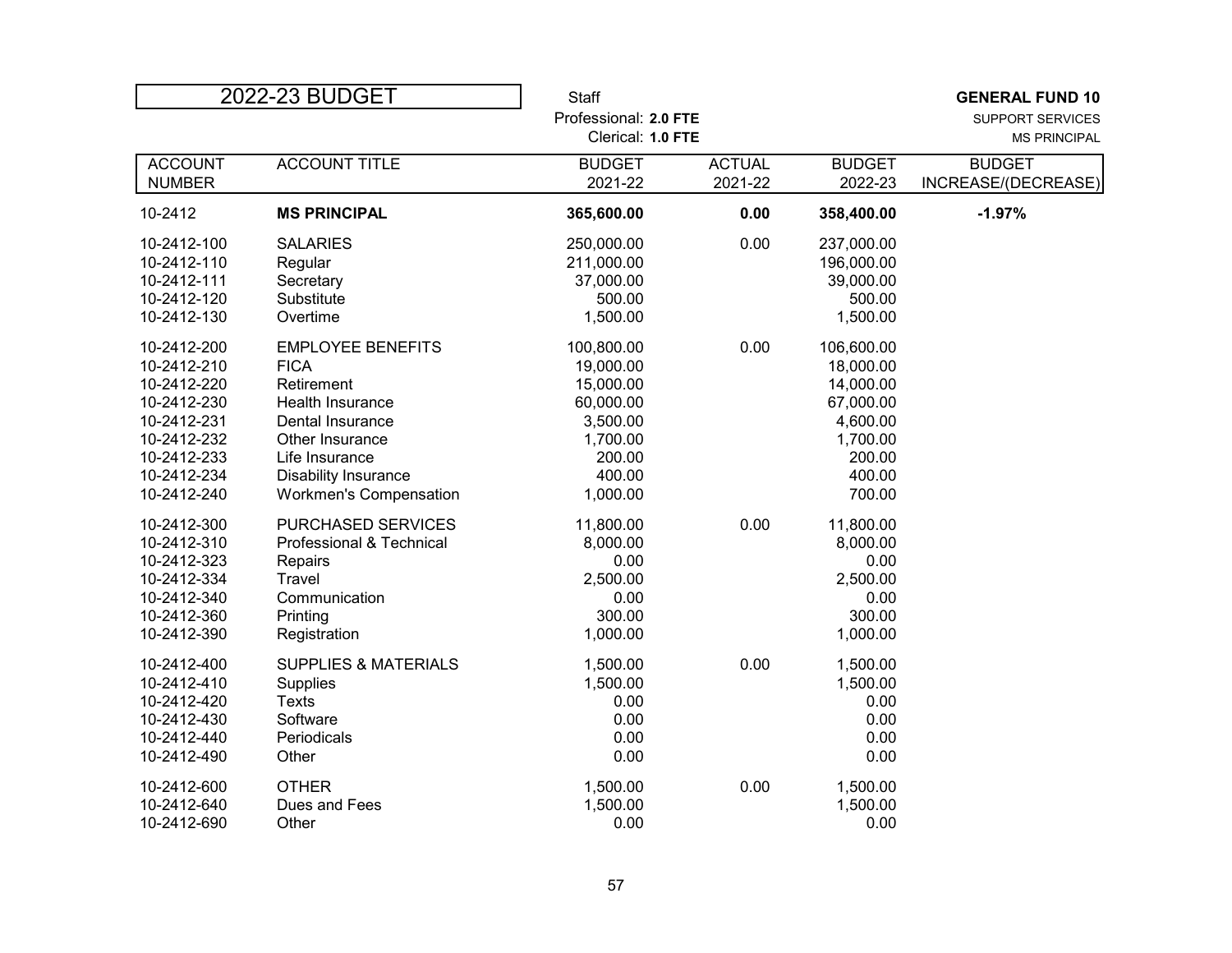| Professional: 3.0 FTE<br>SUPPORT SERVICES<br>Clerical: 3.0 FTE<br><b>HS PRINCIPAL</b>                      |
|------------------------------------------------------------------------------------------------------------|
|                                                                                                            |
|                                                                                                            |
| <b>ACCOUNT TITLE</b><br><b>ACTUAL</b><br><b>ACCOUNT</b><br><b>BUDGET</b><br><b>BUDGET</b><br><b>BUDGET</b> |
| <b>NUMBER</b><br>2021-22<br>2021-22<br>2022-23<br>INCREASE/(DECREASE)                                      |
| 10-2413<br><b>HS PRINCIPAL</b><br>614,900.00<br>0.00<br>624,400.00<br>1.54%                                |
| 0.00<br>10-2413-100<br><b>SALARIES</b><br>418,000.00<br>428,000.00                                         |
| 309,000.00<br>10-2413-110<br>315,000.00<br>Regular                                                         |
| 108,000.00<br>112,000.00<br>10-2413-111<br>Secretary                                                       |
| 10-2413-120<br>Substitute<br>0.00<br>0.00                                                                  |
| Overtime<br>1,000.00<br>1,000.00<br>10-2413-130                                                            |
| <b>EMPLOYEE BENEFITS</b><br>0.00<br>10-2413-200<br>169,900.00<br>166,400.00                                |
| 10-2413-210<br><b>FICA</b><br>32,000.00<br>32,000.00                                                       |
| 10-2413-220<br>25,000.00<br>26,000.00<br>Retirement                                                        |
| 10-2413-230<br>Health Insurance<br>100,000.00<br>97,000.00                                                 |
| 10-2413-231<br>Dental Insurance<br>7,500.00<br>6,500.00                                                    |
| 10-2413-232<br>Other Insurance<br>2,500.00<br>2,500.00                                                     |
| 300.00<br>10-2413-233<br>Life Insurance<br>300.00                                                          |
| 600.00<br>600.00<br>10-2413-234<br>Disability Insurance                                                    |
| 2,000.00<br>1,500.00<br>10-2413-240<br><b>Workmen's Compensation</b>                                       |
| 0.00<br>10-2413-300<br>PURCHASED SERVICES<br>18,500.00<br>19,500.00                                        |
| 10-2413-310<br>Professional & Technical<br>14,000.00<br>15,000.00                                          |
| 10-2413-323<br>0.00<br>0.00<br>Repairs                                                                     |
| Travel<br>2,500.00<br>2,500.00<br>10-2413-334                                                              |
| Communication<br>10-2413-340<br>0.00<br>0.00                                                               |
| 1,000.00<br>1,000.00<br>10-2413-360<br>Printing                                                            |
| 1,000.00<br>10-2413-390<br>Registration<br>1,000.00                                                        |
|                                                                                                            |
| 6,000.00<br>0.00<br>10-2413-400<br><b>SUPPLIES &amp; MATERIALS</b><br>7,500.00                             |
| 6,000.00<br>7,500.00<br>10-2413-410<br><b>Supplies</b>                                                     |
| 10-2413-420<br><b>Texts</b><br>0.00<br>0.00                                                                |
| Software<br>0.00<br>0.00<br>10-2413-430                                                                    |
| 0.00<br>0.00<br>10-2413-440<br>Periodicals                                                                 |
| 0.00<br>0.00<br>10-2413-490<br>Other                                                                       |
| 0.00<br>2,500.00<br>3,000.00<br>10-2413-600<br><b>OTHER</b>                                                |
| 2,500.00<br>3,000.00<br>10-2413-640<br>Dues and Fees                                                       |
| 0.00<br>10-2413-690<br>Other<br>0.00                                                                       |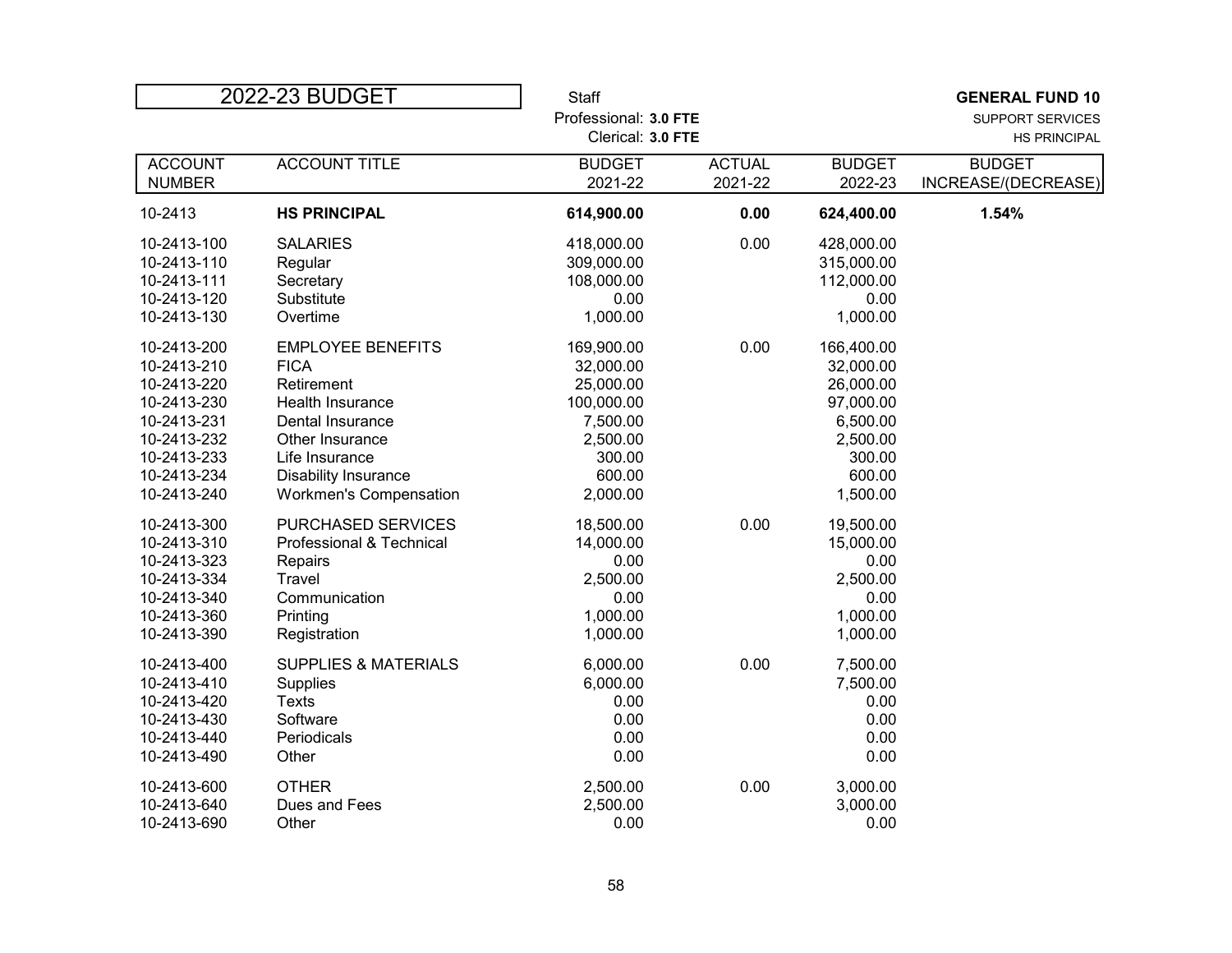| 2022-23 BUDGET |                                 | <b>Staff</b>  |               |               | <b>GENERAL FUND 10</b>  |
|----------------|---------------------------------|---------------|---------------|---------------|-------------------------|
|                |                                 | Professional: |               |               | <b>SUPPORT SERVICES</b> |
|                |                                 | Clerical:     |               |               | THEATER DIRECTOR        |
| <b>ACCOUNT</b> | <b>ACCOUNT TITLE</b>            | <b>BUDGET</b> | <b>ACTUAL</b> | <b>BUDGET</b> | <b>BUDGET</b>           |
| <b>NUMBER</b>  |                                 | 2021-22       | 2021-22       | 2022-23       | INCREASE/(DECREASE)     |
| 10-2416        | <b>THEATER DIRECTOR</b>         | 10,700.00     | 0.00          | 10,800.00     | 0.93%                   |
| 10-2416-100    | <b>SALARIES</b>                 | 0.00          | 0.00          | 0.00          |                         |
| 10-2416-110    | Regular                         | 0.00          |               | 0.00          |                         |
| 10-2416-111    | Secretary                       | 0.00          |               | 0.00          |                         |
| 10-2416-120    | Substitute                      | 0.00          |               | 0.00          |                         |
| 10-2416-130    | Overtime                        | 0.00          |               | 0.00          |                         |
| 10-2416-200    | <b>EMPLOYEE BENEFITS</b>        | 200.00        | 0.00          | 0.00          |                         |
| 10-2416-210    | <b>FICA</b>                     | 100.00        |               | 0.00          |                         |
| 10-2416-220    | Retirement                      | 100.00        |               | 0.00          |                         |
| 10-2416-230    | <b>Health Insurance</b>         | 0.00          |               | 0.00          |                         |
| 10-2416-231    | Dental Insurance                | 0.00          |               | 0.00          |                         |
| 10-2416-233    | Life Insurance                  | 0.00          |               | 0.00          |                         |
| 10-2416-234    | Disability Insurance            | 0.00          |               | 0.00          |                         |
| 10-2416-240    | <b>Workmen's Compensation</b>   | 0.00          |               | 0.00          |                         |
| 10-2416-300    | PURCHASED SERVICES              | 7,000.00      | 0.00          | 7,300.00      |                         |
| 10-2416-310    | Professional & Technical        | 3,500.00      |               | 4,500.00      |                         |
| 10-2416-311    | <b>Event Assistants</b>         | 1,500.00      |               | 1,500.00      |                         |
| 10-2416-323    | Repairs                         | 2,000.00      |               | 1,300.00      |                         |
| 10-2416-334    | Travel                          | 0.00          |               | 0.00          |                         |
| 10-2416-340    | Communication                   | 0.00          |               | 0.00          |                         |
| 10-2416-360    | Printing                        | 0.00          |               | 0.00          |                         |
| 10-2416-390    | Registration                    | 0.00          |               | 0.00          |                         |
| 10-2416-400    | <b>SUPPLIES &amp; MATERIALS</b> | 3,500.00      | 0.00          | 3,500.00      |                         |
| 10-2416-410    | Supplies                        | 3,500.00      |               | 3,500.00      |                         |
| 10-2416-420    | <b>Texts</b>                    | 0.00          |               | 0.00          |                         |
| 10-2416-430    | Software                        | 0.00          |               | 0.00          |                         |
| 10-2416-440    | Periodicals                     | 0.00          |               | 0.00          |                         |
| 10-2416-490    | Other                           | 0.00          |               | 0.00          |                         |
| 10-2416-600    | <b>OTHER</b>                    | 0.00          | 0.00          | 0.00          |                         |
| 10-2416-640    | Dues and Fees                   | 0.00          |               | 0.00          |                         |
| 10-2416-690    | Other                           | 0.00          |               | 0.00          |                         |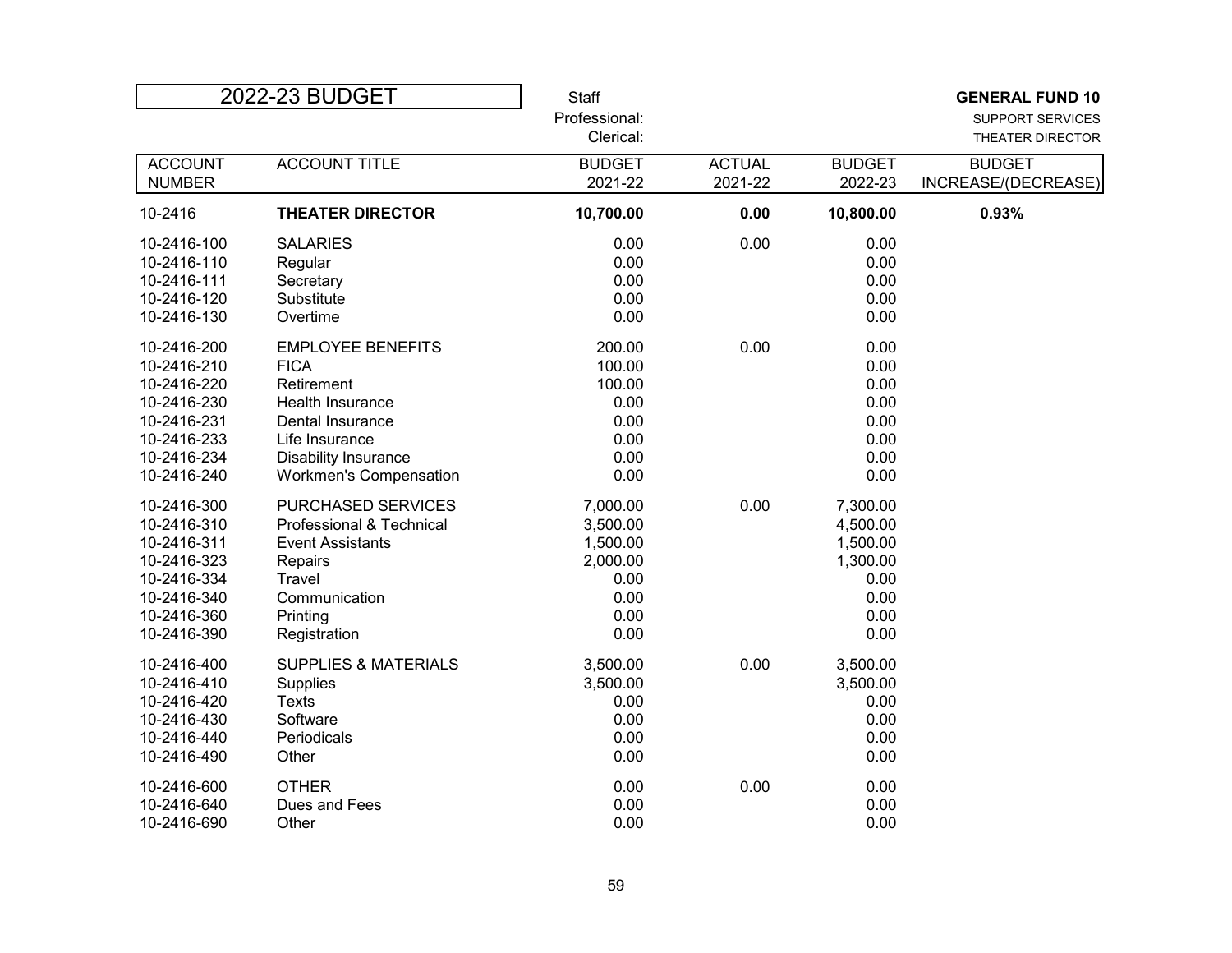| 2022-23 BUDGET<br><b>Staff</b>                             |               |               | <b>GENERAL FUND 10</b> |
|------------------------------------------------------------|---------------|---------------|------------------------|
| Professional: 2.0 FTE                                      |               |               | SUPPORT SERVICES       |
| Clerical: 2.0 FTE                                          |               |               | <b>FISCAL SERVICES</b> |
| <b>ACCOUNT TITLE</b><br><b>ACCOUNT</b><br><b>BUDGET</b>    | <b>ACTUAL</b> | <b>BUDGET</b> | <b>BUDGET</b>          |
| <b>NUMBER</b><br>2021-22                                   | 2021-22       | 2022-23       | INCREASE/(DECREASE)    |
| 10-2520<br><b>FISCAL SERVICES</b><br>466,000.00            | 0.00          | 492,600.00    | 5.71%                  |
| 10-2520-100<br><b>SALARIES</b><br>331,000.00               | 0.00          | 348,000.00    |                        |
| 10-2520-110<br>232,000.00<br>Regular                       |               | 243,000.00    |                        |
| 10-2520-111<br>97,000.00<br>Secretary                      |               | 103,000.00    |                        |
| 10-2520-120<br>Substitute<br>0.00                          |               | 0.00          |                        |
| 10-2520-130<br>Overtime<br>2,000.00                        |               | 2,000.00      |                        |
| <b>EMPLOYEE BENEFITS</b><br>99,000.00<br>10-2520-200       | 0.00          | 106,600.00    |                        |
| 10-2520-210<br><b>FICA</b><br>24,000.00                    |               | 25,000.00     |                        |
| 10-2520-220<br>20,000.00<br>Retirement                     |               | 21,000.00     |                        |
| 10-2520-230<br>Health Insurance<br>48,500.00               |               | 54,000.00     |                        |
| 10-2520-231<br>Dental Insurance<br>3,500.00                |               | 3,900.00      |                        |
| 10-2520-232<br>Other Insurance<br>800.00                   |               | 800.00        |                        |
| 200.00<br>10-2520-233<br>Life Insurance                    |               | 200.00        |                        |
| 10-2520-234<br>500.00<br>Disability Insurance              |               | 500.00        |                        |
| 10-2520-240<br>1,500.00<br><b>Workmen's Compensation</b>   |               | 1,200.00      |                        |
| 10-2520-300<br><b>PURCHASED SERVICES</b><br>29,000.00      | 0.00          | 29,000.00     |                        |
| 10-2520-310<br>Professional & Technical<br>25,000.00       |               | 25,000.00     |                        |
| 10-2520-323<br>0.00<br>Repairs                             |               | 0.00          |                        |
| 10-2520-334<br>Travel<br>2,500.00                          |               | 2,500.00      |                        |
| Communication<br>10-2520-340<br>0.00                       |               | 0.00          |                        |
| 500.00<br>10-2520-360<br>Printing                          |               | 500.00        |                        |
|                                                            |               | 1,000.00      |                        |
| 10-2520-390<br>Registration<br>1,000.00                    |               |               |                        |
| 10-2520-400<br><b>SUPPLIES &amp; MATERIALS</b><br>4,000.00 | 0.00          | 4,000.00      |                        |
| 10-2520-410<br>4,000.00<br><b>Supplies</b>                 |               | 4,000.00      |                        |
| 10-2520-420<br><b>Texts</b><br>0.00                        |               | 0.00          |                        |
| 10-2520-430<br>Software<br>0.00                            |               | 0.00          |                        |
| 0.00<br>10-2520-440<br>Periodicals                         |               | 0.00          |                        |
| 0.00<br>10-2520-490<br>Other                               |               | 0.00          |                        |
| 10-2520-600<br>3,000.00<br><b>OTHER</b>                    | 0.00          | 5,000.00      |                        |
| 3,000.00<br>10-2520-640<br>Dues and Fees                   |               | 5,000.00      |                        |
| 0.00<br>10-2520-690<br>Other                               |               | 0.00          |                        |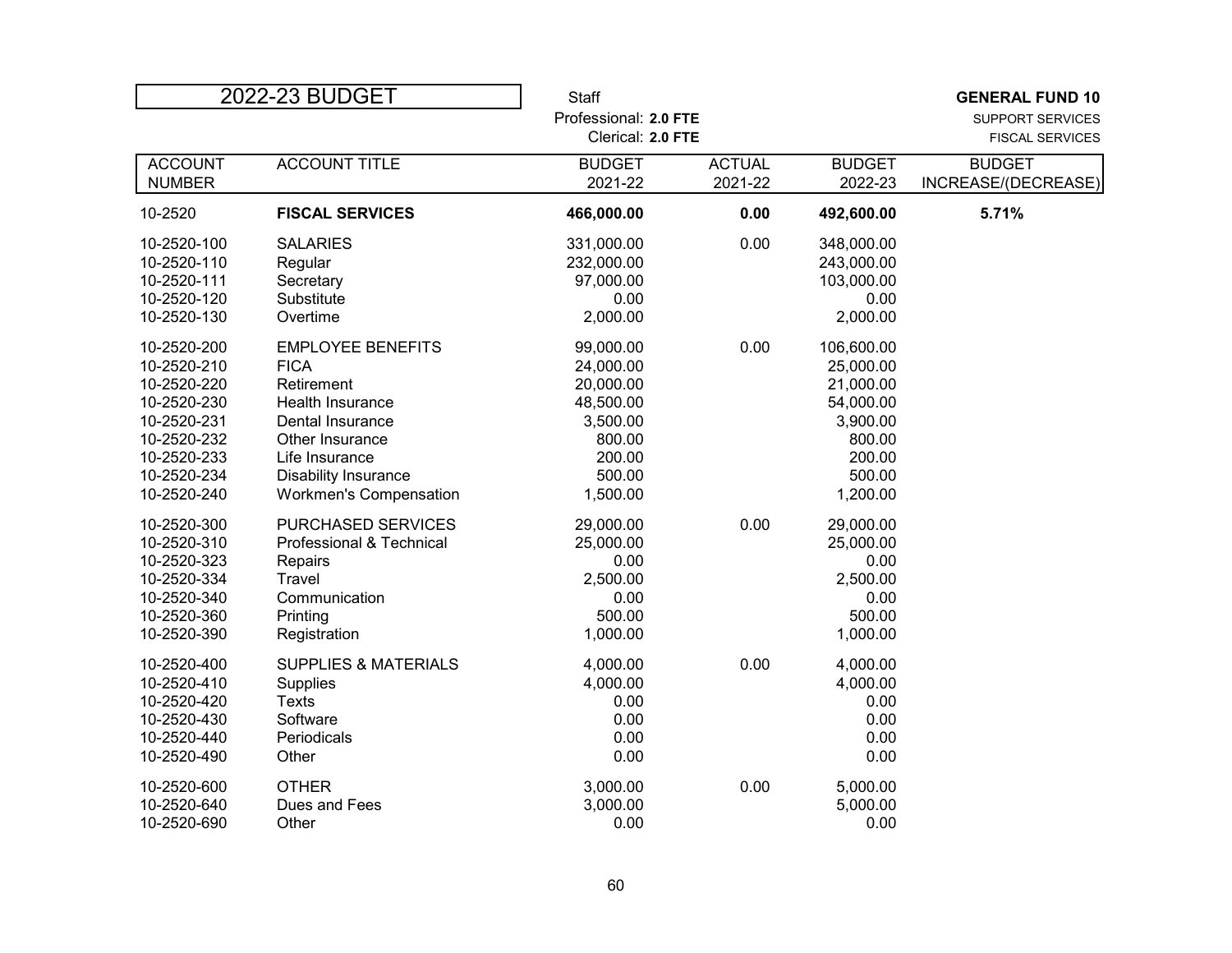$\sup$ PORT SERVICES OPERATION OF PLANT

| <b>ACCOUNT</b> | <b>ACCOUNT TITLE</b>            | <b>BUDGET</b> | <b>ACTUAL</b> | <b>BUDGET</b> | <b>BUDGET</b>       |
|----------------|---------------------------------|---------------|---------------|---------------|---------------------|
| <b>NUMBER</b>  |                                 | 2021-22       | 2021-22       | 2022-23       | INCREASE/(DECREASE) |
| 10-2542        | <b>OPERATION OF PLANT</b>       | 2,071,600.00  | 0.00          | 2,247,200.00  | 8.48%               |
| 10-2542-100    | <b>SALARIES</b>                 | 183,000.00    | 0.00          | 195,000.00    |                     |
| 10-2542-110    | Regular                         | 180,000.00    |               | 192,000.00    |                     |
| 10-2542-130    | Overtime                        | 3,000.00      |               | 3,000.00      |                     |
| 10-2542-200    | <b>EMPLOYEE BENEFITS</b>        | 70,600.00     | 0.00          | 77,200.00     |                     |
| 10-2542-210    | <b>FICA</b>                     | 13,000.00     |               | 14,000.00     |                     |
| 10-2542-220    | Retirement                      | 11,000.00     |               | 12,000.00     |                     |
| 10-2542-230    | Health Insurance                | 40,000.00     |               | 45,000.00     |                     |
| 10-2542-231    | Dental Insurance                | 1,200.00      |               | 1,300.00      |                     |
| 10-2542-233    | Life Insurance                  | 100.00        |               | 100.00        |                     |
| 10-2542-234    | Disability Insurance            | 300.00        |               | 300.00        |                     |
| 10-2542-240    | <b>Workmen's Compensation</b>   | 5,000.00      |               | 4,500.00      |                     |
| 10-2542-250    | Unemployment                    | 0.00          |               | 0.00          |                     |
| 10-2542-300    | <b>PURCHASED SERVICES</b>       | 1,483,000.00  | 0.00          | 1,565,000.00  |                     |
| 10-2542-310    | Professional & Technical        | 15,000.00     |               | 60,000.00     |                     |
| 10-2542-321.91 | Electricity                     | 1,000,000.00  |               | 1,000,000.00  |                     |
| 10-2542-321.92 | Water                           | 50,000.00     |               | 50,000.00     |                     |
| 10-2542-321.93 | Sewer                           | 60,000.00     |               | 60,000.00     |                     |
| 10-2542-321.94 | Garbage                         | 65,000.00     |               | 65,000.00     |                     |
| 10-2542-321.95 | Heat                            | 140,000.00    |               | 175,000.00    |                     |
| 10-2542-323    | Repairs & Maintenance           | 5,000.00      |               | 5,000.00      |                     |
| 10-2542-324    | Snow Removal                    | 35,000.00     |               | 35,000.00     |                     |
| 10-2542-329    | Laundry                         | 25,000.00     |               | 25,000.00     |                     |
| 10-2542-334    | Travel                          | 0.00          |               | 0.00          |                     |
| 10-2542-341    | Telephone                       | 88,000.00     |               | 90,000.00     |                     |
| 10-2542-390    | Registration                    | 0.00          |               | 0.00          |                     |
| 10-2542-400    | <b>SUPPLIES &amp; MATERIALS</b> | 135,000.00    | 0.00          | 135,000.00    |                     |
| 10-2542-410    | <b>Supplies</b>                 | 135,000.00    |               | 135,000.00    |                     |
| 10-2542-416    | Asbestos                        | 0.00          |               | 0.00          |                     |
| 10-2542-416.1  | ADA, Sec. 504                   | 0.00          |               | 0.00          |                     |
| 10-2542-600    | <b>OTHER</b>                    | 200,000.00    | 0.00          | 275,000.00    |                     |
| 10-2542-640    | Dues and Fees                   | 0.00          |               | 0.00          |                     |
| 10-2542-650    | Insurance                       | 200,000.00    |               | 275,000.00    |                     |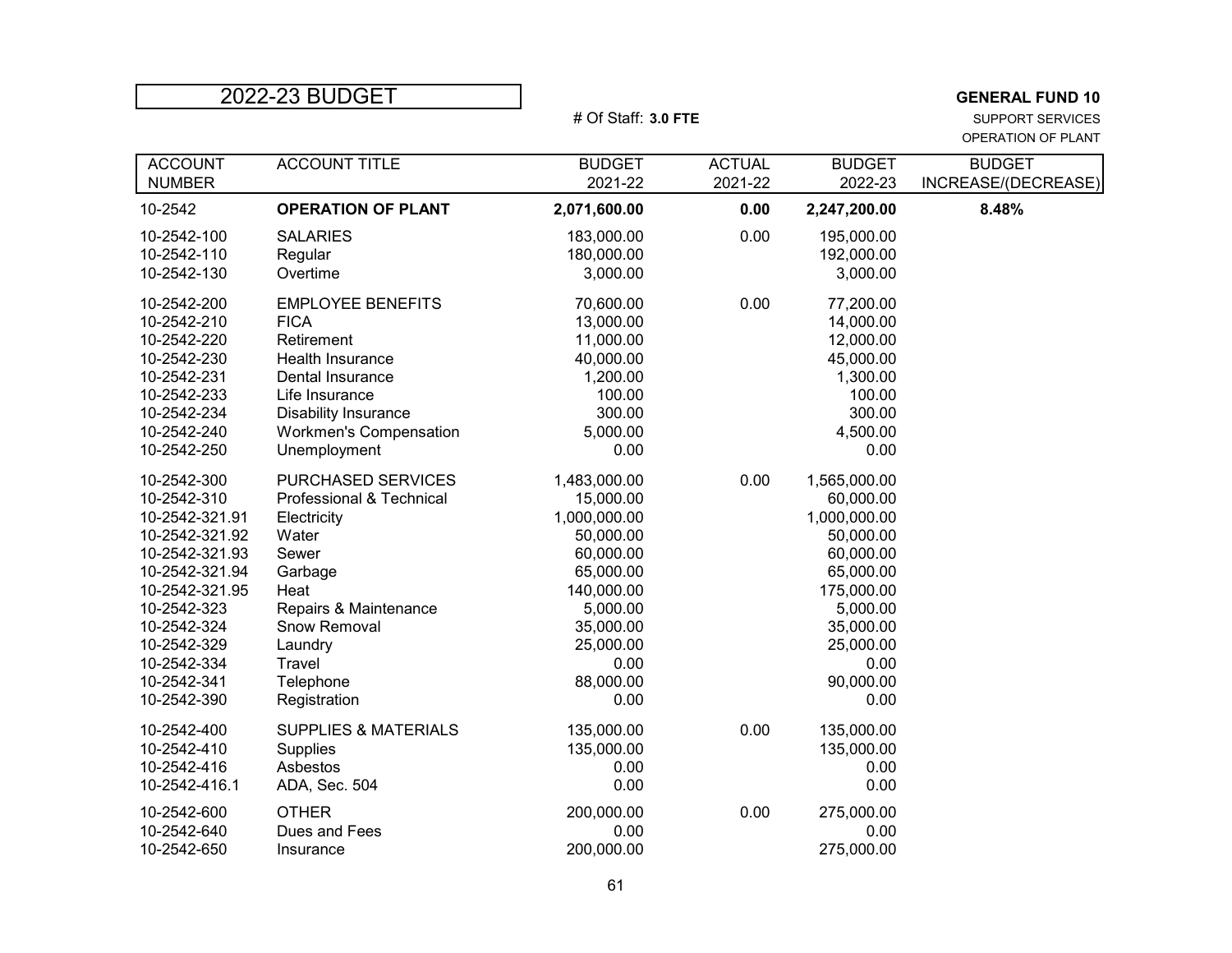$\sup$ PORT SERVICES HS CUSTODIAL

| <b>ACCOUNT</b><br><b>NUMBER</b>                                                                                      | <b>ACCOUNT TITLE</b>                                                                                                                                                            | <b>BUDGET</b><br>2021-22                                                                       | <b>ACTUAL</b><br>2021-22 | <b>BUDGET</b><br>2022-23                                                                       | <b>BUDGET</b><br>INCREASE/(DECREASE) |
|----------------------------------------------------------------------------------------------------------------------|---------------------------------------------------------------------------------------------------------------------------------------------------------------------------------|------------------------------------------------------------------------------------------------|--------------------------|------------------------------------------------------------------------------------------------|--------------------------------------|
| 10(200)-2542                                                                                                         | <b>HS CUSTODIAL</b>                                                                                                                                                             | 619,000.00                                                                                     | 0.00                     | 660,900.00                                                                                     | 6.77%                                |
| 10-2542-100<br>10-2542-110<br>10-2542-120<br>10-2542-130                                                             | <b>SALARIES</b><br>Regular<br>Substitute<br>Overtime                                                                                                                            | 356,000.00<br>343,000.00<br>3,000.00<br>10,000.00                                              | 0.00                     | 374,000.00<br>361,000.00<br>3,000.00<br>10,000.00                                              |                                      |
| 10-2542-200<br>10-2542-210<br>10-2542-220<br>10-2542-230<br>10-2542-231<br>10-2542-233<br>10-2542-234<br>10-2542-240 | <b>EMPLOYEE BENEFITS</b><br><b>FICA</b><br>Retirement<br>Health Insurance<br>Dental Insurance<br>Life Insurance<br><b>Disability Insurance</b><br><b>Workmen's Compensation</b> | 149,500.00<br>26,000.00<br>21,000.00<br>82,000.00<br>4,600.00<br>300.00<br>600.00<br>15,000.00 | 0.00                     | 163,400.00<br>27,500.00<br>22,000.00<br>93,000.00<br>5,000.00<br>300.00<br>600.00<br>15,000.00 |                                      |
| 10-2542-300<br>10-2542-310<br>10-2542-323<br>10-2542-334<br>10-2542-340<br>10-2542-390                               | PURCHASED SERVICES<br>Professional & Technical<br>Repairs & Maintenance<br>Travel<br>Communication<br>Registration                                                              | 88,500.00<br>28,000.00<br>60,000.00<br>500.00<br>0.00<br>0.00                                  | 0.00                     | 103,500.00<br>28,000.00<br>75,000.00<br>500.00<br>0.00<br>0.00                                 |                                      |
| 10-2542-400<br>10-2542-410<br>10-2542-490                                                                            | <b>SUPPLIES &amp; MATERIALS</b><br><b>Supplies</b><br>Other                                                                                                                     | 25,000.00<br>25,000.00<br>0.00                                                                 | 0.00                     | 20,000.00<br>20,000.00<br>0.00                                                                 |                                      |
| 10-2542-600<br>10-2542-640<br>10-2542-690                                                                            | <b>OTHER</b><br>Dues and Fees<br>Other                                                                                                                                          | 0.00<br>0.00<br>0.00                                                                           | 0.00                     | 0.00<br>0.00<br>0.00                                                                           |                                      |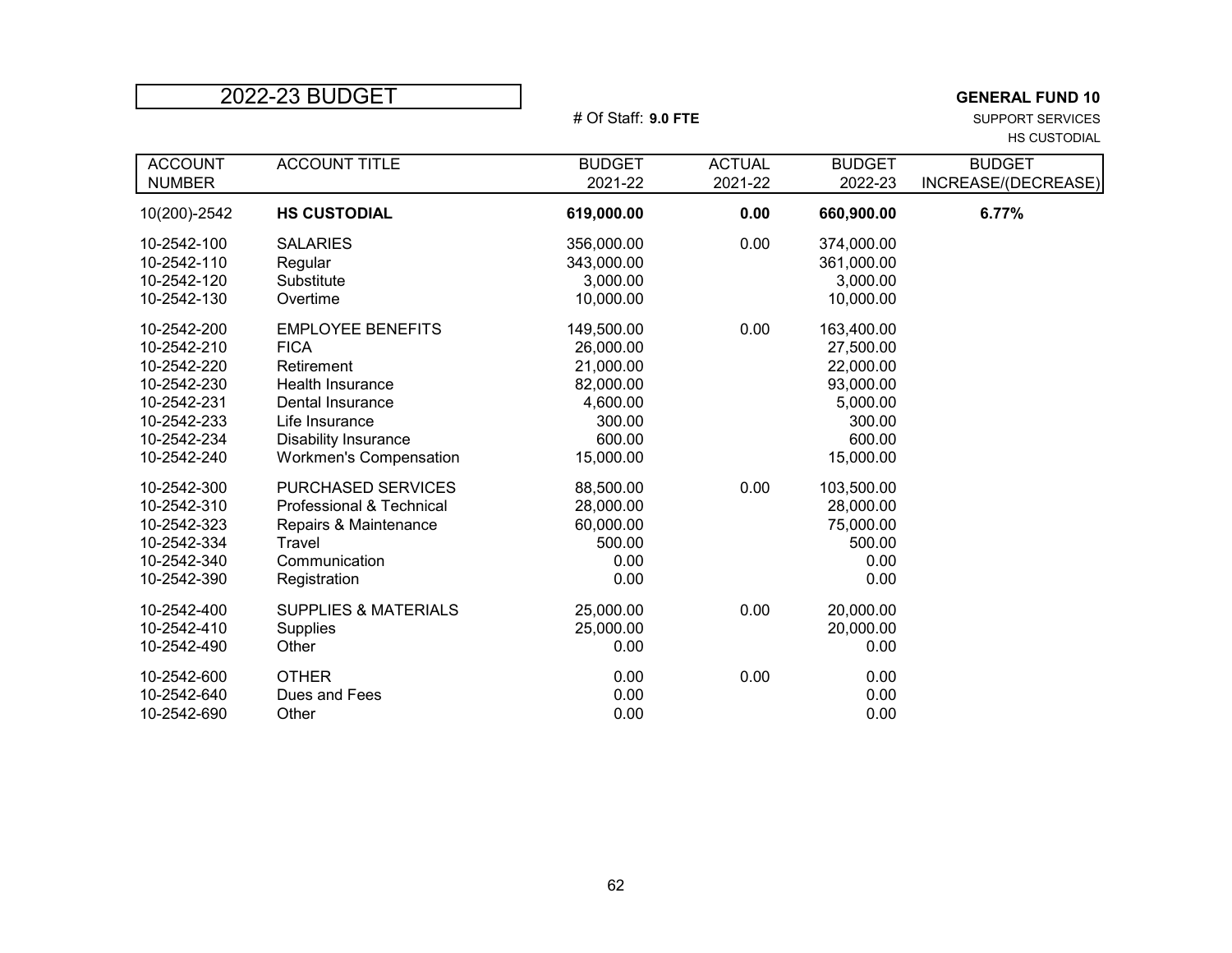$\sup$ PORT SERVICES MS CUSTODIAL

| <b>ACCOUNT</b><br><b>NUMBER</b> | <b>ACCOUNT TITLE</b>            | <b>BUDGET</b><br>2021-22 | <b>ACTUAL</b><br>2021-22 | <b>BUDGET</b><br>2022-23 | <b>BUDGET</b><br>INCREASE/(DECREASE) |
|---------------------------------|---------------------------------|--------------------------|--------------------------|--------------------------|--------------------------------------|
|                                 |                                 |                          |                          |                          |                                      |
| 10(201)-2542                    | <b>MS CUSTODIAL</b>             | 379,000.00               | 0.00                     | 374,200.00               | $-1.27%$                             |
| 10-2542-100                     | <b>SALARIES</b>                 | 243,000.00               | 0.00                     | 234,000.00               |                                      |
| 10-2542-110                     | Regular                         | 234,000.00               |                          | 228,000.00               |                                      |
| 10-2542-120                     | Substitute                      | 6,000.00                 |                          | 3,000.00                 |                                      |
| 10-2542-130                     | Overtime                        | 3,000.00                 |                          | 3,000.00                 |                                      |
| 10-2542-200                     | <b>EMPLOYEE BENEFITS</b>        | 91,000.00                | 0.00                     | 95,700.00                |                                      |
| 10-2542-210                     | <b>FICA</b>                     | 18,000.00                |                          | 18,000.00                |                                      |
| 10-2542-220                     | Retirement                      | 14,500.00                |                          | 14,000.00                |                                      |
| 10-2542-230                     | <b>Health Insurance</b>         | 45,000.00                |                          | 50,000.00                |                                      |
| 10-2542-231                     | Dental Insurance                | 2,900.00                 |                          | 3,100.00                 |                                      |
| 10-2542-233                     | Life Insurance                  | 200.00                   |                          | 200.00                   |                                      |
| 10-2542-234                     | <b>Disability Insurance</b>     | 400.00                   |                          | 400.00                   |                                      |
| 10-2542-240                     | <b>Workmen's Compensation</b>   | 10,000.00                |                          | 10,000.00                |                                      |
| 10-2542-300                     | PURCHASED SERVICES              | 37,000.00                | 0.00                     | 36,500.00                |                                      |
| 10-2542-310                     | Professional & Technical        | 11,000.00                |                          | 11,000.00                |                                      |
| 10-2542-323                     | Repairs & Maintenance           | 25,000.00                |                          | 25,000.00                |                                      |
| 10-2542-334                     | Travel                          | 1,000.00                 |                          | 500.00                   |                                      |
| 10-2542-340                     | Communication                   | 0.00                     |                          | 0.00                     |                                      |
| 10-2542-390                     | Registration                    | 0.00                     |                          | 0.00                     |                                      |
| 10-2542-400                     | <b>SUPPLIES &amp; MATERIALS</b> | 8,000.00                 | 0.00                     | 8,000.00                 |                                      |
| 10-2542-410                     | <b>Supplies</b>                 | 8,000.00                 |                          | 8,000.00                 |                                      |
| 10-2542-490                     | Other                           | 0.00                     |                          | 0.00                     |                                      |
| 10-2542-600                     | <b>OTHER</b>                    | 0.00                     | 0.00                     | 0.00                     |                                      |
| 10-2542-640                     | Dues and Fees                   | 0.00                     |                          | 0.00                     |                                      |
| 10-2542-690                     | Other                           | 0.00                     |                          | 0.00                     |                                      |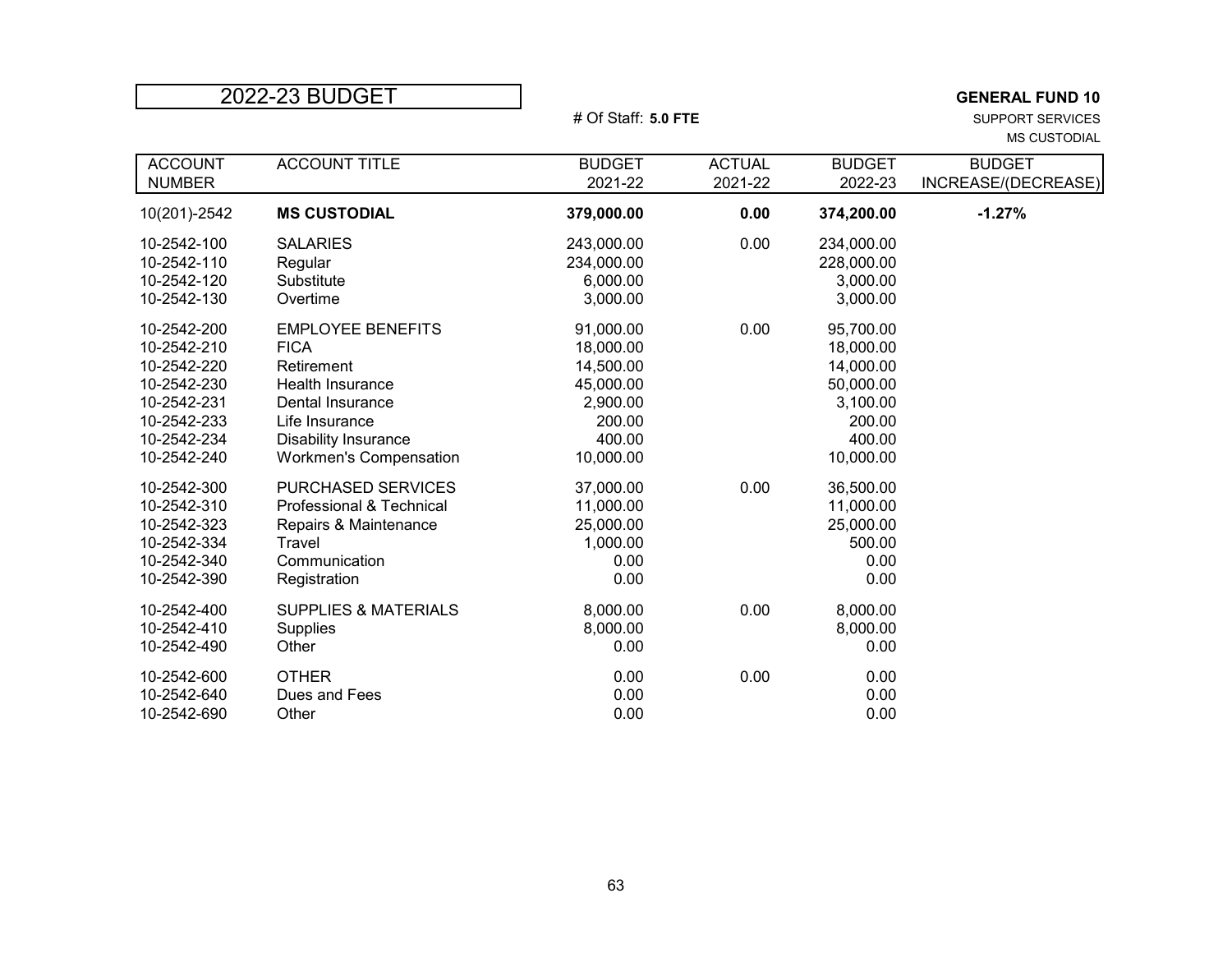$\sup$ PORT SERVICES BE CUSTODIAL

| <b>ACCOUNT</b> | <b>ACCOUNT TITLE</b>            | <b>BUDGET</b> | <b>ACTUAL</b> | <b>BUDGET</b> | <b>BUDGET</b>       |
|----------------|---------------------------------|---------------|---------------|---------------|---------------------|
| <b>NUMBER</b>  |                                 | 2021-22       | 2021-22       | 2022-23       | INCREASE/(DECREASE) |
| 10(101)-2542   | <b>BE CUSTODIAL</b>             | 319,300.00    | 0.00          | 391,600.00    | 22.64%              |
| 10-2542-100    | <b>SALARIES</b>                 | 186,000.00    | 0.00          | 235,000.00    |                     |
| 10-2542-110    | Regular                         | 175,000.00    |               | 225,000.00    |                     |
| 10-2542-120    | Substitute                      | 8,000.00      |               | 8,000.00      |                     |
| 10-2542-130    | Overtime                        | 3,000.00      |               | 2,000.00      |                     |
| 10-2542-200    | <b>EMPLOYEE BENEFITS</b>        | 71,800.00     | 0.00          | 95,100.00     |                     |
| 10-2542-210    | <b>FICA</b>                     | 14,000.00     |               | 18,000.00     |                     |
| 10-2542-220    | Retirement                      | 11,000.00     |               | 14,000.00     |                     |
| 10-2542-230    | Health Insurance                | 37,000.00     |               | 53,500.00     |                     |
| 10-2542-231    | Dental Insurance                | 2,300.00      |               | 3,100.00      |                     |
| 10-2542-233    | Life Insurance                  | 200.00        |               | 200.00        |                     |
| 10-2542-234    | <b>Disability Insurance</b>     | 300.00        |               | 300.00        |                     |
| 10-2542-240    | <b>Workmen's Compensation</b>   | 7,000.00      |               | 6,000.00      |                     |
| 10-2542-300    | PURCHASED SERVICES              | 51,500.00     | 0.00          | 51,500.00     |                     |
| 10-2542-310    | Professional & Technical        | 11,000.00     |               | 11,000.00     |                     |
| 10-2542-323    | Repairs & Maintenance           | 40,000.00     |               | 40,000.00     |                     |
| 10-2542-334    | Travel                          | 500.00        |               | 500.00        |                     |
| 10-2542-340    | Communication                   | 0.00          |               | 0.00          |                     |
| 10-2542-390    | Registration                    | 0.00          |               | 0.00          |                     |
| 10-2542-400    | <b>SUPPLIES &amp; MATERIALS</b> | 10,000.00     | 0.00          | 10,000.00     |                     |
| 10-2542-410    | <b>Supplies</b>                 | 10,000.00     |               | 10,000.00     |                     |
| 10-2542-490    | Other                           | 0.00          |               | 0.00          |                     |
| 10-2542-600    | <b>OTHER</b>                    | 0.00          | 0.00          | 0.00          |                     |
| 10-2542-640    | Dues and Fees                   | 0.00          |               | 0.00          |                     |
| 10-2542-690    | Other                           | 0.00          |               | 0.00          |                     |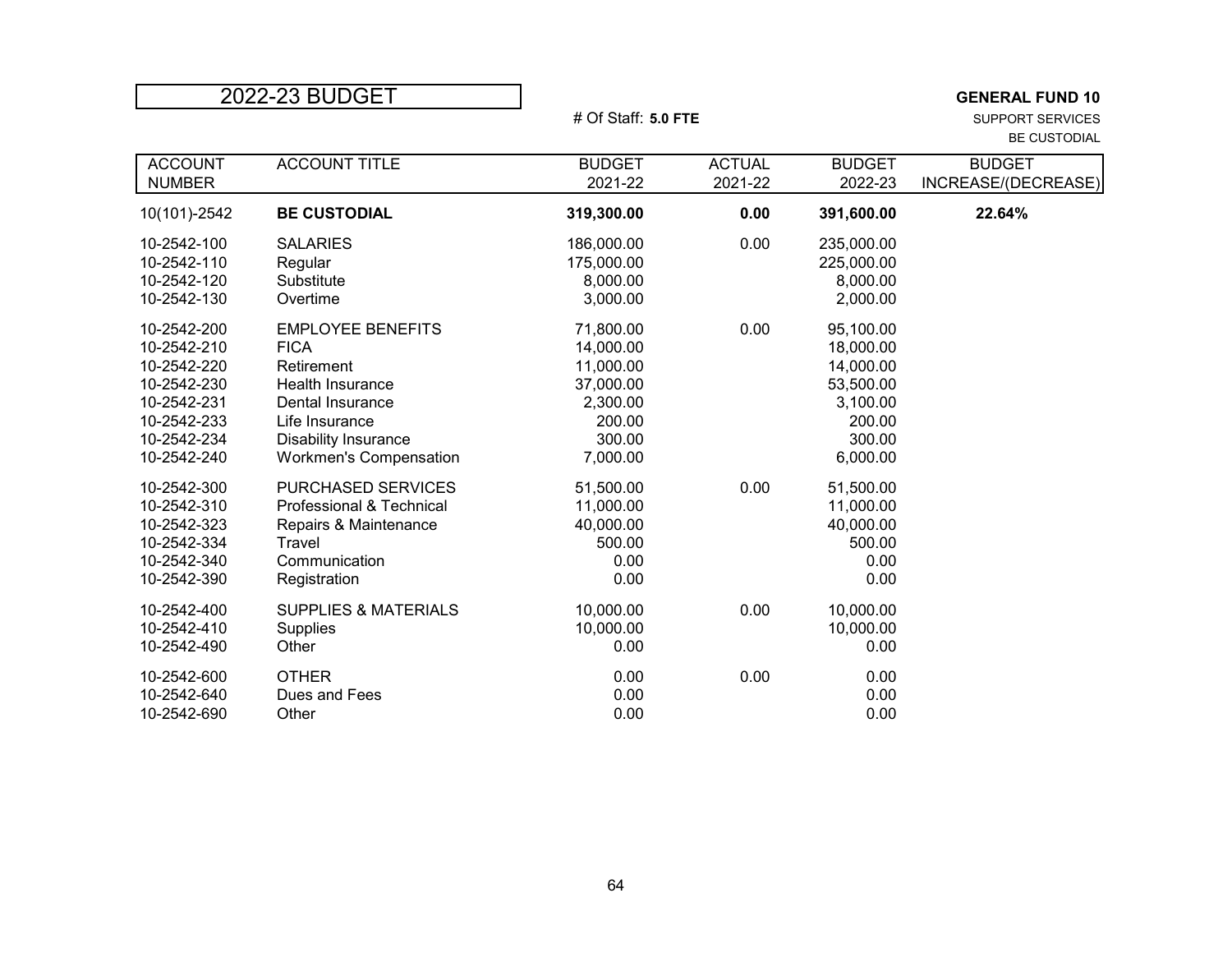$\sup$ PORT SERVICES VSE CUSTODIAL

| <b>ACCOUNT</b><br><b>NUMBER</b>                                                                                                     | <b>ACCOUNT TITLE</b>                                                                                                                                                                                   | <b>BUDGET</b><br>2021-22                                                                           | <b>ACTUAL</b><br>2021-22 | <b>BUDGET</b><br>2022-23                                                                           | <b>BUDGET</b><br>INCREASE/(DECREASE) |
|-------------------------------------------------------------------------------------------------------------------------------------|--------------------------------------------------------------------------------------------------------------------------------------------------------------------------------------------------------|----------------------------------------------------------------------------------------------------|--------------------------|----------------------------------------------------------------------------------------------------|--------------------------------------|
| 10(102)-2542                                                                                                                        | <b>VSE CUSTODIAL</b>                                                                                                                                                                                   | 164,000.00                                                                                         | 0.00                     | 171,400.00                                                                                         | 4.51%                                |
| 10-2542-100<br>10-2542-110<br>10-2542-120<br>10-2542-130                                                                            | <b>SALARIES</b><br>Regular<br>Substitute<br>Overtime                                                                                                                                                   | 99,500.00<br>92,500.00<br>6,000.00<br>1,000.00                                                     | 0.00                     | 104,500.00<br>97,000.00<br>6,000.00<br>1,500.00                                                    |                                      |
| 10-2542-200<br>10-2542-210<br>10-2542-220<br>10-2542-230<br>10-2542-231<br>10-2542-233<br>10-2542-234<br>10-2542-240<br>10-2542-250 | <b>EMPLOYEE BENEFITS</b><br><b>FICA</b><br>Retirement<br><b>Health Insurance</b><br>Dental Insurance<br>Life Insurance<br><b>Disability Insurance</b><br><b>Workmen's Compensation</b><br>Unemployment | 36,000.00<br>7,500.00<br>5,500.00<br>17,500.00<br>1,200.00<br>100.00<br>200.00<br>4,000.00<br>0.00 | 0.00                     | 38,400.00<br>8,000.00<br>6,300.00<br>19,500.00<br>1,300.00<br>100.00<br>200.00<br>3,000.00<br>0.00 |                                      |
| 10-2542-300<br>10-2542-310<br>10-2542-323<br>10-2542-334<br>10-2542-340<br>10-2542-390                                              | <b>PURCHASED SERVICES</b><br>Professional & Technical<br>Repairs & Maintenance<br>Travel<br>Communication<br>Registration                                                                              | 23,500.00<br>7,000.00<br>15,000.00<br>1,500.00<br>0.00<br>0.00                                     | 0.00                     | 23,500.00<br>7,000.00<br>15,000.00<br>1,500.00<br>0.00<br>0.00                                     |                                      |
| 10-2542-400<br>10-2542-410<br>10-2542-490                                                                                           | <b>SUPPLIES &amp; MATERIALS</b><br><b>Supplies</b><br>Other                                                                                                                                            | 5,000.00<br>5,000.00<br>0.00                                                                       | 0.00                     | 5,000.00<br>5,000.00<br>0.00                                                                       |                                      |
| 10-2542-600<br>10-2542-640<br>10-2542-690                                                                                           | <b>OTHER</b><br>Dues and Fees<br>Other                                                                                                                                                                 | 0.00<br>0.00<br>0.00                                                                               | 0.00                     | 0.00<br>0.00<br>0.00                                                                               |                                      |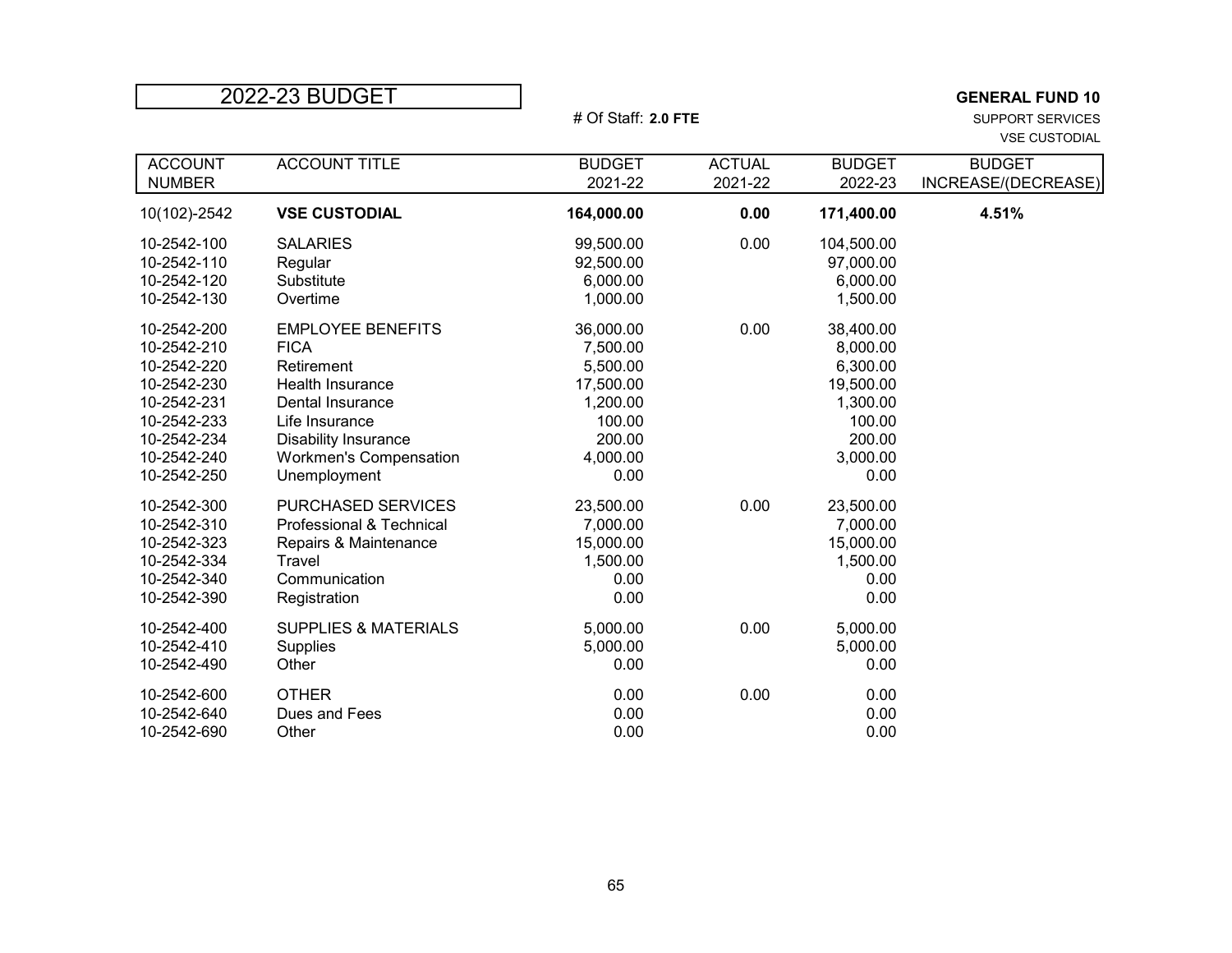$\sup$ PORT SERVICES RBE CUSTODIAL

| <b>ACCOUNT</b> | <b>ACCOUNT TITLE</b>            | <b>BUDGET</b> | <b>ACTUAL</b> | <b>BUDGET</b> | <b>BUDGET</b>       |
|----------------|---------------------------------|---------------|---------------|---------------|---------------------|
| <b>NUMBER</b>  |                                 | 2021-22       | 2021-22       | 2022-23       | INCREASE/(DECREASE) |
| 10(103)-2542   | <b>RBE CUSTODIAL</b>            | 264,300.00    | 0.00          | 276,900.00    | 4.77%               |
| 10-2542-100    | <b>SALARIES</b>                 | 163,500.00    | 0.00          | 170,000.00    |                     |
| 10-2542-110    | Regular                         | 152,500.00    |               | 161,000.00    |                     |
| 10-2542-120    | Substitute                      | 10,000.00     |               | 8,000.00      |                     |
| 10-2542-130    | Overtime                        | 1,000.00      |               | 1,000.00      |                     |
| 10-2542-200    | <b>EMPLOYEE BENEFITS</b>        | 65,800.00     | 0.00          | 70,900.00     |                     |
| 10-2542-210    | <b>FICA</b>                     | 12,500.00     |               | 13,000.00     |                     |
| 10-2542-220    | Retirement                      | 9,500.00      |               | 10,000.00     |                     |
| 10-2542-230    | Health Insurance                | 35,000.00     |               | 39,000.00     |                     |
| 10-2542-231    | Dental Insurance                | 2,300.00      |               | 2,500.00      |                     |
| 10-2542-233    | Life Insurance                  | 200.00        |               | 100.00        |                     |
| 10-2542-234    | <b>Disability Insurance</b>     | 300.00        |               | 300.00        |                     |
| 10-2542-240    | <b>Workmen's Compensation</b>   | 6,000.00      |               | 6,000.00      |                     |
| 10-2542-300    | PURCHASED SERVICES              | 30,000.00     | 0.00          | 30,000.00     |                     |
| 10-2542-310    | Professional & Technical        | 9,000.00      |               | 9,000.00      |                     |
| 10-2542-323    | Repairs & Maintenance           | 20,000.00     |               | 20,000.00     |                     |
| 10-2542-334    | Travel                          | 1,000.00      |               | 1,000.00      |                     |
| 10-2542-340    | Communication                   | 0.00          |               | 0.00          |                     |
| 10-2542-390    | Registration                    | 0.00          |               | 0.00          |                     |
| 10-2542-400    | <b>SUPPLIES &amp; MATERIALS</b> | 5,000.00      | 0.00          | 6,000.00      |                     |
| 10-2542-410    | <b>Supplies</b>                 | 5,000.00      |               | 6,000.00      |                     |
| 10-2542-490    | Other                           | 0.00          |               | 0.00          |                     |
| 10-2542-600    | <b>OTHER</b>                    | 0.00          | 0.00          | 0.00          |                     |
| 10-2542-640    | Dues and Fees                   | 0.00          |               | 0.00          |                     |
| 10-2542-690    | Other                           | 0.00          |               | 0.00          |                     |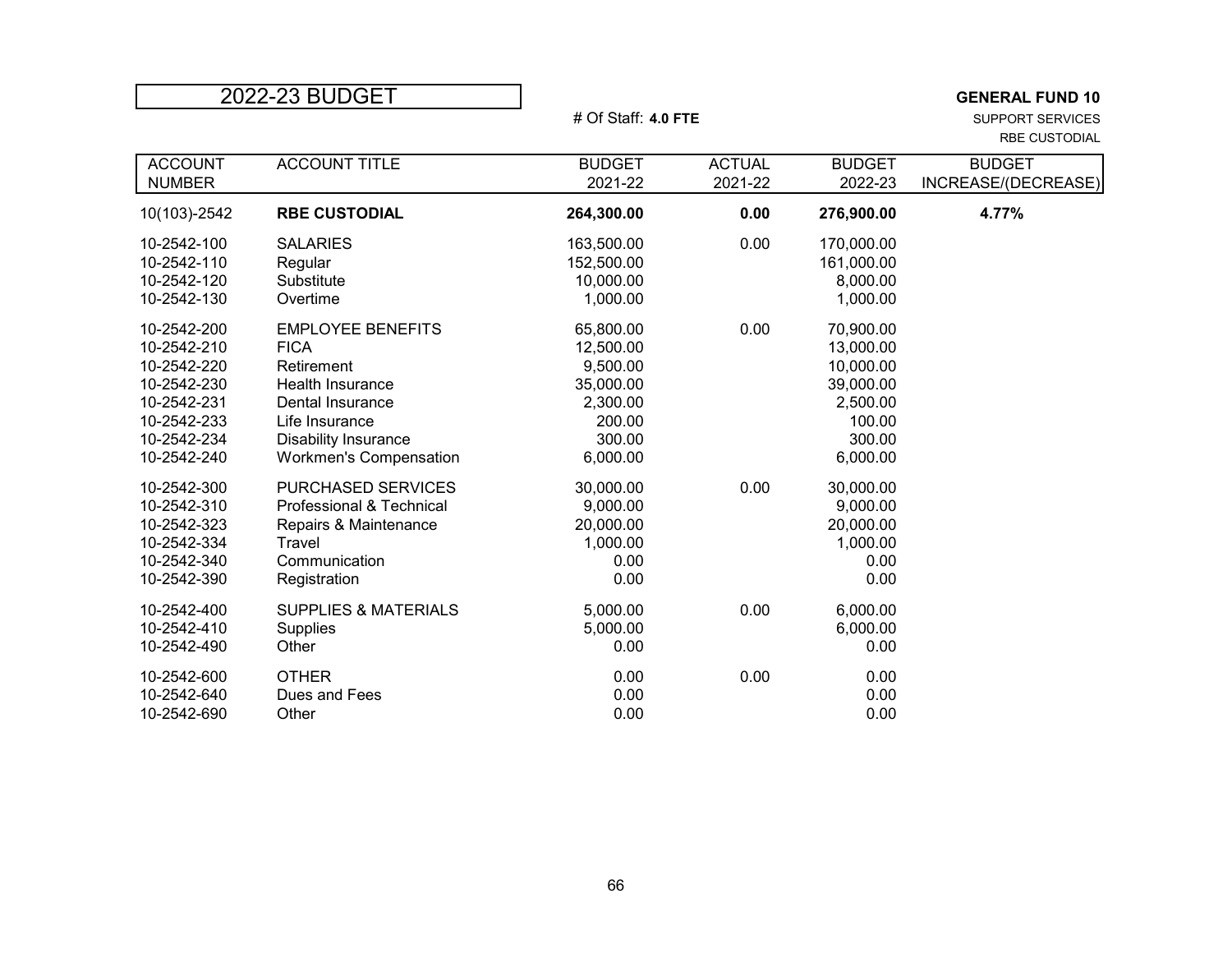|  |  | 2022-23 BUDGET |  |
|--|--|----------------|--|
|  |  |                |  |

## <sup>2</sup> **CENERAL FUND 10**<br>2022-23 BUPPORT SERVICES SUPPORT SERVICES

 $\sup$ PORT SERVICES FAE CUSTODIAL

| <b>ACCOUNT</b><br><b>NUMBER</b>                                                                                                     | <b>ACCOUNT TITLE</b>                                                                                                                                                                            | <b>BUDGET</b><br>2021-22                                                                           | <b>ACTUAL</b><br>2021-22 | <b>BUDGET</b><br>2022-23                                                                            | <b>BUDGET</b><br>INCREASE/(DECREASE) |
|-------------------------------------------------------------------------------------------------------------------------------------|-------------------------------------------------------------------------------------------------------------------------------------------------------------------------------------------------|----------------------------------------------------------------------------------------------------|--------------------------|-----------------------------------------------------------------------------------------------------|--------------------------------------|
| 10(104)-2542                                                                                                                        | <b>FAE CUSTODIAL</b>                                                                                                                                                                            | 219,000.00                                                                                         | 0.00                     | 226,700.00                                                                                          | 3.52%                                |
| 10-2542-100<br>10-2542-110<br>10-2542-120<br>10-2542-130                                                                            | <b>SALARIES</b><br>Regular<br>Substitute<br>Overtime                                                                                                                                            | 127,000.00<br>114,000.00<br>8,000.00<br>5,000.00                                                   | 0.00                     | 132,000.00<br>119,000.00<br>8,000.00<br>5,000.00                                                    |                                      |
| 10-2542-200<br>10-2542-210<br>10-2542-220<br>10-2542-230<br>10-2542-231<br>10-2542-233<br>10-2542-234<br>10-2542-240<br>10-2542-250 | <b>EMPLOYEE BENEFITS</b><br><b>FICA</b><br>Retirement<br>Health Insurance<br>Dental Insurance<br>Life Insurance<br><b>Disability Insurance</b><br><b>Workmen's Compensation</b><br>Unemployment | 53,500.00<br>9,500.00<br>7,500.00<br>28,500.00<br>1,700.00<br>100.00<br>200.00<br>6,000.00<br>0.00 | 0.00                     | 54,700.00<br>10,000.00<br>8,000.00<br>29,500.00<br>1,900.00<br>100.00<br>200.00<br>5,000.00<br>0.00 |                                      |
| 10-2542-300<br>10-2542-310<br>10-2542-323<br>10-2542-334<br>10-2542-340<br>10-2542-390                                              | PURCHASED SERVICES<br>Professional & Technical<br>Repairs & Maintenance<br>Travel<br>Communication<br>Registration                                                                              | 32,500.00<br>11,000.00<br>20,000.00<br>1,500.00<br>0.00<br>0.00                                    | 0.00                     | 34,000.00<br>11,000.00<br>20,000.00<br>3,000.00<br>0.00<br>0.00                                     |                                      |
| 10-2542-400<br>10-2542-410<br>10-2542-490                                                                                           | <b>SUPPLIES &amp; MATERIALS</b><br><b>Supplies</b><br>Other                                                                                                                                     | 6,000.00<br>6,000.00<br>0.00                                                                       | 0.00                     | 6,000.00<br>6,000.00<br>0.00                                                                        |                                      |
| 10-2542-600<br>10-2542-640<br>10-2542-690                                                                                           | <b>OTHER</b><br>Dues and Fees<br>Other                                                                                                                                                          | 0.00<br>0.00<br>0.00                                                                               | 0.00                     | 0.00<br>0.00<br>0.00                                                                                |                                      |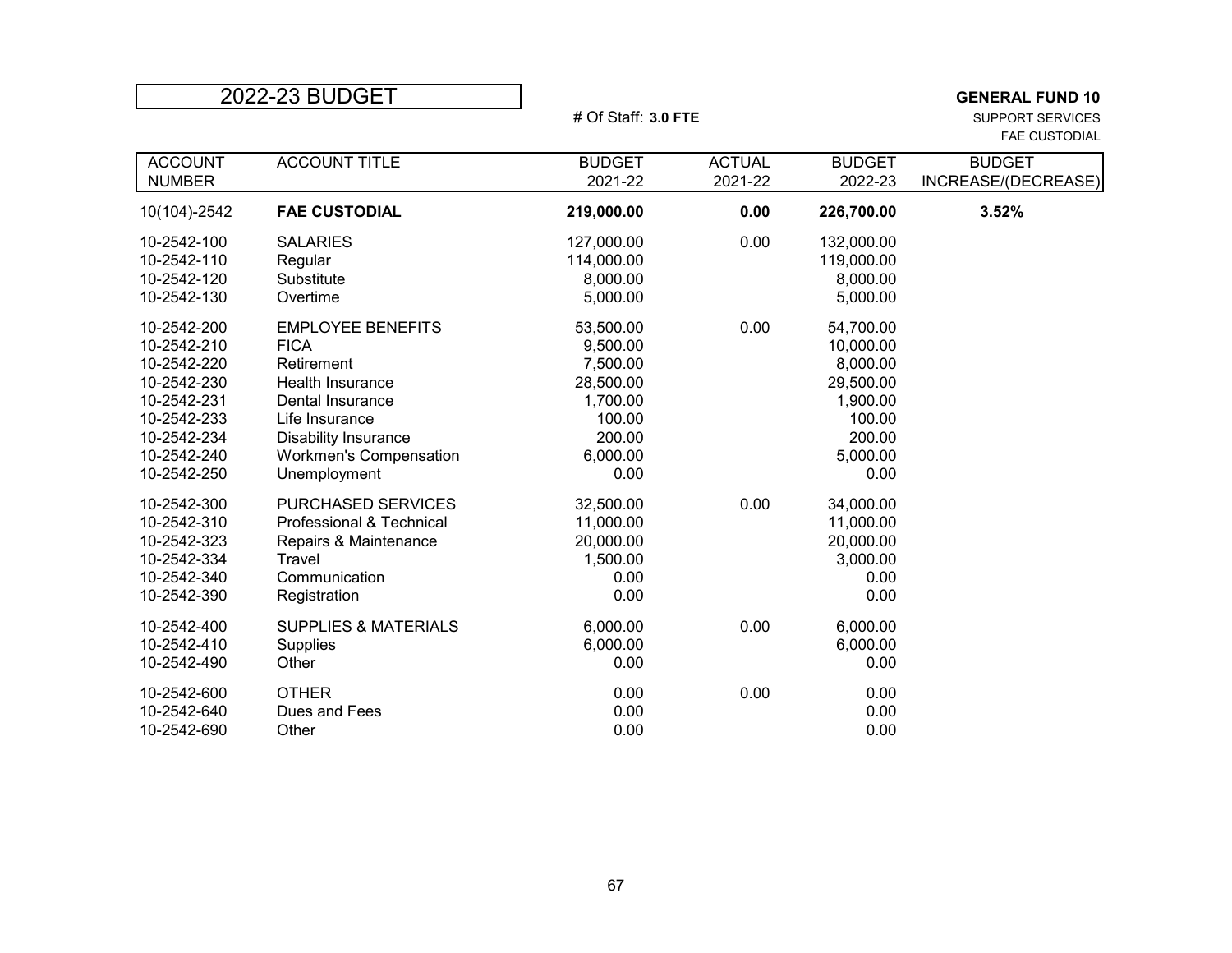$\sup$ PORT SERVICES IE CUSTODIAL

| <b>ACCOUNT</b><br><b>NUMBER</b> | <b>ACCOUNT TITLE</b>            | <b>BUDGET</b><br>2021-22 | <b>ACTUAL</b><br>2021-22 | <b>BUDGET</b><br>2022-23 | <b>BUDGET</b><br>INCREASE/(DECREASE) |
|---------------------------------|---------------------------------|--------------------------|--------------------------|--------------------------|--------------------------------------|
| 10(105)-2542                    | <b>IE CUSTODIAL</b>             | 180,100.00               | 0.00                     | 203,700.00               | 13.10%                               |
| 10-2542-100                     | <b>SALARIES</b>                 | 118,000.00               | 0.00                     | 127,000.00               |                                      |
| 10-2542-110                     | Regular                         | 110,000.00               |                          | 119,000.00               |                                      |
| 10-2542-120                     | Substitute                      | 5,000.00                 |                          | 4,000.00                 |                                      |
| 10-2542-130                     | Overtime                        | 3,000.00                 |                          | 4,000.00                 |                                      |
| 10-2542-200                     | <b>EMPLOYEE BENEFITS</b>        | 54,100.00                | 0.00                     | 57,200.00                |                                      |
| 10-2542-210                     | <b>FICA</b>                     | 9,000.00                 |                          | 10,000.00                |                                      |
| 10-2542-220                     | Retirement                      | 7,000.00                 |                          | 8,000.00                 |                                      |
| 10-2542-230                     | <b>Health Insurance</b>         | 30,000.00                |                          | 32,000.00                |                                      |
| 10-2542-231                     | Dental Insurance                | 1,800.00                 |                          | 1,900.00                 |                                      |
| 10-2542-233                     | Life Insurance                  | 100.00                   |                          | 100.00                   |                                      |
| 10-2542-234                     | Disability Insurance            | 200.00                   |                          | 200.00                   |                                      |
| 10-2542-240                     | <b>Workmen's Compensation</b>   | 6,000.00                 |                          | 5,000.00                 |                                      |
| 10-2542-250                     | Unemployment                    | 0.00                     |                          | 0.00                     |                                      |
| 10-2542-300                     | <b>PURCHASED SERVICES</b>       | 3,000.00                 | 0.00                     | 14,500.00                |                                      |
| 10-2542-310                     | Professional & Technical        | 1,000.00                 |                          | 8,000.00                 |                                      |
| 10-2542-323                     | Repairs & Maintenance           | 1,000.00                 |                          | 5,000.00                 |                                      |
| 10-2542-334                     | Travel                          | 1,000.00                 |                          | 1,500.00                 |                                      |
| 10-2542-340                     | Communication                   | 0.00                     |                          | 0.00                     |                                      |
| 10-2542-390                     | Registration                    | 0.00                     |                          | 0.00                     |                                      |
| 10-2542-400                     | <b>SUPPLIES &amp; MATERIALS</b> | 5,000.00                 | 0.00                     | 5,000.00                 |                                      |
| 10-2542-410                     | <b>Supplies</b>                 | 5,000.00                 |                          | 5,000.00                 |                                      |
| 10-2542-490                     | Other                           | 0.00                     |                          | 0.00                     |                                      |
| 10-2542-600                     | <b>OTHER</b>                    | 0.00                     | 0.00                     | 0.00                     |                                      |
| 10-2542-640                     | Dues and Fees                   | 0.00                     |                          | 0.00                     |                                      |
| 10-2542-690                     | Other                           | 0.00                     |                          | 0.00                     |                                      |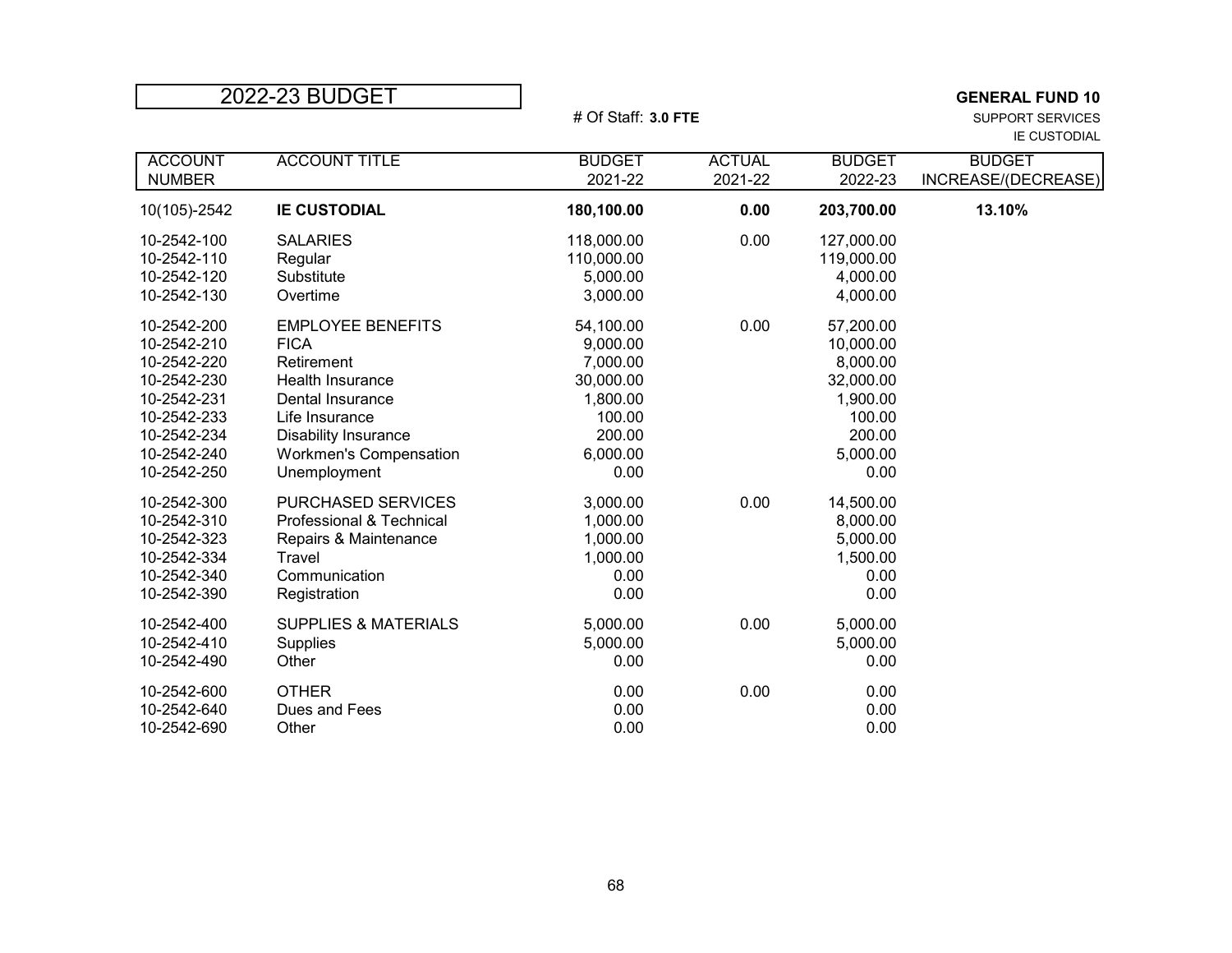| 2022-23 BUDGET |  |  |
|----------------|--|--|

## <sup>2</sup> GENERAL FUND 10<br>2022-23 GENERAL FUND 10<br>2022-23 SUPPORT SERVICES

 $\sup$ PORT SERVICES IS CUSTODIAL

| <b>ACCOUNT</b><br><b>NUMBER</b> | <b>ACCOUNT TITLE</b>            | <b>BUDGET</b><br>2021-22 | <b>ACTUAL</b><br>2021-22 | <b>BUDGET</b><br>2022-23 | <b>BUDGET</b><br>INCREASE/(DECREASE) |
|---------------------------------|---------------------------------|--------------------------|--------------------------|--------------------------|--------------------------------------|
| 10(107)-2542                    | <b>BVIS CUSTODIAL</b>           | 262,200.00               | 0.00                     | 277,400.00               | 5.80%                                |
| 10-2542-100                     | <b>SALARIES</b>                 | 169,000.00               | 0.00                     | 178,000.00               |                                      |
| 10-2542-110                     | Regular                         | 156,000.00               |                          | 165,000.00               |                                      |
| 10-2542-120                     | Substitute                      | 8,000.00                 |                          | 8,000.00                 |                                      |
| 10-2542-130                     | Overtime                        | 5,000.00                 |                          | 5,000.00                 |                                      |
| 10-2542-200                     | <b>EMPLOYEE BENEFITS</b>        | 66,200.00                | 0.00                     | 72,400.00                |                                      |
| 10-2542-210                     | <b>FICA</b>                     | 13,000.00                |                          | 13,500.00                |                                      |
| 10-2542-220                     | Retirement                      | 10,000.00                |                          | 10,500.00                |                                      |
| 10-2542-230                     | <b>Health Insurance</b>         | 35,000.00                |                          | 40,000.00                |                                      |
| 10-2542-231                     | Dental Insurance                | 1,700.00                 |                          | 1,900.00                 |                                      |
| 10-2542-233                     | Life Insurance                  | 200.00                   |                          | 200.00                   |                                      |
| 10-2542-234                     | <b>Disability Insurance</b>     | 300.00                   |                          | 300.00                   |                                      |
| 10-2542-240                     | <b>Workmen's Compensation</b>   | 6,000.00                 |                          | 6,000.00                 |                                      |
| 10-2542-250                     | Unemployment                    | 0.00                     |                          | 0.00                     |                                      |
| 10-2542-300                     | <b>PURCHASED SERVICES</b>       | 21,000.00                | 0.00                     | 21,000.00                |                                      |
| 10-2542-310                     | Professional & Technical        | 10,000.00                |                          | 10,000.00                |                                      |
| 10-2542-323                     | Repairs & Maintenance           | 10,000.00                |                          | 10,000.00                |                                      |
| 10-2542-334                     | Travel                          | 1,000.00                 |                          | 1,000.00                 |                                      |
| 10-2542-340                     | Communication                   | 0.00                     |                          | 0.00                     |                                      |
| 10-2542-390                     | Registration                    | 0.00                     |                          | 0.00                     |                                      |
| 10-2542-400                     | <b>SUPPLIES &amp; MATERIALS</b> | 6,000.00                 | 0.00                     | 6,000.00                 |                                      |
| 10-2542-410                     | Supplies                        | 6,000.00                 |                          | 6,000.00                 |                                      |
| 10-2542-490                     | Other                           | 0.00                     |                          | 0.00                     |                                      |
| 10-2542-600                     | <b>OTHER</b>                    | 0.00                     | 0.00                     | 0.00                     |                                      |
| 10-2542-640                     | Dues and Fees                   | 0.00                     |                          | 0.00                     |                                      |
| 10-2542-690                     | Other                           | 0.00                     |                          | 0.00                     |                                      |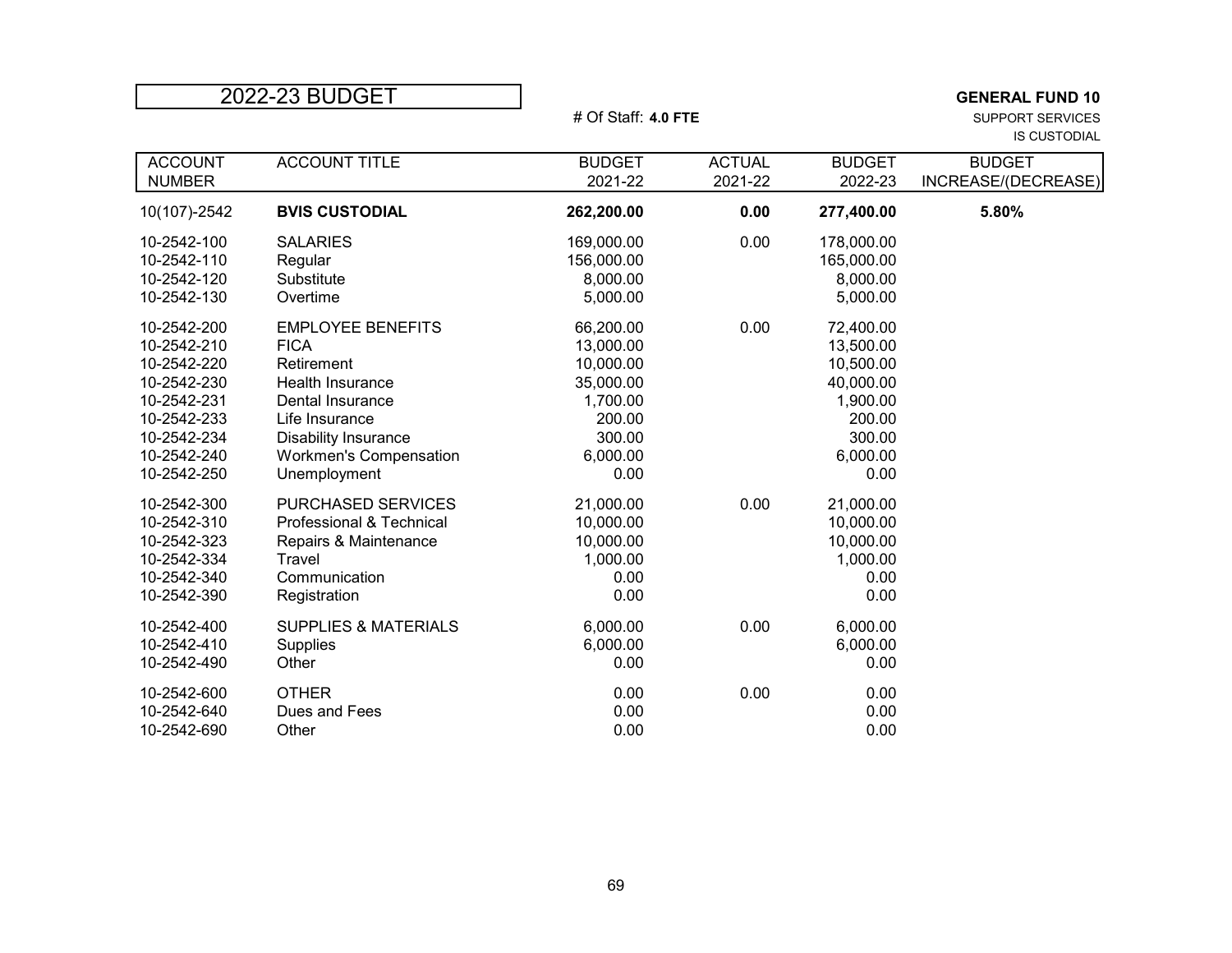| 2022-23 BUDGET                                                                                                       |                                                                                                                                                                          |                                                                                            |                          |                                                                                             | <b>GENERAL FUND 10</b>                    |
|----------------------------------------------------------------------------------------------------------------------|--------------------------------------------------------------------------------------------------------------------------------------------------------------------------|--------------------------------------------------------------------------------------------|--------------------------|---------------------------------------------------------------------------------------------|-------------------------------------------|
|                                                                                                                      |                                                                                                                                                                          | # Of Staff: 3.0 FTE<br>Summer: 6.0 FTE                                                     |                          |                                                                                             | <b>SUPPORT SERVICES</b><br><b>GROUNDS</b> |
| <b>ACCOUNT</b><br><b>NUMBER</b>                                                                                      | <b>ACCOUNT TITLE</b>                                                                                                                                                     | <b>BUDGET</b><br>2021-22                                                                   | <b>ACTUAL</b><br>2021-22 | <b>BUDGET</b><br>2022-23                                                                    | <b>BUDGET</b><br>INCREASE/(DECREASE)      |
| 10-2543                                                                                                              | <b>GROUNDS</b>                                                                                                                                                           | 264,500.00                                                                                 | 0.00                     | 269,200.00                                                                                  | 1.78%                                     |
| 10-2543-100<br>10-2543-110<br>10-2543-120<br>10-2543-130                                                             | <b>SALARIES</b><br>Regular<br>Substitute<br>Overtime                                                                                                                     | 131,000.00<br>111,000.00<br>15,000.00<br>5,000.00                                          | 0.00                     | 137,000.00<br>117,000.00<br>15,000.00<br>5,000.00                                           |                                           |
| 10-2543-200<br>10-2543-210<br>10-2543-220<br>10-2543-230<br>10-2543-231<br>10-2543-233<br>10-2543-234<br>10-2543-240 | <b>EMPLOYEE BENEFITS</b><br><b>FICA</b><br>Retirement<br>Health Insurance<br>Dental Insurance<br>Life Insurance<br>Disability Insurance<br><b>Workmen's Compensation</b> | 56,500.00<br>9,500.00<br>7,000.00<br>32,000.00<br>1,700.00<br>100.00<br>200.00<br>6,000.00 | 0.00                     | 60,200.00<br>10,000.00<br>7,500.00<br>35,000.00<br>1,900.00<br>100.00<br>200.00<br>5,500.00 |                                           |
| 10-2543-300<br>10-2543-310<br>10-2543-323<br>10-2543-334<br>10-2543-340<br>10-2543-390                               | <b>PURCHASED SERVICES</b><br>Professional & Technical<br>Repairs & Maintenance<br>Travel<br>Communication<br>Registration                                                | 27,000.00<br>12,000.00<br>15,000.00<br>0.00<br>0.00<br>0.00                                | 0.00                     | 27,000.00<br>12,000.00<br>15,000.00<br>0.00<br>0.00<br>0.00                                 |                                           |
| 10-2543-400<br>10-2543-410<br>10-2543-490                                                                            | <b>SUPPLIES &amp; MATERIALS</b><br><b>Supplies</b><br>Other                                                                                                              | 50,000.00<br>50,000.00<br>0.00                                                             | 0.00                     | 45,000.00<br>45,000.00<br>0.00                                                              |                                           |
| 10-2543-600<br>10-2543-640<br>10-2543-690                                                                            | <b>OTHER</b><br>Dues and Fees<br>Other                                                                                                                                   | 0.00<br>0.00<br>0.00                                                                       | 0.00                     | 0.00<br>0.00<br>0.00                                                                        |                                           |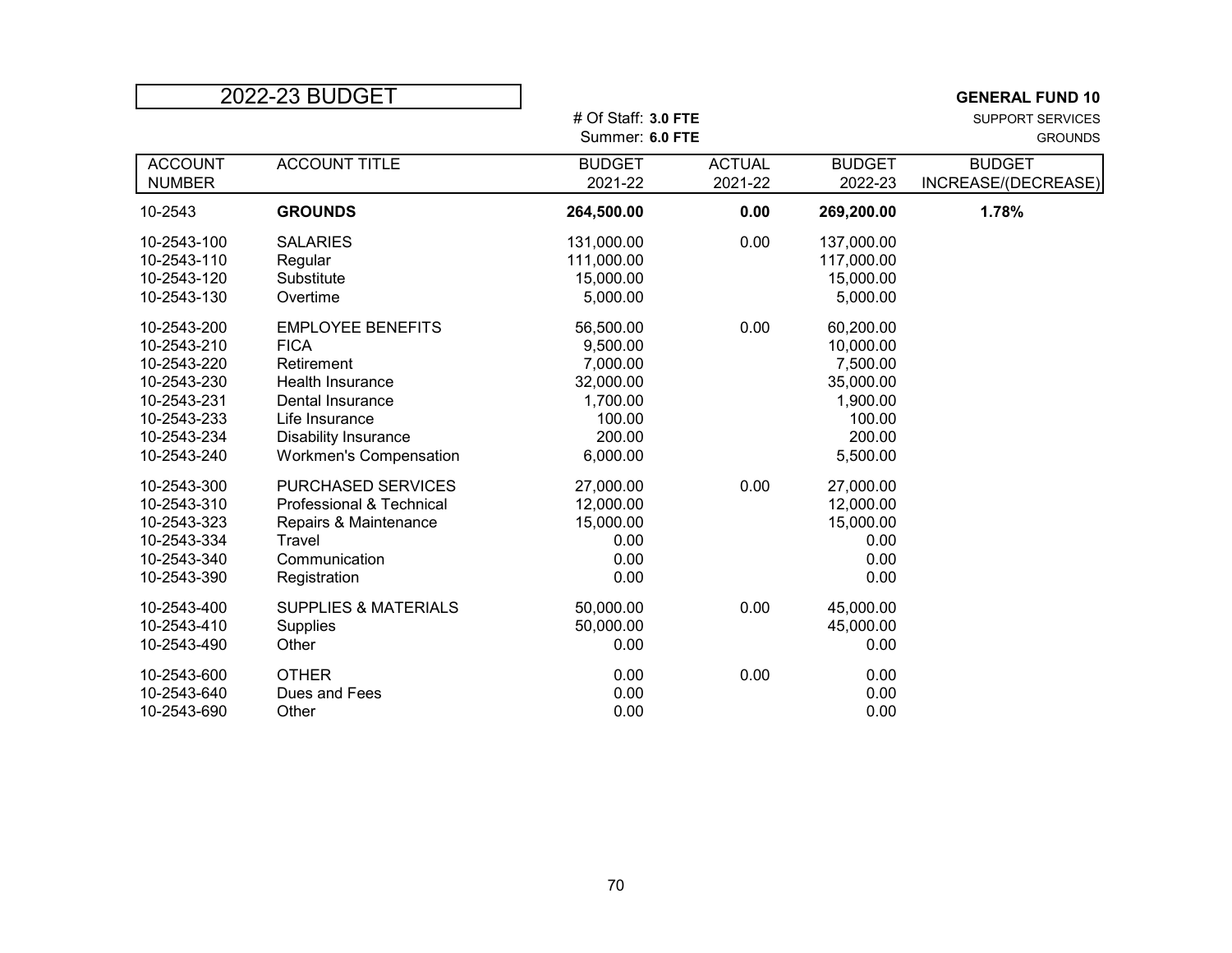|                                                         | 2022-23 BUDGET                  |                          |               |                          | <b>GENERAL FUND 10</b>  |  |
|---------------------------------------------------------|---------------------------------|--------------------------|---------------|--------------------------|-------------------------|--|
|                                                         |                                 | Regular Bus Routes: 22.0 |               |                          | <b>SUPPORT SERVICES</b> |  |
| Kindergarten Bus Routes: 4<br><b>VEHICLE OPERATIONS</b> |                                 |                          |               |                          |                         |  |
| <b>ACCOUNT</b>                                          | <b>ACCOUNT TITLE</b>            | <b>BUDGET</b>            | <b>ACTUAL</b> | <b>BUDGET</b>            | <b>BUDGET</b>           |  |
| <b>NUMBER</b>                                           |                                 | 2021-22                  | 2021-22       | 2022-23                  | INCREASE/(DECREASE)     |  |
| 10-2552                                                 | <b>VEHICLE OPERATIONS</b>       | 664,300.00               | 0.00          | 677,500.00               | 1.99%                   |  |
| 10-2552-100<br>10-2552-110                              | <b>SALARIES</b><br>Regular      | 593,000.00<br>510,000.00 | 0.00          | 608,000.00<br>525,000.00 |                         |  |
| 10-2552-120                                             | Substitute                      | 55,000.00                |               | 50,000.00                |                         |  |
| 10-2552-140                                             | Aides                           | 0.00                     |               | 5,000.00                 |                         |  |
| 10-2552-144                                             | <b>Driver Training</b>          | 3,000.00                 |               | 3,000.00                 |                         |  |
| 10-2552-150                                             | Activity                        | 25,000.00                |               | 25,000.00                |                         |  |
| 10-2552-200                                             | <b>EMPLOYEE BENEFITS</b>        | 63,300.00                | 0.00          | 61,500.00                |                         |  |
| 10-2552-210                                             | <b>FICA</b>                     | 45,300.00                |               | 46,500.00                |                         |  |
| 10-2552-220                                             | Retirement                      | 0.00                     |               | 0.00                     |                         |  |
| 10-2552-230                                             | <b>Health Insurance</b>         | 0.00                     |               | 0.00                     |                         |  |
| 10-2552-231                                             | Dental Insurance                | 0.00                     |               | 0.00                     |                         |  |
| 10-2552-233                                             | Life Insurance                  | 0.00                     |               | 0.00                     |                         |  |
| 10-2552-234                                             | <b>Disability Insurance</b>     | 0.00                     |               | 0.00                     |                         |  |
| 10-2552-240                                             | <b>Workmen's Compensation</b>   | 18,000.00                |               | 15,000.00                |                         |  |
| 10-2552-250                                             | Vehicle Unemployment            | 0.00                     |               | 0.00                     |                         |  |
| 10-2552-300                                             | PURCHASED SERVICES              | 8,000.00                 | 0.00          | 8,000.00                 |                         |  |
| 10-2552-310                                             | Professional & Technical        | 8,000.00                 |               | 8,000.00                 |                         |  |
| 10-2552-323                                             | Repairs & Maintenance           | 0.00                     |               | 0.00                     |                         |  |
| 10-2552-334                                             | Travel                          | 0.00                     |               | 0.00                     |                         |  |
| 10-2552-340                                             | Communication                   | 0.00                     |               | 0.00                     |                         |  |
| 10-2552-390                                             | Registration                    | 0.00                     |               | 0.00                     |                         |  |
| 10-2552-400                                             | <b>SUPPLIES &amp; MATERIALS</b> | 0.00                     | 0.00          | 0.00                     |                         |  |
| 10-2552-410                                             | Supplies                        | 0.00                     |               | 0.00                     |                         |  |
| 10-2552-430                                             | Software                        | 0.00                     |               | 0.00                     |                         |  |
| 10-2552-490                                             | Other                           | 0.00                     |               | 0.00                     |                         |  |
| 10-2552-600                                             | <b>OTHER</b>                    | 0.00                     | 0.00          | 0.00                     |                         |  |
| 10-2552-640                                             | Dues and Fees                   | 0.00                     |               | 0.00                     |                         |  |
| 10-2552-690                                             | Other                           | 0.00                     |               | 0.00                     |                         |  |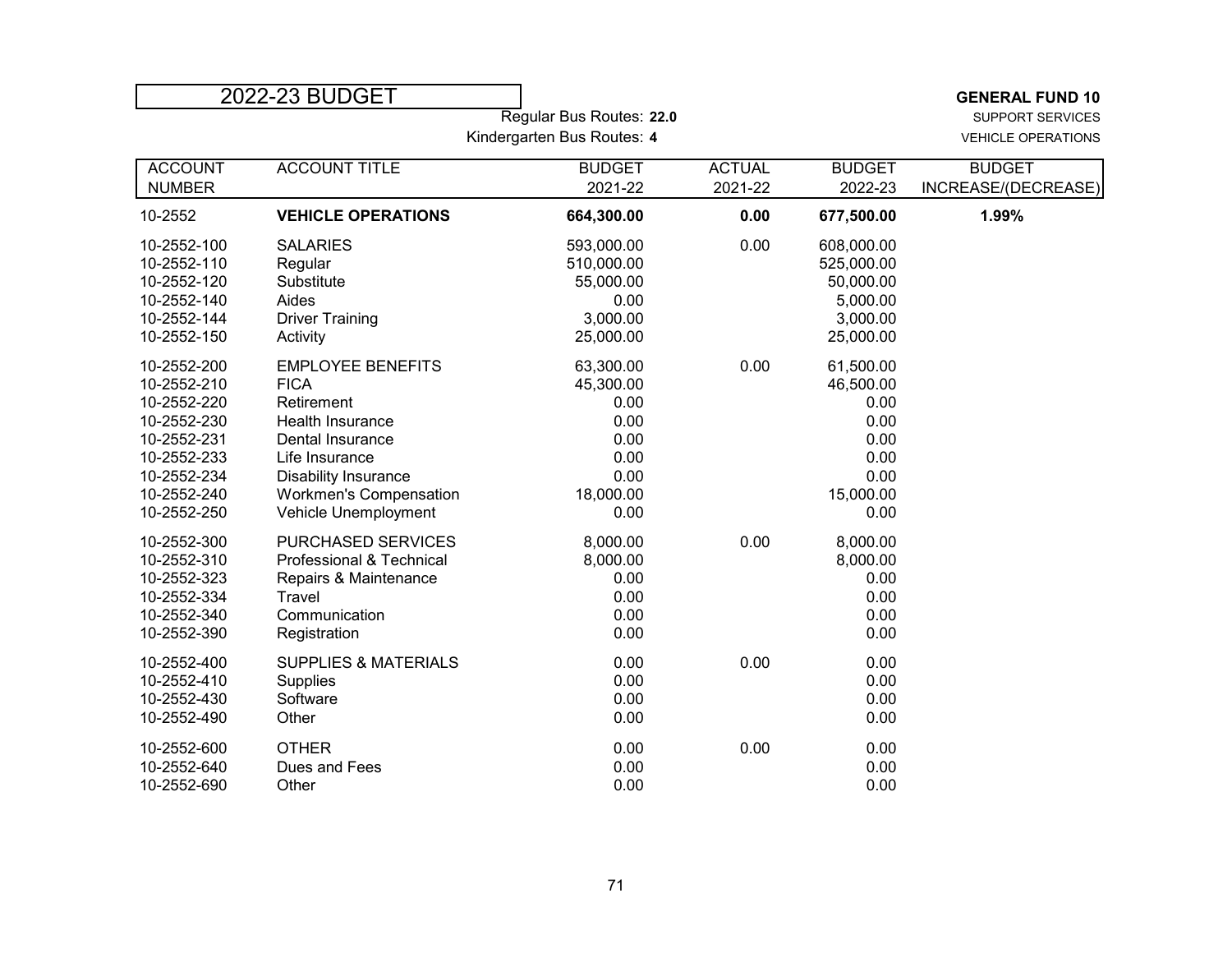| 2022-23 BUDGET  |                                 |                     |               |               | <b>GENERAL FUND 10</b>     |
|-----------------|---------------------------------|---------------------|---------------|---------------|----------------------------|
|                 |                                 | # Of Staff: 3.0 FTE |               |               | <b>SUPPORT SERVICES</b>    |
|                 |                                 | Clerical: 2.0 FTE   |               |               | <b>VEHICLE MAINTENANCE</b> |
| <b>ACCOUNT</b>  | <b>ACCOUNT TITLE</b>            | <b>BUDGET</b>       | <b>ACTUAL</b> | <b>BUDGET</b> | <b>BUDGET</b>              |
| <b>NUMBER</b>   |                                 | 2021-22             | 2021-22       | 2022-23       | INCREASE/(DECREASE)        |
| 10-2554         | <b>VEHICLE MAINTENANCE</b>      | 691,000.00          | 0.00          | 788,600.00    | 14.12%                     |
| 10-2554-100     | <b>SALARIES</b>                 | 257,000.00          | 0.00          | 268,000.00    |                            |
| 10-2554-110     | Regular                         | 167,000.00          |               | 178,000.00    |                            |
| 10-2554-111     | Secretary                       | 75,000.00           |               | 75,000.00     |                            |
| 10-2554-120     | Substitute                      | 5,000.00            |               | 3,000.00      |                            |
| 10-2554-130     | Overtime                        | 10,000.00           |               | 12,000.00     |                            |
| 10-2554-200     | <b>EMPLOYEE BENEFITS</b>        | 98,000.00           | 0.00          | 114,600.00    |                            |
| 10-2554-210     | <b>FICA</b>                     | 18,000.00           |               | 19,000.00     |                            |
| 10-2554-220     | Retirement                      | 15,000.00           |               | 16,000.00     |                            |
| 10-2554-230     | Health Insurance                | 57,000.00           |               | 72,000.00     |                            |
| 10-2554-231     | Dental Insurance                | 2,900.00            |               | 3,000.00      |                            |
| 10-2554-233     | Life Insurance                  | 200.00              |               | 200.00        |                            |
| 10-2554-234     | Disability Insurance            | 400.00              |               | 400.00        |                            |
| 10-2554-240     | <b>Workmen's Compensation</b>   | 4,500.00            |               | 4,000.00      |                            |
| 10-2554-240     | Unemployment                    | 0.00                |               | 0.00          |                            |
| 10-2554-300     | PURCHASED SERVICES              | 111,000.00          | 0.00          | 121,000.00    |                            |
| 10-2554-310     | Professional & Technical        | 6,000.00            |               | 6,000.00      |                            |
| 10-2554-323     | Repairs & Maintenance           | 60,000.00           |               | 60,000.00     |                            |
| 10-2554-326     | Insurance                       | 45,000.00           |               | 55,000.00     |                            |
| 10-2554-334     | Travel                          | 0.00                |               | 0.00          |                            |
| 10-2554-340     | Communication                   | 0.00                |               | 0.00          |                            |
| 10-2554-390     | Registration                    | 0.00                |               | 0.00          |                            |
| 10-2554-400     | <b>SUPPLIES &amp; MATERIALS</b> | 225,000.00          | 0.00          | 285,000.00    |                            |
| 10-2554-410.411 | Fuels                           | 150,000.00          |               | 200,000.00    |                            |
| 10-2554-410.412 | Lubricants                      | 10,000.00           |               | 10,000.00     |                            |
| 10-2554-410.413 | <b>Tires</b>                    | 15,000.00           |               | 20,000.00     |                            |
| 10-2554-410.414 | Repair                          | 35,000.00           |               | 35,000.00     |                            |
| 10-2554-410.415 | Miscellaneous                   | 15,000.00           |               | 20,000.00     |                            |
| 10-2554-490     | Other                           | 0.00                |               | 0.00          |                            |
| 10-2554-600     | <b>OTHER</b>                    | 0.00                | 0.00          | 0.00          |                            |
| 10-2554-640     | Dues and Fees                   | 0.00                |               | 0.00          |                            |
| 10-2554-690     | Other                           | 0.00                |               | 0.00          |                            |
|                 |                                 |                     |               |               |                            |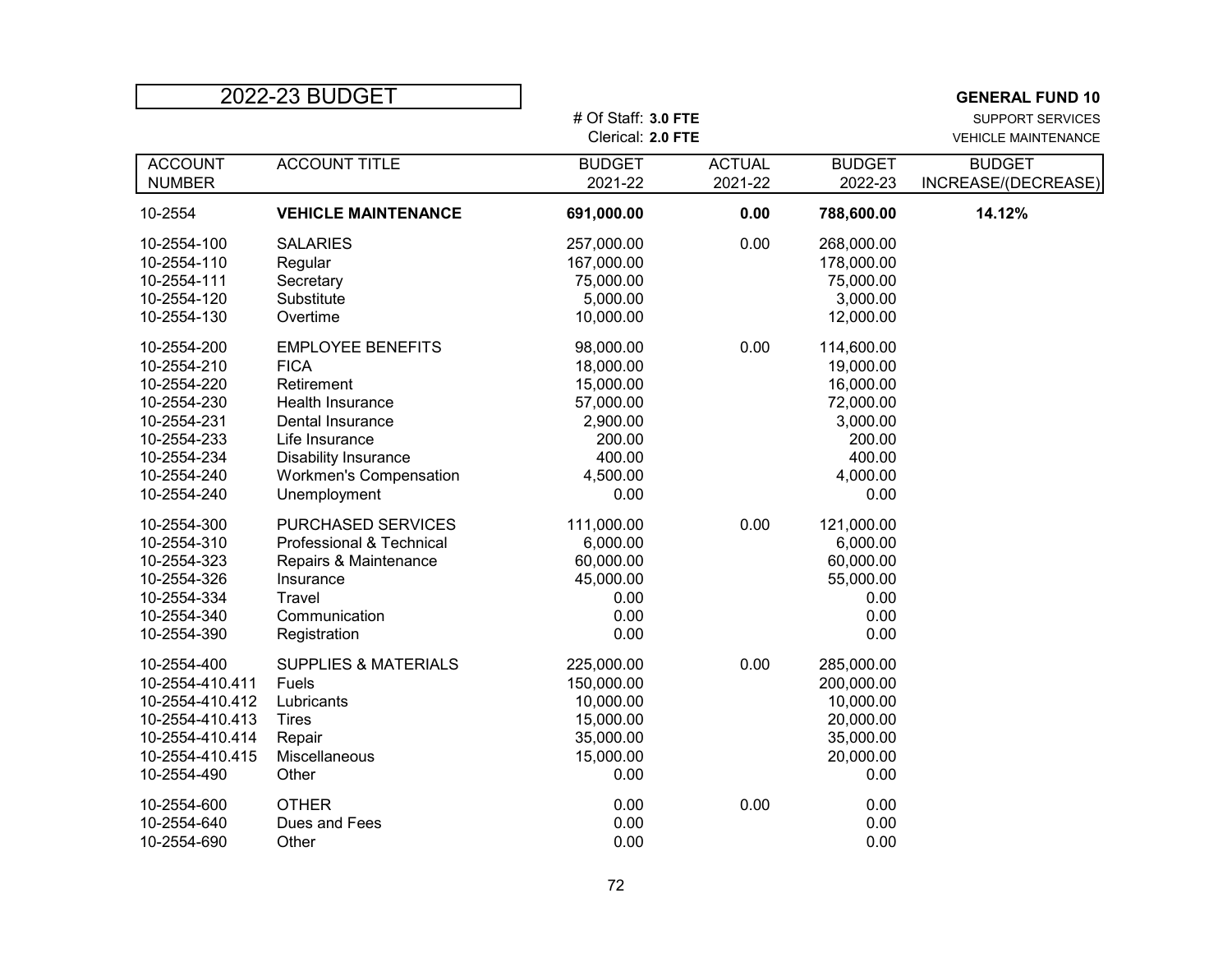NON-PROGRAMMED SERVICES EARLY RETIREMENT

| <b>ACCOUNT</b><br><b>NUMBER</b> | <b>ACCOUNT TITLE</b>            | <b>BUDGET</b><br>2021-22 | <b>ACTUAL</b><br>2021-22 | <b>BUDGET</b><br>2022-23 | <b>BUDGET</b><br>INCREASE/(DECREASE) |
|---------------------------------|---------------------------------|--------------------------|--------------------------|--------------------------|--------------------------------------|
| 10-4000                         | <b>NON-PROGRAMMED SERVICES</b>  | 305,000.00               | 0.00                     | 308,500.00               | 1.15%                                |
| 10-4500                         | <b>EARLY RETIREMENT</b>         | 305,000.00               | 0.00                     | 308,500.00               | 1.15%                                |
| 10-4500-100                     | <b>SALARIES</b>                 | 0.00                     | 0.00                     | 0.00                     |                                      |
| 10-4500-110                     | Regular                         | 0.00                     |                          | 0.00                     |                                      |
| 10-4500-200                     | <b>EMPLOYEE BENEFITS</b>        | 305,000.00               | 0.00                     | 308,500.00               |                                      |
| 10-4500-210                     | <b>FICA</b>                     | 0.00                     |                          | 0.00                     |                                      |
| 10-4500-220                     | Retirement                      | 0.00                     |                          | 0.00                     |                                      |
| 10-4500-230                     | Health Insurance                | 0.00                     |                          | 0.00                     |                                      |
| 10-4500-231                     | Dental Insurance                | 0.00                     |                          | 0.00                     |                                      |
| 10-4500-232                     | Other Insurance                 | 0.00                     |                          | 0.00                     |                                      |
| 10-4500-233                     | Life Insurance                  | 0.00                     |                          | 0.00                     |                                      |
| 10-4500-234                     | <b>Disability Insurance</b>     | 0.00                     |                          | 0.00                     |                                      |
| 10-4500-270                     | Annuities/Deferred Compensation | 305,000.00               | 0.00                     | 308,500.00               |                                      |
| 10-4500-300                     | PURCHASED SERVICES              | 0.00                     | 0.00                     | 0.00                     |                                      |
| 10-4500-310                     | Professional & Technical        | 0.00                     |                          | 0.00                     |                                      |
| 10-4500-323                     | Repairs & Maintenance           | 0.00                     |                          | 0.00                     |                                      |
| 10-4500-334                     | Travel                          | 0.00                     |                          | 0.00                     |                                      |
| 10-4500-340                     | Communication                   | 0.00                     |                          | 0.00                     |                                      |
| 10-4500-390                     | Registration                    | 0.00                     |                          | 0.00                     |                                      |
| 10-4500-400                     | <b>SUPPLIES &amp; MATERIALS</b> | 0.00                     | 0.00                     | 0.00                     |                                      |
| 10-4500-410                     | <b>Supplies</b>                 | 0.00                     |                          | 0.00                     |                                      |
| 10-4500-420                     | <b>Texts</b>                    | 0.00                     |                          | 0.00                     |                                      |
| 10-4500-430                     | Software                        | 0.00                     |                          | 0.00                     |                                      |
| 10-4500-440                     | Periodicals                     | 0.00                     |                          | 0.00                     |                                      |
| 10-4500-600                     | <b>OTHER</b>                    | 0.00                     | 0.00                     | 0.00                     |                                      |
| 10-4500-640                     | Dues and Fees                   | 0.00                     |                          | 0.00                     |                                      |
| 10-4500-690                     | Other                           | 0.00                     |                          | 0.00                     |                                      |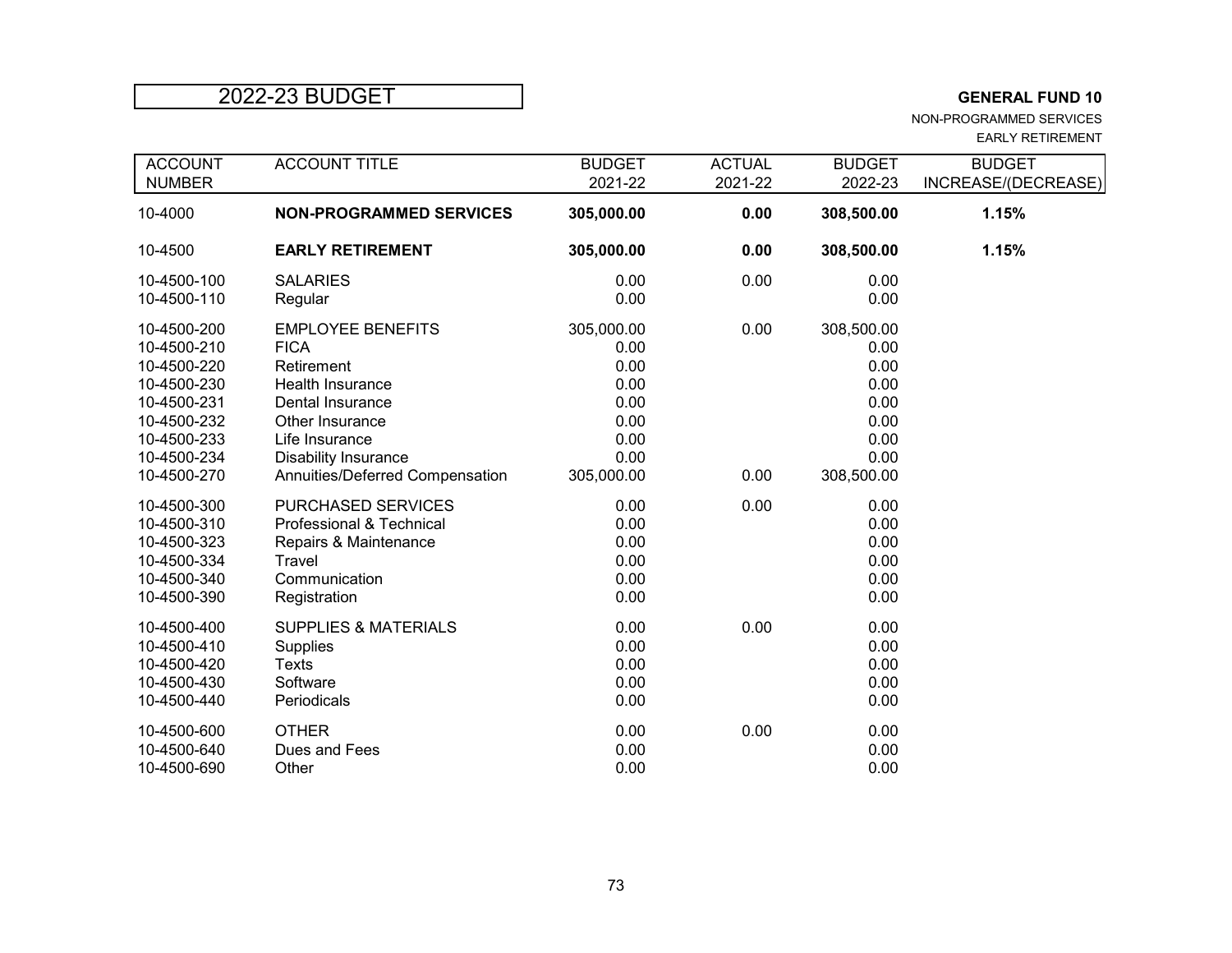|                                                                                                                                     |                                                                                                                                                                                                           |                                                                                                    | # Of Staff: 1.0 FTE      |                                                                                                    |                                      |
|-------------------------------------------------------------------------------------------------------------------------------------|-----------------------------------------------------------------------------------------------------------------------------------------------------------------------------------------------------------|----------------------------------------------------------------------------------------------------|--------------------------|----------------------------------------------------------------------------------------------------|--------------------------------------|
| <b>ACCOUNT</b><br><b>NUMBER</b>                                                                                                     | <b>ACCOUNT TITLE</b>                                                                                                                                                                                      | <b>BUDGET</b><br>2021-22                                                                           | <b>ACTUAL</b><br>2021-22 | <b>BUDGET</b><br>2022-23                                                                           | <b>BUDGET</b><br>INCREASE/(DECREASE) |
| 10-6000                                                                                                                             | <b>CO-CURRICULAR</b>                                                                                                                                                                                      | 885,800.00                                                                                         | 0.00                     | 919,200.00                                                                                         | 3.77%                                |
| 10-6001                                                                                                                             | <b>ACTIVITIES DIRECTOR</b>                                                                                                                                                                                | 157,400.00                                                                                         | 0.00                     | 165,400.00                                                                                         | 5.08%                                |
| 10-6001-100<br>10-6001-110                                                                                                          | <b>SALARIES</b><br>Regular                                                                                                                                                                                | 100,000.00<br>100,000.00                                                                           | 0.00                     | 104,500.00<br>104,500.00                                                                           |                                      |
| 10-6001-200<br>10-6001-210<br>10-6001-220<br>10-6001-230<br>10-6001-231<br>10-6001-232<br>10-6001-233<br>10-6001-234<br>10-6001-240 | <b>EMPLOYEE BENEFITS</b><br><b>FICA</b><br>Retirement<br><b>Health Insurance</b><br>Dental Insurance<br>Other Insurance<br>Life Insurance<br><b>Disability Insurance</b><br><b>Workmen's Compensation</b> | 39,300.00<br>7,800.00<br>6,000.00<br>22,000.00<br>1,900.00<br>800.00<br>100.00<br>200.00<br>500.00 | 0.00                     | 42,700.00<br>8,000.00<br>6,200.00<br>25,000.00<br>2,000.00<br>800.00<br>100.00<br>200.00<br>400.00 |                                      |
| 10-6001-300<br>10-6001-310<br>10-6001-323<br>10-6001-334<br>10-6001-340<br>10-6001-390                                              | <b>PURCHASED SERVICES</b><br>Professional & Technical<br>Repairs & Maintenance<br><b>Travel</b><br>Communication<br>Registration                                                                          | 1,600.00<br>1,000.00<br>0.00<br>400.00<br>0.00<br>200.00                                           | 0.00                     | 6,500.00<br>6,000.00<br>0.00<br>300.00<br>0.00<br>200.00                                           |                                      |
| 10-6001-400<br>10-6001-410<br>10-6001-420<br>10-6001-430<br>10-6001-440                                                             | <b>SUPPLIES &amp; MATERIALS</b><br><b>Supplies</b><br><b>Texts</b><br>Software<br>Periodicals                                                                                                             | 9,000.00<br>3,500.00<br>0.00<br>5,500.00<br>0.00                                                   | 0.00                     | 6,000.00<br>6,000.00<br>0.00<br>0.00<br>0.00                                                       |                                      |
| 10-6001-600<br>10-6001-640<br>10-6001-690                                                                                           | <b>OTHER</b><br>Dues and Fees<br>Other                                                                                                                                                                    | 7,500.00<br>7,500.00<br>0.00                                                                       | 0.00                     | 5,700.00<br>5,700.00<br>0.00                                                                       |                                      |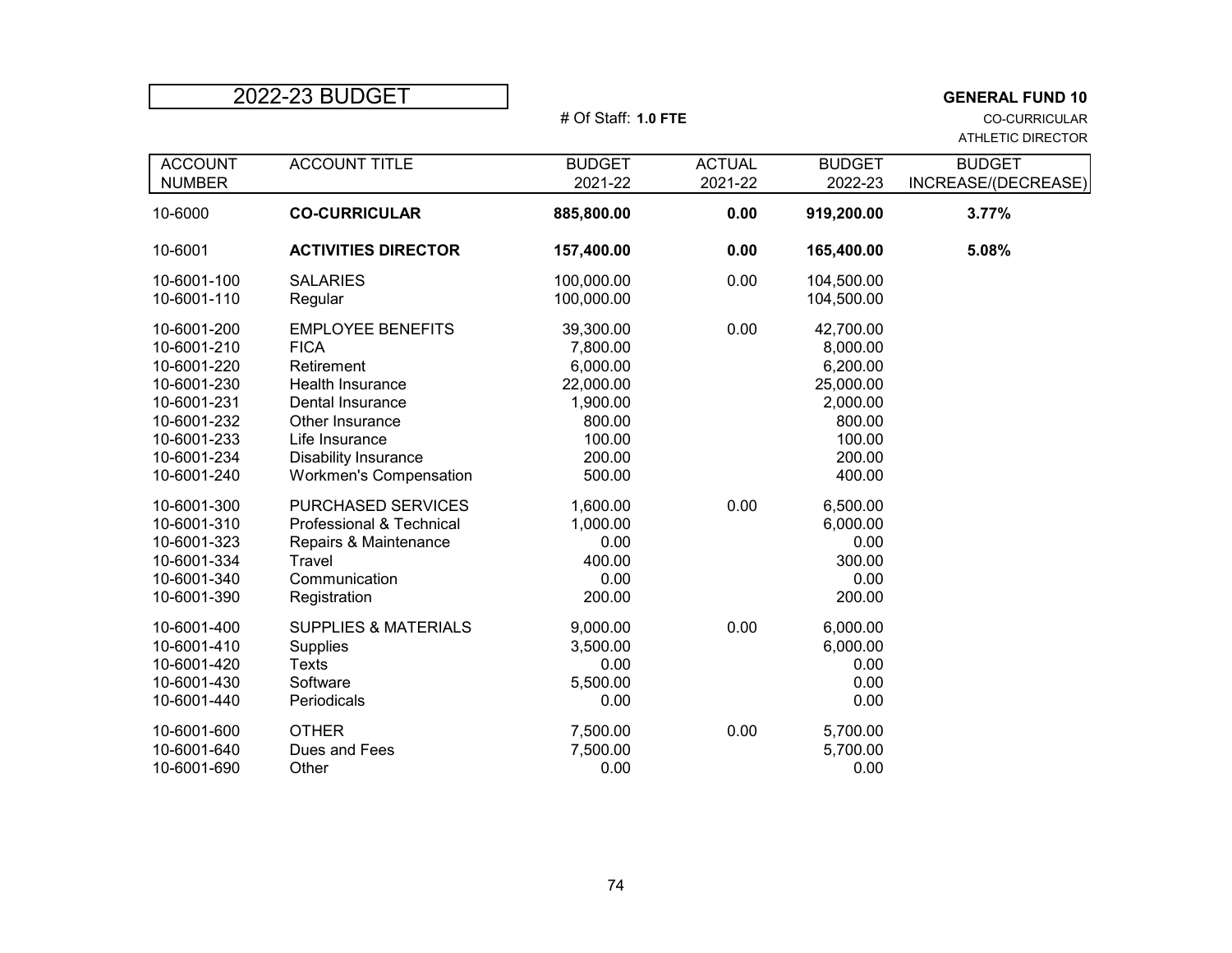|                | 2022-23 BUDGET                  | <b>GENERAL FUND 10</b> |               |               |                      |  |
|----------------|---------------------------------|------------------------|---------------|---------------|----------------------|--|
|                |                                 | # Of Coaches: 13       |               |               | <b>CO-CURRICULAR</b> |  |
|                |                                 |                        |               |               | <b>TRACK</b>         |  |
| <b>ACCOUNT</b> | <b>ACCOUNT TITLE</b>            | <b>BUDGET</b>          | <b>ACTUAL</b> | <b>BUDGET</b> | <b>BUDGET</b>        |  |
| <b>NUMBER</b>  |                                 | 2021-22                | 2021-22       | 2022-23       | INCREASE/(DECREASE)  |  |
| 10-6002        | <b>TRACK</b>                    | 84,700.00              | 0.00          | 84,000.00     | $-0.83%$             |  |
| 10-6002-100    | <b>SALARIES</b>                 | 56,000.00              | 0.00          | 58,600.00     |                      |  |
| 10-6002-110    | Regular                         | 56,000.00              |               | 58,600.00     |                      |  |
| 10-6002-200    | <b>EMPLOYEE BENEFITS</b>        | 7,700.00               | 0.00          | 7,900.00      |                      |  |
| 10-6002-210    | <b>FICA</b>                     | 4,300.00               |               | 4,400.00      |                      |  |
| 10-6002-220    | Retirement                      | 3,400.00               |               | 3,500.00      |                      |  |
| 10-6002-300    | PURCHASED SERVICES              | 8,000.00               | 0.00          | 10,000.00     |                      |  |
| 10-6002-310    | Professional & Technical        | 6,000.00               |               | 9,000.00      |                      |  |
| 10-6002-311    | <b>Event Assistants</b>         | 1,000.00               |               | 1,000.00      |                      |  |
| 10-6002-323    | Repairs & Maintenance           | 0.00                   |               | 0.00          |                      |  |
| 10-6002-334    | Travel                          | 0.00                   |               | 0.00          |                      |  |
| 10-6002-340    | Communication                   | 0.00                   |               | 0.00          |                      |  |
| 10-6002-390    | Registration                    | 1,000.00               |               | 0.00          |                      |  |
| 10-6002-400    | <b>SUPPLIES &amp; MATERIALS</b> | 13,000.00              | 0.00          | 7,500.00      |                      |  |
| 10-6002-410    | <b>Supplies</b>                 | 13,000.00              |               | 7,500.00      |                      |  |
| 10-6002-420    | Texts                           | 0.00                   |               | 0.00          |                      |  |
| 10-6002-430    | Software                        | 0.00                   |               | 0.00          |                      |  |
| 10-6002-440    | Periodicals                     | 0.00                   |               | 0.00          |                      |  |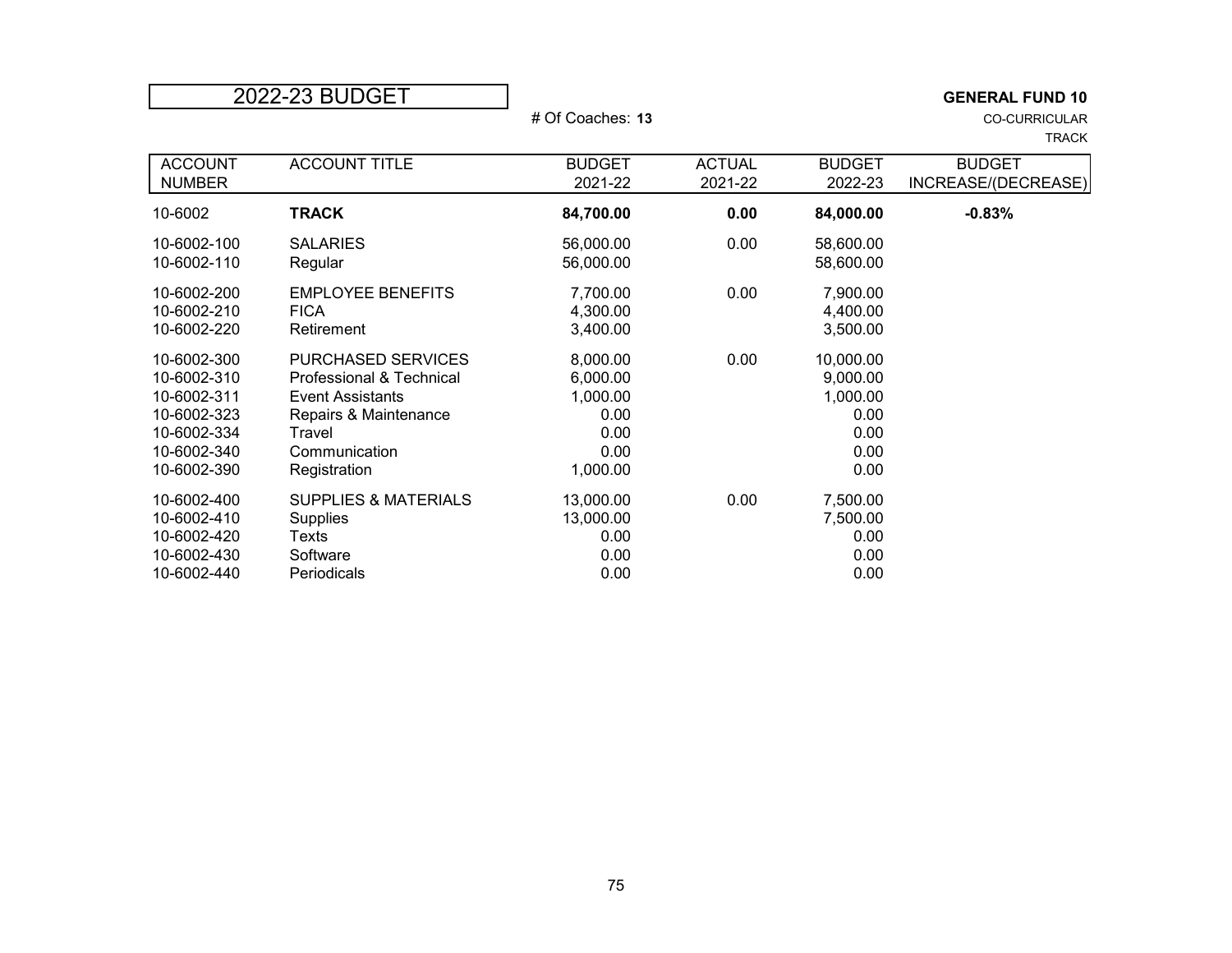|                | 2022-23 BUDGET                  |                 | <b>GENERAL FUND 10</b> |               |                      |
|----------------|---------------------------------|-----------------|------------------------|---------------|----------------------|
|                |                                 | # Of Coaches: 2 |                        |               | <b>CO-CURRICULAR</b> |
|                |                                 |                 |                        |               | <b>CROSS COUNTRY</b> |
| <b>ACCOUNT</b> | <b>ACCOUNT TITLE</b>            | <b>BUDGET</b>   | <b>ACTUAL</b>          | <b>BUDGET</b> | <b>BUDGET</b>        |
| <b>NUMBER</b>  |                                 | 2021-22         | 2021-22                | 2022-23       | INCREASE/(DECREASE)  |
| 10-6005        | <b>CROSS COUNTRY</b>            | 14,800.00       | 0.00                   | 17,700.00     | 19.59%               |
| 10-6005-100    | <b>SALARIES</b>                 | 9,300.00        | 0.00                   | 9,900.00      |                      |
| 10-6005-110    | Regular                         | 9,300.00        |                        | 9,900.00      |                      |
| 10-6005-200    | <b>EMPLOYEE BENEFITS</b>        | 1,300.00        | 0.00                   | 1,400.00      |                      |
| 10-6005-210    | <b>FICA</b>                     | 700.00          |                        | 800.00        |                      |
| 10-6005-220    | Retirement                      | 600.00          |                        | 600.00        |                      |
| 10-6005-300    | PURCHASED SERVICES              | 2,500.00        | 0.00                   | 3,000.00      |                      |
| 10-6005-310    | Professional & Technical        | 0.00            |                        | 0.00          |                      |
| 10-6005-311    | <b>Event Assistants</b>         | 1,700.00        |                        | 2,000.00      |                      |
| 10-6005-323    | Repairs & Maintenance           | 0.00            |                        | 0.00          |                      |
| 10-6005-334    | Travel                          | 0.00            |                        | 0.00          |                      |
| 10-6005-340    | Communication                   | 0.00            |                        | 0.00          |                      |
| 10-6005-390    | Registration                    | 800.00          |                        | 1,000.00      |                      |
| 10-6005-400    | <b>SUPPLIES &amp; MATERIALS</b> | 1,700.00        | 0.00                   | 3,400.00      |                      |
| 10-6005-410    | Supplies                        | 1,700.00        |                        | 3,400.00      |                      |
| 10-6005-420    | Texts                           | 0.00            |                        | 0.00          |                      |
| 10-6005-430    | Software                        | 0.00            |                        | 0.00          |                      |
| 10-6005-440    | Periodicals                     | 0.00            |                        | 0.00          |                      |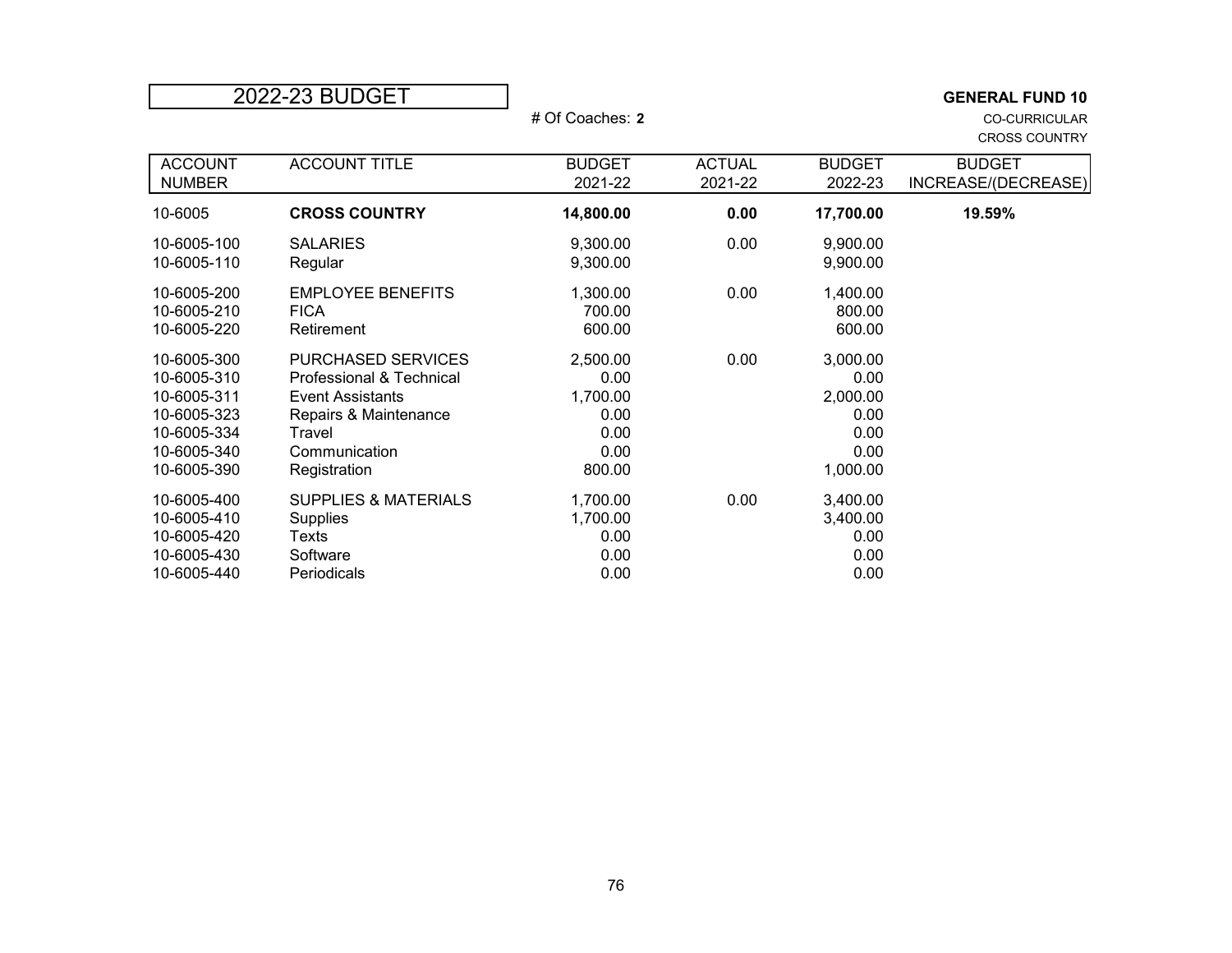|                                                                                        | 2022-23 BUDGET                                                                                                     | # Of Coaches: 1                              |                          |                                              | <b>GENERAL FUND 10</b><br><b>CO-CURRICULAR</b><br><b>ATHLETIC TRAINER</b> |
|----------------------------------------------------------------------------------------|--------------------------------------------------------------------------------------------------------------------|----------------------------------------------|--------------------------|----------------------------------------------|---------------------------------------------------------------------------|
| <b>ACCOUNT</b><br><b>NUMBER</b>                                                        | <b>ACCOUNT TITLE</b>                                                                                               | <b>BUDGET</b><br>2021-22                     | <b>ACTUAL</b><br>2021-22 | <b>BUDGET</b><br>2022-23                     | <b>BUDGET</b><br>INCREASE/(DECREASE)                                      |
| 10-6050                                                                                | <b>ATHLETIC TRAINER</b>                                                                                            | 6,000.00                                     | 0.00                     | 6,500.00                                     | 8.33%                                                                     |
| 10-6050-100<br>10-6050-110                                                             | <b>SALARIES</b><br>Regular                                                                                         | 0.00<br>0.00                                 | 0.00                     | 0.00<br>0.00                                 |                                                                           |
| 10-6050-200<br>10-6050-210<br>10-6050-220                                              | <b>EMPLOYEE BENEFITS</b><br><b>FICA</b><br>Retirement                                                              | 0.00<br>0.00<br>0.00                         | 0.00                     | 0.00<br>0.00<br>0.00                         |                                                                           |
| 10-6050-300<br>10-6050-310<br>10-6050-323<br>10-6050-334<br>10-6050-340<br>10-6050-390 | PURCHASED SERVICES<br>Professional & Technical<br>Repairs & Maintenance<br>Travel<br>Communication<br>Registration | 0.00<br>0.00<br>0.00<br>0.00<br>0.00<br>0.00 | 0.00                     | 0.00<br>0.00<br>0.00<br>0.00<br>0.00<br>0.00 |                                                                           |
| 10-6050-400<br>10-6050-410<br>10-6050-420<br>10-6050-430<br>10-6050-440                | <b>SUPPLIES &amp; MATERIALS</b><br>Supplies<br><b>Texts</b><br>Software<br>Periodicals                             | 5,500.00<br>5,500.00<br>0.00<br>0.00<br>0.00 | 0.00                     | 6,000.00<br>6,000.00<br>0.00<br>0.00<br>0.00 |                                                                           |
| 10-6050-600<br>10-6050-640<br>10-6050-690                                              | <b>OTHER</b><br>Dues and Fees<br>Other                                                                             | 500.00<br>500.00<br>0.00                     | 0.00                     | 500.00<br>500.00<br>0.00                     |                                                                           |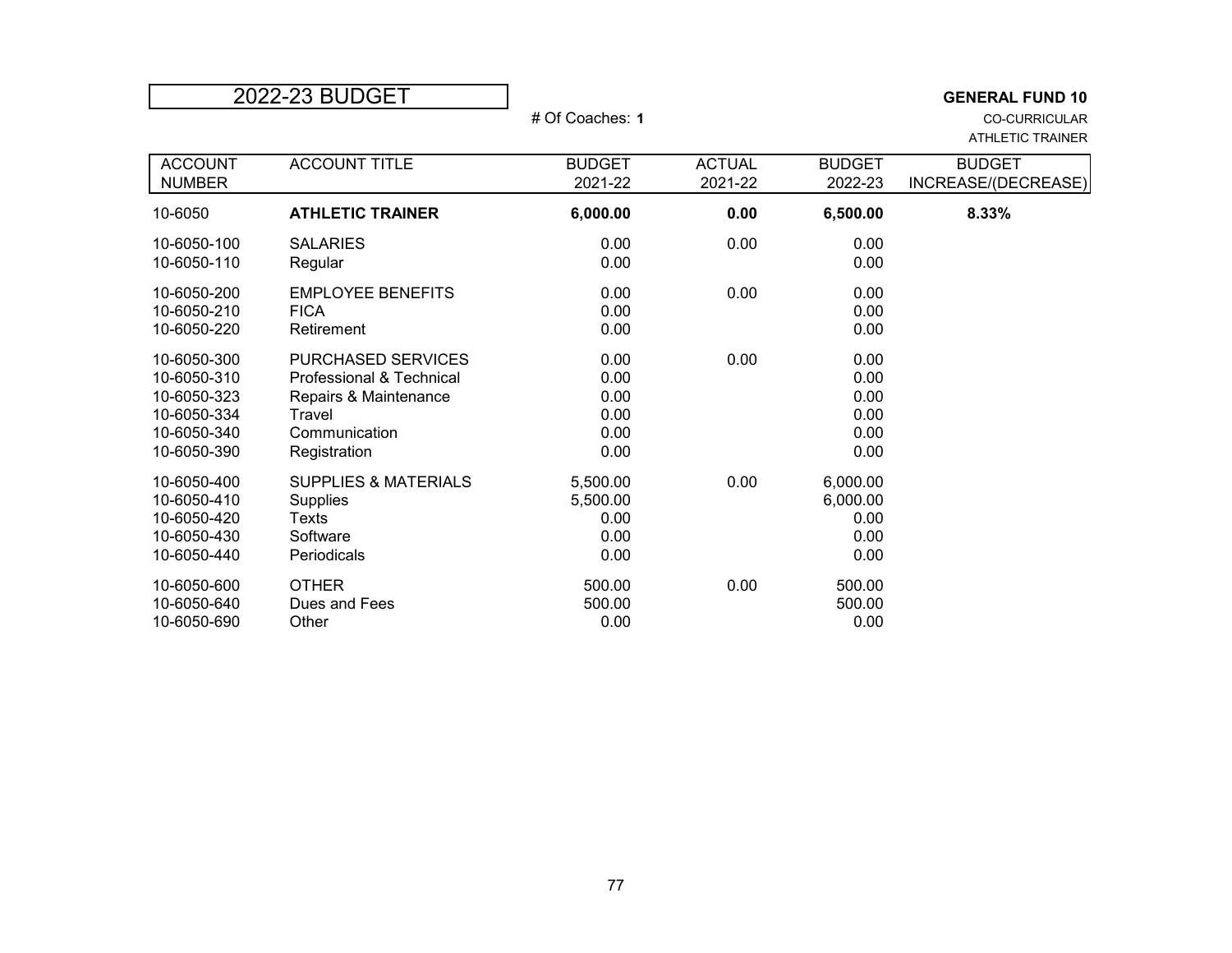| 2022-23 BUDGET |                                 |                 |               |               | <b>GENERAL FUND 10</b> |  |
|----------------|---------------------------------|-----------------|---------------|---------------|------------------------|--|
|                |                                 | # Of Coaches: 1 |               |               | <b>CO-CURRICULAR</b>   |  |
|                |                                 |                 |               |               | <b>WEIGHT TRAINER</b>  |  |
| <b>ACCOUNT</b> | <b>ACCOUNT TITLE</b>            | <b>BUDGET</b>   | <b>ACTUAL</b> | <b>BUDGET</b> | <b>BUDGET</b>          |  |
| <b>NUMBER</b>  |                                 | 2021-22         | 2021-22       | 2022-23       | INCREASE/(DECREASE)    |  |
| 10-6075        | <b>WEIGHT TRAINER</b>           | 22,500.00       | 0.00          | 21,200.00     | $-5.78%$               |  |
| 10-6075-100    | <b>SALARIES</b>                 | 14,800.00       | 0.00          | 15,700.00     |                        |  |
| 10-6075-110    | Regular                         | 14,800.00       |               | 15,700.00     |                        |  |
| 10-6075-200    | <b>EMPLOYEE BENEFITS</b>        | 2,100.00        | 0.00          | 2,200.00      |                        |  |
| 10-6075-210    | <b>FICA</b>                     | 1,200.00        |               | 1,200.00      |                        |  |
| 10-6075-220    | Retirement                      | 900.00          |               | 1,000.00      |                        |  |
| 10-6075-300    | PURCHASED SERVICES              | 2,500.00        | 0.00          | 1,500.00      |                        |  |
| 10-6075-310    | Professional & Technical        | 0.00            |               | 0.00          |                        |  |
| 10-6075-311    | <b>Event Assistants</b>         | 0.00            |               | 0.00          |                        |  |
| 10-6075-323    | Repairs & Maintenance           | 0.00            |               | 0.00          |                        |  |
| 10-6075-334    | Travel                          | 0.00            |               | 0.00          |                        |  |
| 10-6075-340    | Communication                   | 0.00            |               | 0.00          |                        |  |
| 10-6075-390    | Registration                    | 2,500.00        |               | 1,500.00      |                        |  |
| 10-6075-400    | <b>SUPPLIES &amp; MATERIALS</b> | 3,100.00        | 0.00          | 1,800.00      |                        |  |
| 10-6075-410    | Supplies                        | 3,100.00        |               | 1,800.00      |                        |  |
| 10-6075-420    | Texts                           | 0.00            |               | 0.00          |                        |  |
| 10-6075-430    | Software                        | 0.00            |               | 0.00          |                        |  |
| 10-6075-440    | Periodicals                     | 0.00            |               | 0.00          |                        |  |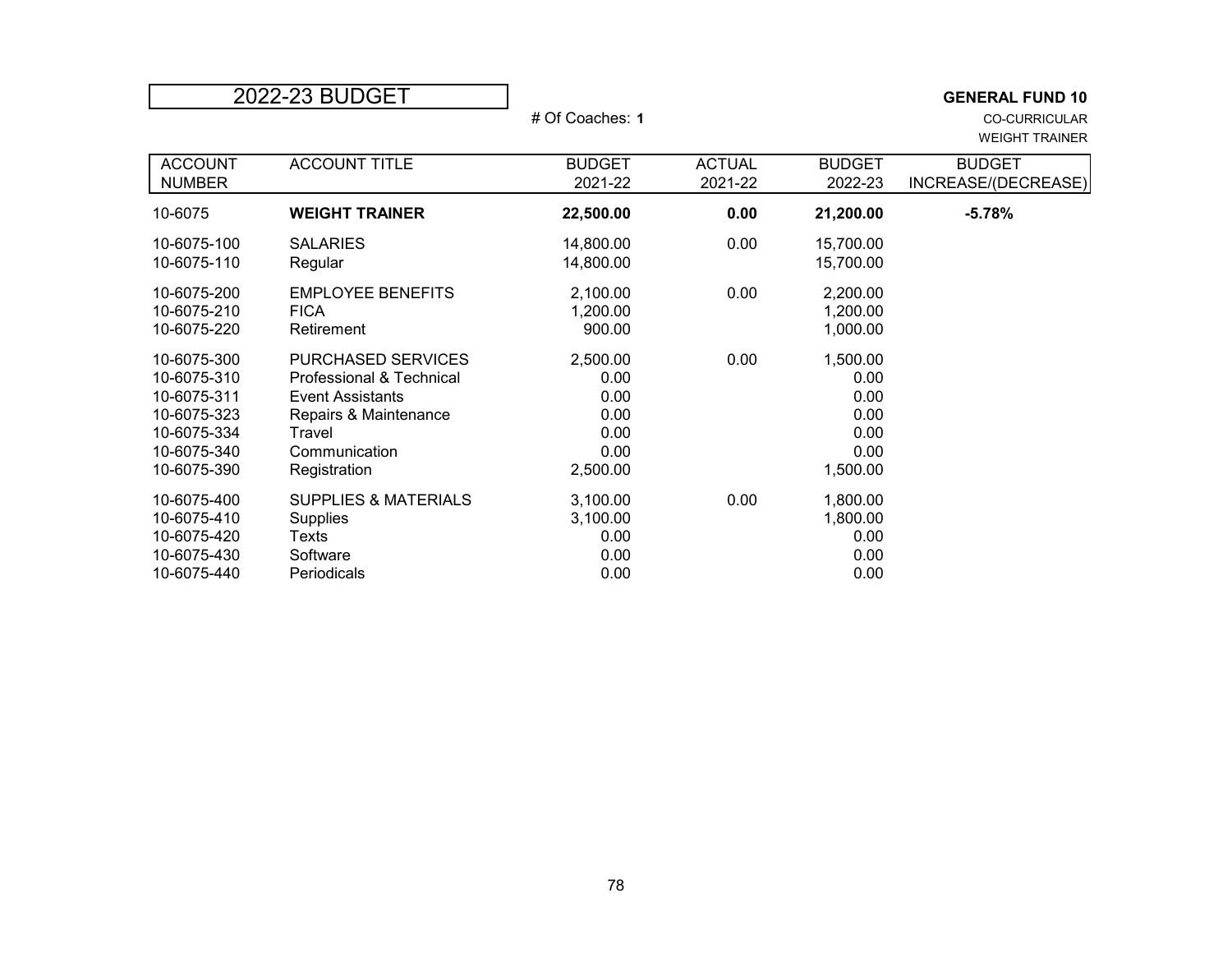| 2022-23 BUDGET |                                 |                  |               | <b>GENERAL FUND 10</b> |                                         |  |
|----------------|---------------------------------|------------------|---------------|------------------------|-----------------------------------------|--|
|                |                                 | # Of Coaches: 15 |               |                        | <b>CO-CURRICULAR</b><br><b>FOOTBALL</b> |  |
| <b>ACCOUNT</b> | <b>ACCOUNT TITLE</b>            | <b>BUDGET</b>    | <b>ACTUAL</b> | <b>BUDGET</b>          | <b>BUDGET</b>                           |  |
| <b>NUMBER</b>  |                                 | 2021-22          | 2021-22       | 2022-23                | INCREASE/(DECREASE)                     |  |
| 10-6101        | <b>FOOTBALL</b>                 | 117,100.00       | 0.00          | 116,800.00             | $-0.26%$                                |  |
| 10-6101-100    | <b>SALARIES</b>                 | 62,500.00        | 0.00          | 67,500.00              |                                         |  |
| 10-6101-110    | Regular                         | 62,500.00        |               | 67,500.00              |                                         |  |
| 10-6101-200    | <b>EMPLOYEE BENEFITS</b>        | 8,600.00         | 0.00          | 9,300.00               |                                         |  |
| 10-6101-210    | <b>FICA</b>                     | 4,800.00         |               | 5,200.00               |                                         |  |
| 10-6101-220    | Retirement                      | 3,800.00         |               | 4,100.00               |                                         |  |
| 10-6101-300    | PURCHASED SERVICES              | 19,000.00        | 0.00          | 18,000.00              |                                         |  |
| 10-6101-310    | Professional & Technical        | 10,000.00        |               | 10,000.00              |                                         |  |
| 10-6101-311    | <b>Event Assistants</b>         | 2,000.00         |               | 2,000.00               |                                         |  |
| 10-6101-323    | Repairs & Maintenance           | 7,000.00         |               | 6,000.00               |                                         |  |
| 10-6101-334    | Travel                          | 0.00             |               | 0.00                   |                                         |  |
| 10-6101-340    | Communication                   | 0.00             |               | 0.00                   |                                         |  |
| 10-6101-390    | Registration                    | 0.00             |               | 0.00                   |                                         |  |
| 10-6101-400    | <b>SUPPLIES &amp; MATERIALS</b> | 27,000.00        | 0.00          | 22,000.00              |                                         |  |
| 10-6101-410    | Supplies                        | 27,000.00        |               | 22,000.00              |                                         |  |
| 10-6101-420    | Texts                           | 0.00             |               | 0.00                   |                                         |  |
| 10-6101-430    | Software                        | 0.00             |               | 0.00                   |                                         |  |
| 10-6101-440    | Periodicals                     | 0.00             |               | 0.00                   |                                         |  |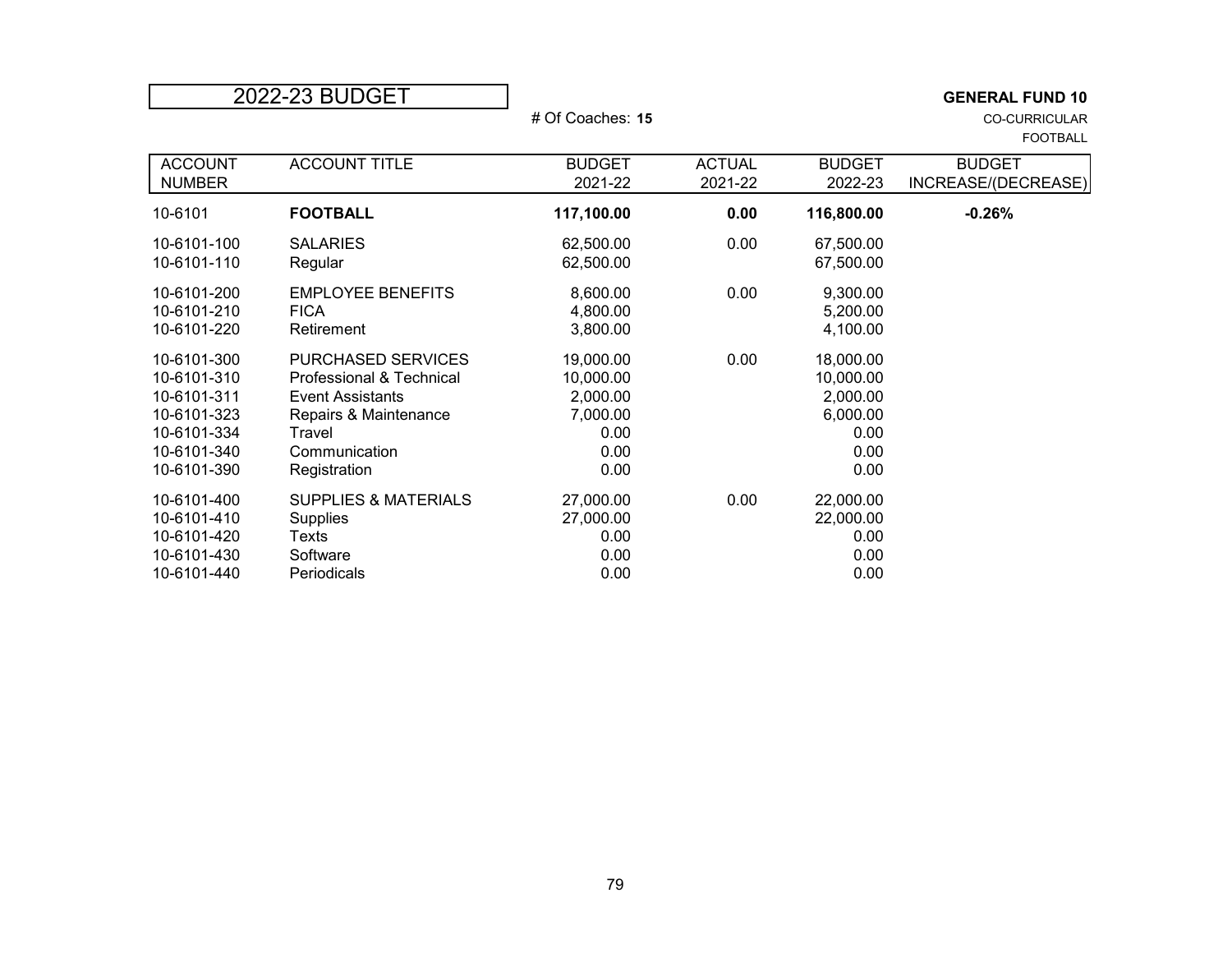| 2022-23 BUDGET |                                 |                 |               |               | <b>GENERAL FUND 10</b> |
|----------------|---------------------------------|-----------------|---------------|---------------|------------------------|
|                |                                 | # Of Coaches: 8 |               |               | <b>CO-CURRICULAR</b>   |
|                |                                 |                 |               |               | <b>BOYS BASKETBALL</b> |
| <b>ACCOUNT</b> | <b>ACCOUNT TITLE</b>            | <b>BUDGET</b>   | <b>ACTUAL</b> | <b>BUDGET</b> | <b>BUDGET</b>          |
| <b>NUMBER</b>  |                                 | 2021-22         | 2021-22       | 2022-23       | INCREASE/(DECREASE)    |
| 10-6102        | <b>BOYS BASKETBALL</b>          | 62,700.00       | 0.00          | 63,300.00     | 0.96%                  |
| 10-6102-100    | <b>SALARIES</b>                 | 34,000.00       | 0.00          | 34,600.00     |                        |
| 10-6102-110    | Regular                         | 34,000.00       |               | 34,600.00     |                        |
| 10-6102-200    | <b>EMPLOYEE BENEFITS</b>        | 4,700.00        | 0.00          | 5,000.00      |                        |
| 10-6102-210    | <b>FICA</b>                     | 2,700.00        |               | 2,800.00      |                        |
| 10-6102-220    | Retirement                      | 2,000.00        |               | 2,200.00      |                        |
| 10-6102-300    | PURCHASED SERVICES              | 17,500.00       | 0.00          | 19,500.00     |                        |
| 10-6102-310    | Professional & Technical        | 12,000.00       |               | 13,500.00     |                        |
| 10-6102-311    | <b>Event Assistants</b>         | 3,000.00        |               | 3,500.00      |                        |
| 10-6102-323    | Repairs & Maintenance           | 0.00            |               | 0.00          |                        |
| 10-6102-334    | Travel                          | 2,500.00        |               | 2,500.00      |                        |
| 10-6102-340    | Communication                   | 0.00            |               | 0.00          |                        |
| 10-6102-390    | Registration                    | 0.00            |               | 0.00          |                        |
| 10-6102-400    | <b>SUPPLIES &amp; MATERIALS</b> | 6,500.00        | 0.00          | 4,200.00      |                        |
| 10-6102-410    | Supplies                        | 6,500.00        |               | 4,200.00      |                        |
| 10-6102-420    | Texts                           | 0.00            |               | 0.00          |                        |
| 10-6102-430    | Software                        | 0.00            |               | 0.00          |                        |
| 10-6102-440    | Periodicals                     | 0.00            |               | 0.00          |                        |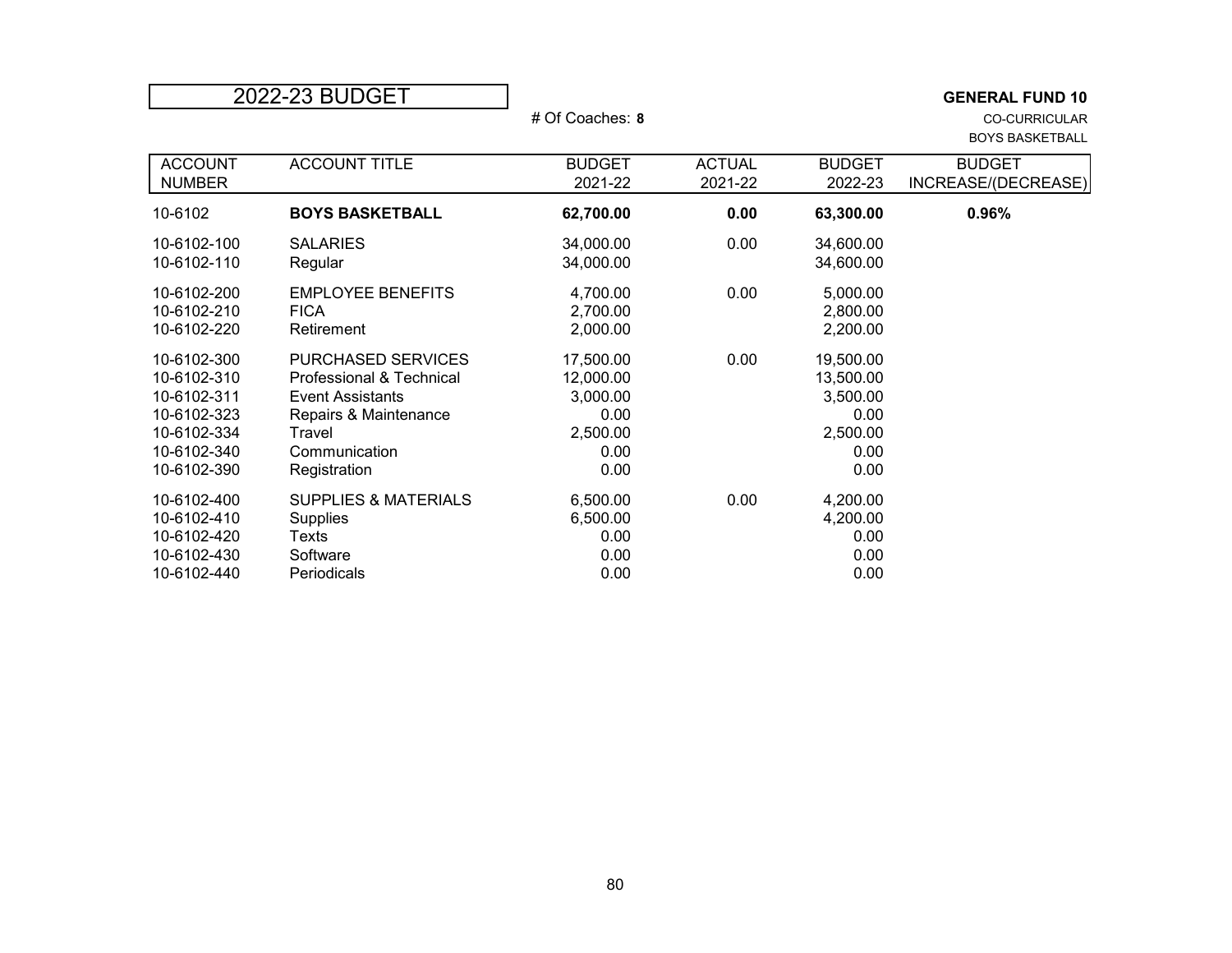|                | 2022-23 BUDGET                  |                 |               |               | <b>GENERAL FUND 10</b> |
|----------------|---------------------------------|-----------------|---------------|---------------|------------------------|
|                |                                 | # Of Coaches: 5 |               |               | <b>CO-CURRICULAR</b>   |
|                |                                 |                 |               |               | <b>WRESTLING</b>       |
| <b>ACCOUNT</b> | <b>ACCOUNT TITLE</b>            | <b>BUDGET</b>   | <b>ACTUAL</b> | <b>BUDGET</b> | <b>BUDGET</b>          |
| <b>NUMBER</b>  |                                 | 2021-22         | 2021-22       | 2022-23       | INCREASE/(DECREASE)    |
| 10-6104        | <b>WRESTLING</b>                | 31,900.00       | 0.00          | 44,300.00     | 38.87%                 |
| 10-6104-100    | <b>SALARIES</b>                 | 17,600.00       | 0.00          | 23,500.00     |                        |
| 10-6104-110    | Regular                         | 17,600.00       |               | 23,500.00     |                        |
| 10-6104-200    | <b>EMPLOYEE BENEFITS</b>        | 2,400.00        | 0.00          | 3,000.00      |                        |
| 10-6104-210    | <b>FICA</b>                     | 1,400.00        |               | 1,900.00      |                        |
| 10-6104-220    | Retirement                      | 1,000.00        |               | 1,100.00      |                        |
| 10-6104-300    | PURCHASED SERVICES              | 7,300.00        | 0.00          | 8,800.00      |                        |
| 10-6104-310    | Professional & Technical        | 5,000.00        |               | 4,000.00      |                        |
| 10-6104-311    | <b>Event Assistants</b>         | 1,000.00        |               | 1,000.00      |                        |
| 10-6104-323    | Repairs & Maintenance           | 0.00            |               | 0.00          |                        |
| 10-6104-334    | Travel                          | 1,000.00        |               | 3,500.00      |                        |
| 10-6104-340    | Communication                   | 0.00            |               | 0.00          |                        |
| 10-6104-390    | Registration                    | 300.00          |               | 300.00        |                        |
| 10-6104-400    | <b>SUPPLIES &amp; MATERIALS</b> | 4,600.00        | 0.00          | 9,000.00      |                        |
| 10-6104-410    | Supplies                        | 4,600.00        |               | 9,000.00      |                        |
| 10-6104-420    | Texts                           | 0.00            |               | 0.00          |                        |
| 10-6104-430    | Software                        | 0.00            |               | 0.00          |                        |
| 10-6104-440    | Periodicals                     | 0.00            |               | 0.00          |                        |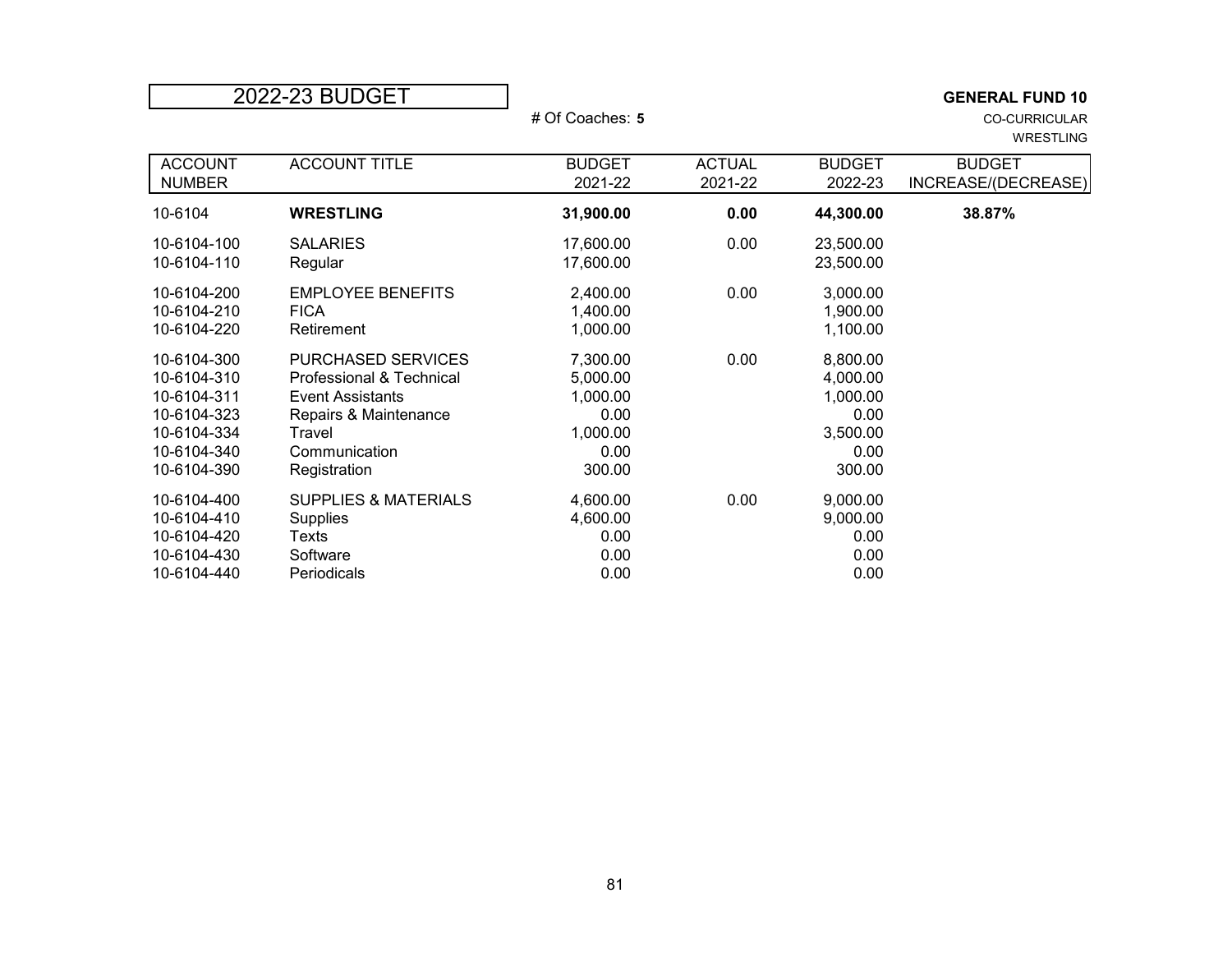| 2022-23 BUDGET |                                 |                 | <b>GENERAL FUND 10</b> |               |                      |
|----------------|---------------------------------|-----------------|------------------------|---------------|----------------------|
|                |                                 | # Of Coaches: 2 |                        |               | <b>CO-CURRICULAR</b> |
|                |                                 |                 |                        |               | <b>BOYS TENNIS</b>   |
| <b>ACCOUNT</b> | <b>ACCOUNT TITLE</b>            | <b>BUDGET</b>   | <b>ACTUAL</b>          | <b>BUDGET</b> | <b>BUDGET</b>        |
| <b>NUMBER</b>  |                                 | 2021-22         | 2021-22                | 2022-23       | INCREASE/(DECREASE)  |
| 10-6105        | <b>BOYS TENNIS</b>              | 14,400.00       | 0.00                   | 13,000.00     | $-9.72%$             |
| 10-6105-100    | <b>SALARIES</b>                 | 8,500.00        | 0.00                   | 8,600.00      |                      |
| 10-6105-110    | Regular                         | 8,500.00        |                        | 8,600.00      |                      |
| 10-6105-200    | <b>EMPLOYEE BENEFITS</b>        | 1,100.00        | 0.00                   | 1,100.00      |                      |
| 10-6105-210    | <b>FICA</b>                     | 600.00          |                        | 600.00        |                      |
| 10-6105-220    | Retirement                      | 500.00          |                        | 500.00        |                      |
| 10-6105-300    | PURCHASED SERVICES              | 4,000.00        | 0.00                   | 2,500.00      |                      |
| 10-6105-310    | Professional & Technical        | 0.00            |                        | 0.00          |                      |
| 10-6105-311    | <b>Event Assistants</b>         | 0.00            |                        | 0.00          |                      |
| 10-6105-323    | Repairs & Maintenance           | 0.00            |                        | 0.00          |                      |
| 10-6105-334    | Travel                          | 4,000.00        |                        | 2,500.00      |                      |
| 10-6105-340    | Communication                   | 0.00            |                        | 0.00          |                      |
| 10-6105-390    | Registration                    | 0.00            |                        | 0.00          |                      |
| 10-6105-400    | <b>SUPPLIES &amp; MATERIALS</b> | 800.00          | 0.00                   | 800.00        |                      |
| 10-6105-410    | Supplies                        | 800.00          |                        | 800.00        |                      |
| 10-6105-420    | Texts                           | 0.00            |                        | 0.00          |                      |
| 10-6105-430    | Software                        | 0.00            |                        | 0.00          |                      |
| 10-6105-440    | Periodicals                     | 0.00            |                        | 0.00          |                      |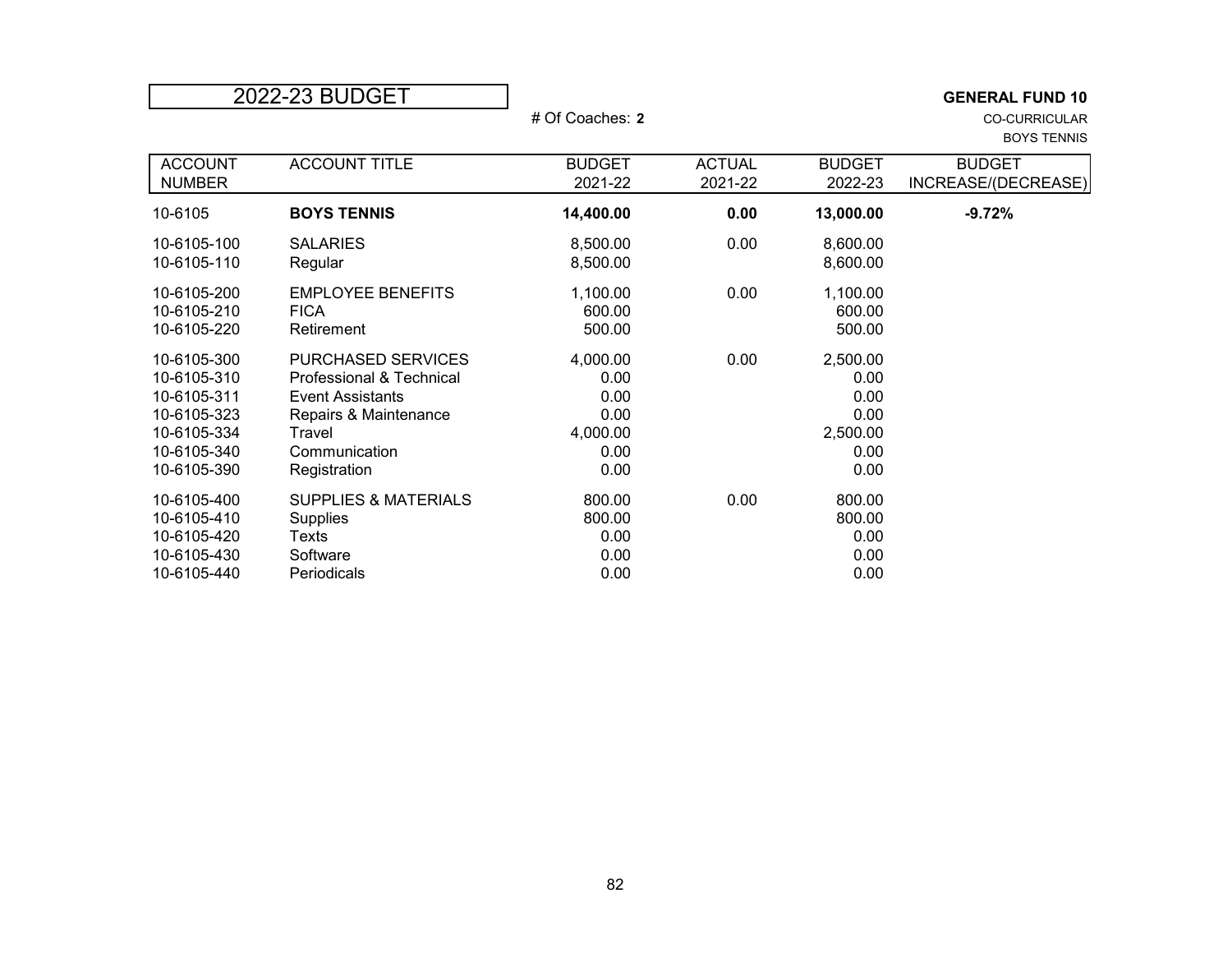| 2022-23 BUDGET |                                 |                 | <b>GENERAL FUND 10</b> |               |                      |
|----------------|---------------------------------|-----------------|------------------------|---------------|----------------------|
|                |                                 | # Of Coaches: 2 |                        |               | <b>CO-CURRICULAR</b> |
|                |                                 |                 |                        |               | <b>BOYS GOLF</b>     |
| <b>ACCOUNT</b> | <b>ACCOUNT TITLE</b>            | <b>BUDGET</b>   | <b>ACTUAL</b>          | <b>BUDGET</b> | <b>BUDGET</b>        |
| <b>NUMBER</b>  |                                 | 2021-22         | 2021-22                | 2022-23       | INCREASE/(DECREASE)  |
| 10-6106        | <b>BOYS GOLF</b>                | 13,500.00       | 0.00                   | 12,900.00     | $-4.44%$             |
| 10-6106-100    | <b>SALARIES</b>                 | 9,000.00        | 0.00                   | 8,200.00      |                      |
| 10-6106-110    | Regular                         | 9,000.00        |                        | 8,200.00      |                      |
| 10-6106-200    | <b>EMPLOYEE BENEFITS</b>        | 1,300.00        | 0.00                   | 1,100.00      |                      |
| 10-6106-210    | <b>FICA</b>                     | 700.00          |                        | 600.00        |                      |
| 10-6106-220    | Retirement                      | 600.00          |                        | 500.00        |                      |
| 10-6106-300    | PURCHASED SERVICES              | 1,400.00        | 0.00                   | 1,600.00      |                      |
| 10-6106-310    | Professional & Technical        | 0.00            |                        | 0.00          |                      |
| 10-6106-311    | <b>Event Assistants</b>         | 0.00            |                        | 0.00          |                      |
| 10-6106-323    | Repairs & Maintenance           | 0.00            |                        | 0.00          |                      |
| 10-6106-334    | Travel                          | 1,400.00        |                        | 1,500.00      |                      |
| 10-6106-340    | Communication                   | 0.00            |                        | 0.00          |                      |
| 10-6106-390    | Registration                    | 0.00            |                        | 100.00        |                      |
| 10-6106-400    | <b>SUPPLIES &amp; MATERIALS</b> | 1,800.00        | 0.00                   | 2,000.00      |                      |
| 10-6106-410    | Supplies                        | 1,800.00        |                        | 2,000.00      |                      |
| 10-6106-420    | Texts                           | 0.00            |                        | 0.00          |                      |
| 10-6106-430    | Software                        | 0.00            |                        | 0.00          |                      |
| 10-6106-440    | Periodicals                     | 0.00            |                        | 0.00          |                      |

г

83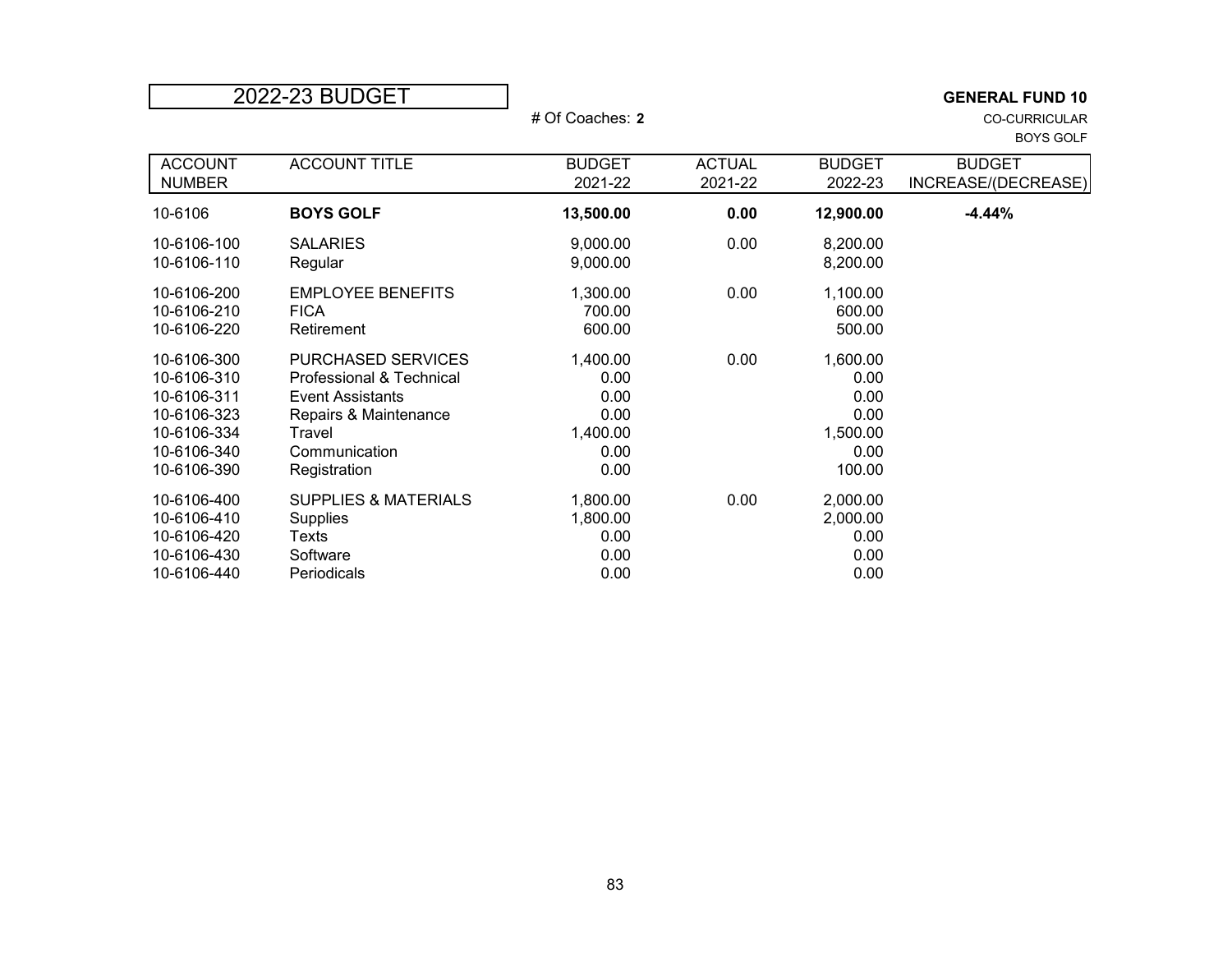|                | 2022-23 BUDGET                  |                 |               |               | <b>GENERAL FUND 10</b> |
|----------------|---------------------------------|-----------------|---------------|---------------|------------------------|
|                |                                 | # Of Coaches: 2 |               |               | <b>CO-CURRICULAR</b>   |
|                |                                 |                 |               |               | <b>BOYS SOCCER</b>     |
| <b>ACCOUNT</b> | <b>ACCOUNT TITLE</b>            | <b>BUDGET</b>   | <b>ACTUAL</b> | <b>BUDGET</b> | <b>BUDGET</b>          |
| <b>NUMBER</b>  |                                 | 2021-22         | 2021-22       | 2022-23       | INCREASE/(DECREASE)    |
| 10-6108        | <b>BOYS SOCCER</b>              | 17,200.00       | 0.00          | 20,300.00     | 18.02%                 |
| 10-6108-100    | <b>SALARIES</b>                 | 9,500.00        | 0.00          | 9,700.00      |                        |
| 10-6108-110    | Regular                         | 9,500.00        |               | 9,700.00      |                        |
| 10-6108-200    | <b>EMPLOYEE BENEFITS</b>        | 900.00          | 0.00          | 800.00        |                        |
| 10-6108-210    | <b>FICA</b>                     | 800.00          |               | 700.00        |                        |
| 10-6108-220    | Retirement                      | 100.00          |               | 100.00        |                        |
| 10-6108-300    | <b>PURCHASED SERVICES</b>       | 4,000.00        | 0.00          | 4,500.00      |                        |
| 10-6108-310    | Professional & Technical        | 3,500.00        |               | 4,000.00      |                        |
| 10-6108-311    | <b>Event Assistants</b>         | 500.00          |               | 500.00        |                        |
| 10-6108-323    | Repairs & Maintenance           | 0.00            |               | 0.00          |                        |
| 10-6108-334    | Travel                          | 0.00            |               | 0.00          |                        |
| 10-6108-340    | Communication                   | 0.00            |               | 0.00          |                        |
| 10-6108-390    | Registration                    | 0.00            |               | 0.00          |                        |
| 10-6108-400    | <b>SUPPLIES &amp; MATERIALS</b> | 2,800.00        | 0.00          | 5,300.00      |                        |
| 10-6108-410    | <b>Supplies</b>                 | 2,800.00        |               | 5,300.00      |                        |
| 10-6108-420    | Texts                           | 0.00            |               | 0.00          |                        |
| 10-6108-430    | Software                        | 0.00            |               | 0.00          |                        |
| 10-6106-440    | Periodicals                     | 0.00            |               | 0.00          |                        |

### 84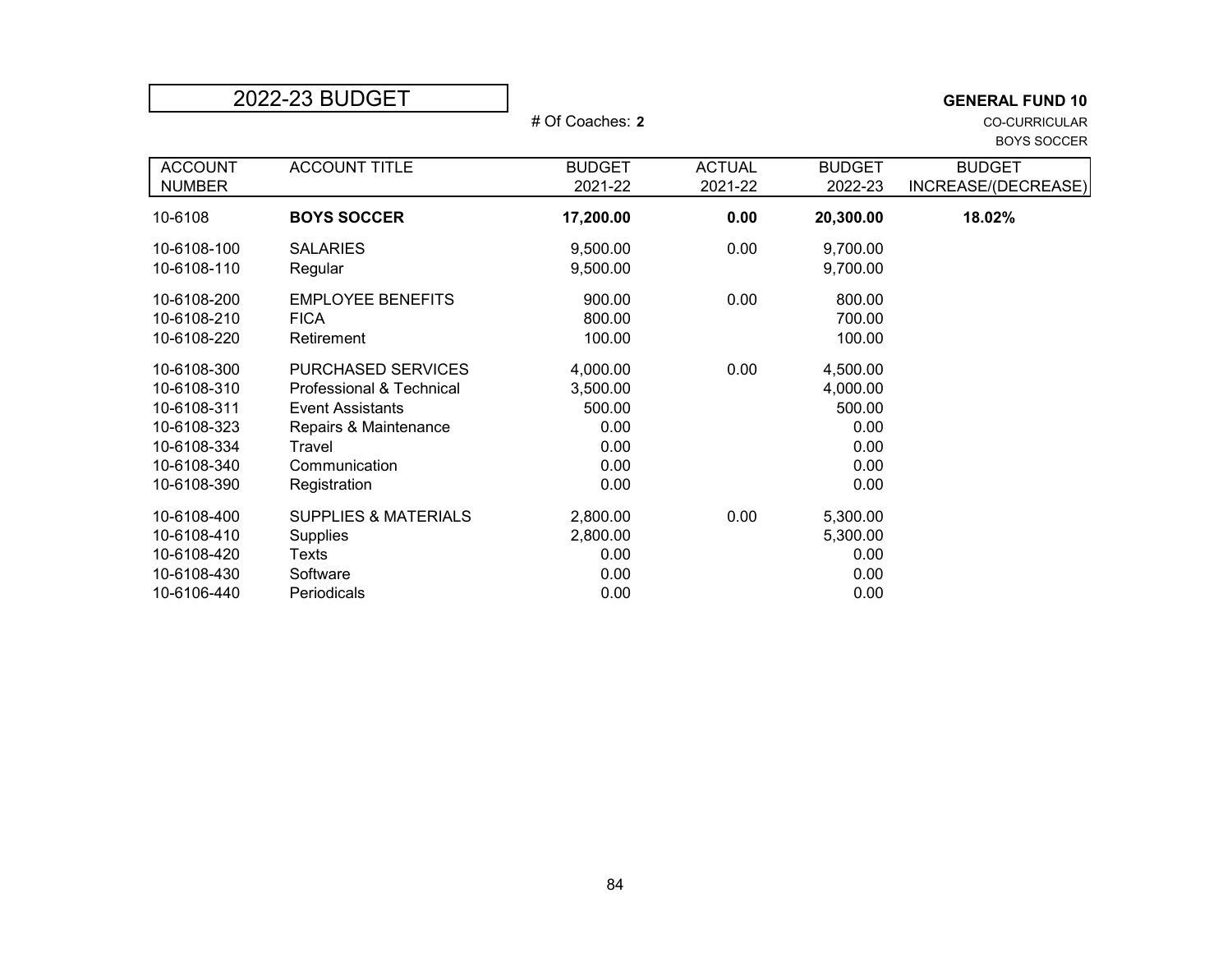| 2022-23 BUDGET                                                                                        |                                                                                                                                                      |                                                                        |                          |                                                                        | <b>GENERAL FUND 10</b>                          |
|-------------------------------------------------------------------------------------------------------|------------------------------------------------------------------------------------------------------------------------------------------------------|------------------------------------------------------------------------|--------------------------|------------------------------------------------------------------------|-------------------------------------------------|
|                                                                                                       |                                                                                                                                                      | # Of Coaches: 8                                                        |                          |                                                                        | <b>CO-CURRICULAR</b><br><b>GIRLS BASKETBALL</b> |
| <b>ACCOUNT</b><br><b>NUMBER</b>                                                                       | <b>ACCOUNT TITLE</b>                                                                                                                                 | <b>BUDGET</b><br>2021-22                                               | <b>ACTUAL</b><br>2021-22 | <b>BUDGET</b><br>2022-23                                               | <b>BUDGET</b><br>INCREASE/(DECREASE)            |
| 10-6201                                                                                               | <b>GIRLS BASKETBALL</b>                                                                                                                              | 57,400.00                                                              | 0.00                     | 61,200.00                                                              | 6.62%                                           |
| 10-6201-100<br>10-6201-110                                                                            | <b>SALARIES</b><br>Regular                                                                                                                           | 32,000.00<br>32,000.00                                                 | 0.00                     | 33,600.00<br>33,600.00                                                 |                                                 |
| 10-6201-200<br>10-6201-210<br>10-6201-220                                                             | <b>EMPLOYEE BENEFITS</b><br><b>FICA</b><br>Retirement                                                                                                | 4,800.00<br>2,700.00<br>2,100.00                                       | 0.00                     | 4,800.00<br>2,700.00<br>2,100.00                                       |                                                 |
| 10-6201-300<br>10-6201-310<br>10-6201-311<br>10-6201-323<br>10-6201-334<br>10-6201-340<br>10-6201-390 | <b>PURCHASED SERVICES</b><br>Professional & Technical<br><b>Event Assistants</b><br>Repairs & Maintenance<br>Travel<br>Communication<br>Registration | 15,500.00<br>10,000.00<br>3,000.00<br>0.00<br>2,500.00<br>0.00<br>0.00 | 0.00                     | 18,500.00<br>12,500.00<br>3,500.00<br>0.00<br>2,500.00<br>0.00<br>0.00 |                                                 |
| 10-6201-400<br>10-6201-410<br>10-6201-420<br>10-6201-430<br>10-6201-440                               | <b>SUPPLIES &amp; MATERIALS</b><br>Supplies<br>Texts<br>Software<br>Periodicals                                                                      | 5,100.00<br>5,100.00<br>0.00<br>0.00<br>0.00                           | 0.00                     | 4,300.00<br>4,300.00<br>0.00<br>0.00<br>0.00                           |                                                 |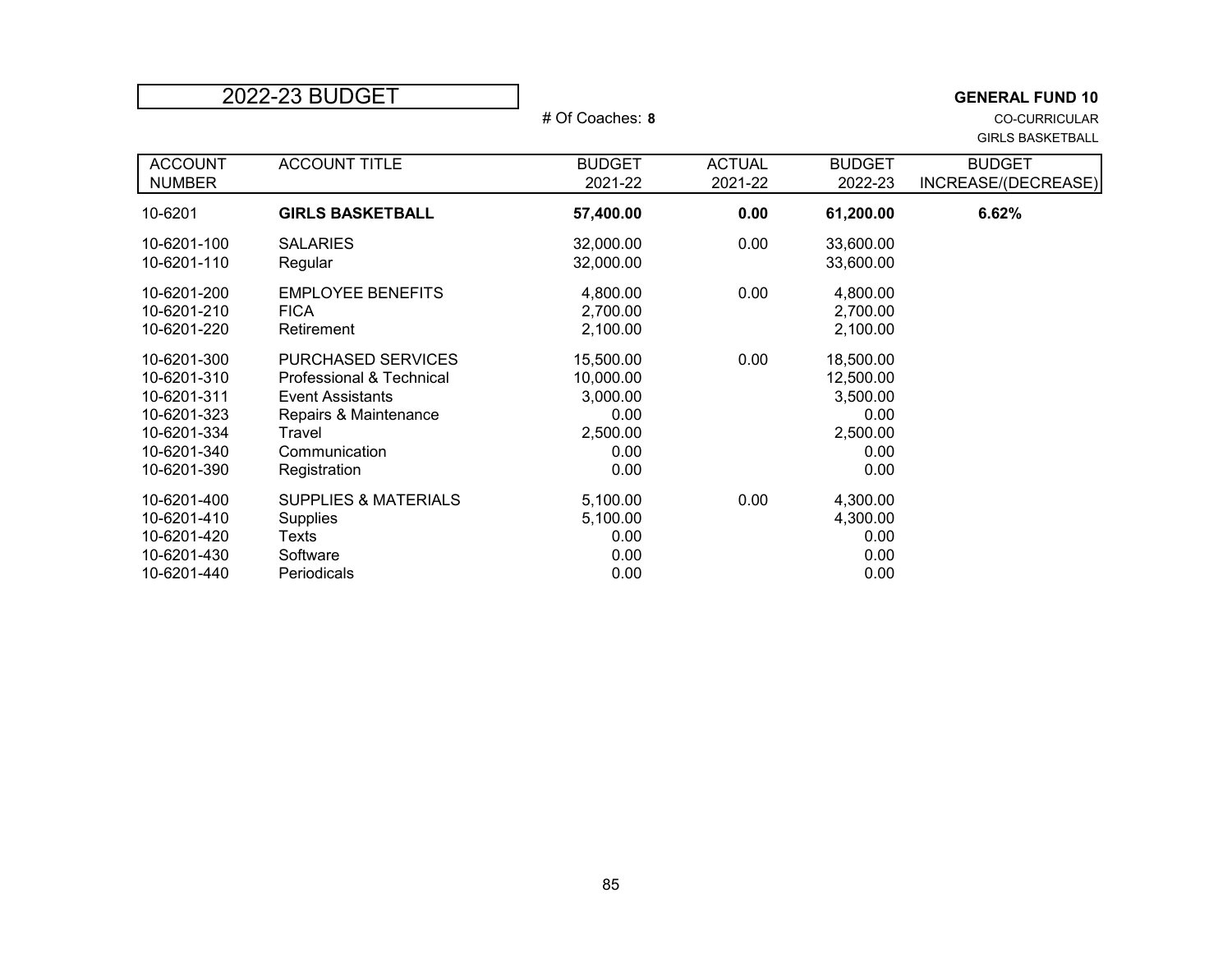| 2022-23 BUDGET                                                                                        |                                                                                                                                               |                                                                    |                          |                                                                    | <b>GENERAL FUND 10</b>                        |
|-------------------------------------------------------------------------------------------------------|-----------------------------------------------------------------------------------------------------------------------------------------------|--------------------------------------------------------------------|--------------------------|--------------------------------------------------------------------|-----------------------------------------------|
|                                                                                                       |                                                                                                                                               | # Of Coaches: 3                                                    |                          |                                                                    | <b>CO-CURRICULAR</b><br><b>GIRLS SOFTBALL</b> |
| <b>ACCOUNT</b><br><b>NUMBER</b>                                                                       | <b>ACCOUNT TITLE</b>                                                                                                                          | <b>BUDGET</b><br>2021-22                                           | <b>ACTUAL</b><br>2021-22 | <b>BUDGET</b><br>2022-23                                           | <b>BUDGET</b><br>INCREASE/(DECREASE)          |
| 10-6204                                                                                               | <b>GIRLS SOFTBALL</b>                                                                                                                         | 29,800.00                                                          | 0.00                     | 26,600.00                                                          | $-10.74%$                                     |
| 10-6204-100<br>10-6204-110                                                                            | <b>SALARIES</b><br>Regular                                                                                                                    | 13,500.00<br>13,500.00                                             | 0.00                     | 13,500.00<br>13,500.00                                             |                                               |
| 10-6204-200<br>10-6204-210<br>10-6204-220                                                             | <b>EMPLOYEE BENEFITS</b><br><b>FICA</b><br>Retirement                                                                                         | 1,700.00<br>1,100.00<br>600.00                                     | 0.00                     | 1,800.00<br>1,000.00<br>800.00                                     |                                               |
| 10-6204-300<br>10-6204-310<br>10-6204-311<br>10-6204-323<br>10-6204-334<br>10-6204-340<br>10-6204-390 | PURCHASED SERVICES<br>Professional & Technical<br><b>Event Assistants</b><br>Repairs & Maintenance<br>Travel<br>Communication<br>Registration | 9,300.00<br>7,000.00<br>0.00<br>0.00<br>2,000.00<br>0.00<br>300.00 | 0.00                     | 9,300.00<br>7,000.00<br>0.00<br>0.00<br>2,000.00<br>0.00<br>300.00 |                                               |
| 10-6204-400<br>10-6204-410<br>10-6204-420<br>10-6204-430<br>10-6204-440                               | <b>SUPPLIES &amp; MATERIALS</b><br>Supplies<br>Texts<br>Software<br>Periodicals                                                               | 5,300.00<br>5,300.00<br>0.00<br>0.00<br>0.00                       | 0.00                     | 2,000.00<br>2,000.00<br>0.00<br>0.00<br>0.00                       |                                               |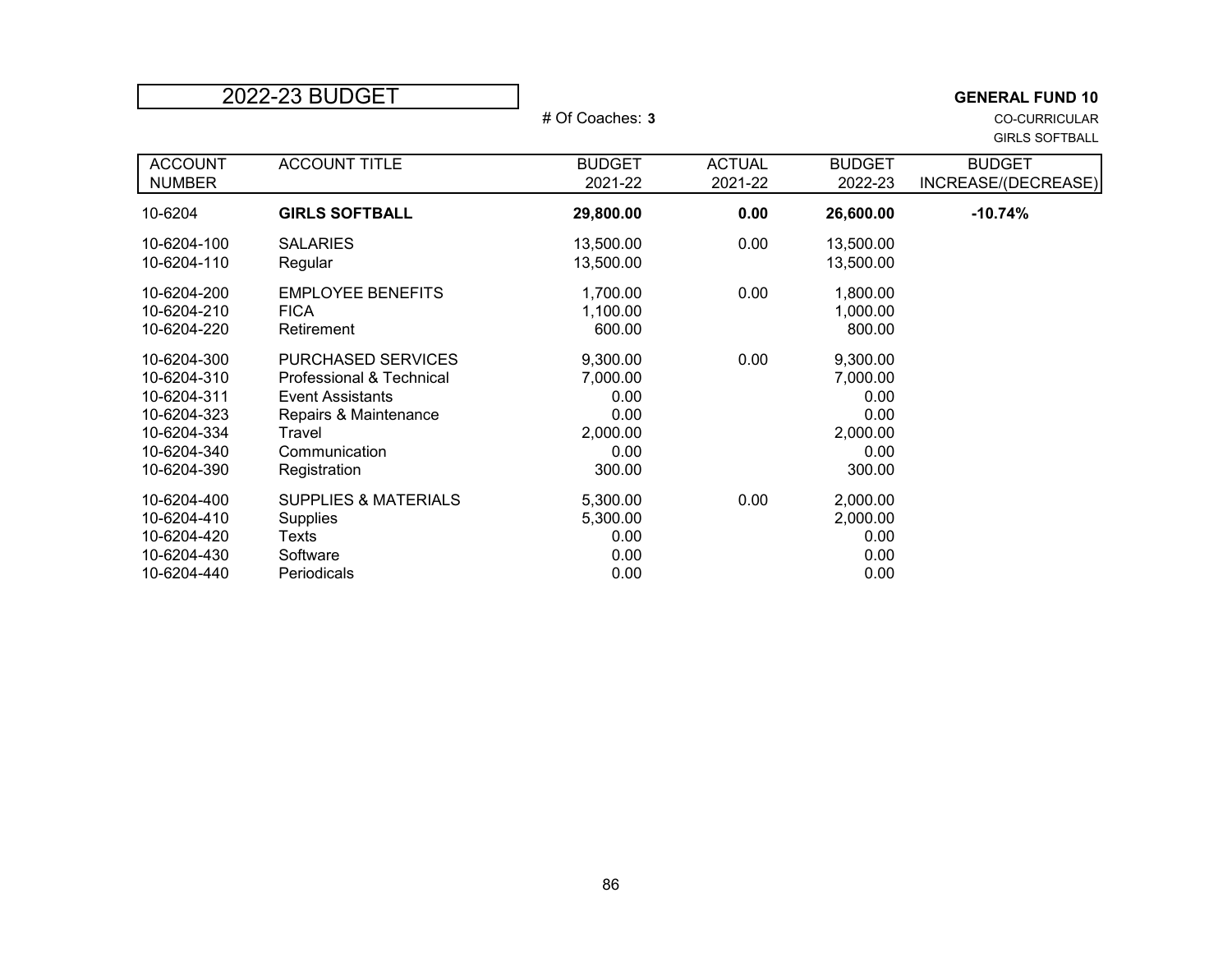|                                                                                                       | 2022-23 BUDGET                                                                                                                                | # Of Coaches: 2                                              |                          |                                                              | <b>GENERAL FUND 10</b><br><b>CO-CURRICULAR</b><br><b>GIRLS TENNIS</b> |
|-------------------------------------------------------------------------------------------------------|-----------------------------------------------------------------------------------------------------------------------------------------------|--------------------------------------------------------------|--------------------------|--------------------------------------------------------------|-----------------------------------------------------------------------|
| <b>ACCOUNT</b><br><b>NUMBER</b>                                                                       | <b>ACCOUNT TITLE</b>                                                                                                                          | <b>BUDGET</b><br>2021-22                                     | <b>ACTUAL</b><br>2021-22 | <b>BUDGET</b><br>2022-23                                     | <b>BUDGET</b><br>INCREASE/(DECREASE)                                  |
| 10-6205                                                                                               | <b>GIRLS TENNIS</b>                                                                                                                           | 12,100.00                                                    | 0.00                     | 14,500.00                                                    | 19.83%                                                                |
| 10-6205-100<br>10-6205-110                                                                            | <b>SALARIES</b><br>Regular                                                                                                                    | 8,500.00<br>8,500.00                                         | 0.00                     | 8,600.00<br>8,600.00                                         |                                                                       |
| 10-6205-200<br>10-6205-210<br>10-6205-220                                                             | <b>EMPLOYEE BENEFITS</b><br><b>FICA</b><br>Retirement                                                                                         | 1,100.00<br>600.00<br>500.00                                 | 0.00                     | 1,100.00<br>600.00<br>500.00                                 |                                                                       |
| 10-6205-300<br>10-6205-310<br>10-6205-311<br>10-6205-323<br>10-6205-334<br>10-6205-340<br>10-6205-390 | PURCHASED SERVICES<br>Professional & Technical<br><b>Event Assistants</b><br>Repairs & Maintenance<br>Travel<br>Communication<br>Registration | 1,000.00<br>0.00<br>0.00<br>0.00<br>1,000.00<br>0.00<br>0.00 | 0.00                     | 4,000.00<br>0.00<br>0.00<br>0.00<br>4,000.00<br>0.00<br>0.00 |                                                                       |
| 10-6205-400<br>10-6205-410<br>10-6205-420<br>10-6205-430<br>10-6205-440                               | <b>SUPPLIES &amp; MATERIALS</b><br>Supplies<br>Texts<br>Software<br>Periodicals                                                               | 1,500.00<br>1,500.00<br>0.00<br>0.00<br>0.00                 | 0.00                     | 800.00<br>800.00<br>0.00<br>0.00<br>0.00                     |                                                                       |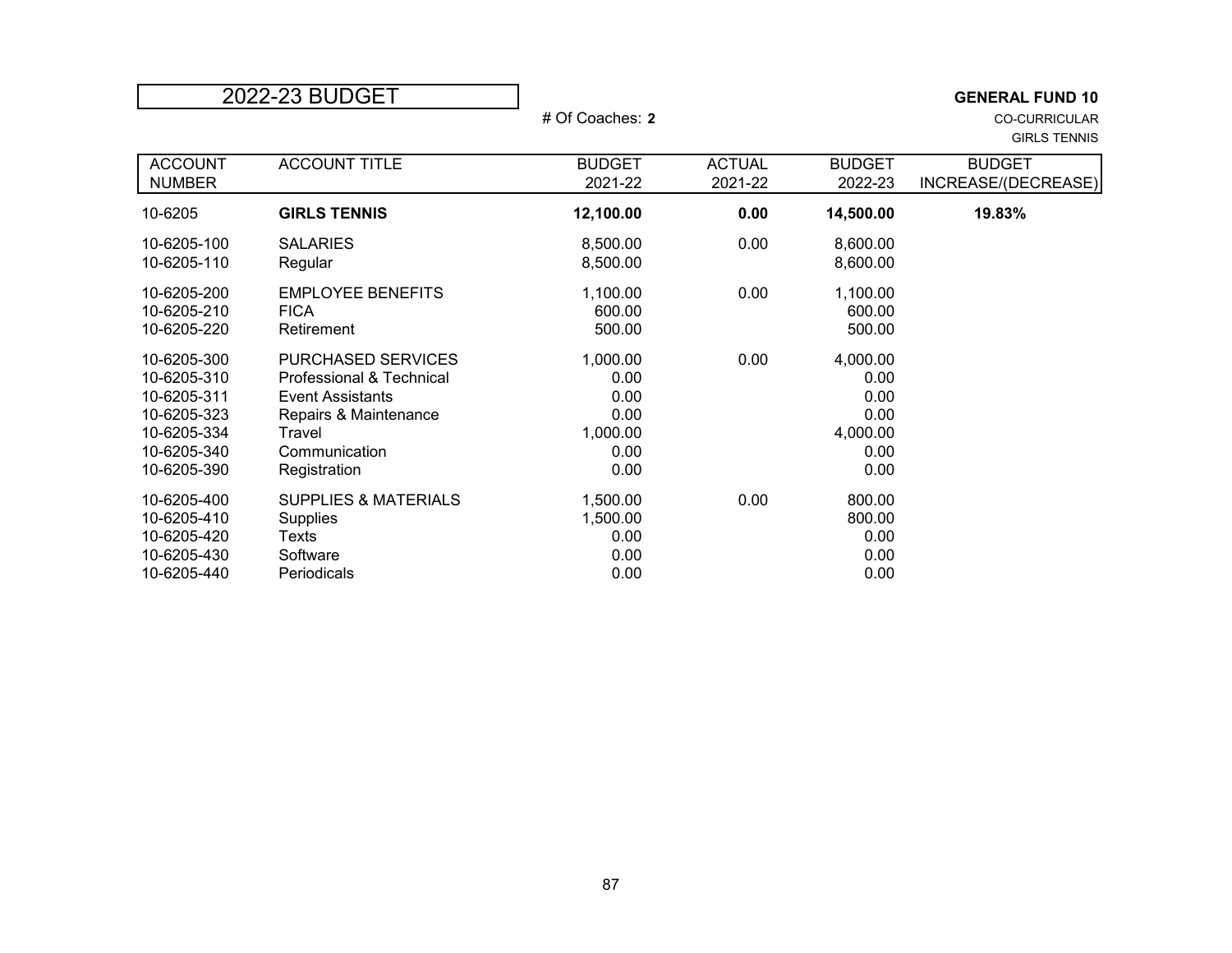| 2022-23 BUDGET                                                                                        |                                                                                                                                               |                                                              |                          |                                                              | <b>GENERAL FUND 10</b>                    |
|-------------------------------------------------------------------------------------------------------|-----------------------------------------------------------------------------------------------------------------------------------------------|--------------------------------------------------------------|--------------------------|--------------------------------------------------------------|-------------------------------------------|
|                                                                                                       |                                                                                                                                               | # Of Coaches: 2                                              |                          |                                                              | <b>CO-CURRICULAR</b><br><b>GIRLS GOLF</b> |
| <b>ACCOUNT</b><br><b>NUMBER</b>                                                                       | <b>ACCOUNT TITLE</b>                                                                                                                          | <b>BUDGET</b><br>2021-22                                     | <b>ACTUAL</b><br>2021-22 | <b>BUDGET</b><br>2022-23                                     | <b>BUDGET</b><br>INCREASE/(DECREASE)      |
| 10-6206                                                                                               | <b>GIRLS GOLF</b>                                                                                                                             | 13,200.00                                                    | 0.00                     | 14,000.00                                                    | 6.06%                                     |
| 10-6206-100<br>10-6206-110                                                                            | <b>SALARIES</b><br>Regular                                                                                                                    | 8,500.00<br>8,500.00                                         | 0.00                     | 9,100.00<br>9,100.00                                         |                                           |
| 10-6206-200<br>10-6206-210<br>10-6206-220                                                             | <b>EMPLOYEE BENEFITS</b><br><b>FICA</b><br>Retirement                                                                                         | 1,200.00<br>700.00<br>500.00                                 | 0.00                     | 1,200.00<br>700.00<br>500.00                                 |                                           |
| 10-6206-300<br>10-6206-310<br>10-6206-311<br>10-6206-323<br>10-6206-334<br>10-6206-340<br>10-6206-390 | PURCHASED SERVICES<br>Professional & Technical<br><b>Event Assistants</b><br>Repairs & Maintenance<br>Travel<br>Communication<br>Registration | 2,000.00<br>0.00<br>0.00<br>0.00<br>2,000.00<br>0.00<br>0.00 | 0.00                     | 1,500.00<br>0.00<br>0.00<br>0.00<br>1,500.00<br>0.00<br>0.00 |                                           |
| 10-6206-400<br>10-6206-410<br>10-6206-420<br>10-6206-430<br>10-6206-440                               | <b>SUPPLIES &amp; MATERIALS</b><br>Supplies<br>Texts<br>Software<br>Periodicals                                                               | 1,500.00<br>1,500.00<br>0.00<br>0.00<br>0.00                 | 0.00                     | 2,200.00<br>2,200.00<br>0.00<br>0.00<br>0.00                 |                                           |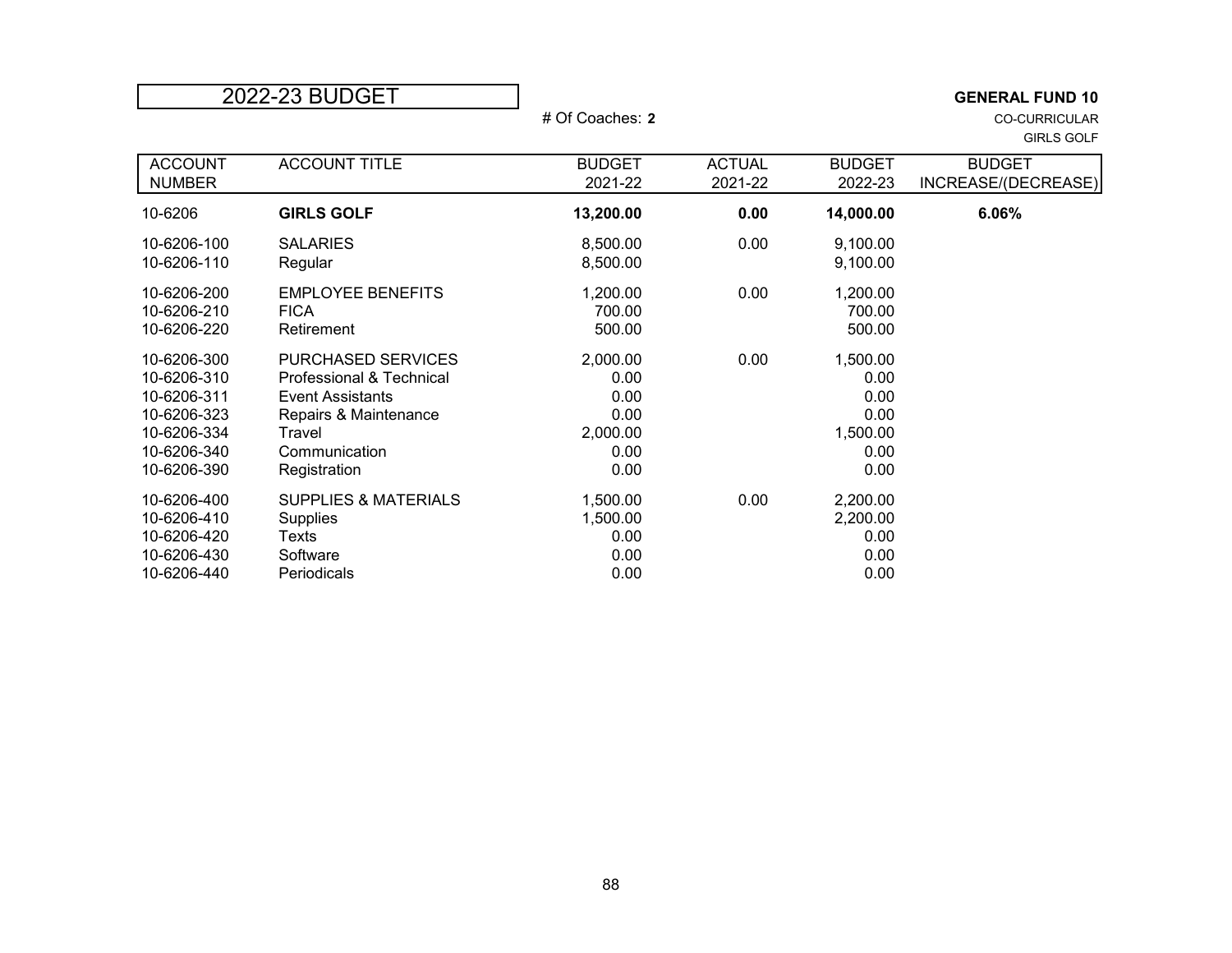|                                                                                                       | 2022-23 BUDGET                                                                                                                                | # Of Coaches: 9                                                            |                          |                                                                            | <b>GENERAL FUND 10</b><br><b>CO-CURRICULAR</b><br>VOLLEYBALL |
|-------------------------------------------------------------------------------------------------------|-----------------------------------------------------------------------------------------------------------------------------------------------|----------------------------------------------------------------------------|--------------------------|----------------------------------------------------------------------------|--------------------------------------------------------------|
| <b>ACCOUNT</b><br><b>NUMBER</b>                                                                       | <b>ACCOUNT TITLE</b>                                                                                                                          | <b>BUDGET</b><br>2021-22                                                   | <b>ACTUAL</b><br>2021-22 | <b>BUDGET</b><br>2022-23                                                   | <b>BUDGET</b><br>INCREASE/(DECREASE)                         |
| 10-6207                                                                                               | <b>VOLLEYBALL</b>                                                                                                                             | 59,700.00                                                                  | 0.00                     | 67,700.00                                                                  | 13.40%                                                       |
| 10-6207-100<br>10-6207-110                                                                            | <b>SALARIES</b><br>Regular                                                                                                                    | 33,000.00<br>33,000.00                                                     | 0.00                     | 36,500.00<br>36,500.00                                                     |                                                              |
| 10-6207-200<br>10-6207-210<br>10-6207-220                                                             | <b>EMPLOYEE BENEFITS</b><br><b>FICA</b><br>Retirement                                                                                         | 4,500.00<br>2,500.00<br>2,000.00                                           | 0.00                     | 5,000.00<br>2,800.00<br>2,200.00                                           |                                                              |
| 10-6207-300<br>10-6207-310<br>10-6207-311<br>10-6207-323<br>10-6207-334<br>10-6207-340<br>10-6207-390 | PURCHASED SERVICES<br>Professional & Technical<br><b>Event Assistants</b><br>Repairs & Maintenance<br>Travel<br>Communication<br>Registration | 18,200.00<br>11,000.00<br>2,000.00<br>1,200.00<br>4,000.00<br>0.00<br>0.00 | 0.00                     | 17,200.00<br>11,000.00<br>2,000.00<br>1,200.00<br>3,000.00<br>0.00<br>0.00 |                                                              |
| 10-6207-400<br>10-6207-410<br>10-6207-420<br>10-6207-430<br>10-6207-440                               | <b>SUPPLIES &amp; MATERIALS</b><br><b>Supplies</b><br>Texts<br>Software<br>Periodicals                                                        | 4,000.00<br>4,000.00<br>0.00<br>0.00<br>0.00                               | 0.00                     | 9,000.00<br>9,000.00<br>0.00<br>0.00<br>0.00                               |                                                              |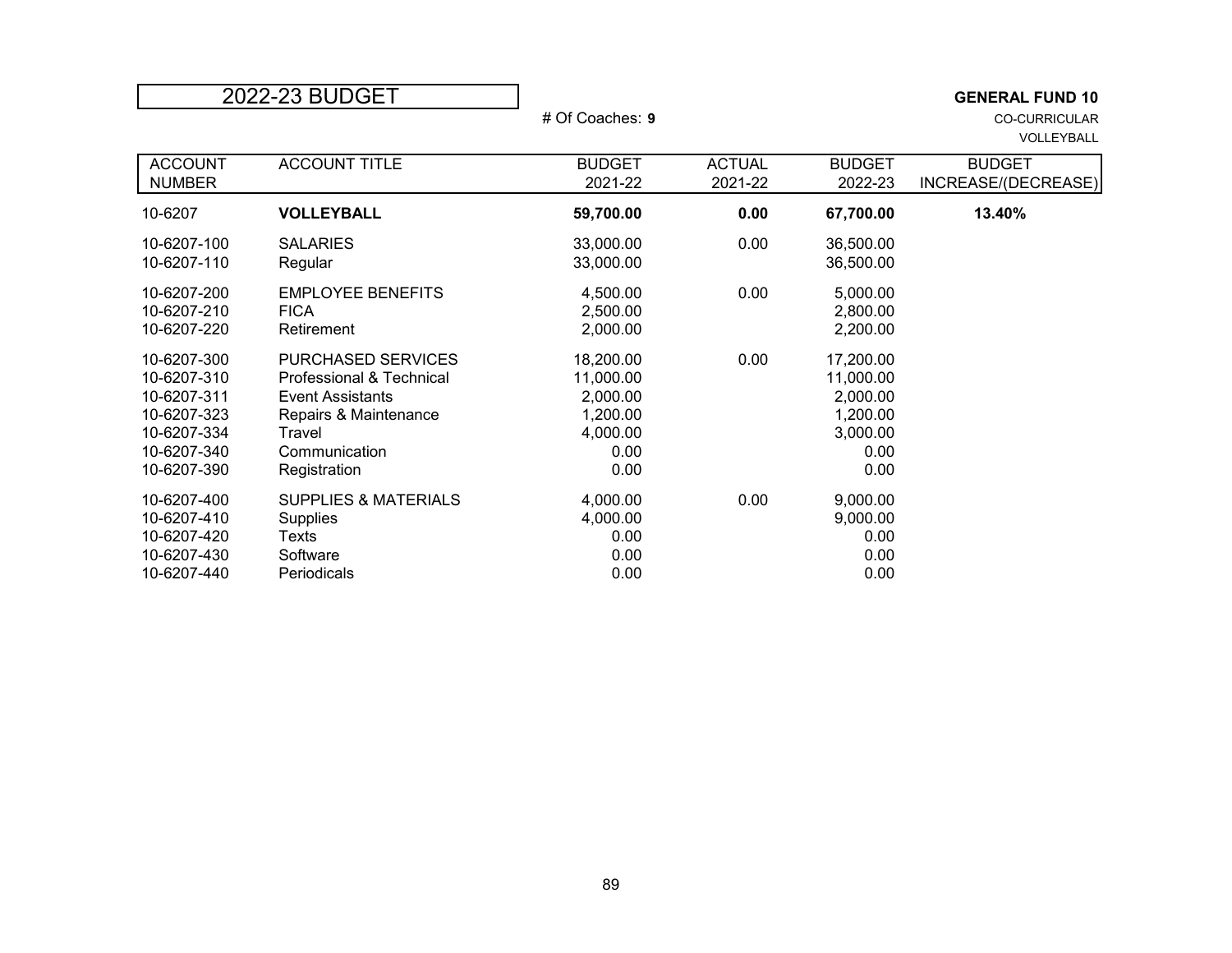|                                                                                                       | 2022-23 BUDGET                                                                                                                                       | # Of Coaches: 2                                                |                          |                                                                | <b>GENERAL FUND 10</b><br><b>CO-CURRICULAR</b><br><b>GIRLS SOCCER</b> |
|-------------------------------------------------------------------------------------------------------|------------------------------------------------------------------------------------------------------------------------------------------------------|----------------------------------------------------------------|--------------------------|----------------------------------------------------------------|-----------------------------------------------------------------------|
| <b>ACCOUNT</b><br><b>NUMBER</b>                                                                       | <b>ACCOUNT TITLE</b>                                                                                                                                 | <b>BUDGET</b><br>2021-22                                       | <b>ACTUAL</b><br>2021-22 | <b>BUDGET</b><br>2022-23                                       | <b>BUDGET</b><br>INCREASE/(DECREASE)                                  |
| 10-6208                                                                                               | <b>GIRLS SOCCER</b>                                                                                                                                  | 20,100.00                                                      | 0.00                     | 16,200.00                                                      | $-19.40%$                                                             |
| 10-6208-100<br>10-6208-110                                                                            | <b>SALARIES</b><br>Regular                                                                                                                           | 9,300.00<br>9,300.00                                           | 0.00                     | 9,100.00<br>9,100.00                                           |                                                                       |
| 10-6208-200<br>10-6208-210<br>10-6208-220                                                             | <b>EMPLOYEE BENEFITS</b><br><b>FICA</b><br>Retirement                                                                                                | 1,300.00<br>700.00<br>600.00                                   | 0.00                     | 1,300.00<br>700.00<br>600.00                                   |                                                                       |
| 10-6208-300<br>10-6208-310<br>10-6208-311<br>10-6208-323<br>10-6208-334<br>10-6208-340<br>10-6208-390 | <b>PURCHASED SERVICES</b><br>Professional & Technical<br><b>Event Assistants</b><br>Repairs & Maintenance<br>Travel<br>Communication<br>Registration | 4,300.00<br>4,000.00<br>300.00<br>0.00<br>0.00<br>0.00<br>0.00 | 0.00                     | 4,500.00<br>4,000.00<br>500.00<br>0.00<br>0.00<br>0.00<br>0.00 |                                                                       |
| 10-6208-400<br>10-6208-410<br>10-6208-420<br>10-6208-430<br>10-6208-440                               | <b>SUPPLIES &amp; MATERIALS</b><br><b>Supplies</b><br>Texts<br>Software<br>Periodicals                                                               | 5,200.00<br>5,200.00<br>0.00<br>0.00<br>0.00                   | 0.00                     | 1,300.00<br>1,300.00<br>0.00<br>0.00<br>0.00                   |                                                                       |

### 90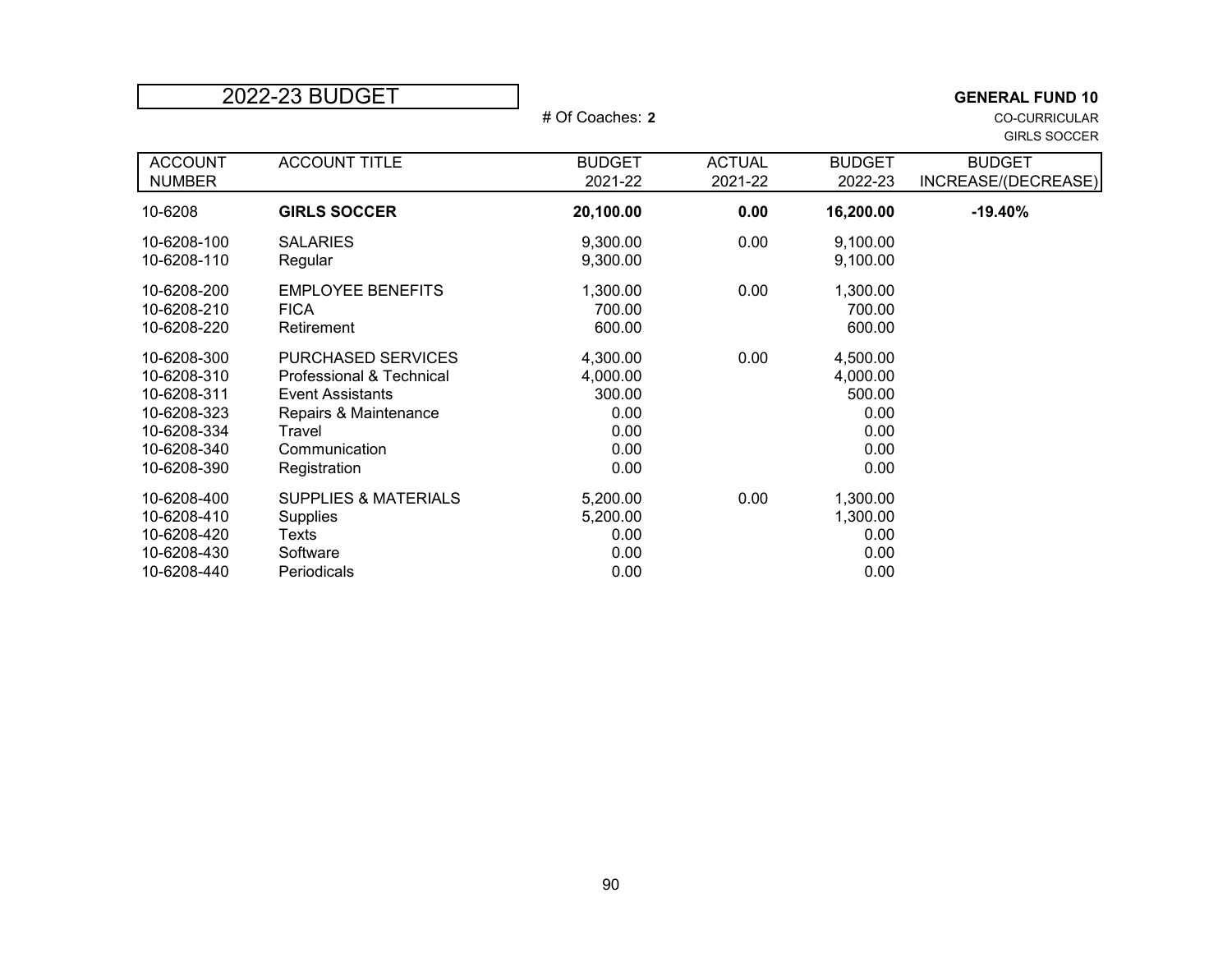|                                                                                                       | 2022-23 BUDGET                                                                                                                                | # Of Coaches: 3                                                  |                          |                                                                    | <b>GENERAL FUND 10</b><br><b>CO-CURRICULAR</b><br><b>CHEERLEADING</b> |
|-------------------------------------------------------------------------------------------------------|-----------------------------------------------------------------------------------------------------------------------------------------------|------------------------------------------------------------------|--------------------------|--------------------------------------------------------------------|-----------------------------------------------------------------------|
| <b>ACCOUNT</b><br><b>NUMBER</b>                                                                       | <b>ACCOUNT TITLE</b>                                                                                                                          | <b>BUDGET</b><br>2021-22                                         | <b>ACTUAL</b><br>2021-22 | <b>BUDGET</b><br>2022-23                                           | <b>BUDGET</b><br>INCREASE/(DECREASE)                                  |
| 10-6209                                                                                               | <b>CHEERLEADING, DANCE TEAM</b>                                                                                                               | 44,000.00                                                        | 0.00                     | 41,300.00                                                          | $-6.14%$                                                              |
| 10-6209-110                                                                                           | <b>SALARIES</b><br>Regular                                                                                                                    | 21,600.00<br>21,600.00                                           | 0.00                     | 22,600.00<br>22,600.00                                             |                                                                       |
| 10-6209-200<br>10-6209-210<br>10-6209-220                                                             | <b>EMPLOYEE BENEFITS</b><br><b>FICA</b><br>Retirement                                                                                         | 2,900.00<br>1,600.00<br>1,300.00                                 | 0.00                     | 3,000.00<br>1,700.00<br>1,300.00                                   |                                                                       |
| 10-6209-300<br>10-6209-310<br>10-6209-311<br>10-6209-323<br>10-6209-334<br>10-6209-340<br>10-6209-390 | PURCHASED SERVICES<br>Professional & Technical<br><b>Event Assistants</b><br>Repairs & Maintenance<br>Travel<br>Communication<br>Registration | 12,500.00<br>12,000.00<br>500.00<br>0.00<br>0.00<br>0.00<br>0.00 | 0.00                     | 11,000.00<br>10,000.00<br>1,000.00<br>0.00<br>0.00<br>0.00<br>0.00 |                                                                       |
| 10-6209-400<br>10-6209-410<br>10-6209-420<br>10-6209-430<br>10-6209-440                               | <b>SUPPLIES &amp; MATERIALS</b><br>Supplies<br>Texts<br>Software<br>Periodicals                                                               | 7,000.00<br>7,000.00<br>0.00<br>0.00<br>0.00                     | 0.00                     | 4,700.00<br>4,700.00<br>0.00<br>0.00<br>0.00                       |                                                                       |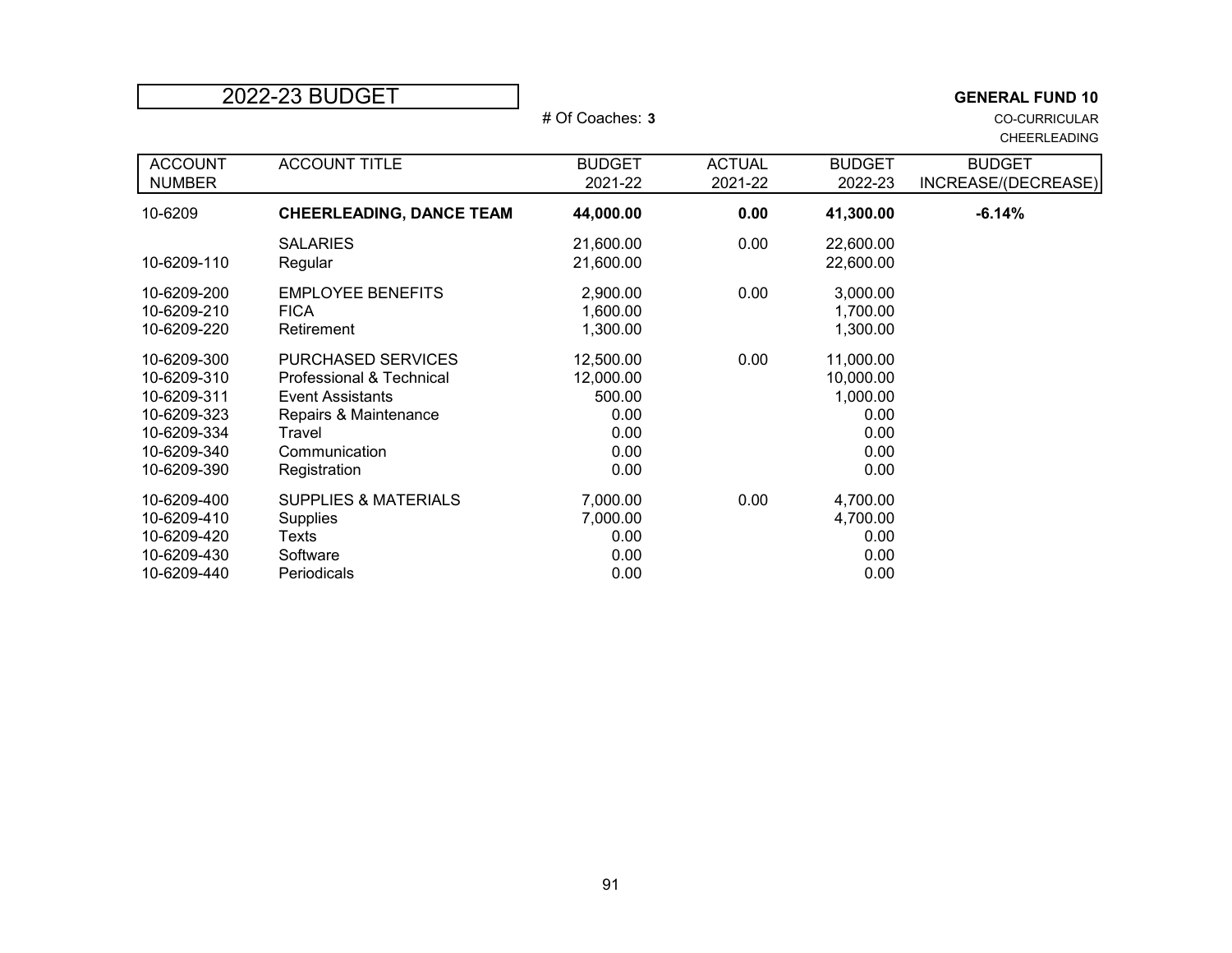## 2022-23 BUDGET **GENERAL FUND 10**

CO-CURRICULAR CO-CURRICULAR TRAVEL

| <b>ACCOUNT</b>                                                                                        | <b>ACCOUNT TITLE</b>                                                                                                                                 | <b>BUDGET</b>                                                  | <b>ACTUAL</b> | <b>BUDGET</b>                                                  | <b>BUDGET</b>       |
|-------------------------------------------------------------------------------------------------------|------------------------------------------------------------------------------------------------------------------------------------------------------|----------------------------------------------------------------|---------------|----------------------------------------------------------------|---------------------|
| <b>NUMBER</b>                                                                                         |                                                                                                                                                      | 2021-22                                                        | 2021-22       | 2022-23                                                        | INCREASE/(DECREASE) |
| 10-6510                                                                                               | <b>CO-CURRICULAR TRAVEL</b>                                                                                                                          | 107,300.00                                                     | 0.00          | 112,300.00                                                     | 4.66%               |
| 10-6510-100<br>10-6510-110                                                                            | <b>SALARIES</b><br>Regular                                                                                                                           | 30,000.00<br>30,000.00                                         | 0.00          | 30,000.00<br>30,000.00                                         |                     |
| 10-6510-200<br>10-6510-210<br>10-6510-220                                                             | <b>EMPLOYEE BENEFITS</b><br><b>FICA</b><br>Retirement                                                                                                | 2,300.00<br>2,300.00<br>0.00                                   | 0.00          | 2,300.00<br>2,300.00<br>0.00                                   |                     |
| 10-6510-300<br>10-6510-310<br>10-6510-311<br>10-6510-323<br>10-6510-334<br>10-6510-340<br>10-6510-390 | <b>PURCHASED SERVICES</b><br>Professional & Technical<br><b>Event Assistants</b><br>Repairs & Maintenance<br>Travel<br>Communication<br>Registration | 75,000.00<br>75,000.00<br>0.00<br>0.00<br>0.00<br>0.00<br>0.00 | 0.00          | 80,000.00<br>80,000.00<br>0.00<br>0.00<br>0.00<br>0.00<br>0.00 |                     |
| 10-6510-400<br>10-6510-410<br>10-6510-420<br>10-6510-430<br>10-6510-440                               | <b>SUPPLIES &amp; MATERIALS</b><br><b>Supplies</b><br>Texts<br>Software<br>Periodicals                                                               | 0.00<br>0.00<br>0.00<br>0.00<br>0.00                           | 0.00          | 0.00<br>0.00<br>0.00<br>0.00<br>0.00                           |                     |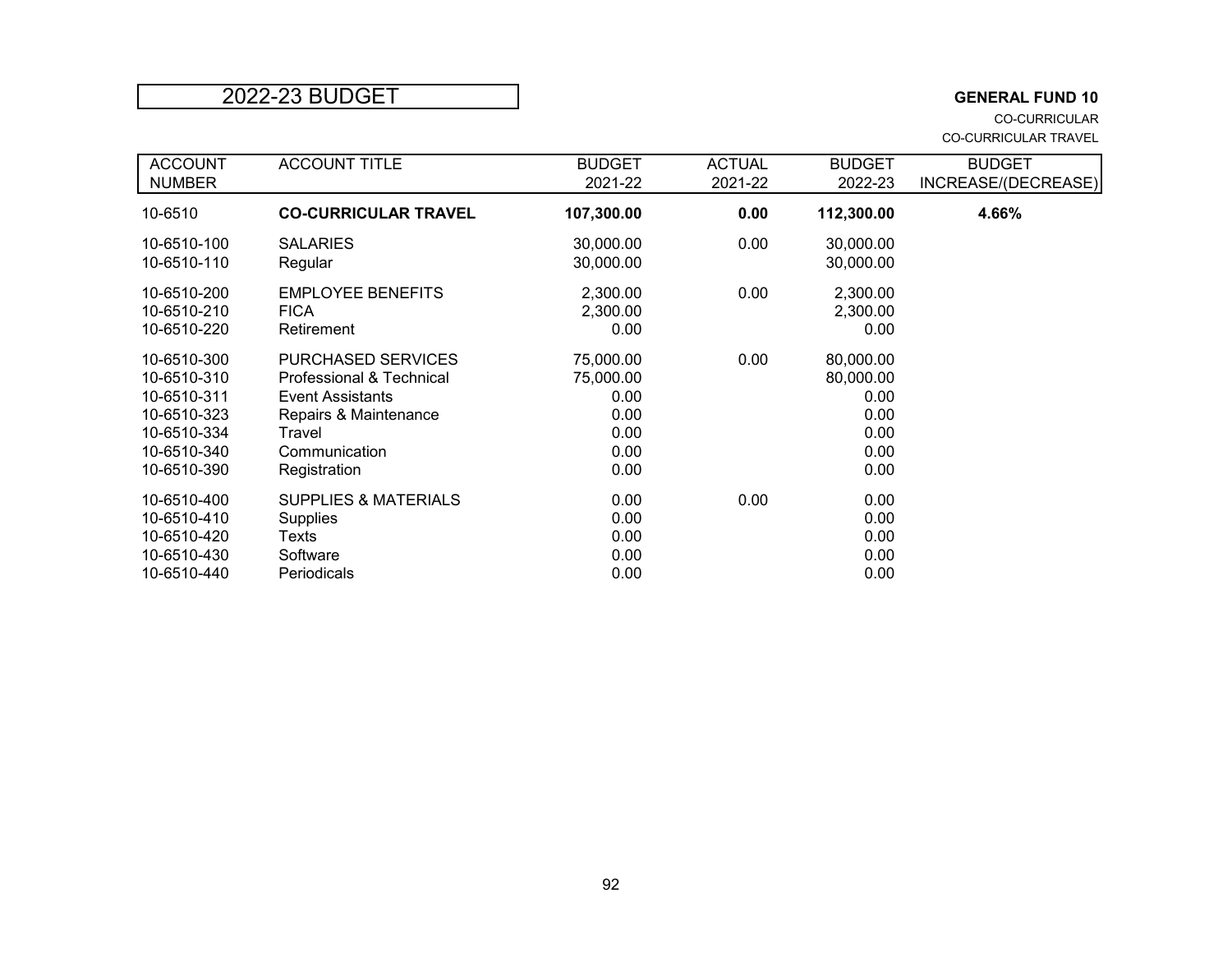| 2022-23 BUDGET                                       |                                          |               |               |               | <b>CAPITAL OUTLAY 21</b> |
|------------------------------------------------------|------------------------------------------|---------------|---------------|---------------|--------------------------|
| <b>ACCOUNT</b><br><b>ACCOUNT TITLE</b>               |                                          | <b>BUDGET</b> | <b>ACTUAL</b> | <b>BUDGET</b> | <b>BUDGET</b>            |
| <b>NUMBER</b>                                        |                                          | 2021-22       | 2021-22       | 2022-23       | INCREASE/(DECREASE)      |
| $21 -$<br><b>TOTAL CAPITAL OUTLAY</b>                |                                          | 6,105,000.00  | 0.00          | 14,525,000.00 | 137.92%                  |
| 21-1000<br><b>INSTRUCTIONAL</b>                      |                                          | 2,346,800.00  | 0.00          | 2,511,100.00  |                          |
| 21-1110-1-420<br><b>BE Textbook Adoption</b>         |                                          | 235,000.00    |               | 160,000.00    |                          |
| 21-1110-1-540<br><b>BE Equipment</b>                 |                                          | 96,000.00     |               | 114,600.00    |                          |
| 21-1110-2-420<br><b>VSE Textbook Adoption</b>        |                                          | 45,000.00     |               | 25,000.00     |                          |
| 21-1110-2-540<br><b>VSE Equipment</b>                |                                          | 7,200.00      |               | 7,000.00      |                          |
| 21-1110-3-420<br><b>RBE Textbook Adoption</b>        |                                          | 235,000.00    |               | 132,000.00    |                          |
| 21-1110-3-540<br><b>RBE Equipment</b>                |                                          | 75,000.00     |               | 71,700.00     |                          |
| 21-1110-4-420<br><b>FAE Textbook Adoption</b>        |                                          | 235,000.00    |               | 108,000.00    |                          |
| 21-1110-4-540<br><b>FAE Equipment</b>                |                                          | 48,200.00     |               | 39,200.00     |                          |
| 21-1110-5-420<br><b>IE Textbook Adoption</b>         |                                          | 0.00          |               | 65,000.00     |                          |
| 21-1110-4-540<br>IE Equipment                        |                                          | 0.00          |               | 22,200.00     |                          |
| 21-1110-7-420<br><b>IS Textbook Adoption</b>         |                                          | 210,000.00    |               | 175,000.00    |                          |
| 21-1110-7-540<br><b>IS Equipment</b>                 |                                          | 139,400.00    |               | 132,000.00    |                          |
| 21-1120 -420<br><b>MS Textbook Adoption</b>          |                                          | 160,000.00    |               | 150,000.00    |                          |
| 21-1120 -540<br><b>MS Equipment</b>                  |                                          | 53,400.00     |               | 511,200.00    |                          |
| 21-1130 -420<br><b>HS Textbook Adoption</b>          |                                          | 270,000.00    |               | 310,000.00    |                          |
| 21-1130 -540<br><b>HS Equipment</b>                  |                                          | 510,500.00    |               | 464,800.00    |                          |
| 21-1210 -540<br><b>Gifted Equipment</b>              |                                          | 0.00          |               | 0.00          |                          |
| 21-1260 -540<br>Special Ed Equipment                 |                                          | 27,100.00     |               | 23,400.00     |                          |
| 21-2000<br><b>SUPPORT SERVICES</b>                   |                                          | 2,301,200.00  | 0.00          | 10,657,400.00 |                          |
| 21-2120 -540<br>Guidance                             |                                          | 3,700.00      |               | 0.00          |                          |
| 21-2131<br>$-540$<br><b>Nursing Services</b>         |                                          | 0.00          |               | 0.00          |                          |
| 21-2209 -310<br><b>Printing Services</b>             |                                          | 90,000.00     |               | 100,000.00    |                          |
| 21-2222 -430<br><b>Library Books</b>                 |                                          | 69,000.00     |               | 70,000.00     |                          |
| 21-2222 -540<br><b>Library Equipment</b>             |                                          | 8,000.00      |               | 5,000.00      |                          |
| 21-2300 -540<br><b>Central Administration</b>        |                                          | 15,000.00     |               | 0.00          |                          |
| 21-2400 -540<br>Office of Principal                  |                                          | 5,500.00      |               | 10,400.00     |                          |
| 21-2416 -540<br>Theater                              |                                          | 17,000.00     |               | 0.00          |                          |
| 21-2530 -310                                         | Facilities Construction-Prof/Tech        | 0.00          |               | 0.00          |                          |
| 21-2530 -520                                         | <b>Facilities Construction-Buildings</b> | 0.00          |               | 9,300,000.00  |                          |
| 21-2530 -530                                         | <b>Facilities Construction-Grounds</b>   | 0.00          |               | 0.00          |                          |
| $-540$<br>21-2530                                    | <b>Facilities Construction-Equipment</b> | 0.00          |               | 0.00          |                          |
| 21-2530 -510<br><b>Land Acquisition</b>              |                                          | 0.00          |               | 0.00          |                          |
| 21-2540 -520<br><b>Buildings</b>                     |                                          | 1,257,000.00  |               | 498,000.00    |                          |
| 21-2540<br>$-530$<br>Grounds                         |                                          | 363,000.00    |               | 100,000.00    |                          |
| 21-2540 -540<br>Equipment                            |                                          | 53,000.00     |               | 92,000.00     |                          |
| 21-2550<br>$-540$<br><b>Transportation Equipment</b> |                                          | 0.00          |               | 32,000.00     |                          |
| 21-2550 -550<br>Vehicles                             |                                          | 420,000.00    |               | 450,000.00    |                          |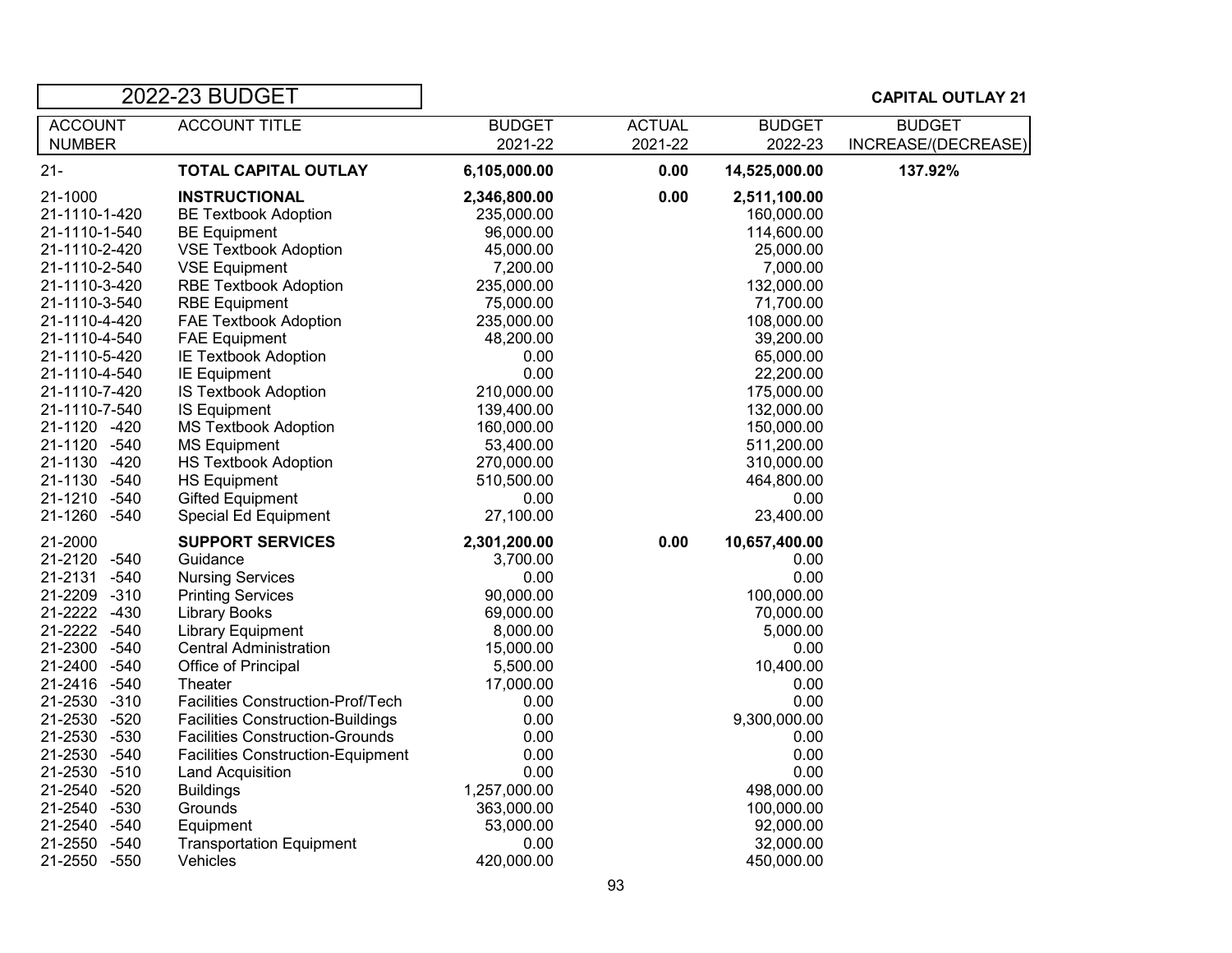# 2022-23 BUDGET **CAPITAL OUTLAY 21**

| <b>ACCOUNT</b>  | <b>ACCOUNT TITLE</b>       | <b>BUDGET</b> | <b>ACTUAL</b> | <b>BUDGET</b> | <b>BUDGET</b>       |
|-----------------|----------------------------|---------------|---------------|---------------|---------------------|
| NUMBER          |                            | 2021-22       | 2021-22       | 2022-23       | INCREASE/(DECREASE) |
| 21-5000         | <b>DEBT SERVICE</b>        | 515,000.00    | 0.00          | 516,000.00    | 0.19%               |
| 21-5000 -610    | Principal                  | 365,000.00    |               | 375,000.00    |                     |
| -620<br>21-5000 | Interest                   | 149,000.00    |               | 140,000.00    |                     |
| -640<br>21-5000 | Fees                       | 1,000.00      |               | 1.000.00      |                     |
| 21-6000         | <b>CO-CURRICULAR</b>       | 42,000.00     |               | 40,500.00     |                     |
| 21-8100         | <b>OPERATING TRANSFERS</b> | 900,000.00    |               | 800,000.00    |                     |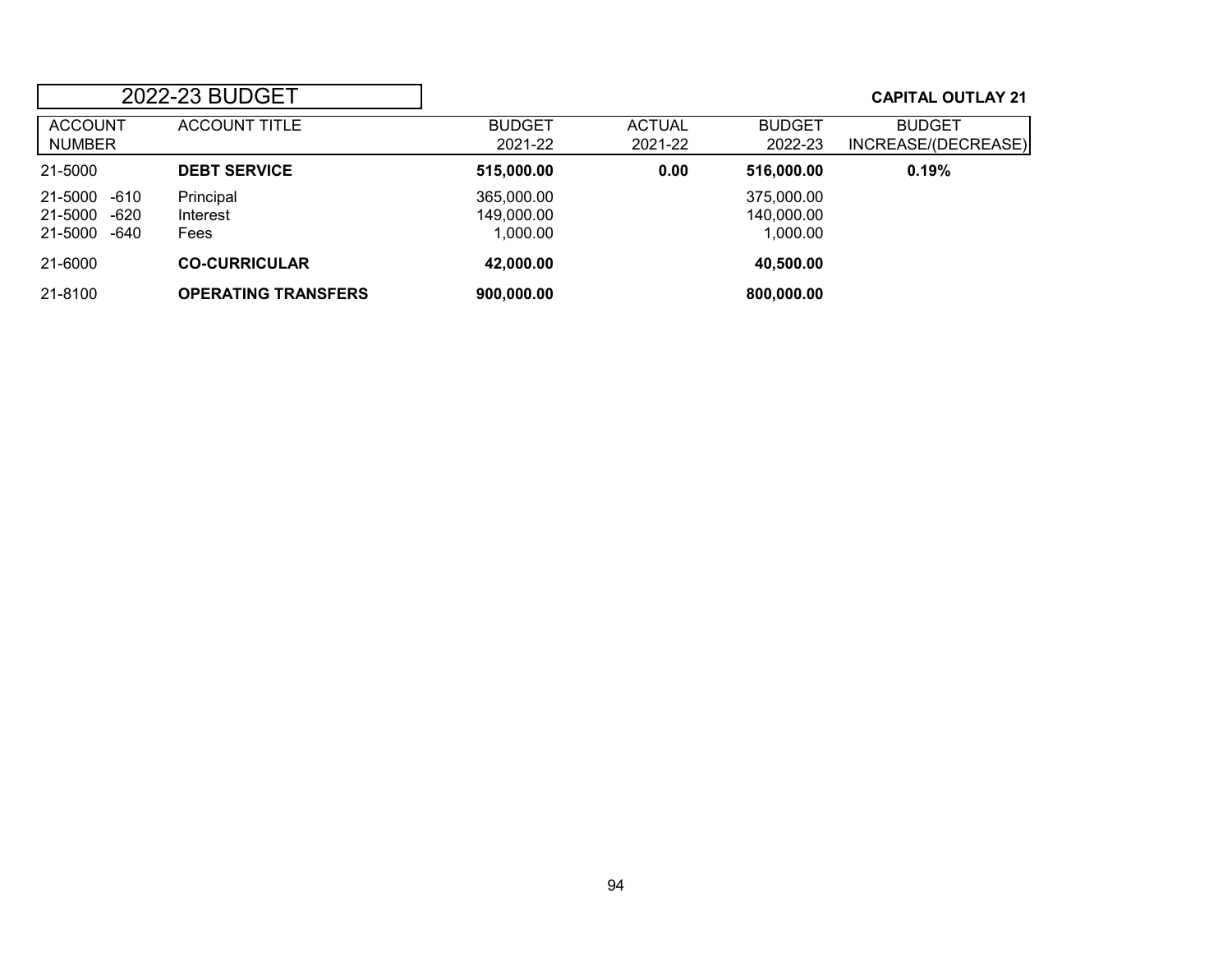## 2022-23 BUDGET **SPECIAL EDUCATION 22**

|                                                                                                                                     |                                                                                                                                                                            | SPECIAL ED INSTRUCTIONAL                                                                                           |                          |                                                                                                                    |                                      |
|-------------------------------------------------------------------------------------------------------------------------------------|----------------------------------------------------------------------------------------------------------------------------------------------------------------------------|--------------------------------------------------------------------------------------------------------------------|--------------------------|--------------------------------------------------------------------------------------------------------------------|--------------------------------------|
| <b>ACCOUNT</b><br><b>NUMBER</b>                                                                                                     | <b>ACCOUNT TITLE</b>                                                                                                                                                       | <b>BUDGET</b><br>2021-22                                                                                           | <b>ACTUAL</b><br>2021-22 | <b>BUDGET</b><br>2022-23                                                                                           | <b>BUDGET</b><br>INCREASE/(DECREASE) |
| $22 -$                                                                                                                              | <b>TOTAL SPECIAL EDUCATION</b>                                                                                                                                             | 7,585,000.00                                                                                                       | 0.00                     | 8,716,000.00                                                                                                       | 14.91%                               |
| 22-1000                                                                                                                             | <b>REGULAR INSTRUCTIONAL</b>                                                                                                                                               | 6,227,600.00                                                                                                       | 0.00                     | 6,736,200.00                                                                                                       | 8.17%                                |
| 22-1000-100<br>22-1000-110<br>22-1000-120<br>22-1000-140<br>22-1000-145<br>22-1000-150                                              | <b>SALARIES</b><br>Regular<br>Substitute<br><b>Teacher Assistants</b><br><b>Bus Drivers</b><br>Activities                                                                  | 4,354,100.00<br>2,805,000.00<br>45,000.00<br>1,180,000.00<br>320,000.00<br>4,100.00                                | 0.00                     | 4,713,400.00<br>2,985,000.00<br>54,000.00<br>1,250,000.00<br>420,000.00<br>4,400.00                                |                                      |
| 22-1000-200<br>22-1000-210<br>22-1000-220<br>22-1000-230<br>22-1000-231<br>22-1000-233<br>22-1000-234<br>22-1000-240<br>22-1000-250 | <b>EMPLOYEE BENEFITS</b><br><b>FICA</b><br>Retirement<br>Health Insurance<br>Dental Insurance<br>Life Insurance<br>Disability Insurance<br>Workmen's Comp.<br>Unemployment | 1,671,700.00<br>305,000.00<br>240,000.00<br>1,030,000.00<br>54,000.00<br>3,500.00<br>6,200.00<br>33,000.00<br>0.00 | 0.00                     | 1,809,800.00<br>310,000.00<br>254,000.00<br>1,150,000.00<br>58,000.00<br>3,300.00<br>6,500.00<br>28,000.00<br>0.00 |                                      |
| 22-1000-300<br>22-1000-310<br>22-1000-323<br>22-1000-334<br>22-1000-360<br>22-1000-390                                              | <b>PURCHASED SERVICES</b><br>Professional & Technical<br>Repairs<br>Travel<br>Printing<br>Registration                                                                     | 64,000.00<br>50,000.00<br>1,000.00<br>8,000.00<br>0.00<br>5,000.00                                                 | 0.00                     | 64,000.00<br>50,000.00<br>1,000.00<br>8,000.00<br>0.00<br>5,000.00                                                 |                                      |
| 22-1000-400<br>22-1000-410<br>22-1000-410.03<br>22-1000-420<br>22-1000-430<br>22-1000-440<br>22-1000-540                            | <b>SUPPLIES &amp; MATERIALS</b><br><b>Supplies</b><br><b>General Supplies</b><br><b>Texts</b><br><b>Instructional Software</b><br>Periodicals<br>Assistive Technology      | 133,800.00<br>27,000.00<br>15,000.00<br>22,000.00<br>29,000.00<br>800.00<br>40,000.00                              | 0.00                     | 145,000.00<br>35,000.00<br>15,000.00<br>22,000.00<br>21,000.00<br>4,000.00<br>48,000.00                            |                                      |
| 22-1000-600<br>22-1000-640                                                                                                          | <b>OTHER</b><br>Dues and Fees                                                                                                                                              | 4,000.00<br>4,000.00                                                                                               | 0.00                     | 4,000.00<br>4,000.00                                                                                               |                                      |

Child Count: **698**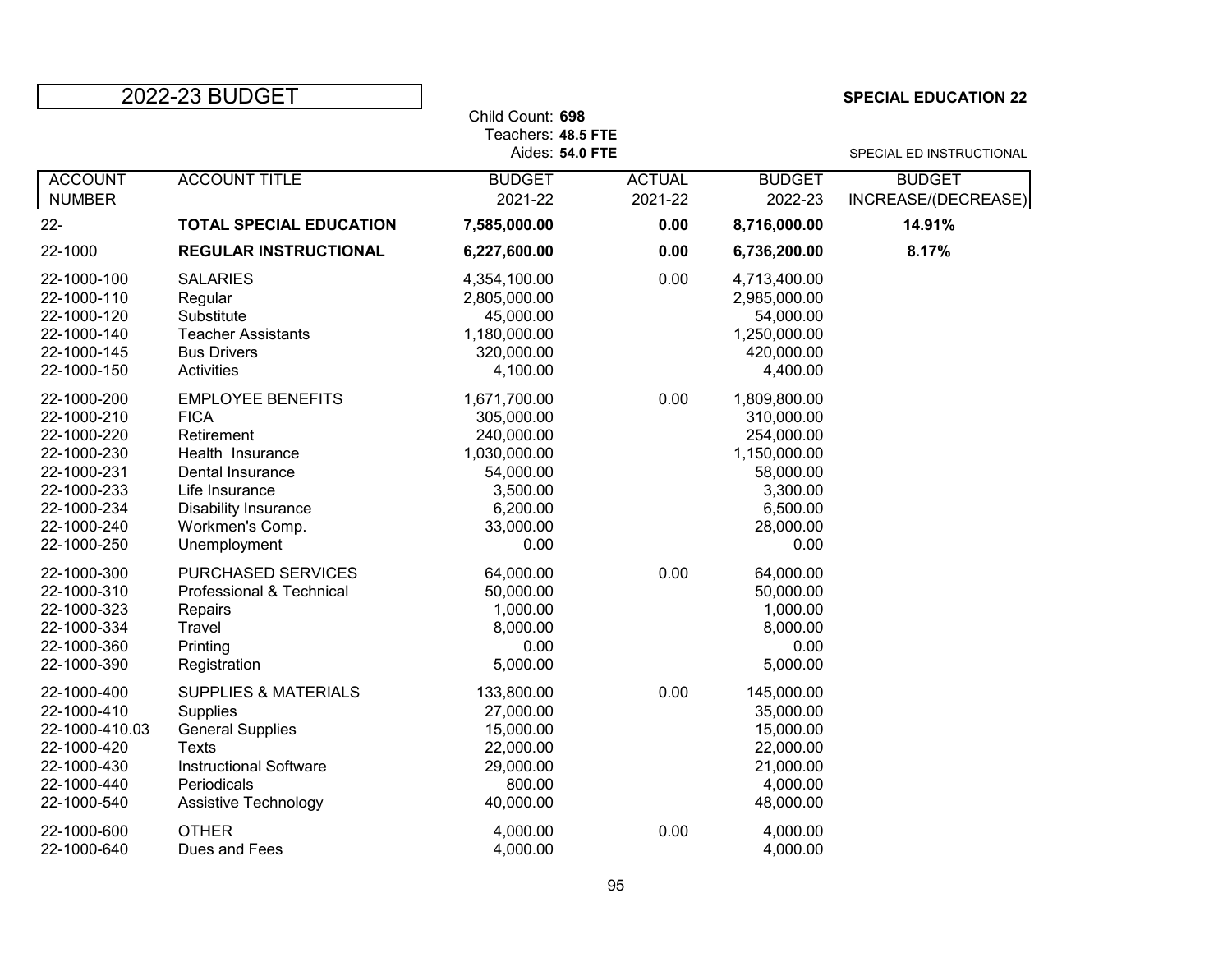| 2022-23 BUDGET |                                  | Staff                                        |               |               | <b>SPECIAL EDUCATION 22</b> |
|----------------|----------------------------------|----------------------------------------------|---------------|---------------|-----------------------------|
|                |                                  | -Professional: 1.5 FTE<br>-Clerical: 1.0 FTE |               |               | SPECIAL SERVICES DIRECTOR   |
| <b>ACCOUNT</b> | <b>ACCOUNT TITLE</b>             | <b>BUDGET</b>                                | <b>ACTUAL</b> | <b>BUDGET</b> | <b>BUDGET</b>               |
| <b>NUMBER</b>  |                                  | 2021-22                                      | 2021-22       | 2022-23       | INCREASE/(DECREASE)         |
| 22-2414        | <b>SPECIAL SERVICES DIRECTOR</b> | 224,400.00                                   | 0.00          | 296,800.00    | 32.26%                      |
| 22-2414-100    | <b>SALARIES</b>                  | 145,000.00                                   | 0.00          | 193,000.00    |                             |
| 22-2414-110    | Regular                          | 114,000.00                                   |               | 160,000.00    |                             |
| 22-2414-111    | Secretary                        | 31,000.00                                    |               | 33,000.00     |                             |
| 22-2414-120    | <b>Substitutes</b>               | 0.00                                         |               | 0.00          |                             |
| 22-2414-130    | Overtime                         | 0.00                                         |               | 0.00          |                             |
| 22-2414-200    | <b>EMPLOYEE BENEFITS</b>         | 55,100.00                                    | 0.00          | 79,300.00     |                             |
| 22-2414-210    | <b>FICA</b>                      | 11,000.00                                    |               | 15,000.00     |                             |
| 22-2414-220    | Retirement                       | 8,800.00                                     |               | 12,000.00     |                             |
| 22-2414-230    | Health Insurance                 | 31,000.00                                    |               | 46,000.00     |                             |
| 22-2414-231    | Dental Insurance                 | 2,500.00                                     |               | 3,600.00      |                             |
| 22-2414-232    | Other Insurance                  | 800.00                                       |               | 1,200.00      |                             |
| 22-2414-233    | Life Insurance                   | 100.00                                       |               | 200.00        |                             |
| 22-2414-234    | Disability Insurance             | 200.00                                       |               | 300.00        |                             |
| 22-2414-240    | <b>Workmen's Comp</b>            | 700.00                                       |               | 1,000.00      |                             |
| 22-2414-300    | PURCHASED SERVICES               | 22,000.00                                    | 0.00          | 22,000.00     |                             |
| 22-2414-310    | Professional & Technical         | 18,000.00                                    |               | 18,000.00     |                             |
| 22-2414-323    | Repairs                          | 0.00                                         |               | 0.00          |                             |
| 22-2414-334    | Travel                           | 2,500.00                                     |               | 2,500.00      |                             |
| 22-2414-360    | Printing                         | 500.00                                       |               | 500.00        |                             |
| 22-2414-390    | Registration                     | 1,000.00                                     |               | 1,000.00      |                             |
| 22-2414-400    | <b>SUPPLIES &amp; MATERIALS</b>  | 1,500.00                                     | 0.00          | 1,500.00      |                             |
| 22-2414-410    | Supplies                         | 1,500.00                                     |               | 1,500.00      |                             |
| 22-2414-420    | <b>Texts</b>                     | 0.00                                         |               | 0.00          |                             |
| 22-2414-430    | Software                         | 0.00                                         |               | 0.00          |                             |
| 22-2414-440    | Periodicals                      | 0.00                                         |               | 0.00          |                             |
| 22-2414-600    | <b>OTHER</b>                     | 800.00                                       | 0.00          | 1,000.00      |                             |
| 22-2414-640    | Dues and Fees                    | 800.00                                       |               | 1,000.00      |                             |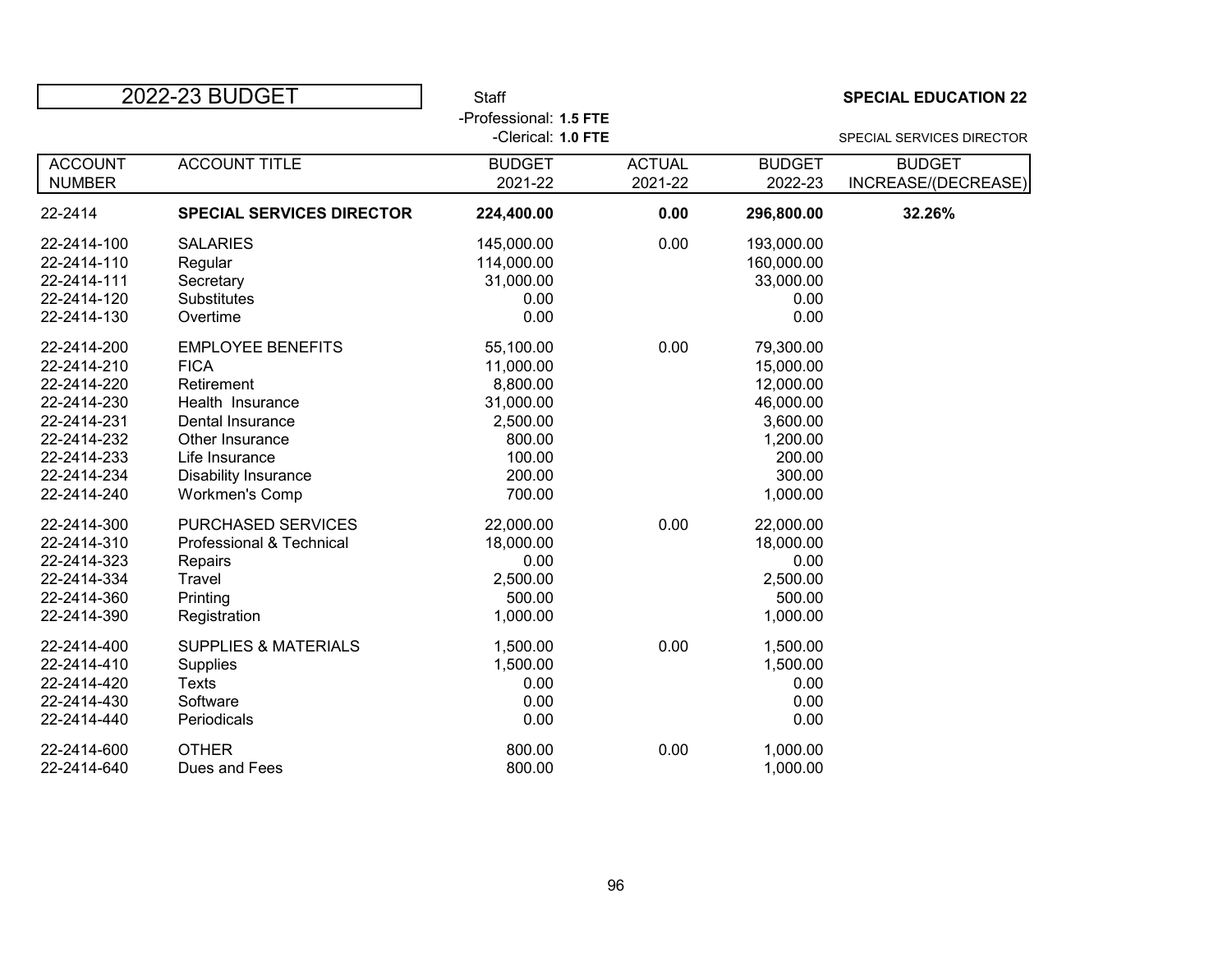## 2022-23 BUDGET **SPECIAL EDUCATION 22**

| <b>ACCOUNT</b> | <b>ACCOUNT TITLE</b>              | <b>BUDGET</b> | <b>ACTUAL</b> | <b>BUDGET</b> | <b>BUDGET</b>       |
|----------------|-----------------------------------|---------------|---------------|---------------|---------------------|
| <b>NUMBER</b>  |                                   | 2021-22       | 2021-22       | 2022-23       | INCREASE/(DECREASE) |
| 22-2550        | <b>TRANSPORTATION</b>             | 3,000.00      | 0.00          | 3,000.00      | $0.00\%$            |
| 22-2550-332    | Mileage to Parents                | 3,000.00      |               | 3,000.00      |                     |
| 22-2592        | <b>EAST DAKOTA COOPERTIVE</b>     | 930,000.00    | 0.00          | 1,555,000.00  | 67.20%              |
| 22-2592-310    | Professional & Technical Services | 550,000.00    |               | 600,000.00    |                     |
| 22-2592-370    | Tuition                           | 375,000.00    |               | 950,000.00    |                     |
| 22-2592-390    | Registration/Dues                 | 5,000.00      |               | 5,000.00      |                     |
| 22-4900        | OTHER EDUCATION UNITS             | 200,000.00    | 0.00          | 125,000.00    | $-37.50\%$          |
| 22-4900-310    | Professional & Technical          | 0.00          |               | 0.00          |                     |
| 22-4900-370    | Tuition                           | 200,000.00    |               | 125,000.00    |                     |
|                |                                   |               |               |               |                     |
| 22-8110        | OPERATING TRANSFER OUT            | 0.00          | 0.00          | 0.00          |                     |

NON-PROGRAMMED SERVICES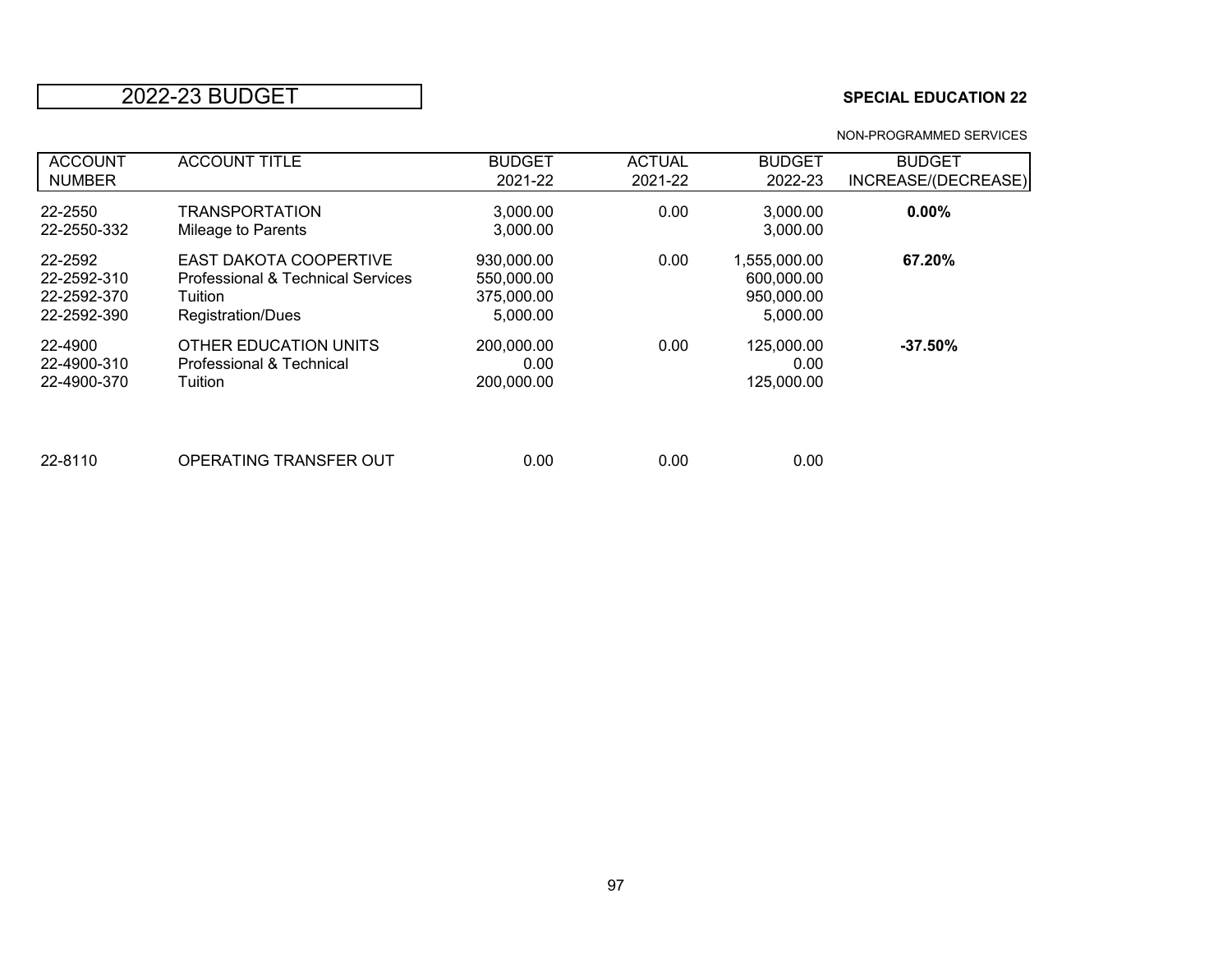### **2022-23 BUDGET BOND REDEMPTION 30**

### ACCOUNT ACCOUNT TITLE BUDGET ACTUAL BUDGET BUDGET<br>
NUMBER<br>
2021-22 2021-22 2021-22 2022-23 INCREASE/(DEC INCREASE/(DECREASE) 30-5000 **BOND REDEMPTION 3,020,000.00 0.00 3,135,000.00 3.81%** 30-5000-610 Principal, Bonds 1,840,000.00 2,030,000.00 2,030,000.00 1,100,000.00 contract to the extra 1,100,000<br>30-5000-620 Interest, Bonds 1,175,000.00 1,175,000.00 30-5000-620 Interest, Bonds 1,175,000.00 1,100,000.00 1,100,000.00<br>30-5000-640 Agent's Fee 5,000.00 5,000.00 5,000.00 Agent's Fee